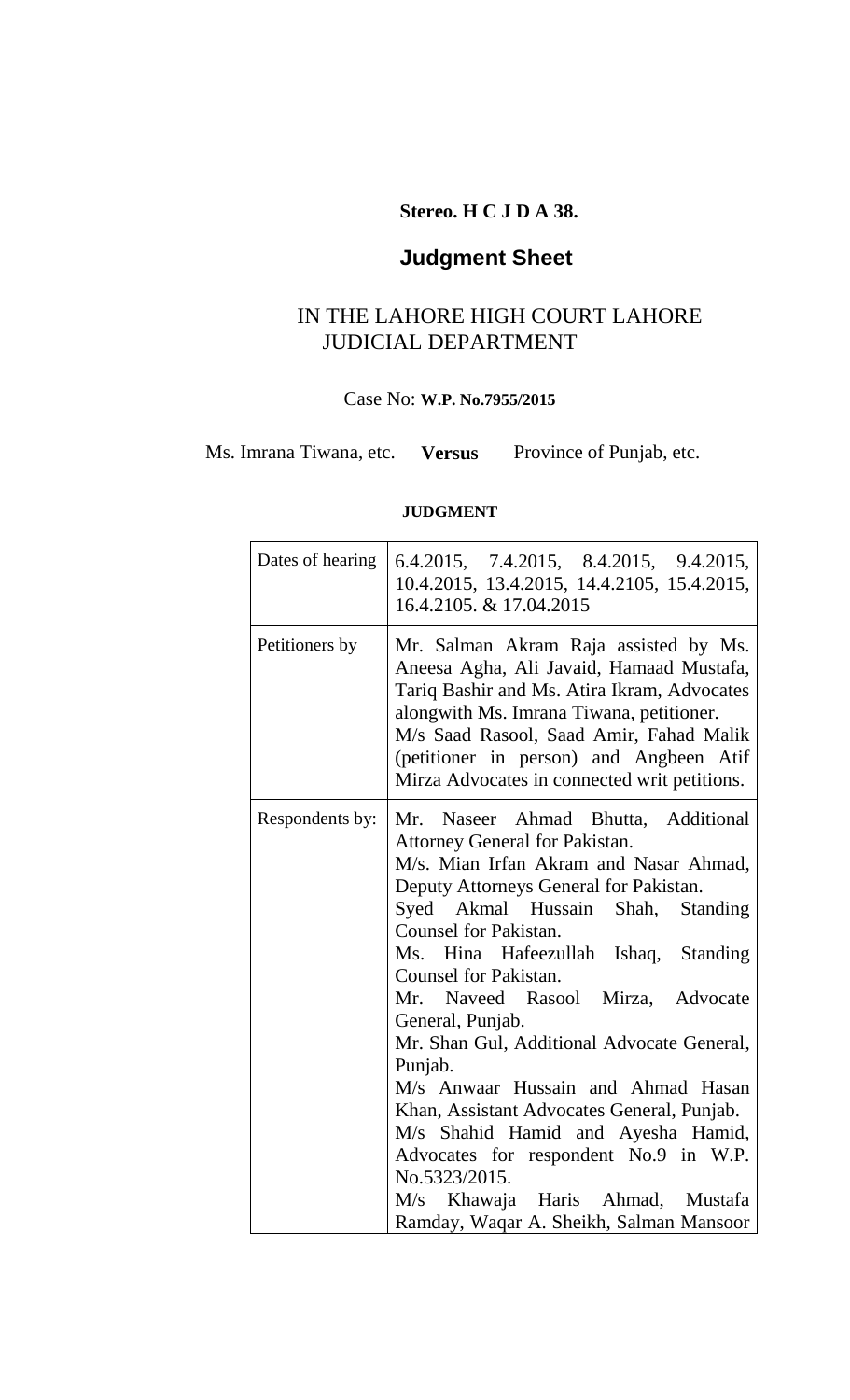|               | Jahanzaib Inam, Advocates<br>for<br>and<br>respondent LDA.                                                                                                                                                                                                                                                                                                                                                                                                                                                                      |
|---------------|---------------------------------------------------------------------------------------------------------------------------------------------------------------------------------------------------------------------------------------------------------------------------------------------------------------------------------------------------------------------------------------------------------------------------------------------------------------------------------------------------------------------------------|
|               | M/s Barrister Muhammad Umar Riaz, Asjad<br>Saeed and Parvez I. Mir and Mr. Mohammad<br>Azhar Siddique, Advocate for respondents.<br>M/s. Farooq Ahmed Sheikh, DG, EPA,<br>Naseem ur Rehman, Director (EIA),<br>Muhammed Rashid, Director (law),<br>Muhammad Nawaz Manik, Deputy Director<br>(Legal), EPA, Punjab.<br>Ashfaq Ahmed Rana, Litigation Officer,<br>TEPA.<br>Mr. Sharjeel Haider, Assistant Director<br>(Legal), EPA, Punjab.<br>Asrar Saeed, Chief Engineer, LDA.<br>Khalid Mahmood Alvi, Project Director,<br>LDA. |
| Amici Curiae: | Professor Roger Myerson, Glen A. Lloyd<br>Distinguished Service Professor of<br>Economics at the University of Chicago<br>and the Recipient of the 2007 Nobel<br>Memorial_Prize in Economics Sciences,                                                                                                                                                                                                                                                                                                                          |
|               | Dr. Ali Cheema, Associate Professor of<br>Lahore University of<br>Economics<br>Management Sciences (LUMS) and Senior<br>Research Fellow in Political Economy<br>Institute of Development and Economic<br>Alternatives (IDEAS),                                                                                                                                                                                                                                                                                                  |
|               | Professor Osama Siddique, an international<br>legal scholar and public policy expert. He is<br>an Associate Fellow at the public policy<br>research institute IDEAS and also on the<br>senior faculty of the Harvard based research<br>center IGLP.<br>Mr. Waqqas Ahmad Mir, Advocate.                                                                                                                                                                                                                                          |
| Assisted by:  | M/s. Qaisar Abbas and Mohsin Mumtaz,<br>Civil Judges/Research Officers, Lahore High<br>Court Research Centre (LHCRC).                                                                                                                                                                                                                                                                                                                                                                                                           |

*"You can cut all the flowers but you cannot keep spring from coming."* 

*-Pablo Neruda*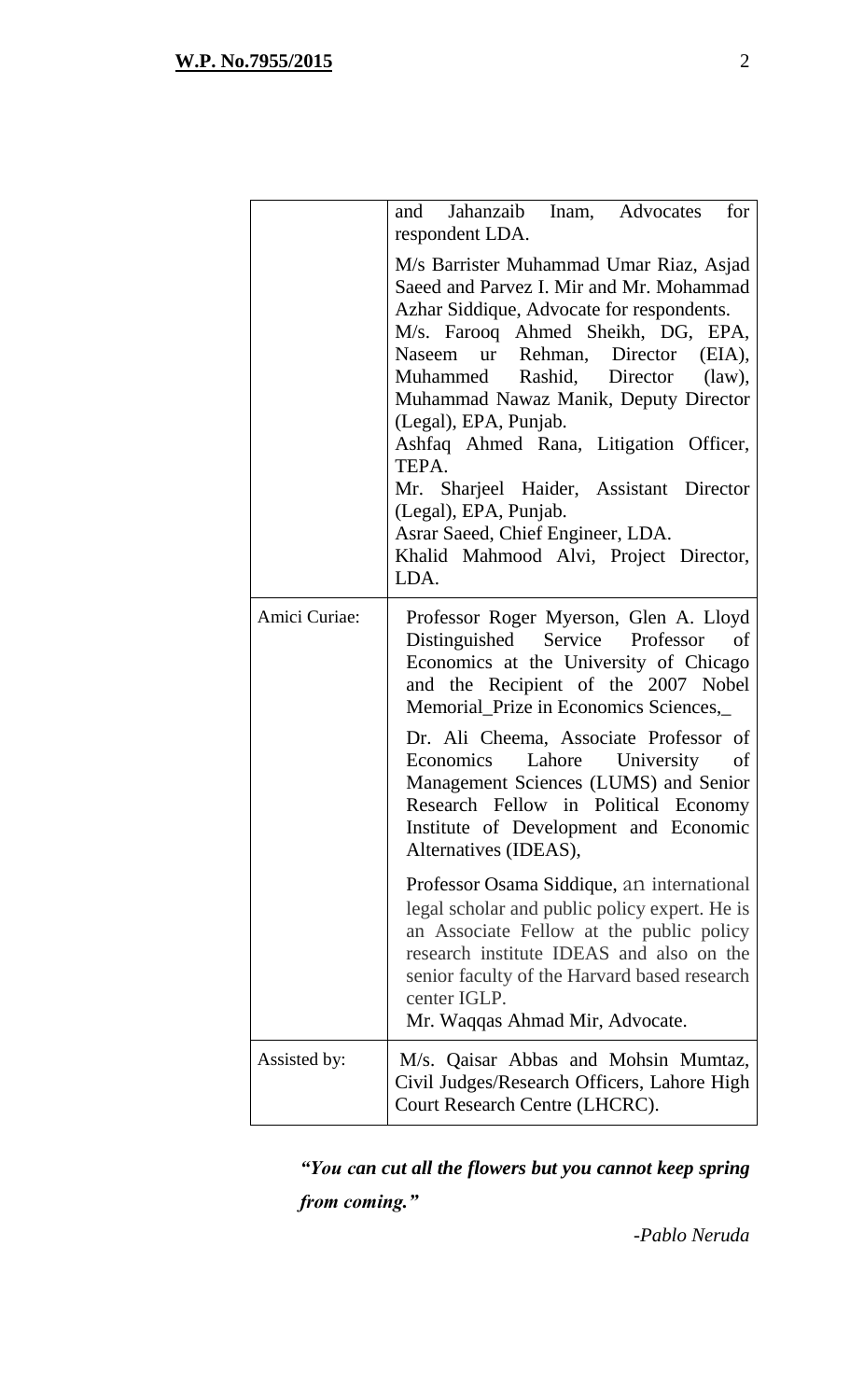*Syed Mansoor Ali Shah, J:-* Through this environmental public interest petition, concerned citizenry of Lahore, has invoked the constitutional and equitable jurisdiction of this Court to challenge the constitutionality and legality of the Signal Free Corridor Project **("Project")** proposed and initiated by the Lahore Development Authority ("**LDA**").

2. The challenge rests on the following fundamental propositions of constitutional importance:-

(i) Whether the foundational constitutional *values* of democracy, equality, political, economic and social justice; informed with fundamental *rights* and the principles of *policy*, recognize and acknowledge *environmental justice* and the *international environmental principles* as natural and integral concomitant of these *values, rights and policies*?

(ii) Whether, the above constitutional *values, rights and policies* underline the constitutional requirement of an independent and autonomous regulator (in this case: The Provincial Environmental Protection Agency) to safeguard and protect the most primordial of fundamental rights i.e., right to life, liberty and dignity of the people (Articles 9 and 14), by protecting the most essential element of human life i.e., the *environment*?

(iii) Whether the constitutional recognition and command to establish a third tier of elected selfgovernment under Article 140A of the Constitution, actualizes the constitutional vision of a federalist state and of guaranteeing political, economic and social justice, encouraging local government institutions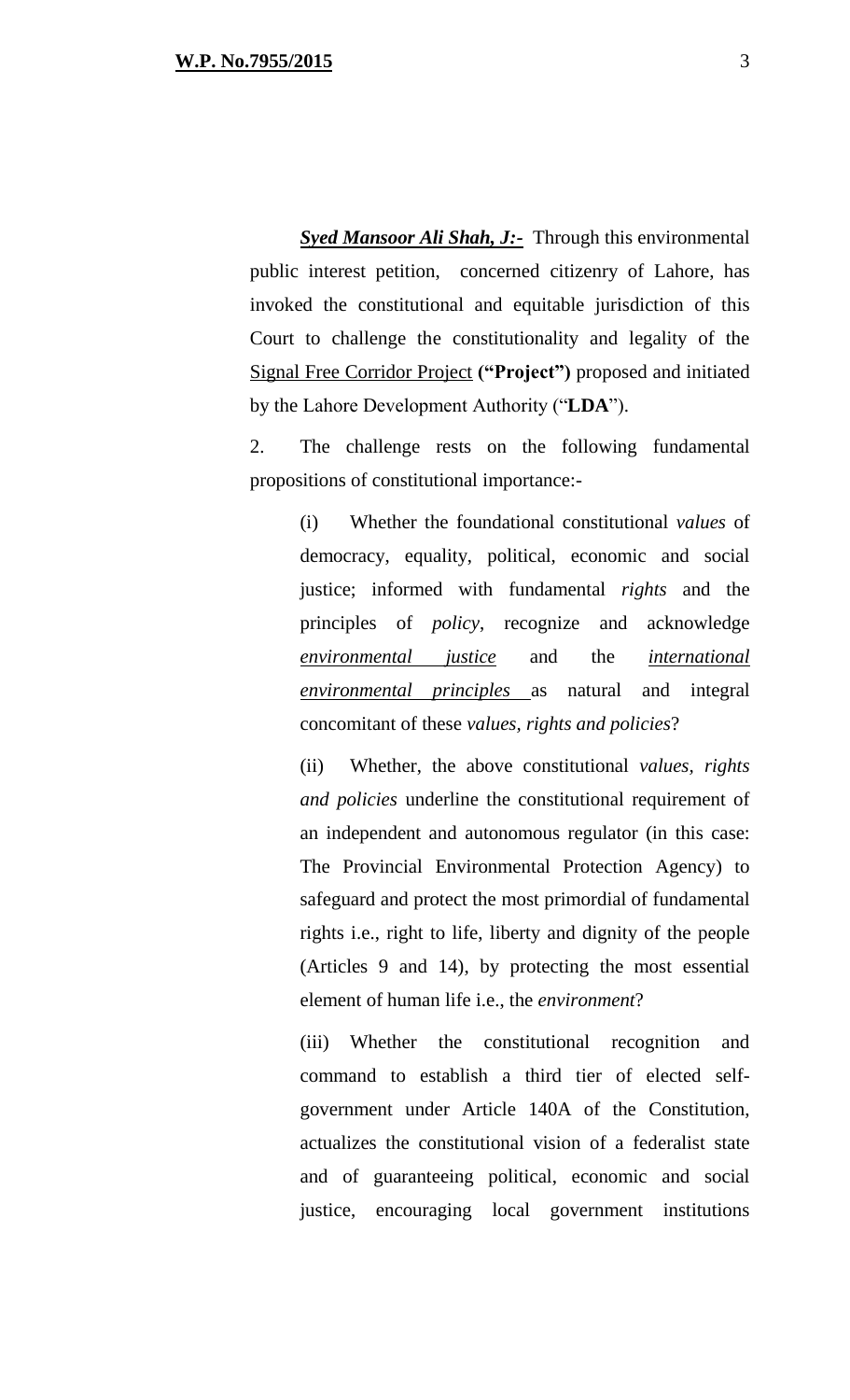(Article 32), the right to liberty, dignity and political participation (Articles 9, 14 and 17)?

(iv) Whether, the constitutional ethos of *Federalism* (reinvigorated through the  $18<sup>th</sup>$  Constitutional amendment) introduce a new era of constitutional maturity complimenting the traditional doctrine of *horizontal* separation of powers between different organs of the State with a more enlightened constitutional design that in addition accounts for *vertical and internal separation of powers* within the organs of the State ? And whether there exists vertical separation of powers and corresponding autonomy between the elected Provincial and Local Governments?

(v) Whether devolution and vertical separation of powers envisaged under Article 140A of the Constitution allows Lahore Development Authority (LDA), a provincial body, to trump and usurp the powers of the elected local governments, which firmly rest on constitutionally devolved political, administrative and financial responsibility and authority under Punjab Local Government Act, 2013 ("**PLGA**") with clearly delineated powers ?

(vi) Whether Provincial Legislature can curtail or abridge the powers already devolved under Article 140A and PLGA to the local governments by introducing amendments in the LDA Act or through introducing other provincial laws?

3. The Signal Free Corridor Project is a project that redesigns and remodels existing roads that start from Qartaba *Chowk* (roundabout) and end at Liberty Market Main *Chowk*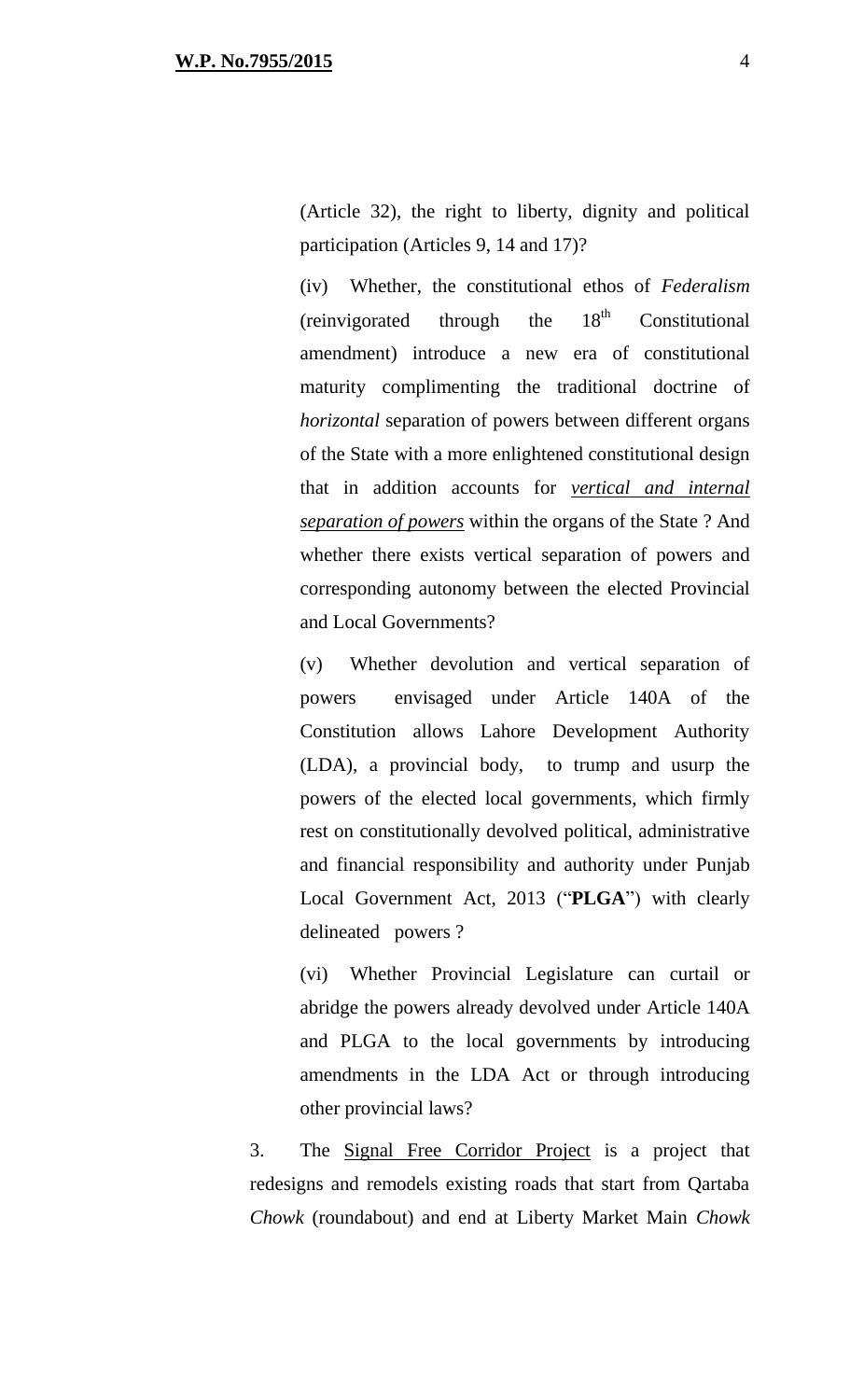spread over 7 K.Ms of the existing Jail Road and Main Boulevard. Remodelling would convert this stretch into a signal free, high speed expressway by introducing two underpasses at the Shadman and Fawara Chowks and seven U turns and five overhead pedestrian bridges at a cost of approx. Rs 1.5 billion of the taxpayers' money.

4. The petitioners submit that LDA inspite of having filed an Environmental Impact Assessment ("**EIA**") with the respondent Provincial Environmental Protection Agency ("**EPA**"), has in total disregard of the law, that is, without seeking the approval of EPA under Section 12 of the Punjab Environmental Protection Act, 1997 **("PEPA")** mobilized the works and illegally commenced the construction of the Project. During the course of hearing, the Advocate General, Punjab confirmed that the EIA approval has been finally granted by the Director General, EPA on 19.03.2015 when the Project had commenced and after some of the petitioners had already approached this Court on 26.02.2015 by challenging the commencement of the *Project* without approval of EIA and before the availability of the EIA Report being made Public*.* It appears that EPA hurriedly granted the approval and placed it on the record, because the Court had taken cognizance of the matter and had questioned the LDA and the Provincial Government to explain how the *Project* had commenced without an EIA approval. The petitioners in the instant case and the subsequent connected petitions (all of them being public interest petitions) have also challenged the said decision of the DG, EPA.

5. The petitioners, as a community of concerned citizens, have vehemently urged that EPA, currently, is not an autonomous statutory environmental protection agency but a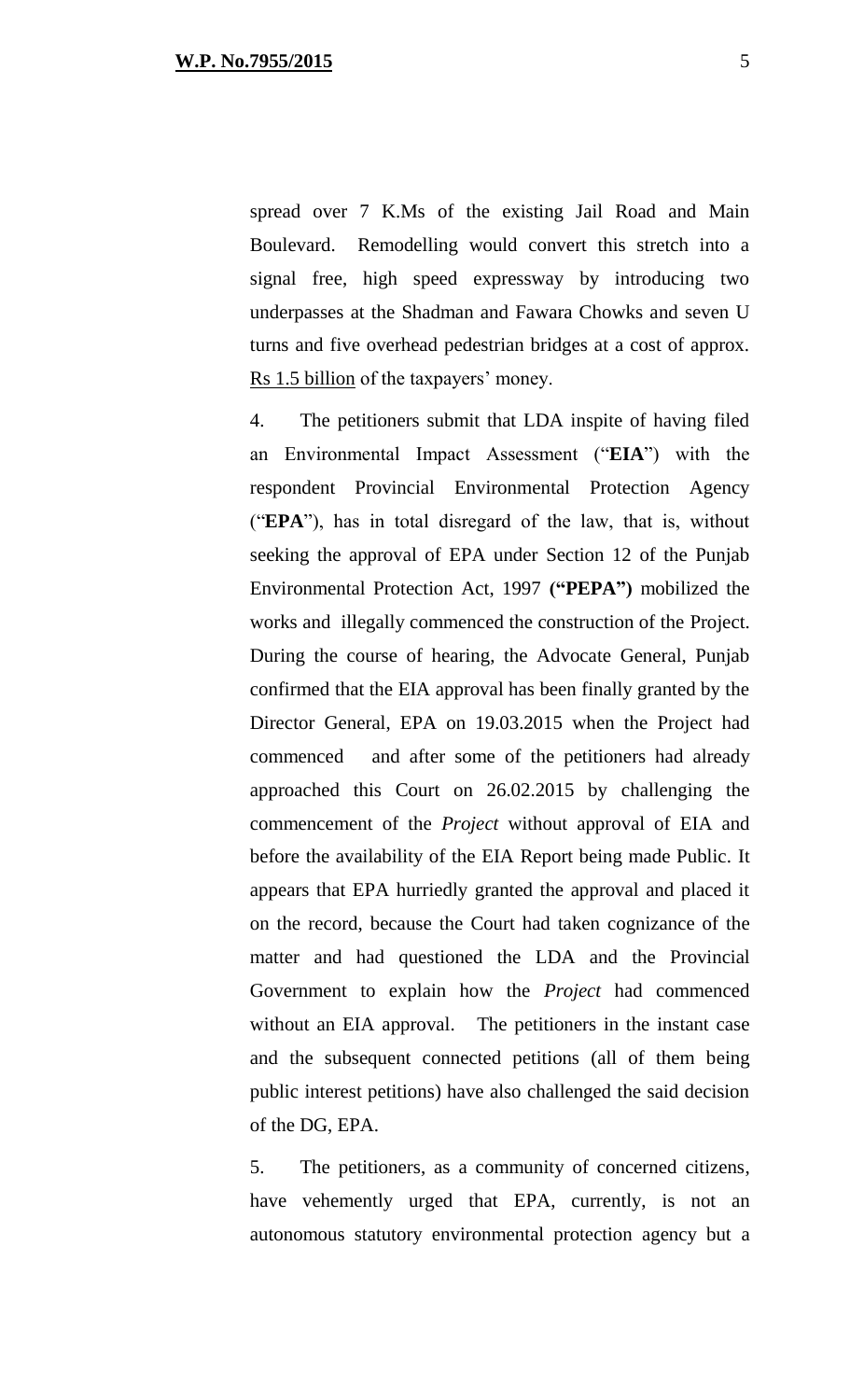mere Attached Department of the Provincial Government, functioning on the dictates of the Provincial Government. It is argued that EPA suffers from complete *Regulatory Capture* by the Provincial Government and hence the impugned decision is a result of dictation and non-application of an independent mind. It is argued, that it is not possible for the beleaguered EPA to independently dispense *environmental justice*, within the statutory framework of PEPA, the Pakistan Environmental Protection Agency (Review of IEE and EIA) Regulations, 2000 ("**Regulations**") and the Environmental Law Guidelines, namely: (i) Policy and Procedure for Filing, Review and Approval of Environmental Assessments. (ii) Guidelines for the Preparation and Review of Environmental Reports and (iii) Guidelines for Public Consultation. EPA also falls short of protecting the constitutional values of social justice and the fundamental rights under the Constitution. As a consequence, it is argued, that the entire *EIA approval process,* as well as, *the preparation of the EIA report* by the consultant is materially deficient and defective.

6. The petitioners, as concerned citizens, have also urged this Court to take notice of the sheer absurdity and irrationality of the *Project*. It is submitted that Rs 1.5 billion, of the tax payers' money is being spent to convert a 7 km road into a high speed corridor for only 8% motorists of the city, with no regard for the pedestrians, cyclists and other non-motorized persons who are in majority. It is also emphasized that the selection of the *Project* is at the cost of several other more important development projects in the Lahore Division. They vehemently submit that the sanction of the Project by the LDA, was without application of mind as is evident from the minutes of the meeting of LDA. They pleaded that while the patients languish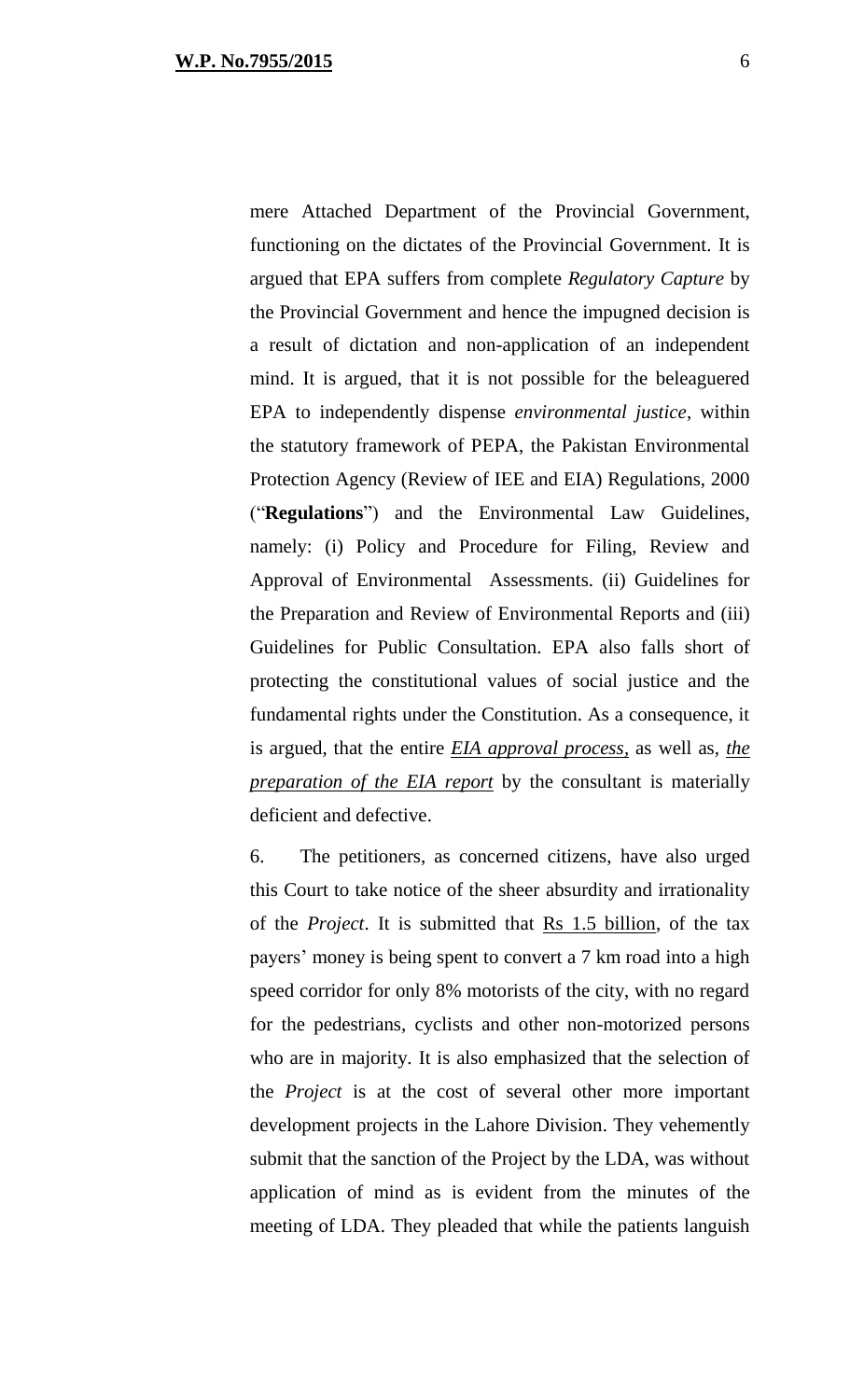in hospitals without doctors and medicines and government schools function without teachers, the need to spend  $\overline{Rs}$  1.5 billion on a small stretch of road, in the most developed part of Lahore, is cruel, inequitable and undemocratic. They urged that such nakedly irrational development policies are subject to judicial review.

7. On the role of LDA versus the Local Government, it was urged that after devolution of political, administrative and financial responsibility and authority to the elected representatives of the local government system under Article 140A of the Constitution, and after the provincial legislature having vested the municipal service relating to urban development under PLGA in the Lahore Metropolitan Corporation ("**LMC**"), LDA has no constitutional authority to initiate the *Project* within the devolved political, administrative and financial space of LMC. It is submitted that any such *Project* can ONLY be initiated and developed by the concerned elected Local Government.

8. It has been argued that the conclusions and recommendations drawn by the EIA Consultant are based on an inadequate, incompetent, unsubstantiated and biased appraisal of the Project, and are liable to be disregarded. The EIA, prepared by LDA, is itself a vacuous document and persistently violates the Guidelines which inform its preparation. The petitioners have given a detailed list of areas in which the EIA falls short of the legal requirements. The summary of their submissions is as under and references therein are to the EIA Report submitted by LDA before the EPA:-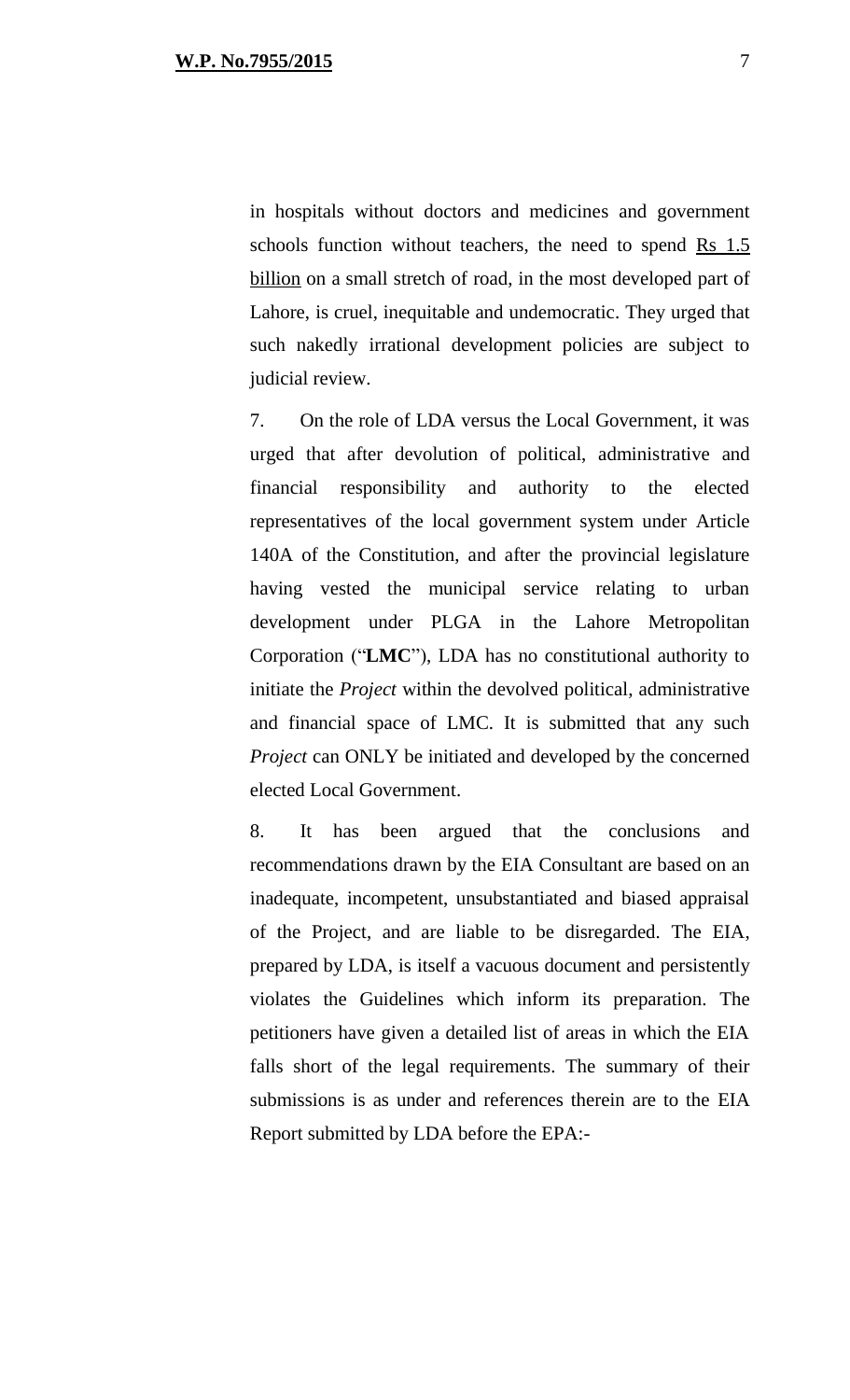$\overline{a}$ 

| Sr. | <b>Requirement with source</b> | What has been done                        | <b>Comments</b>                     |
|-----|--------------------------------|-------------------------------------------|-------------------------------------|
| No. |                                | in EIA                                    |                                     |
| 1.  | <b>Project Description:</b>    | - Ferozepur Road MBS                      | Important aspects of                |
|     | Objectives; alternatives       | Project explained in                      | <b>Project Description</b>          |
|     | considered and reasons for     | more detail than actual                   | are omitted from the                |
|     | rejection; description of      | Project (para 2.1, pp.                    | EIA, including a                    |
|     | location (with maps and        | $11-12)$                                  | representation of the               |
|     | photos of specific locations   | - States that the link                    | existing site                       |
|     | and layout) including land     | requiring                                 | (location) and                      |
|     | uses on site and surroundings, | improvements plays                        | description of the                  |
|     | details of population centers  | important role in traffic                 | Project components.                 |
|     | and nearby dwellings, road     | and transport system of                   | Hence, from reading                 |
|     | access, topographic and        | Lahore.                                   | the EIA, one is not                 |
|     | vegetation features of site;   | - On account of its                       | certain of what the                 |
|     | description of project,        | importance, crossings                     | location looks like                 |
|     | including drawings showing     | need improvement, and                     | (from various                       |
|     | project layout, components,    | making it signal-free                     | perspectives,                       |
|     | etc. (EIA-G: para 2.3, p.6-7   | are inevitable.                           | including vegetation,               |
|     | and para 5.2, p. 24)           | (para 2.2, pp. 12-13)                     | land use, population                |
|     |                                |                                           | centers etc.) nor is                |
|     |                                | - No map or photos                        | one certain of what                 |
|     |                                | whatsoever have been                      | the completed                       |
|     |                                | given of location. No                     | Project will look                   |
|     |                                | detailing of land uses<br>on site and     | like, as the diagrams               |
|     |                                |                                           | provided are                        |
|     |                                | surroundings, no<br>details of population | glaringly<br>insufficient, unclear, |
|     |                                | centers, nor of                           | and incomplete                      |
|     |                                | dwellings, road access,                   |                                     |
|     |                                | topographic or                            | The existing traffic                |
|     |                                | vegetation.                               | situation which                     |
|     |                                |                                           | presumably                          |
|     |                                | - As for description of                   | mandates such a                     |
|     |                                | project layout and                        | major transport                     |
|     |                                | components, it is done                    | project is provided                 |
|     |                                | in point form (p. 18 for                  | in the form of two                  |
|     |                                | Jail Rd. and p. 22 Main                   | diagrams for average                |
|     |                                | Boulevard). Three                         | daily traffic for                   |
|     |                                | miniscule layout                          | <b>Shadman Chowk</b>                |
|     |                                | drawings are provided                     | and Fawara Chowk                    |
|     |                                | (p. 19, 20, 23), which                    | at pp. $14-15$ . These              |
|     |                                | are not legible and                       | diagrams apart from                 |
|     |                                | provide no details of                     | not quoting the                     |
|     |                                | what the Project will                     | source of the data,                 |
|     |                                | look like. These                          | fail to interpret the               |
|     |                                | drawings do not cover                     | data presented in any               |

#### **HOW THE PROJECT EIA FALLS SHORT OF LEGAL REQUIREMENTS<sup>1</sup>**

<sup>1</sup> **KEY**:  $P\&P =$  Policy and Procedures for filing, review and approval of environmental assessments**. EIA-G** = Guidelines for Preparation and Review of Environmental Reports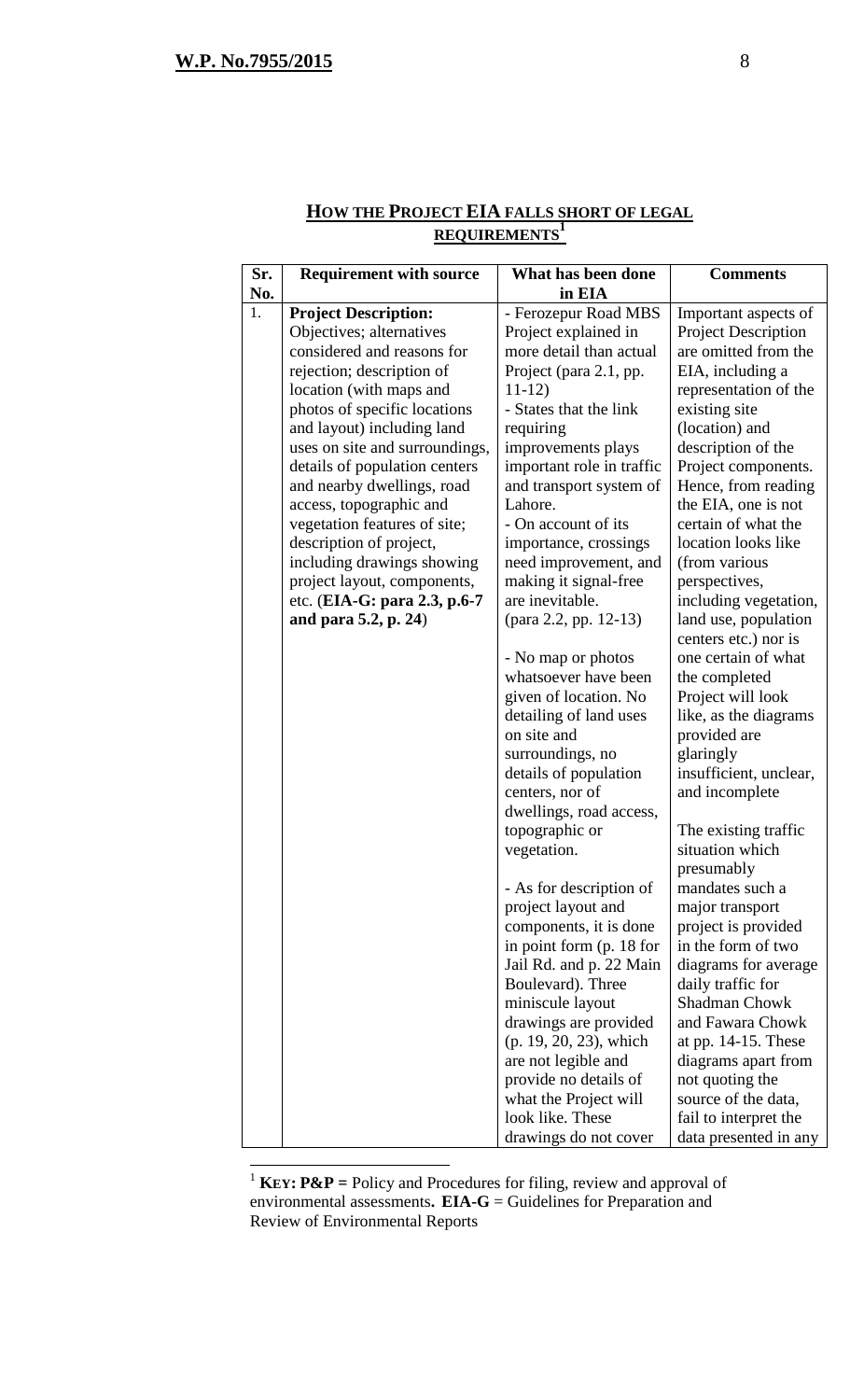|  | the entire project as            | sense whatsoever.                         |
|--|----------------------------------|-------------------------------------------|
|  | described in the points.         | What do the figures                       |
|  |                                  | actually mean in                          |
|  | Alternatives are                 | terms of traffic                          |
|  | discussed and rejected           | congestion? What is                       |
|  | in two pages (pp. 16-            | the extent of                             |
|  | 17). No qualitative or           | congestion presented                      |
|  | quantitative analysis            | by these diagrams,                        |
|  | goes into this<br>evaluation and | and what times of                         |
|  | rejection. Discussed in          | the day? Do these<br>stats justify the    |
|  | more details at Sr. No.          | Project, and if so,                       |
|  | 3 below.                         | how?                                      |
|  |                                  |                                           |
|  |                                  | The Lahore Master                         |
|  |                                  | Plan 2021, has the                        |
|  |                                  | following to say of                       |
|  |                                  | Project such as the                       |
|  |                                  | present one, in para                      |
|  |                                  | 8.11.2, p. 8-26:                          |
|  |                                  | "LDA made a                               |
|  |                                  | preliminary effort to                     |
|  |                                  | produce a Manual of                       |
|  |                                  | Traffic Engineering,                      |
|  |                                  | but that too is not                       |
|  |                                  | being utilized                            |
|  |                                  | because of lack of<br>expertise and       |
|  |                                  | knowledge on the                          |
|  |                                  | part of road building                     |
|  |                                  | agencies and local                        |
|  |                                  | consultancy houses.                       |
|  |                                  | Major problem lies                        |
|  |                                  | in project                                |
|  |                                  | preparation and                           |
|  |                                  | planning. Project                         |
|  |                                  | feasibilities are                         |
|  |                                  | seldom based on                           |
|  |                                  | traffic studies. For                      |
|  |                                  | major projects,                           |
|  |                                  | traffic counts are<br>usually carried out |
|  |                                  | to save from the                          |
|  |                                  | scrutiny of the                           |
|  |                                  | approving agencies,                       |
|  |                                  | their utility for                         |
|  |                                  | design solutions is                       |
|  |                                  | witnessed in rare                         |
|  |                                  | projects. This results                    |
|  |                                  | towards wasteful                          |
|  |                                  | expenditure on                            |
|  |                                  | projects with least                       |
|  |                                  | priority of traffic                       |
|  |                                  | demand. It is                             |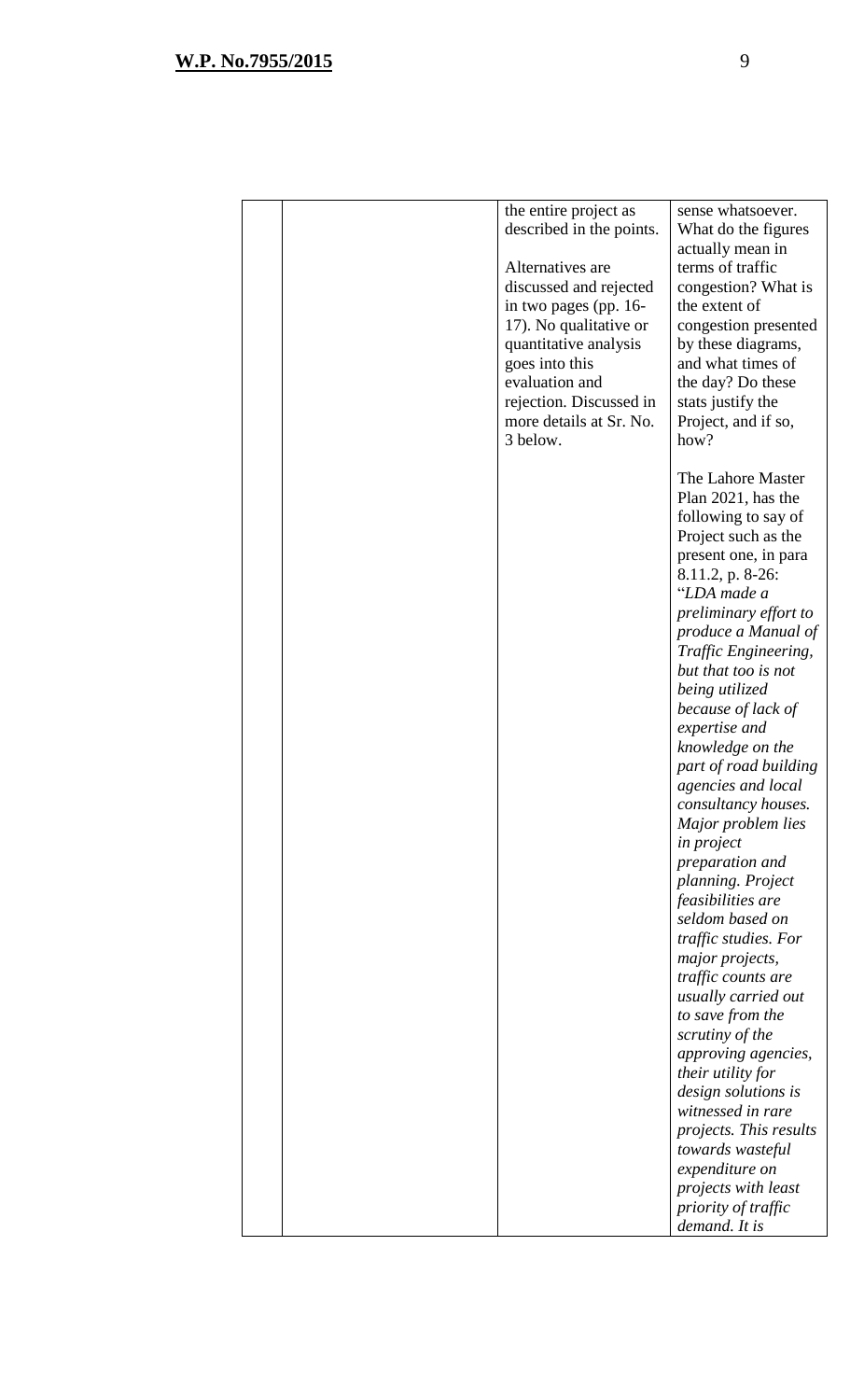|    |                                 |                          | happening because       |
|----|---------------------------------|--------------------------|-------------------------|
|    |                                 |                          | of lack of expertise    |
|    |                                 |                          | on the part of          |
|    |                                 |                          | sponsoring and          |
|    |                                 |                          | approving agencies      |
|    |                                 |                          | on one hand and         |
|    |                                 |                          | political               |
|    |                                 |                          | compulsions on the      |
|    |                                 |                          | other. Recently         |
|    |                                 |                          | completed LRRP of       |
|    |                                 |                          | $ex-MCL$ is a           |
|    |                                 |                          | classical example       |
|    |                                 |                          | where more than Rs.     |
|    |                                 |                          | 3.4 billion are spent   |
|    |                                 |                          | on a project of urban   |
|    |                                 |                          | roads without           |
|    |                                 |                          | carrying out any        |
|    |                                 |                          | traffic study, traffic  |
|    |                                 |                          | demand analysis         |
|    |                                 |                          | justifying its          |
|    |                                 |                          | engineering             |
|    |                                 |                          | feasibility, traffic    |
|    |                                 |                          | impact assessment       |
|    |                                 |                          | ensuring its            |
|    |                                 |                          | operational             |
|    |                                 |                          | efficiency and          |
|    |                                 |                          | economic and            |
|    |                                 |                          |                         |
|    |                                 |                          | financial viability for |
|    |                                 |                          | any of its              |
|    |                                 |                          | components."            |
|    |                                 |                          |                         |
|    |                                 |                          | The EIA is more a       |
|    |                                 |                          | predetermined           |
|    |                                 |                          | justification for the   |
|    |                                 |                          | Project. It does not    |
|    |                                 |                          | comprehensively         |
|    |                                 |                          | address the issue it is |
|    |                                 |                          | trying to address       |
|    |                                 |                          | (traffic congestion     |
|    |                                 |                          | on roads) as there is   |
|    |                                 |                          | no validation of the    |
|    |                                 |                          | problem being           |
|    |                                 |                          | resolved by signal-     |
|    |                                 |                          | free corridors.         |
| 2. | <b>Scoping:</b> Described as "a | From a reading of the    | It is obvious from      |
|    | vital early step" and "a        | EIA, it is apparent that | the reading of the      |
|    | process of interaction          | a scoping exercise has   | Public consultation     |
|    | between the interested public,  | not been undertaken.     | section of the EIA      |
|    | government agencies and the     |                          | that a meaningful       |
|    | proponent. Scoping refers to    | There is a section       | engagement with         |
|    | the process of identifying, as  | devoted to public        | stakeholders has not    |
|    | early as possible:              | consultation (section    | been carried out.       |
|    | the appropriate                 | 6). It stresses the      |                         |
|    | boundaries of the               | importance of the        | Whereas the EIA-G,      |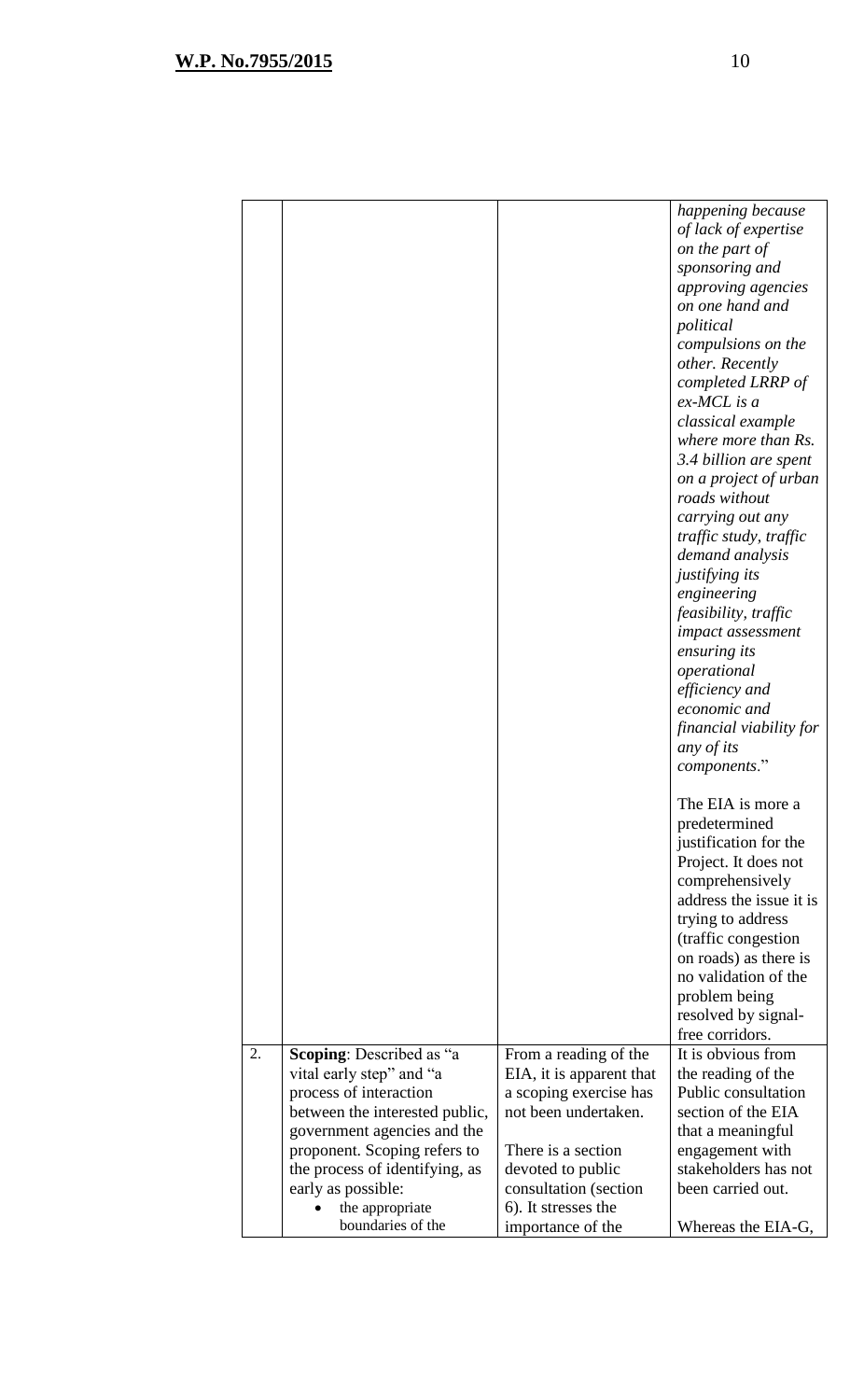| environmental                                                  | consultation process in  | envisage a two-way     |
|----------------------------------------------------------------|--------------------------|------------------------|
| assessment;                                                    | the assessment process   | flow of ideas,         |
| important issues and<br>٠                                      | (para 6.1, p. 91),       | knowledge, and         |
| concerns;                                                      | however, it is apparent  | concerns, between      |
| the information<br>$\bullet$                                   | that a meaningful        | those affected, the    |
| necessary for decision-                                        | consultation process     | wider community,       |
| making; and                                                    | has not been carried     | environmental          |
| the significant impacts<br>$\bullet$                           | out for the Project.     | experts, and the       |
| and factors to be                                              |                          | proponent, so as to    |
| considered.                                                    | The EIA states at para   | highlight important    |
|                                                                | 6.2.1 (pp. 91-92) that   | issues and concerns,   |
| (EIA-G: para 2.4; p. 8)                                        | there are no primary     | the EIA evidently      |
| *Read further from this                                        | stakeholders for the     | takes a non-serious    |
| section*                                                       | improvement of Jail      | and paternalistic      |
|                                                                | Road and Main            | approach to scoping.   |
| <b>Role of Stakeholders in</b>                                 | Boulevard. It groups     |                        |
| <b>Scoping:</b> Includes,                                      | local residents, shop    | There is no mention    |
| environmental practitioners                                    | keepers, vendors,        | of community           |
| and experts, those affected,                                   | pedestrians, and         | groups, experts or     |
| and the wider community.                                       | businessmen of the       | NGOs having been       |
| *Read from EIA-G: para                                         | adjoining markets as     | consulted. No          |
| 2.5, pp. $9-10$ <sup>*</sup>                                   | secondary                | criteria are given for |
|                                                                | stakeholders.            | selecting              |
| <b>Note:</b> The Punjab EP Act,                                |                          | stakeholders, and the  |
| 1997, and its regulations and                                  | Stakeholders are         | atomised individuals   |
| guidelines envisage a two-tier                                 | identified in Table 6.2  | consulted seem to      |
| public participation process.                                  | (p. 93) and it appears   | have been selected at  |
| The first and most important                                   | that the Consultant has  | random.                |
| of which is to take place                                      | itself surmised as to    |                        |
| during the preparation of the<br>EIA. This is evident from the | what their various       | Just some of the       |
| Scoping requirements laid                                      | concerns might be.       | obvious stakeholders   |
| down. It is at this stage that                                 |                          | in the Project (some   |
| meaningful and protracted                                      | It is stated that        | of which have been     |
| input can be gained from                                       | stakeholders             | mentioned in other     |
| various segments of society,                                   | (groups/individuals)     | parts of the EIA)      |
| especially those to be directly                                | were briefed about the   | include Kinnaird       |
| affected by the proposed                                       | project, and eventually  | College, Lahore        |
| projects.                                                      | their queries about the  | College for Women      |
|                                                                | project were answered    | (and other education   |
| The second is the                                              | to their satisfaction    | providers along the    |
| requirement to hold a public                                   | (para 6.3.1; p 94).      | Project route), Omer   |
| hearing on EIAs, and solicit                                   |                          | Hospital (and other    |
| comments/objections on                                         | It goes on to state that | hospitals/clinics on   |
| proposed projects. Given the                                   | 77% of the respondents   | the Project route),    |
| inherent constraints of such a                                 | favoured the Project     | owners of major        |
| hearing, and the fact that the                                 | whereas 23% were         | shopping malls and     |
| scope and nature of the                                        | against. (para 6.3.3, p. | plazas on the route,   |
| Project has already taken                                      | 94).                     | residents of Gulberg   |
| concrete form at this point,                                   |                          | and Shadman, the       |
| this public participation                                      | In para 6.4, pp. 95-96,  | custodians of the      |
| process is far less effective in                               | a summary of the         | Christian cemetery     |
| addressing genuine                                             | comments and             | on Jail Road, urban    |
| community concerns.                                            | discussions with         | planning and           |
|                                                                | stakeholders is          | environment            |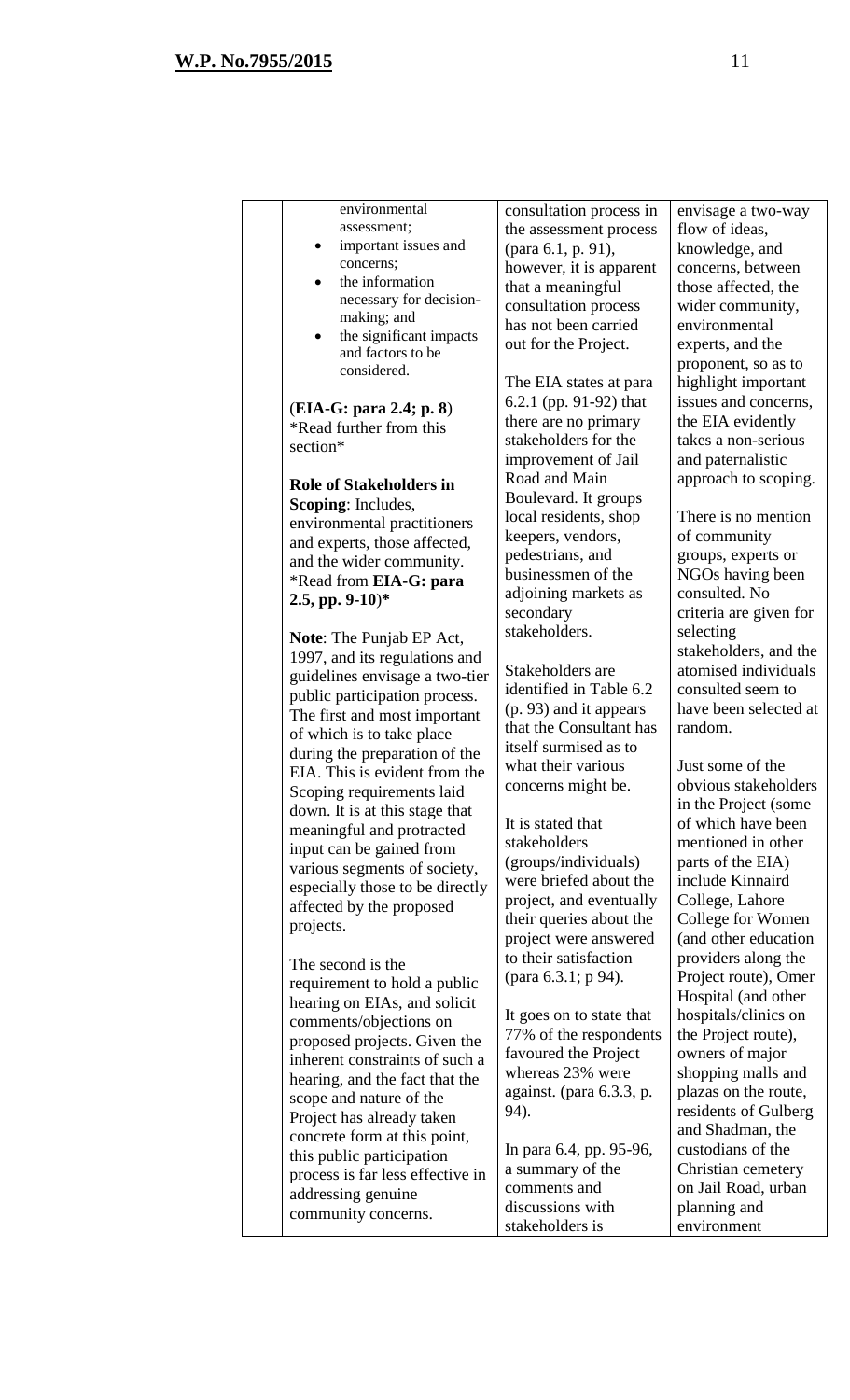|  | provided. It is stated           | experts/NGOs, to       |
|--|----------------------------------|------------------------|
|  | that most of the public          | name a few.            |
|  | considers improvement            |                        |
|  | of roads/provision of            | It is evident from the |
|  | underpasses to be a              | overwhelming           |
|  | priority project in the          | presence of            |
|  | city. Concerns were              | concerned citizens     |
|  | raised as to road                | and experts (many of   |
|  | crossings being                  | whom filed             |
|  | disturbed (eliminated)           | comments/objections    |
|  | by the Project; and              | on the EIA) at the     |
|  | employment in                    | public hearing, that   |
|  | construction phase               | the Proponent and      |
|  | going to persons from            | Consultant had not     |
|  | outside the Project              | carried out a          |
|  | area. In response, it is         | meaningful             |
|  | stated that "all fears of        | scoping/consultation   |
|  | the community were               | process, but rather    |
|  | <i>alleviated</i> ", and that    | decided on its own     |
|  | positive impacts will            | the nature and scope   |
|  | abound from the                  | of the Project to be   |
|  | Project. It states that          | foisted upon the       |
|  | "all the people showed           | City.                  |
|  | their satisfaction for           |                        |
|  | the improvement of jail          | As for the concern     |
|  | road and main                    | raised as to ease of   |
|  | boulevard/in the area."          | travel by              |
|  |                                  | pedestrians, the EIA   |
|  | In para $6.5$ , p. 96 it is      | seems to have          |
|  | stated that "several             | resolved the issue in  |
|  | <i>issues were raised by</i>     | words alone. It is     |
|  | the community during             | shocking that the      |
|  | the consultation, which          | Consultant's           |
|  | were immediately                 | solution to this       |
|  | addressed by the                 | major issue is the     |
|  | Consultants' officials.          | construction of four   |
|  | Residents of the city            | $(4)$ pedestrian       |
|  | were very much                   | bridges along the 7-   |
|  | supportive to the                | km route (see: pp. 18) |
|  | <i>implementation of the</i>     | and 22), i.e a bridge  |
|  | proposed project."               | every 1.75 km!         |
|  |                                  |                        |
|  | After due consideration          |                        |
|  | of the                           |                        |
|  | comments/observations            |                        |
|  | of the people, it is             |                        |
|  | stated in para 6.5, p.           |                        |
|  | 96, <i>inter alia</i> , that "In |                        |
|  | the absence of                   |                        |
|  | crossings by                     |                        |
|  | pedestrians, the                 |                        |
|  | comfort level presently          |                        |
|  | available will be                |                        |
|  | disturbed, therefore             |                        |
|  |                                  |                        |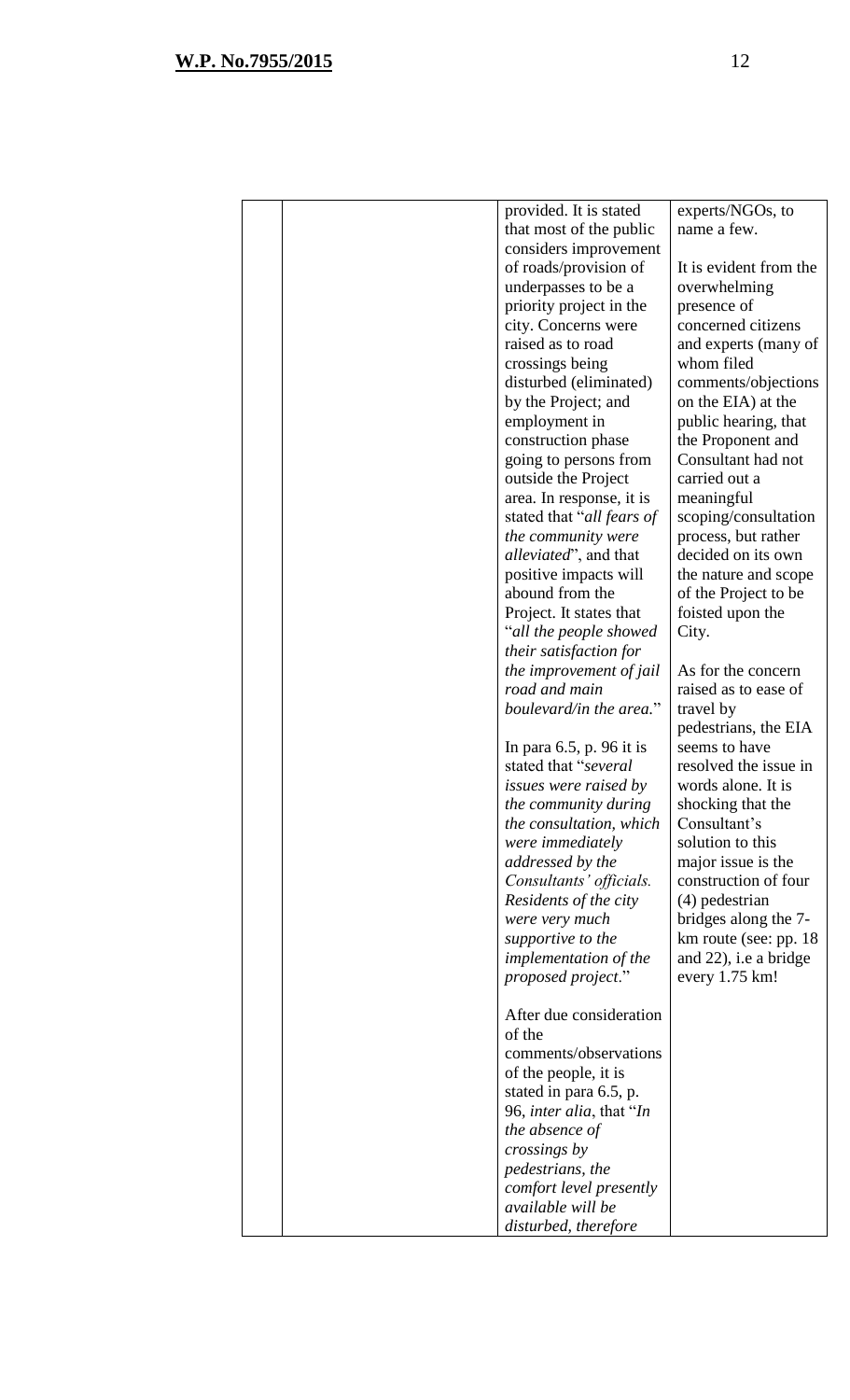|    |                                                                                                                                                                                                                                                                                                                                                                                                                                                                                                                                                                                                          | pedestrian bridges<br>should be take-up for<br>completion<br>simultaneously; "The<br>difficulties and<br>problems faced by<br>pedestrians during<br>movement on roads<br>will be eliminated";<br>and " <i>Public mental</i><br>tension, frustration will<br>be minimized."<br>A list of persons                                                                                                                                                                                                                                                     |                                                                                                                                                                                                                                                                                                                                                                                                                                                                                         |
|----|----------------------------------------------------------------------------------------------------------------------------------------------------------------------------------------------------------------------------------------------------------------------------------------------------------------------------------------------------------------------------------------------------------------------------------------------------------------------------------------------------------------------------------------------------------------------------------------------------------|-----------------------------------------------------------------------------------------------------------------------------------------------------------------------------------------------------------------------------------------------------------------------------------------------------------------------------------------------------------------------------------------------------------------------------------------------------------------------------------------------------------------------------------------------------|-----------------------------------------------------------------------------------------------------------------------------------------------------------------------------------------------------------------------------------------------------------------------------------------------------------------------------------------------------------------------------------------------------------------------------------------------------------------------------------------|
|    |                                                                                                                                                                                                                                                                                                                                                                                                                                                                                                                                                                                                          | consulted is provided<br>on p. 97. It includes<br>only 23 persons, for a<br>7-km long Project, at<br>an estimated cost of<br>Rs. 1.5 billion. The list<br>comprises entirely of<br>individuals, no groups,<br>organisations, NGOs<br>consulted has been<br>provided. The Punjab<br><b>EPA</b> review                                                                                                                                                                                                                                                |                                                                                                                                                                                                                                                                                                                                                                                                                                                                                         |
|    |                                                                                                                                                                                                                                                                                                                                                                                                                                                                                                                                                                                                          | proceedings refer to<br>this as "random<br>sampling" at p. 23 of<br>87.                                                                                                                                                                                                                                                                                                                                                                                                                                                                             |                                                                                                                                                                                                                                                                                                                                                                                                                                                                                         |
| 3. | <b>Generating Alternatives: "A</b><br>rigorous approach to<br>generating alternatives is<br>more commonly associated<br>with proposals from the<br>public sector, where the<br>allocation of public funds and<br>priorities is recognised as a<br>legitimate public<br>interestAlternatives are<br>generated and examined to<br>determine the best method of<br>achieving project objectives,<br>while minimising<br>environmental impacts. They<br>can be grouped under such<br>headings as:<br>Activity alternatives (eg<br>providing public<br>transport rather than<br>increasing road<br>capacity)" | Alternatives to the<br>Project are discussed in<br>para 2.3, pp. 16-17 of<br>the EIA.<br>The two alternatives<br>discussed and rejected<br>as follows:<br><b>No Project Option:</b><br>$\bullet$<br>In the absence of the<br>Project, the existing<br>traffic problem and<br>the level of service<br>will further aggravate<br>with the passage of<br>time.<br><b>Provision of</b><br>$\bullet$<br>Overhead<br><b>Crossings:</b> In<br>addition to increased<br>capital cost of<br>construction, the<br>"fibre of the area will<br>be significantly | The consideration of<br>the No Project<br>Option indicates an<br>extremely fatalistic<br>and myopic<br>approach to traffic<br>management, as if<br>the LDA (and<br>TEPA) can exercise<br>no control over<br>future traffic flows<br>apart from observing<br>the increase in<br>vehicular traffic, and<br>providing further<br>road space to<br>accommodate it.<br>Regretfully, the<br>other options that are<br>available to the LDA<br>and other<br>governmental<br>organisations have |
|    | (EIA-G: para 2,6; p. 10)                                                                                                                                                                                                                                                                                                                                                                                                                                                                                                                                                                                 | disturbed.                                                                                                                                                                                                                                                                                                                                                                                                                                                                                                                                          | not even been                                                                                                                                                                                                                                                                                                                                                                                                                                                                           |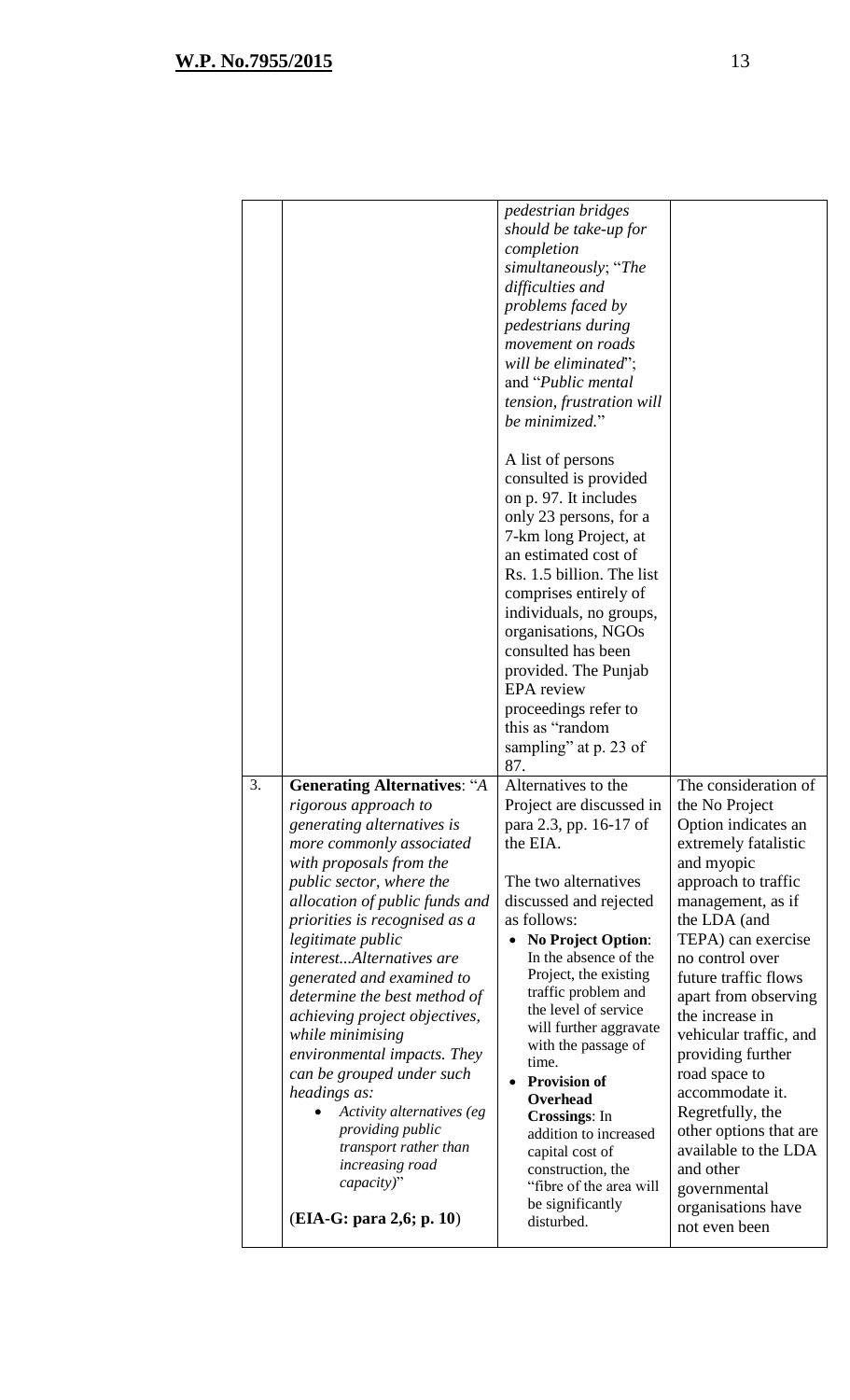"*The 'no-build' alternative is often used as a base against which to measure the relative performance of other alternatives. In this case the relative impacts of the other alternatives are expressed as changes to the base case. If, overall, all the alternatives were judged to have unacceptable performance, the decision might be to adopt none of them, and stay with the status quo – the 'nobuild'.*" (**EIA-G: para 2,6; p. 11**) **EIA-G: Para 5.2, p. 25** states that "*for both the proposal and its alternative, the Environmental Report requires a description of the potential beneficial and adverse environmental impacts, both direct and indirect, for each component of the environment identified as important during the screening and coping stages.*" It goes on to state that "*alternative proposals should be compared, focusing on the significant adverse and beneficial impacts, after allowing for mitigation measures. The preferred alternative should be identified with a complete description of those impacts considered to be of greatest significance and the measures proposed to avoid, reduce or mitigate them, and opportunities for environmental enhancement.*" A very instructive summary of the evaluation of alternatives, indicating how each alternative satisfies the project objectives, is provided in the form of Less invasive alternatives which might not require large-scale construction have not been considered. No quantitative assessment of the alternatives over time has been provided. That fact that only 1.5 pages is devoted to alternatives speaks volumes of the seriousness with which other options were considered. It should be noted that the perspective of vulnerable road users has not been factored in when assessing alternatives, in contravention of, *inter alia,* the strategy for road development laid down in the Lahore Master Plan 2021 (para 21.1.1) considered. These include: Enforcement of traffic discipline Relocation of critical activities Implementation of affordable and convenient public transport systems Parking discipline Proper signals & traffic control Elimination of jaywalking by catering to the needs of VRUs. Unfortunately it seems that the LDA wishes only to consider "mega projects" and not look for simple effective solutions. The consultant reveals the selfserving nature of the EIA when it states in para 1.4.1, p. 7, that "*the main objective of the EIA study is to assess the environmental impacts likely to occur due to the construction of the roads improvement project, and to suggest mitigation measures to minimize the likely negative impacts*". This makes it crystal clear that Project alternatives were, in fact, not considered or evaluated. The consequential increase in traffic (especially private cars) will increase congestion, noise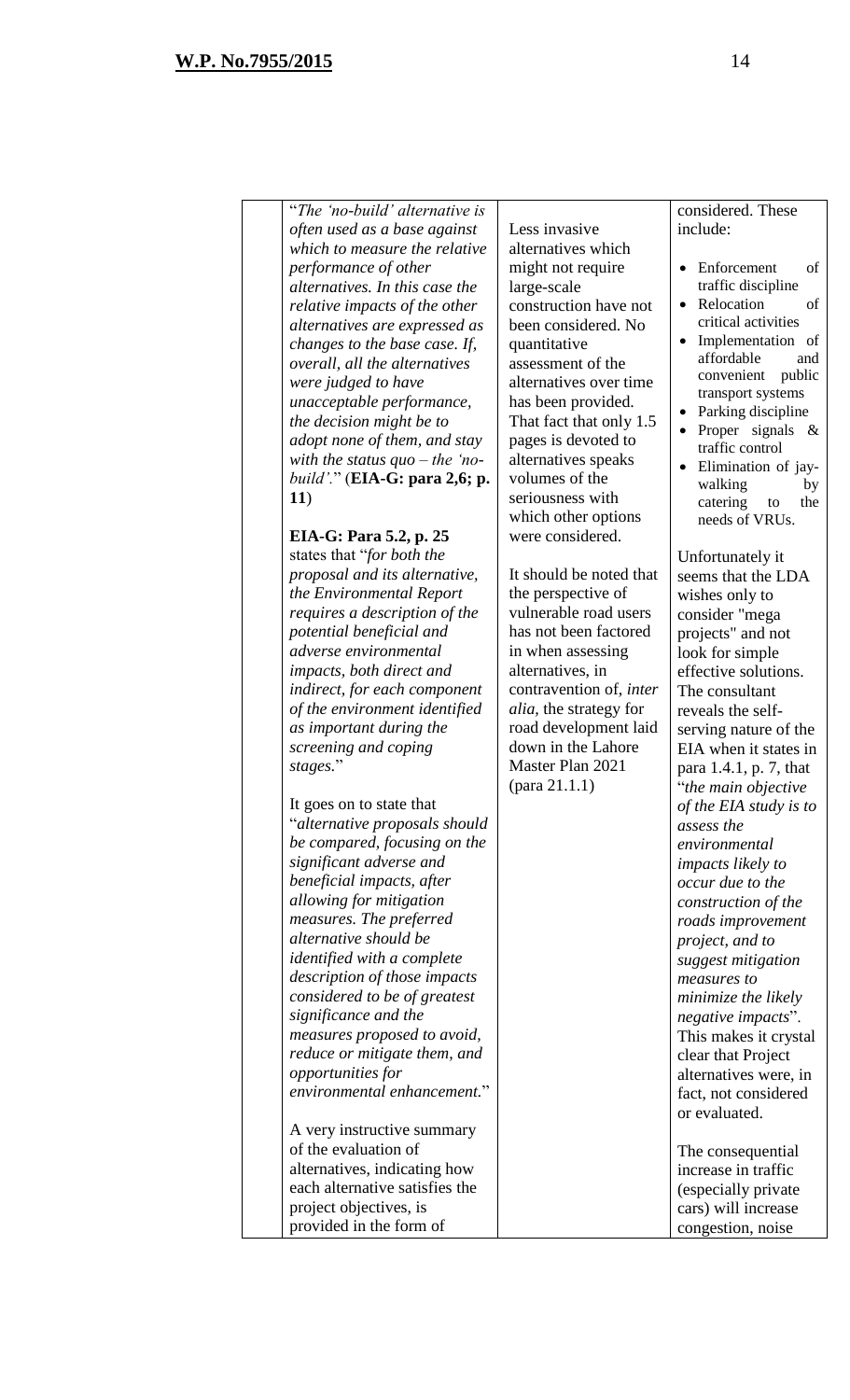| Figure 2, at p. 26. The         | and air pollution.                         |
|---------------------------------|--------------------------------------------|
| objectives include 'least       | Thus signal-free                           |
| capital cost', 'least impact of | expressways and                            |
| physical environment',          | underpasses are                            |
| 'maximises community            | 'band-aid solutions'                       |
| benefits, and 'long term        | which divert human,                        |
| return on investment'.          | political and                              |
|                                 | financial resources                        |
|                                 | from the actual                            |
|                                 | alternative solutions.                     |
|                                 | The Lahore Master                          |
|                                 | Plan in this regard                        |
|                                 | states in para 8.5, p.                     |
|                                 | 8-20: "Provision of                        |
|                                 | additional road                            |
|                                 | space over and                             |
|                                 | above traffic                              |
|                                 | requirements is a                          |
|                                 | major source of                            |
|                                 | traffic indiscipline                       |
|                                 | and non-judicious                          |
|                                 | way of utilizing                           |
|                                 | network capacity                           |
|                                 | having far reaching                        |
|                                 | effects on traffic                         |
|                                 | control and road                           |
|                                 | discipline." And                           |
|                                 | again in para 8.12.2,                      |
|                                 | p. 8-29: "Provision                        |
|                                 | of additional road                         |
|                                 | space more than the                        |
|                                 | requirements of the                        |
|                                 | traffic does not                           |
|                                 | contribute to the                          |
|                                 | capacity rather it                         |
|                                 | acts otherwise and is                      |
|                                 |                                            |
|                                 | source of erroneous<br>drive behaviour and |
|                                 |                                            |
|                                 | bad safety situation                       |
|                                 | in Lahore."                                |
|                                 |                                            |
|                                 | Signal-free/high-                          |
|                                 | speed roads cater to                       |
|                                 | the minority who                           |
|                                 | own cars, and ignore                       |
|                                 | the requirements of                        |
|                                 | the majority                               |
|                                 | middle/low income                          |
|                                 | stratas. The example                       |
|                                 | of the signal-free                         |
|                                 | corridor on                                |
|                                 | Ferozepur Road has                         |
|                                 | made it obvious that                       |
|                                 | citizens find it                           |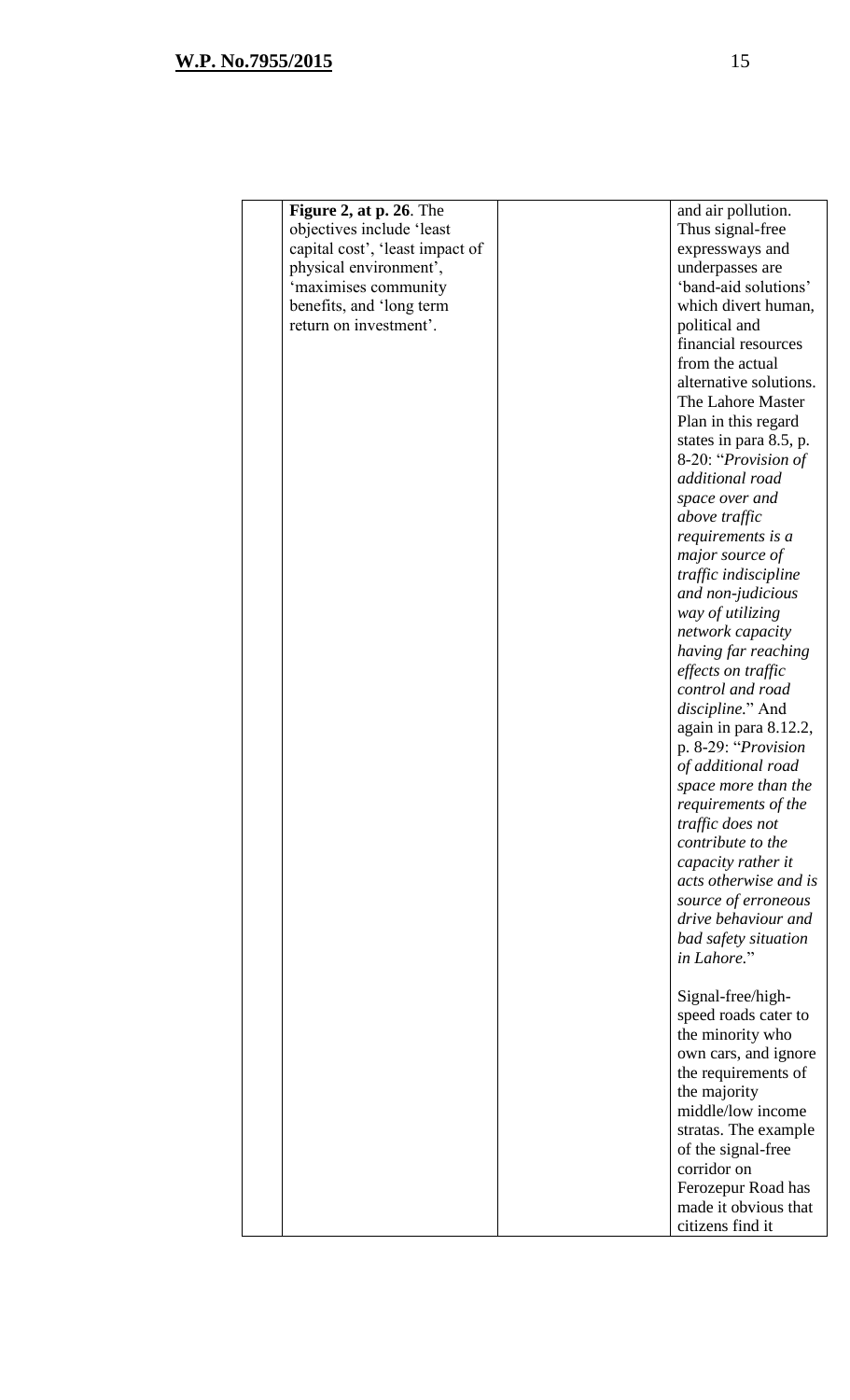| $\overline{4}$ . | <b>Site Selection: "While</b>                                         | As stated above, no                                | dangerous to cross<br>that road. Since the<br>operation of that<br>signal-free corridor<br>has commenced, the<br>TEPA has repeatedly<br>had to re-design<br>barriers and<br>shoulders to route<br>traffic in a safe<br>manner, and has also<br>been forced to install<br>cat's-eyes even<br>directly under<br>overhead pedestrian<br>bridges. For the<br>existing Project, the<br>proposed four (4)<br>overhead pedestrian<br>bridges for a 7-km<br>route are insultingly<br>inadequate.<br>The Project proposes |
|------------------|-----------------------------------------------------------------------|----------------------------------------------------|------------------------------------------------------------------------------------------------------------------------------------------------------------------------------------------------------------------------------------------------------------------------------------------------------------------------------------------------------------------------------------------------------------------------------------------------------------------------------------------------------------------|
|                  | technical and operational                                             | description of                                     | a signal free                                                                                                                                                                                                                                                                                                                                                                                                                                                                                                    |
|                  | aspects often dominate the                                            | adjoining land uses has                            | expressway carving                                                                                                                                                                                                                                                                                                                                                                                                                                                                                               |
|                  | initial selection of a site for a                                     | been provided in the                               | its way through                                                                                                                                                                                                                                                                                                                                                                                                                                                                                                  |
|                  | proposal, proponents should                                           | <b>Project Description</b>                         | prime residential,                                                                                                                                                                                                                                                                                                                                                                                                                                                                                               |
|                  | give equal weight to the                                              | section of the EIA. The                            | commercial and                                                                                                                                                                                                                                                                                                                                                                                                                                                                                                   |
|                  | suitability of the site in terms<br>of compatible land use and        | land uses adjoining the<br>Project area consist of | institutional areas of<br>the city centre. No                                                                                                                                                                                                                                                                                                                                                                                                                                                                    |
|                  | adequate buffer distancs."                                            | residential,                                       | exercise in                                                                                                                                                                                                                                                                                                                                                                                                                                                                                                      |
|                  | EIA-G: para 2.7, p. 11                                                | commercial, and                                    | "protecting"                                                                                                                                                                                                                                                                                                                                                                                                                                                                                                     |
|                  |                                                                       | institutional uses, with                           | residential amenity                                                                                                                                                                                                                                                                                                                                                                                                                                                                                              |
|                  | <b>Separation Distances:</b> The                                      | numerous health and                                | and health; and                                                                                                                                                                                                                                                                                                                                                                                                                                                                                                  |
|                  | following<br>performance                                              | education providers                                | considering odour,                                                                                                                                                                                                                                                                                                                                                                                                                                                                                               |
|                  | objectives<br>listed<br>are<br>for<br>Residential areas, hospitals or | along the route.                                   | fumes, visual<br>amenity, noise, dust                                                                                                                                                                                                                                                                                                                                                                                                                                                                            |
|                  | schools: "Protect residential                                         | However, the                                       | and seepage" has                                                                                                                                                                                                                                                                                                                                                                                                                                                                                                 |
|                  | amenity and health; odour,                                            | suitability of the site,                           | been undertaken. It                                                                                                                                                                                                                                                                                                                                                                                                                                                                                              |
|                  | fumes, visual amenity, noise,                                         | and buffer distances                               | should be noted that                                                                                                                                                                                                                                                                                                                                                                                                                                                                                             |
|                  | dust, seepage" (Table 1 on p.                                         | has not been discussed.                            | a 1-km stretch of the                                                                                                                                                                                                                                                                                                                                                                                                                                                                                            |
|                  | 12)                                                                   | Given no proper<br>diagrams of the                 | Project is a declared<br>silence zone, with a                                                                                                                                                                                                                                                                                                                                                                                                                                                                    |
|                  |                                                                       | proposed construction                              | high concentration                                                                                                                                                                                                                                                                                                                                                                                                                                                                                               |
|                  |                                                                       | have been given, one                               | of hospitals, clinics                                                                                                                                                                                                                                                                                                                                                                                                                                                                                            |
|                  |                                                                       | cannot even evaluate                               | and schools. They                                                                                                                                                                                                                                                                                                                                                                                                                                                                                                |
|                  |                                                                       | the buffer distances                               | were not consulted                                                                                                                                                                                                                                                                                                                                                                                                                                                                                               |
|                  |                                                                       | between adjoining uses<br>and the Project.         | as to the affects of<br>the Project, given no                                                                                                                                                                                                                                                                                                                                                                                                                                                                    |
|                  |                                                                       |                                                    | scoping was carried                                                                                                                                                                                                                                                                                                                                                                                                                                                                                              |
|                  |                                                                       |                                                    | out, and the well-                                                                                                                                                                                                                                                                                                                                                                                                                                                                                               |
|                  |                                                                       |                                                    | being of patients and                                                                                                                                                                                                                                                                                                                                                                                                                                                                                            |
|                  |                                                                       |                                                    | students does not                                                                                                                                                                                                                                                                                                                                                                                                                                                                                                |
|                  |                                                                       |                                                    | seem to factor into                                                                                                                                                                                                                                                                                                                                                                                                                                                                                              |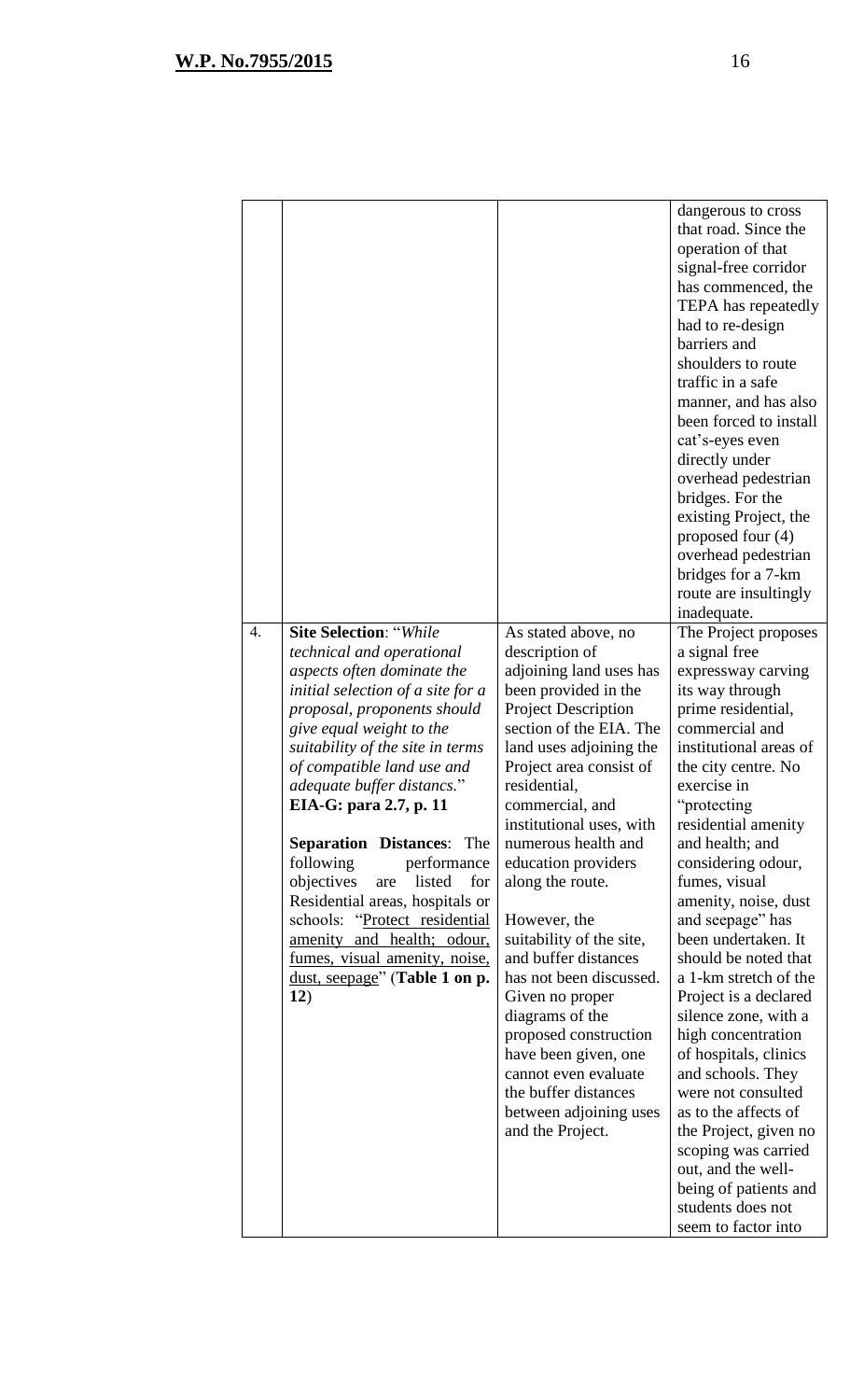| Project<br>considerations.<br>5.<br><b>Assessing Impacts –</b><br><b>Section 4</b> (p. 38) of the<br>It is pertinent to note<br><b>Baseline Data Collection</b><br>EIA deals with<br>that the EIA-G state<br>Baseline Data. It<br>in para 3.4, p. 15,<br>that "It is not<br>It is stated in the <b>EIA-G</b> :<br>breaks the analysis up<br>para 3.1, p. 12 that assessing<br>into Physical<br>uncommon for a<br>impacts involves three tasks:<br>Resources (para 4.3,<br>situation to arise<br>(1) detailed work on impact<br>pp. 39-63); Ecological<br>where proponents<br>identification, (2) detailed<br>Resources (para 4.4, p.<br>seek immediate<br>analysis of impacts to<br>$63$ ), Human &<br>approval for a<br>Economic<br>determine their nature,<br>project for which no<br>baseline data has<br>magnitude, extent and effect,<br>Development (para 4.5,<br>been collected.<br>and $(3)$ judgment of<br>pp. 64-68), and Quality<br>significance of impacts<br>of Life (paras $4.6-4.7$ ,<br>Clearly such a<br>(whether they matter and<br>pp. 68-73).<br>situation is<br>whether mitigation required)<br>untenable, and<br>Focus is drawn to<br>testifies to a lack of<br>portions of all of the<br>Baseline data collection plays<br>proper project<br>above.<br><i>planning</i> ". This is<br>an essential part in this<br>process. "The change caused<br>precisely what has<br>by a particular impact can be<br>happened here,<br><b>Physical Resources:</b><br>evaluated by comparing the<br>except the LDA<br>didn't even both for<br>expected future state of<br>- Air Quality (para<br>4.3.8, pp. 53-63): It is<br>environmental components if<br>approval.<br>the proposal were not to go<br>stated that the main<br>Monitoring is<br>limited to 4 days of<br>ahead, with the predicted<br>source of air pollution<br>in the area is from<br>the year, i.e. 23-27<br>state of those components if<br>the project does proceed.<br>traffic congestion, and<br>January, 2015 (see:<br>increase in traffic load.<br>Therefore, one of the first<br>p. 1 of the SGS<br>tasks involved in the detailed<br>24-hr air quality testing<br>report). Grossly<br>carried out by SGS<br>inadequate for a<br>analysis of an impact is the<br>collection of information that<br>Consultants at Qartaba<br>project of this scope.<br>will help to describe the<br>Chowk, Shadman<br>baseline situation at the<br>Chowk, Fawara Chock,<br><b>Physical Resources:</b><br>expected time of<br>Present and<br>and Liberty<br>Roundabout. Notable<br><i>implementationAssumptions</i><br>anticipated<br>omission is PIC<br>emissions: Detailed<br>and extrapolations used to<br>chowk, which is<br>draw conclusions from the<br>tables are provided<br>data should be justified.<br>particularly sensitive to<br>at Annex $4.2$ (pp.<br>Where existing data is used,<br>pollution on account of<br>75-78), however no<br>sources have been<br><i>it adequacy and</i><br>the numerous<br>appropriateness for impact<br>hospitals, clinics and<br>quoted for the same<br>schools located in the<br>(obviously drawn<br>assessment of the proposal<br>should be reviewed and<br>area. Noted that<br>from some prior<br>$discussed. " - EIA-G: para$<br>pollutants are within<br>research). Violates<br>3.4, pp. 14-15.<br>prescribed limits<br>the EIA-G, which<br>(NEQS) at all sites,<br>state that adequacy<br>with particulate matter<br>and appropriateness<br>of this data for<br>reaching limits, and<br>exceeding at one point<br>impact assessment<br>must be reviewed<br>(Qartaba Chowk). |  |                       | the proponent's     |
|--------------------------------------------------------------------------------------------------------------------------------------------------------------------------------------------------------------------------------------------------------------------------------------------------------------------------------------------------------------------------------------------------------------------------------------------------------------------------------------------------------------------------------------------------------------------------------------------------------------------------------------------------------------------------------------------------------------------------------------------------------------------------------------------------------------------------------------------------------------------------------------------------------------------------------------------------------------------------------------------------------------------------------------------------------------------------------------------------------------------------------------------------------------------------------------------------------------------------------------------------------------------------------------------------------------------------------------------------------------------------------------------------------------------------------------------------------------------------------------------------------------------------------------------------------------------------------------------------------------------------------------------------------------------------------------------------------------------------------------------------------------------------------------------------------------------------------------------------------------------------------------------------------------------------------------------------------------------------------------------------------------------------------------------------------------------------------------------------------------------------------------------------------------------------------------------------------------------------------------------------------------------------------------------------------------------------------------------------------------------------------------------------------------------------------------------------------------------------------------------------------------------------------------------------------------------------------------------------------------------------------------------------------------------------------------------------------------------------------------------------------------------------------------------------------------------------------------------------------------------------------------------------------------------------------------------------------------------------------------------------------------------------------------------------------------------------------------------------------------------------------------------------------------------------------------------------------------------------------------------------------------------------------------------------------------------------------------------------------------------------------------------------------------------------------------------------------------------------------------------------------------------------------------------------------------------------------------------------|--|-----------------------|---------------------|
|                                                                                                                                                                                                                                                                                                                                                                                                                                                                                                                                                                                                                                                                                                                                                                                                                                                                                                                                                                                                                                                                                                                                                                                                                                                                                                                                                                                                                                                                                                                                                                                                                                                                                                                                                                                                                                                                                                                                                                                                                                                                                                                                                                                                                                                                                                                                                                                                                                                                                                                                                                                                                                                                                                                                                                                                                                                                                                                                                                                                                                                                                                                                                                                                                                                                                                                                                                                                                                                                                                                                                                                                  |  |                       |                     |
|                                                                                                                                                                                                                                                                                                                                                                                                                                                                                                                                                                                                                                                                                                                                                                                                                                                                                                                                                                                                                                                                                                                                                                                                                                                                                                                                                                                                                                                                                                                                                                                                                                                                                                                                                                                                                                                                                                                                                                                                                                                                                                                                                                                                                                                                                                                                                                                                                                                                                                                                                                                                                                                                                                                                                                                                                                                                                                                                                                                                                                                                                                                                                                                                                                                                                                                                                                                                                                                                                                                                                                                                  |  |                       |                     |
|                                                                                                                                                                                                                                                                                                                                                                                                                                                                                                                                                                                                                                                                                                                                                                                                                                                                                                                                                                                                                                                                                                                                                                                                                                                                                                                                                                                                                                                                                                                                                                                                                                                                                                                                                                                                                                                                                                                                                                                                                                                                                                                                                                                                                                                                                                                                                                                                                                                                                                                                                                                                                                                                                                                                                                                                                                                                                                                                                                                                                                                                                                                                                                                                                                                                                                                                                                                                                                                                                                                                                                                                  |  |                       |                     |
|                                                                                                                                                                                                                                                                                                                                                                                                                                                                                                                                                                                                                                                                                                                                                                                                                                                                                                                                                                                                                                                                                                                                                                                                                                                                                                                                                                                                                                                                                                                                                                                                                                                                                                                                                                                                                                                                                                                                                                                                                                                                                                                                                                                                                                                                                                                                                                                                                                                                                                                                                                                                                                                                                                                                                                                                                                                                                                                                                                                                                                                                                                                                                                                                                                                                                                                                                                                                                                                                                                                                                                                                  |  |                       |                     |
|                                                                                                                                                                                                                                                                                                                                                                                                                                                                                                                                                                                                                                                                                                                                                                                                                                                                                                                                                                                                                                                                                                                                                                                                                                                                                                                                                                                                                                                                                                                                                                                                                                                                                                                                                                                                                                                                                                                                                                                                                                                                                                                                                                                                                                                                                                                                                                                                                                                                                                                                                                                                                                                                                                                                                                                                                                                                                                                                                                                                                                                                                                                                                                                                                                                                                                                                                                                                                                                                                                                                                                                                  |  |                       |                     |
|                                                                                                                                                                                                                                                                                                                                                                                                                                                                                                                                                                                                                                                                                                                                                                                                                                                                                                                                                                                                                                                                                                                                                                                                                                                                                                                                                                                                                                                                                                                                                                                                                                                                                                                                                                                                                                                                                                                                                                                                                                                                                                                                                                                                                                                                                                                                                                                                                                                                                                                                                                                                                                                                                                                                                                                                                                                                                                                                                                                                                                                                                                                                                                                                                                                                                                                                                                                                                                                                                                                                                                                                  |  |                       |                     |
|                                                                                                                                                                                                                                                                                                                                                                                                                                                                                                                                                                                                                                                                                                                                                                                                                                                                                                                                                                                                                                                                                                                                                                                                                                                                                                                                                                                                                                                                                                                                                                                                                                                                                                                                                                                                                                                                                                                                                                                                                                                                                                                                                                                                                                                                                                                                                                                                                                                                                                                                                                                                                                                                                                                                                                                                                                                                                                                                                                                                                                                                                                                                                                                                                                                                                                                                                                                                                                                                                                                                                                                                  |  |                       |                     |
|                                                                                                                                                                                                                                                                                                                                                                                                                                                                                                                                                                                                                                                                                                                                                                                                                                                                                                                                                                                                                                                                                                                                                                                                                                                                                                                                                                                                                                                                                                                                                                                                                                                                                                                                                                                                                                                                                                                                                                                                                                                                                                                                                                                                                                                                                                                                                                                                                                                                                                                                                                                                                                                                                                                                                                                                                                                                                                                                                                                                                                                                                                                                                                                                                                                                                                                                                                                                                                                                                                                                                                                                  |  |                       |                     |
|                                                                                                                                                                                                                                                                                                                                                                                                                                                                                                                                                                                                                                                                                                                                                                                                                                                                                                                                                                                                                                                                                                                                                                                                                                                                                                                                                                                                                                                                                                                                                                                                                                                                                                                                                                                                                                                                                                                                                                                                                                                                                                                                                                                                                                                                                                                                                                                                                                                                                                                                                                                                                                                                                                                                                                                                                                                                                                                                                                                                                                                                                                                                                                                                                                                                                                                                                                                                                                                                                                                                                                                                  |  |                       |                     |
|                                                                                                                                                                                                                                                                                                                                                                                                                                                                                                                                                                                                                                                                                                                                                                                                                                                                                                                                                                                                                                                                                                                                                                                                                                                                                                                                                                                                                                                                                                                                                                                                                                                                                                                                                                                                                                                                                                                                                                                                                                                                                                                                                                                                                                                                                                                                                                                                                                                                                                                                                                                                                                                                                                                                                                                                                                                                                                                                                                                                                                                                                                                                                                                                                                                                                                                                                                                                                                                                                                                                                                                                  |  |                       |                     |
|                                                                                                                                                                                                                                                                                                                                                                                                                                                                                                                                                                                                                                                                                                                                                                                                                                                                                                                                                                                                                                                                                                                                                                                                                                                                                                                                                                                                                                                                                                                                                                                                                                                                                                                                                                                                                                                                                                                                                                                                                                                                                                                                                                                                                                                                                                                                                                                                                                                                                                                                                                                                                                                                                                                                                                                                                                                                                                                                                                                                                                                                                                                                                                                                                                                                                                                                                                                                                                                                                                                                                                                                  |  |                       |                     |
|                                                                                                                                                                                                                                                                                                                                                                                                                                                                                                                                                                                                                                                                                                                                                                                                                                                                                                                                                                                                                                                                                                                                                                                                                                                                                                                                                                                                                                                                                                                                                                                                                                                                                                                                                                                                                                                                                                                                                                                                                                                                                                                                                                                                                                                                                                                                                                                                                                                                                                                                                                                                                                                                                                                                                                                                                                                                                                                                                                                                                                                                                                                                                                                                                                                                                                                                                                                                                                                                                                                                                                                                  |  |                       |                     |
|                                                                                                                                                                                                                                                                                                                                                                                                                                                                                                                                                                                                                                                                                                                                                                                                                                                                                                                                                                                                                                                                                                                                                                                                                                                                                                                                                                                                                                                                                                                                                                                                                                                                                                                                                                                                                                                                                                                                                                                                                                                                                                                                                                                                                                                                                                                                                                                                                                                                                                                                                                                                                                                                                                                                                                                                                                                                                                                                                                                                                                                                                                                                                                                                                                                                                                                                                                                                                                                                                                                                                                                                  |  |                       |                     |
|                                                                                                                                                                                                                                                                                                                                                                                                                                                                                                                                                                                                                                                                                                                                                                                                                                                                                                                                                                                                                                                                                                                                                                                                                                                                                                                                                                                                                                                                                                                                                                                                                                                                                                                                                                                                                                                                                                                                                                                                                                                                                                                                                                                                                                                                                                                                                                                                                                                                                                                                                                                                                                                                                                                                                                                                                                                                                                                                                                                                                                                                                                                                                                                                                                                                                                                                                                                                                                                                                                                                                                                                  |  |                       |                     |
|                                                                                                                                                                                                                                                                                                                                                                                                                                                                                                                                                                                                                                                                                                                                                                                                                                                                                                                                                                                                                                                                                                                                                                                                                                                                                                                                                                                                                                                                                                                                                                                                                                                                                                                                                                                                                                                                                                                                                                                                                                                                                                                                                                                                                                                                                                                                                                                                                                                                                                                                                                                                                                                                                                                                                                                                                                                                                                                                                                                                                                                                                                                                                                                                                                                                                                                                                                                                                                                                                                                                                                                                  |  |                       |                     |
|                                                                                                                                                                                                                                                                                                                                                                                                                                                                                                                                                                                                                                                                                                                                                                                                                                                                                                                                                                                                                                                                                                                                                                                                                                                                                                                                                                                                                                                                                                                                                                                                                                                                                                                                                                                                                                                                                                                                                                                                                                                                                                                                                                                                                                                                                                                                                                                                                                                                                                                                                                                                                                                                                                                                                                                                                                                                                                                                                                                                                                                                                                                                                                                                                                                                                                                                                                                                                                                                                                                                                                                                  |  |                       |                     |
|                                                                                                                                                                                                                                                                                                                                                                                                                                                                                                                                                                                                                                                                                                                                                                                                                                                                                                                                                                                                                                                                                                                                                                                                                                                                                                                                                                                                                                                                                                                                                                                                                                                                                                                                                                                                                                                                                                                                                                                                                                                                                                                                                                                                                                                                                                                                                                                                                                                                                                                                                                                                                                                                                                                                                                                                                                                                                                                                                                                                                                                                                                                                                                                                                                                                                                                                                                                                                                                                                                                                                                                                  |  |                       |                     |
|                                                                                                                                                                                                                                                                                                                                                                                                                                                                                                                                                                                                                                                                                                                                                                                                                                                                                                                                                                                                                                                                                                                                                                                                                                                                                                                                                                                                                                                                                                                                                                                                                                                                                                                                                                                                                                                                                                                                                                                                                                                                                                                                                                                                                                                                                                                                                                                                                                                                                                                                                                                                                                                                                                                                                                                                                                                                                                                                                                                                                                                                                                                                                                                                                                                                                                                                                                                                                                                                                                                                                                                                  |  |                       |                     |
|                                                                                                                                                                                                                                                                                                                                                                                                                                                                                                                                                                                                                                                                                                                                                                                                                                                                                                                                                                                                                                                                                                                                                                                                                                                                                                                                                                                                                                                                                                                                                                                                                                                                                                                                                                                                                                                                                                                                                                                                                                                                                                                                                                                                                                                                                                                                                                                                                                                                                                                                                                                                                                                                                                                                                                                                                                                                                                                                                                                                                                                                                                                                                                                                                                                                                                                                                                                                                                                                                                                                                                                                  |  |                       |                     |
|                                                                                                                                                                                                                                                                                                                                                                                                                                                                                                                                                                                                                                                                                                                                                                                                                                                                                                                                                                                                                                                                                                                                                                                                                                                                                                                                                                                                                                                                                                                                                                                                                                                                                                                                                                                                                                                                                                                                                                                                                                                                                                                                                                                                                                                                                                                                                                                                                                                                                                                                                                                                                                                                                                                                                                                                                                                                                                                                                                                                                                                                                                                                                                                                                                                                                                                                                                                                                                                                                                                                                                                                  |  |                       |                     |
|                                                                                                                                                                                                                                                                                                                                                                                                                                                                                                                                                                                                                                                                                                                                                                                                                                                                                                                                                                                                                                                                                                                                                                                                                                                                                                                                                                                                                                                                                                                                                                                                                                                                                                                                                                                                                                                                                                                                                                                                                                                                                                                                                                                                                                                                                                                                                                                                                                                                                                                                                                                                                                                                                                                                                                                                                                                                                                                                                                                                                                                                                                                                                                                                                                                                                                                                                                                                                                                                                                                                                                                                  |  |                       |                     |
|                                                                                                                                                                                                                                                                                                                                                                                                                                                                                                                                                                                                                                                                                                                                                                                                                                                                                                                                                                                                                                                                                                                                                                                                                                                                                                                                                                                                                                                                                                                                                                                                                                                                                                                                                                                                                                                                                                                                                                                                                                                                                                                                                                                                                                                                                                                                                                                                                                                                                                                                                                                                                                                                                                                                                                                                                                                                                                                                                                                                                                                                                                                                                                                                                                                                                                                                                                                                                                                                                                                                                                                                  |  |                       |                     |
|                                                                                                                                                                                                                                                                                                                                                                                                                                                                                                                                                                                                                                                                                                                                                                                                                                                                                                                                                                                                                                                                                                                                                                                                                                                                                                                                                                                                                                                                                                                                                                                                                                                                                                                                                                                                                                                                                                                                                                                                                                                                                                                                                                                                                                                                                                                                                                                                                                                                                                                                                                                                                                                                                                                                                                                                                                                                                                                                                                                                                                                                                                                                                                                                                                                                                                                                                                                                                                                                                                                                                                                                  |  |                       |                     |
|                                                                                                                                                                                                                                                                                                                                                                                                                                                                                                                                                                                                                                                                                                                                                                                                                                                                                                                                                                                                                                                                                                                                                                                                                                                                                                                                                                                                                                                                                                                                                                                                                                                                                                                                                                                                                                                                                                                                                                                                                                                                                                                                                                                                                                                                                                                                                                                                                                                                                                                                                                                                                                                                                                                                                                                                                                                                                                                                                                                                                                                                                                                                                                                                                                                                                                                                                                                                                                                                                                                                                                                                  |  |                       |                     |
|                                                                                                                                                                                                                                                                                                                                                                                                                                                                                                                                                                                                                                                                                                                                                                                                                                                                                                                                                                                                                                                                                                                                                                                                                                                                                                                                                                                                                                                                                                                                                                                                                                                                                                                                                                                                                                                                                                                                                                                                                                                                                                                                                                                                                                                                                                                                                                                                                                                                                                                                                                                                                                                                                                                                                                                                                                                                                                                                                                                                                                                                                                                                                                                                                                                                                                                                                                                                                                                                                                                                                                                                  |  |                       |                     |
|                                                                                                                                                                                                                                                                                                                                                                                                                                                                                                                                                                                                                                                                                                                                                                                                                                                                                                                                                                                                                                                                                                                                                                                                                                                                                                                                                                                                                                                                                                                                                                                                                                                                                                                                                                                                                                                                                                                                                                                                                                                                                                                                                                                                                                                                                                                                                                                                                                                                                                                                                                                                                                                                                                                                                                                                                                                                                                                                                                                                                                                                                                                                                                                                                                                                                                                                                                                                                                                                                                                                                                                                  |  |                       |                     |
|                                                                                                                                                                                                                                                                                                                                                                                                                                                                                                                                                                                                                                                                                                                                                                                                                                                                                                                                                                                                                                                                                                                                                                                                                                                                                                                                                                                                                                                                                                                                                                                                                                                                                                                                                                                                                                                                                                                                                                                                                                                                                                                                                                                                                                                                                                                                                                                                                                                                                                                                                                                                                                                                                                                                                                                                                                                                                                                                                                                                                                                                                                                                                                                                                                                                                                                                                                                                                                                                                                                                                                                                  |  |                       |                     |
|                                                                                                                                                                                                                                                                                                                                                                                                                                                                                                                                                                                                                                                                                                                                                                                                                                                                                                                                                                                                                                                                                                                                                                                                                                                                                                                                                                                                                                                                                                                                                                                                                                                                                                                                                                                                                                                                                                                                                                                                                                                                                                                                                                                                                                                                                                                                                                                                                                                                                                                                                                                                                                                                                                                                                                                                                                                                                                                                                                                                                                                                                                                                                                                                                                                                                                                                                                                                                                                                                                                                                                                                  |  |                       |                     |
|                                                                                                                                                                                                                                                                                                                                                                                                                                                                                                                                                                                                                                                                                                                                                                                                                                                                                                                                                                                                                                                                                                                                                                                                                                                                                                                                                                                                                                                                                                                                                                                                                                                                                                                                                                                                                                                                                                                                                                                                                                                                                                                                                                                                                                                                                                                                                                                                                                                                                                                                                                                                                                                                                                                                                                                                                                                                                                                                                                                                                                                                                                                                                                                                                                                                                                                                                                                                                                                                                                                                                                                                  |  |                       |                     |
|                                                                                                                                                                                                                                                                                                                                                                                                                                                                                                                                                                                                                                                                                                                                                                                                                                                                                                                                                                                                                                                                                                                                                                                                                                                                                                                                                                                                                                                                                                                                                                                                                                                                                                                                                                                                                                                                                                                                                                                                                                                                                                                                                                                                                                                                                                                                                                                                                                                                                                                                                                                                                                                                                                                                                                                                                                                                                                                                                                                                                                                                                                                                                                                                                                                                                                                                                                                                                                                                                                                                                                                                  |  |                       |                     |
|                                                                                                                                                                                                                                                                                                                                                                                                                                                                                                                                                                                                                                                                                                                                                                                                                                                                                                                                                                                                                                                                                                                                                                                                                                                                                                                                                                                                                                                                                                                                                                                                                                                                                                                                                                                                                                                                                                                                                                                                                                                                                                                                                                                                                                                                                                                                                                                                                                                                                                                                                                                                                                                                                                                                                                                                                                                                                                                                                                                                                                                                                                                                                                                                                                                                                                                                                                                                                                                                                                                                                                                                  |  |                       |                     |
|                                                                                                                                                                                                                                                                                                                                                                                                                                                                                                                                                                                                                                                                                                                                                                                                                                                                                                                                                                                                                                                                                                                                                                                                                                                                                                                                                                                                                                                                                                                                                                                                                                                                                                                                                                                                                                                                                                                                                                                                                                                                                                                                                                                                                                                                                                                                                                                                                                                                                                                                                                                                                                                                                                                                                                                                                                                                                                                                                                                                                                                                                                                                                                                                                                                                                                                                                                                                                                                                                                                                                                                                  |  |                       |                     |
|                                                                                                                                                                                                                                                                                                                                                                                                                                                                                                                                                                                                                                                                                                                                                                                                                                                                                                                                                                                                                                                                                                                                                                                                                                                                                                                                                                                                                                                                                                                                                                                                                                                                                                                                                                                                                                                                                                                                                                                                                                                                                                                                                                                                                                                                                                                                                                                                                                                                                                                                                                                                                                                                                                                                                                                                                                                                                                                                                                                                                                                                                                                                                                                                                                                                                                                                                                                                                                                                                                                                                                                                  |  |                       |                     |
|                                                                                                                                                                                                                                                                                                                                                                                                                                                                                                                                                                                                                                                                                                                                                                                                                                                                                                                                                                                                                                                                                                                                                                                                                                                                                                                                                                                                                                                                                                                                                                                                                                                                                                                                                                                                                                                                                                                                                                                                                                                                                                                                                                                                                                                                                                                                                                                                                                                                                                                                                                                                                                                                                                                                                                                                                                                                                                                                                                                                                                                                                                                                                                                                                                                                                                                                                                                                                                                                                                                                                                                                  |  |                       |                     |
|                                                                                                                                                                                                                                                                                                                                                                                                                                                                                                                                                                                                                                                                                                                                                                                                                                                                                                                                                                                                                                                                                                                                                                                                                                                                                                                                                                                                                                                                                                                                                                                                                                                                                                                                                                                                                                                                                                                                                                                                                                                                                                                                                                                                                                                                                                                                                                                                                                                                                                                                                                                                                                                                                                                                                                                                                                                                                                                                                                                                                                                                                                                                                                                                                                                                                                                                                                                                                                                                                                                                                                                                  |  |                       |                     |
|                                                                                                                                                                                                                                                                                                                                                                                                                                                                                                                                                                                                                                                                                                                                                                                                                                                                                                                                                                                                                                                                                                                                                                                                                                                                                                                                                                                                                                                                                                                                                                                                                                                                                                                                                                                                                                                                                                                                                                                                                                                                                                                                                                                                                                                                                                                                                                                                                                                                                                                                                                                                                                                                                                                                                                                                                                                                                                                                                                                                                                                                                                                                                                                                                                                                                                                                                                                                                                                                                                                                                                                                  |  |                       |                     |
|                                                                                                                                                                                                                                                                                                                                                                                                                                                                                                                                                                                                                                                                                                                                                                                                                                                                                                                                                                                                                                                                                                                                                                                                                                                                                                                                                                                                                                                                                                                                                                                                                                                                                                                                                                                                                                                                                                                                                                                                                                                                                                                                                                                                                                                                                                                                                                                                                                                                                                                                                                                                                                                                                                                                                                                                                                                                                                                                                                                                                                                                                                                                                                                                                                                                                                                                                                                                                                                                                                                                                                                                  |  |                       |                     |
|                                                                                                                                                                                                                                                                                                                                                                                                                                                                                                                                                                                                                                                                                                                                                                                                                                                                                                                                                                                                                                                                                                                                                                                                                                                                                                                                                                                                                                                                                                                                                                                                                                                                                                                                                                                                                                                                                                                                                                                                                                                                                                                                                                                                                                                                                                                                                                                                                                                                                                                                                                                                                                                                                                                                                                                                                                                                                                                                                                                                                                                                                                                                                                                                                                                                                                                                                                                                                                                                                                                                                                                                  |  |                       |                     |
|                                                                                                                                                                                                                                                                                                                                                                                                                                                                                                                                                                                                                                                                                                                                                                                                                                                                                                                                                                                                                                                                                                                                                                                                                                                                                                                                                                                                                                                                                                                                                                                                                                                                                                                                                                                                                                                                                                                                                                                                                                                                                                                                                                                                                                                                                                                                                                                                                                                                                                                                                                                                                                                                                                                                                                                                                                                                                                                                                                                                                                                                                                                                                                                                                                                                                                                                                                                                                                                                                                                                                                                                  |  |                       |                     |
|                                                                                                                                                                                                                                                                                                                                                                                                                                                                                                                                                                                                                                                                                                                                                                                                                                                                                                                                                                                                                                                                                                                                                                                                                                                                                                                                                                                                                                                                                                                                                                                                                                                                                                                                                                                                                                                                                                                                                                                                                                                                                                                                                                                                                                                                                                                                                                                                                                                                                                                                                                                                                                                                                                                                                                                                                                                                                                                                                                                                                                                                                                                                                                                                                                                                                                                                                                                                                                                                                                                                                                                                  |  |                       |                     |
|                                                                                                                                                                                                                                                                                                                                                                                                                                                                                                                                                                                                                                                                                                                                                                                                                                                                                                                                                                                                                                                                                                                                                                                                                                                                                                                                                                                                                                                                                                                                                                                                                                                                                                                                                                                                                                                                                                                                                                                                                                                                                                                                                                                                                                                                                                                                                                                                                                                                                                                                                                                                                                                                                                                                                                                                                                                                                                                                                                                                                                                                                                                                                                                                                                                                                                                                                                                                                                                                                                                                                                                                  |  |                       |                     |
|                                                                                                                                                                                                                                                                                                                                                                                                                                                                                                                                                                                                                                                                                                                                                                                                                                                                                                                                                                                                                                                                                                                                                                                                                                                                                                                                                                                                                                                                                                                                                                                                                                                                                                                                                                                                                                                                                                                                                                                                                                                                                                                                                                                                                                                                                                                                                                                                                                                                                                                                                                                                                                                                                                                                                                                                                                                                                                                                                                                                                                                                                                                                                                                                                                                                                                                                                                                                                                                                                                                                                                                                  |  |                       |                     |
|                                                                                                                                                                                                                                                                                                                                                                                                                                                                                                                                                                                                                                                                                                                                                                                                                                                                                                                                                                                                                                                                                                                                                                                                                                                                                                                                                                                                                                                                                                                                                                                                                                                                                                                                                                                                                                                                                                                                                                                                                                                                                                                                                                                                                                                                                                                                                                                                                                                                                                                                                                                                                                                                                                                                                                                                                                                                                                                                                                                                                                                                                                                                                                                                                                                                                                                                                                                                                                                                                                                                                                                                  |  |                       |                     |
|                                                                                                                                                                                                                                                                                                                                                                                                                                                                                                                                                                                                                                                                                                                                                                                                                                                                                                                                                                                                                                                                                                                                                                                                                                                                                                                                                                                                                                                                                                                                                                                                                                                                                                                                                                                                                                                                                                                                                                                                                                                                                                                                                                                                                                                                                                                                                                                                                                                                                                                                                                                                                                                                                                                                                                                                                                                                                                                                                                                                                                                                                                                                                                                                                                                                                                                                                                                                                                                                                                                                                                                                  |  |                       |                     |
|                                                                                                                                                                                                                                                                                                                                                                                                                                                                                                                                                                                                                                                                                                                                                                                                                                                                                                                                                                                                                                                                                                                                                                                                                                                                                                                                                                                                                                                                                                                                                                                                                                                                                                                                                                                                                                                                                                                                                                                                                                                                                                                                                                                                                                                                                                                                                                                                                                                                                                                                                                                                                                                                                                                                                                                                                                                                                                                                                                                                                                                                                                                                                                                                                                                                                                                                                                                                                                                                                                                                                                                                  |  |                       |                     |
|                                                                                                                                                                                                                                                                                                                                                                                                                                                                                                                                                                                                                                                                                                                                                                                                                                                                                                                                                                                                                                                                                                                                                                                                                                                                                                                                                                                                                                                                                                                                                                                                                                                                                                                                                                                                                                                                                                                                                                                                                                                                                                                                                                                                                                                                                                                                                                                                                                                                                                                                                                                                                                                                                                                                                                                                                                                                                                                                                                                                                                                                                                                                                                                                                                                                                                                                                                                                                                                                                                                                                                                                  |  |                       |                     |
|                                                                                                                                                                                                                                                                                                                                                                                                                                                                                                                                                                                                                                                                                                                                                                                                                                                                                                                                                                                                                                                                                                                                                                                                                                                                                                                                                                                                                                                                                                                                                                                                                                                                                                                                                                                                                                                                                                                                                                                                                                                                                                                                                                                                                                                                                                                                                                                                                                                                                                                                                                                                                                                                                                                                                                                                                                                                                                                                                                                                                                                                                                                                                                                                                                                                                                                                                                                                                                                                                                                                                                                                  |  |                       |                     |
|                                                                                                                                                                                                                                                                                                                                                                                                                                                                                                                                                                                                                                                                                                                                                                                                                                                                                                                                                                                                                                                                                                                                                                                                                                                                                                                                                                                                                                                                                                                                                                                                                                                                                                                                                                                                                                                                                                                                                                                                                                                                                                                                                                                                                                                                                                                                                                                                                                                                                                                                                                                                                                                                                                                                                                                                                                                                                                                                                                                                                                                                                                                                                                                                                                                                                                                                                                                                                                                                                                                                                                                                  |  |                       |                     |
|                                                                                                                                                                                                                                                                                                                                                                                                                                                                                                                                                                                                                                                                                                                                                                                                                                                                                                                                                                                                                                                                                                                                                                                                                                                                                                                                                                                                                                                                                                                                                                                                                                                                                                                                                                                                                                                                                                                                                                                                                                                                                                                                                                                                                                                                                                                                                                                                                                                                                                                                                                                                                                                                                                                                                                                                                                                                                                                                                                                                                                                                                                                                                                                                                                                                                                                                                                                                                                                                                                                                                                                                  |  |                       |                     |
|                                                                                                                                                                                                                                                                                                                                                                                                                                                                                                                                                                                                                                                                                                                                                                                                                                                                                                                                                                                                                                                                                                                                                                                                                                                                                                                                                                                                                                                                                                                                                                                                                                                                                                                                                                                                                                                                                                                                                                                                                                                                                                                                                                                                                                                                                                                                                                                                                                                                                                                                                                                                                                                                                                                                                                                                                                                                                                                                                                                                                                                                                                                                                                                                                                                                                                                                                                                                                                                                                                                                                                                                  |  |                       |                     |
|                                                                                                                                                                                                                                                                                                                                                                                                                                                                                                                                                                                                                                                                                                                                                                                                                                                                                                                                                                                                                                                                                                                                                                                                                                                                                                                                                                                                                                                                                                                                                                                                                                                                                                                                                                                                                                                                                                                                                                                                                                                                                                                                                                                                                                                                                                                                                                                                                                                                                                                                                                                                                                                                                                                                                                                                                                                                                                                                                                                                                                                                                                                                                                                                                                                                                                                                                                                                                                                                                                                                                                                                  |  |                       |                     |
|                                                                                                                                                                                                                                                                                                                                                                                                                                                                                                                                                                                                                                                                                                                                                                                                                                                                                                                                                                                                                                                                                                                                                                                                                                                                                                                                                                                                                                                                                                                                                                                                                                                                                                                                                                                                                                                                                                                                                                                                                                                                                                                                                                                                                                                                                                                                                                                                                                                                                                                                                                                                                                                                                                                                                                                                                                                                                                                                                                                                                                                                                                                                                                                                                                                                                                                                                                                                                                                                                                                                                                                                  |  |                       |                     |
|                                                                                                                                                                                                                                                                                                                                                                                                                                                                                                                                                                                                                                                                                                                                                                                                                                                                                                                                                                                                                                                                                                                                                                                                                                                                                                                                                                                                                                                                                                                                                                                                                                                                                                                                                                                                                                                                                                                                                                                                                                                                                                                                                                                                                                                                                                                                                                                                                                                                                                                                                                                                                                                                                                                                                                                                                                                                                                                                                                                                                                                                                                                                                                                                                                                                                                                                                                                                                                                                                                                                                                                                  |  | (Tables at pp. 55-57) | and discussed. EIA- |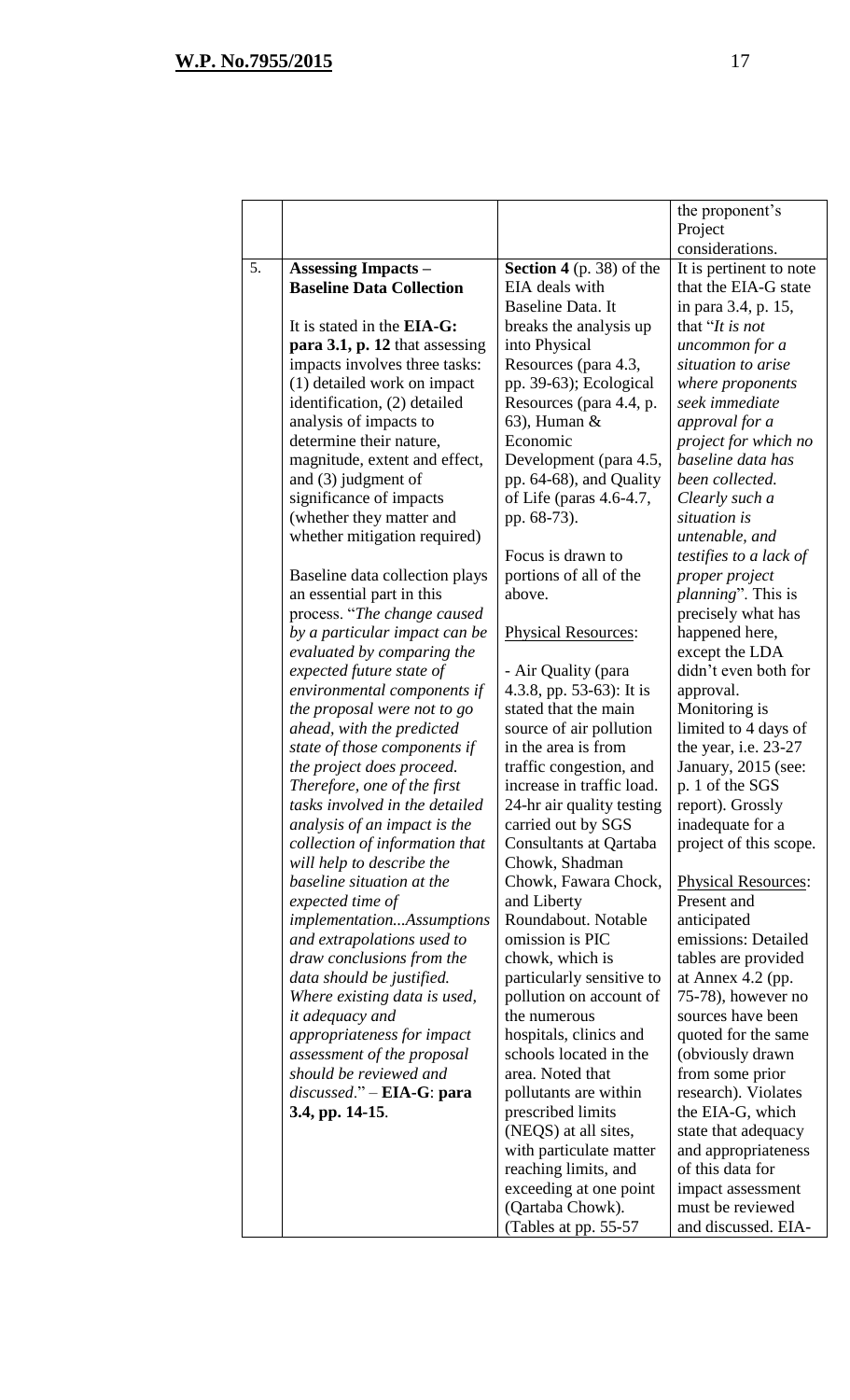|  | and Annexure II, pp. 1-      | G also states in para      |
|--|------------------------------|----------------------------|
|  | 8 of SGS Report              | 5.1, p. 24 that "The       |
|  | (annexed as Annexure         | Environmental              |
|  | 4.1 of $E(A)$ ).             | Report should make         |
|  |                              | reference to all           |
|  | - Present and                | relevant studies and       |
|  | anticipated emission         | <i>investigations that</i> |
|  | from motor vehicles:         | have been carried          |
|  | Projections for              | out in support of the      |
|  | emissions (without           | proposal, or other         |
|  | project) are presented       | studies, report or         |
|  | in the form of tables        | literature used in the     |
|  | and graphs on pp. 61-        | Environmental              |
|  | 62. Details in the form      | Report. These              |
|  | of Annex 4.2 (pp. 75-        | supporting                 |
|  | 78)                          | documents should be        |
|  |                              | available to all           |
|  | - Noise: States at para      | stakeholders at the        |
|  | 4.3.9, p. 63, that "The      | time of the                |
|  | project falls under a        | Environmental              |
|  | calm environment and         | report is publicly         |
|  | presently, the noise         | advertised." Most          |
|  | level is within the          | alarming is the fact       |
|  | permissible limits of        | that no estimate is        |
|  | $85dB$ ."                    | given of increased         |
|  | Tables of noise levels       | traffic flow along the     |
|  | monitored at 4 sites by      | route. It obviously        |
|  | $SGS$ at Annex III – pp.     | will increase. Instead     |
|  | 1-4 of SGS Report).          | the tables simply use      |
|  |                              | the baseline vehicle       |
|  | <b>Ecological Resources:</b> | numbers as a               |
|  |                              | constant with or           |
|  | Flora: It is stated in       | without the project,       |
|  | para 4.4.2, p. 63 that       | and estimates that         |
|  | 200 hundred trees and        | there will be a net-       |
|  | 100 plants exist within      | decrease in                |
|  | the Project right of         | emissions with the         |
|  | way.                         | Project. More              |
|  |                              | vehicles $=$ more          |
|  | <b>Human and Economic</b>    | emissions. How             |
|  | Development                  | much, the EIA              |
|  |                              | doesn't bother to          |
|  | It is incorrectly stated     | mention.                   |
|  | in para 4.5.5, p. 67,        |                            |
|  | that the Project is part     | Noise: The situation       |
|  | of the master plan of        | with noise pollution       |
|  | the city of Lahore. It       | is even more               |
|  | states that the project is   | alarming. The NEQS         |
|  | improvement,                 | quoted are outdated.       |
|  | rehabilitation nd            | The latest were            |
|  | augmentation of              | issued by the Fed          |
|  | existing facilities, and     | Govt. In 2010, vide        |
|  | as such land use rights      | S.R.O. No.                 |
|  | are insignificantly          | 1062(I)/2010. The          |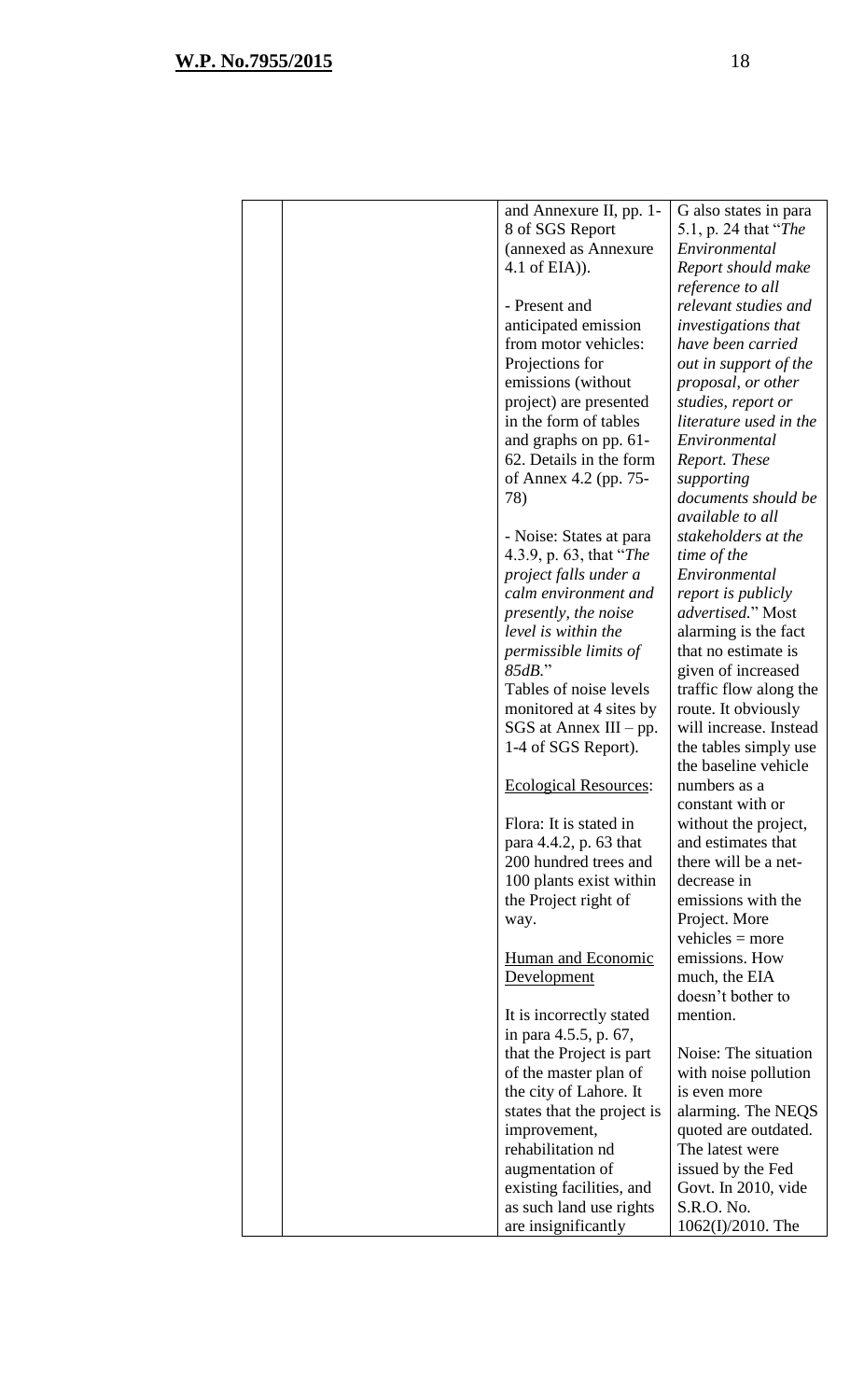| affected, with                               | consultant is                              |
|----------------------------------------------|--------------------------------------------|
| acquisition of 28                            | oblivious of this fact.                    |
| marlas. The Project is                       | The present                                |
| evidently an expansion                       | standards are: $55-$                       |
| and alteration of the                        | 65 dB for                                  |
| existing site and                            | commercial areas,                          |
| facilities.                                  | $45 - 55$ dB for                           |
|                                              | residential areas, and                     |
| <b>Quality of Life: Socio-</b>               | for 'silence zones'                        |
| economic conditions                          | the maximum is                             |
| Stated in para $4.6.1$ (a),                  | 50dB (PIC Chowk                            |
| p. 68 that settlements                       | being a declared                           |
| in area include housing                      | silence zone). The                         |
| establishments of                            | existing noise                             |
| Shadman, GOR-1,                              | conditions recorded                        |
| Gulberg, and                                 | at all times exceed                        |
| institutions such as                         | these limits (see:                         |
| Lahore College for                           | Annex III, pp. 1-4 of                      |
| Women, Kinnaird                              | SGS Report). EPA                           |
| College, PIC, Services                       | has a duty under s.11                      |
| Hospital, and other                          | of PEPA to prohibit                        |
| commercial and                               | the Project on this                        |
| business centers.                            | count, and                                 |
|                                              | immediately address                        |
| States that there is no                      | the existing noise                         |
| significant commercial                       | levels.                                    |
| activity directly on the                     |                                            |
| route except small ones                      | Ecological                                 |
| near Services Hospital.                      | Resources:                                 |
| Completely neglects to                       | EIA fails to mention                       |
| mention various high-                        | the size and age of                        |
| rises and plazas, and                        | the trees, with                            |
| most blatantly, Main                         | several of them                            |
| Market, Gulberg.                             |                                            |
|                                              | decades-old.                               |
| <b>Quality of Life:</b>                      | Ironically, it is stated                   |
| Socioeconomic                                | in para 4.3.8, p. 55                       |
| Environment                                  | that the presence of                       |
| States in para 4.7.3, p.                     | plantation and green                       |
| 73 that various                              | areas at junctions                         |
| mosques fall within the                      | maintain air quality                       |
| project site, but fails to                   | thereat.                                   |
| mention the Christian                        |                                            |
| cemetery on Jail Road                        | Human and                                  |
| as a cultural and                            | Economic                                   |
| religious resource.                          | Development                                |
| Specifically states at                       | The Project finds no                       |
| para 4.7.9, p. 73 that                       | mention in the                             |
| no graveyard is located                      | Lahore Master Plan,                        |
| near the proposed                            | 2021 (argument                             |
| Project!                                     | developed later). No                       |
|                                              | mention of which                           |
| States in para 4.7.8 that                    | property is to be                          |
| no "Project Affected<br>Persons found in the | acquired, and when.<br>Should occupants of |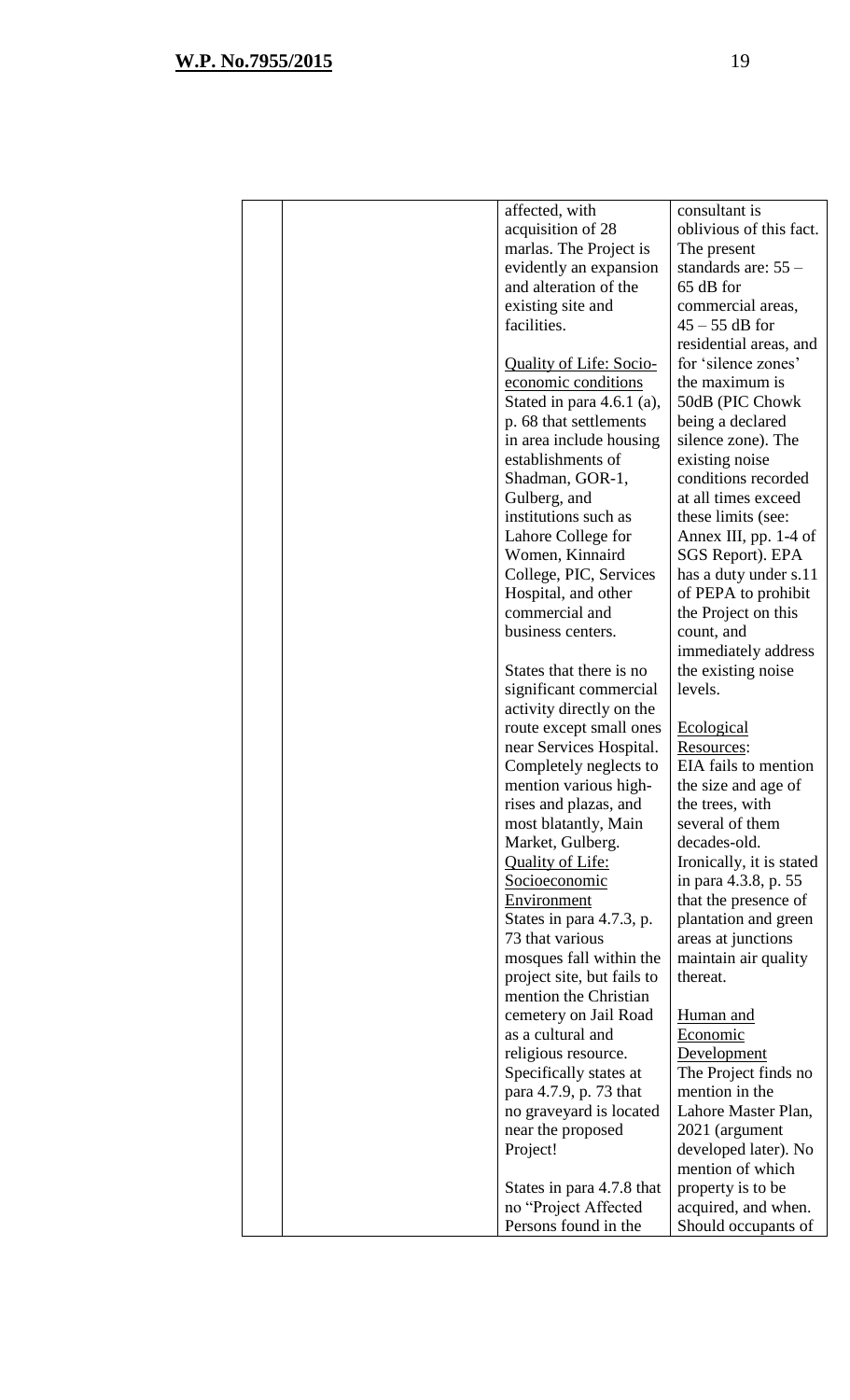|  | project area. In order to | these properties        |
|--|---------------------------|-------------------------|
|  | take care of pedestrian   | expect to be            |
|  | traffic, overhead         | informed by the         |
|  | bridges have been         | knock of bulldozers?    |
|  | proposed.                 |                         |
|  |                           | <b>Quality of Life:</b> |
|  |                           | Socio-economic          |
|  |                           | conditions              |
|  |                           | Mentions these          |
|  |                           |                         |
|  |                           | prime housing and       |
|  |                           | commercial sites,       |
|  |                           | but does not state      |
|  |                           | any affect on them.     |
|  |                           | Certainly an            |
|  |                           | expressway, with        |
|  |                           | large volumes of        |
|  |                           | fast-moving traffic,    |
|  |                           | without signals for     |
|  |                           | the flow of traffic     |
|  |                           | across the route, and   |
|  |                           | inadequate provision    |
|  |                           | for pedestrians, will   |
|  |                           | have severe impacts     |
|  |                           | on both residential     |
|  |                           | and commercial uses     |
|  |                           | of the adjoining        |
|  |                           |                         |
|  |                           | properties. What of     |
|  |                           | safety concerns for     |
|  |                           | colleges such as        |
|  |                           | Kinnaird College,       |
|  |                           | which will in all       |
|  |                           | probability be          |
|  |                           | deprived of the         |
|  |                           | service lane buffer to  |
|  |                           | check vehicles, and     |
|  |                           | health concerns for     |
|  |                           | patients in the         |
|  |                           | various hospitals and   |
|  |                           | clinics which will      |
|  |                           | now adjoin an           |
|  |                           | expressway?             |
|  |                           |                         |
|  |                           | <b>Quality of Life:</b> |
|  |                           |                         |
|  |                           | Socioeconomic           |
|  |                           | Environment             |
|  |                           | The EIA fails to        |
|  |                           | even notice the         |
|  |                           | presence of the         |
|  |                           | historic Christian      |
|  |                           | cemetery at the site.   |
|  |                           | Has adequate            |
|  |                           | provision been made     |
|  |                           | for access to this      |
|  |                           | religious, cultural     |
|  |                           |                         |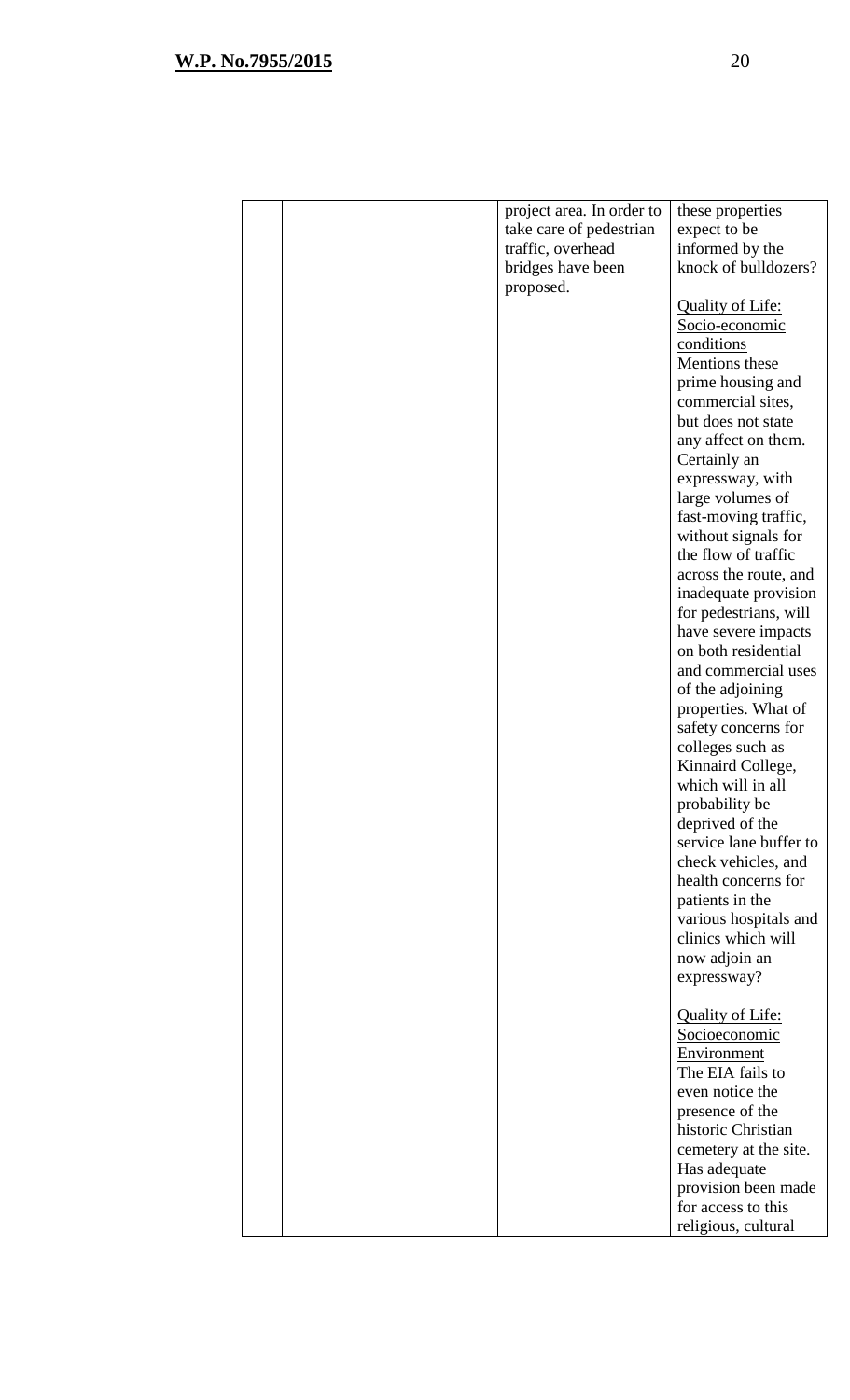|    |                                                                                                                                                                                                                                                                                                                                                                                                                                                                                                                                                                                                                                                                                                                                                                                                                                                                                                                                                                                                                                                                                                             |                                                                                                                                                                | and historic site?<br>Have the concerns of<br>its custodians been<br>taken into<br>consideration?                                                                                                                                                                                                                                                                                                                                                                                                                                                                                                                                                                                                                                                                                     |
|----|-------------------------------------------------------------------------------------------------------------------------------------------------------------------------------------------------------------------------------------------------------------------------------------------------------------------------------------------------------------------------------------------------------------------------------------------------------------------------------------------------------------------------------------------------------------------------------------------------------------------------------------------------------------------------------------------------------------------------------------------------------------------------------------------------------------------------------------------------------------------------------------------------------------------------------------------------------------------------------------------------------------------------------------------------------------------------------------------------------------|----------------------------------------------------------------------------------------------------------------------------------------------------------------|---------------------------------------------------------------------------------------------------------------------------------------------------------------------------------------------------------------------------------------------------------------------------------------------------------------------------------------------------------------------------------------------------------------------------------------------------------------------------------------------------------------------------------------------------------------------------------------------------------------------------------------------------------------------------------------------------------------------------------------------------------------------------------------|
| 6. | <b>Health Impacts: The EIA-G</b><br>contains a specific section<br>dealing with health impacts<br>(para 3.8, pp. 17-18). It is<br>stated herein that<br>"Development project can<br>also result in adverse effects<br>on community health and<br>safety. Directly from changes<br>to biophysical environment<br>(exposure to pollution) or<br>indirectly as the result of<br>other changes caused.<br>Implementation of proposals<br>can also increase risk of<br>accidents and disasters.<br>Major health impacts<br>οf<br>projects listed in EIA-G:<br>Table 3 on p. 18: Under<br>Transport:<br>1. States 1994 study: that<br>88%<br>of<br>traffic<br>police<br>constables in Karachi develop<br>respiratory problems within 2<br>years of commencing duty,<br>84% had mild to moderate<br>pain while taking a deep<br>breath,<br>37%<br>experienced<br>heart palpitation.<br>2. Traffic accidents estimated<br>to cost 1% of GNP in Papua<br>New Guinea in the 1980s.<br>Common sequence of<br>activities to evaluate health<br>effects of a transportation<br>study stated at EIA-G: para<br>8.5; p. 43 | The EIA does not<br>address the possible<br>health and safety<br>impacts of the Project,<br>though they are<br>numerous.                                       | The Proponent and<br>Consultant seem<br>oblivious to the<br>considerable health<br>and safety risks of<br>having a multi-lane,<br>dual-carriage<br>expressway plying<br>its way through<br>prime residential,<br>commercial and<br>institutional areas of<br>the city centre.<br>Signal-free corridors<br>pose considerable<br>risks for vulnerable<br>road users, which in<br>Pakistan, make up<br>the majority of road<br>users. In this regard,<br>reference may be<br>made to the<br>excellent article by<br>an urban<br>development<br>researcher named<br>Rabia Ezdi,<br>published in The<br>News on Sunday, on<br>7 September 2014,<br>titled "Truths and<br>lies about signal-free<br>corridors". It is<br>annexed to the<br>Petition (W.P. No.<br>5323/15) at pp. 54-<br>56. |
| 7. | <b>Impact Significance: Once</b><br>impacts analysed, important<br>to determine their<br>significance, i.e., whether<br>acceptable, require<br>mitigation, or are<br>unacceptable to the                                                                                                                                                                                                                                                                                                                                                                                                                                                                                                                                                                                                                                                                                                                                                                                                                                                                                                                    | Dealt with in a cursory<br>manner (without<br>participation as<br>mentioned above) in<br><b>Section 5</b> (p. 79) of the<br>EIA (to be read with<br>Section 7- | Section 5 of the EIA<br>embodies the<br>subjective opinion of<br>the Consultant and<br>the Proponent on the<br>significance of<br>impacts, whereas the                                                                                                                                                                                                                                                                                                                                                                                                                                                                                                                                                                                                                                |
|    | community. EIA-G: para                                                                                                                                                                                                                                                                                                                                                                                                                                                                                                                                                                                                                                                                                                                                                                                                                                                                                                                                                                                                                                                                                      | <b>Environmental</b>                                                                                                                                           | guidelines stress                                                                                                                                                                                                                                                                                                                                                                                                                                                                                                                                                                                                                                                                                                                                                                     |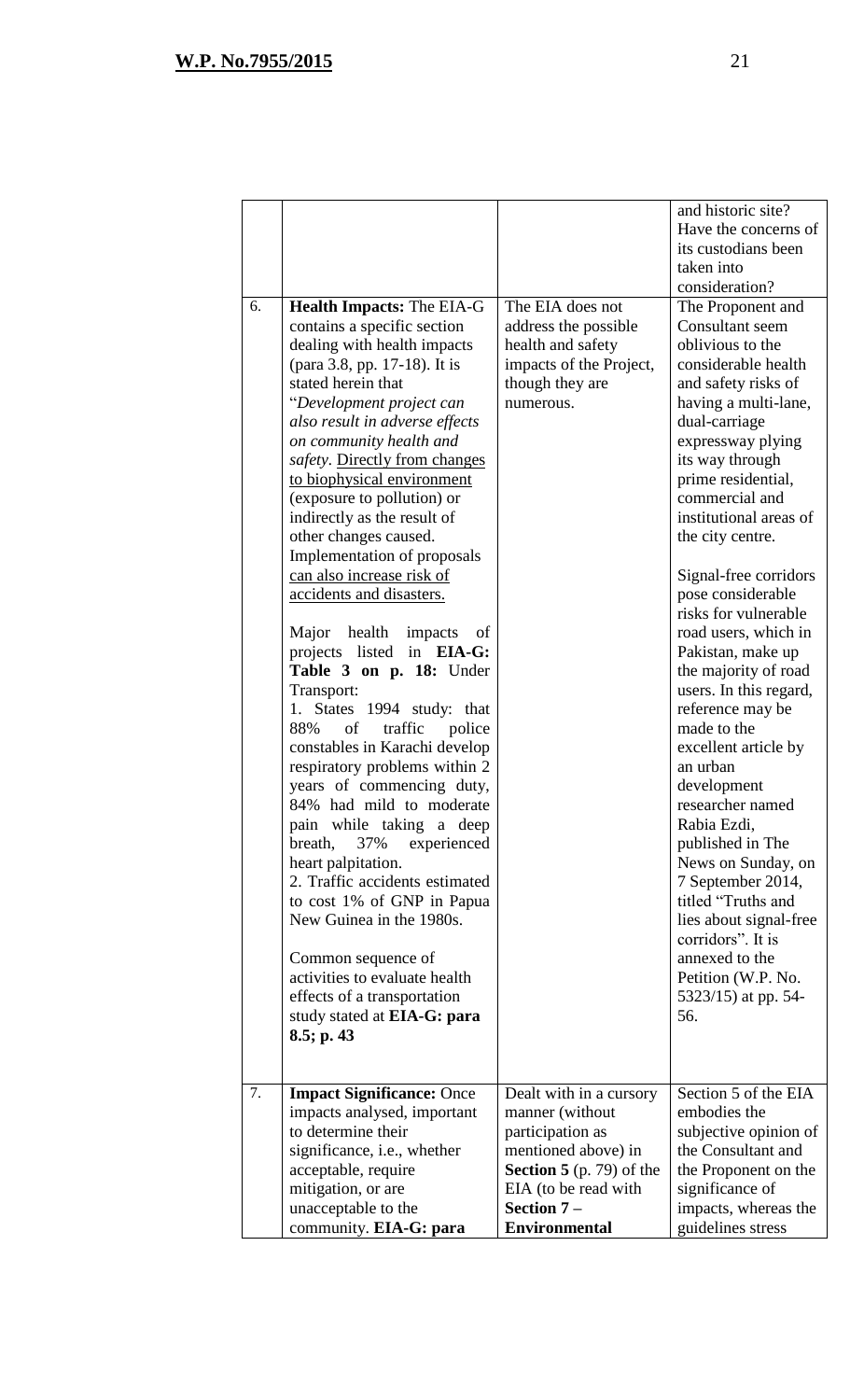| 3.10; pp. 19-20                          | <b>Impacts and</b>                                | whether impacts are                    |
|------------------------------------------|---------------------------------------------------|----------------------------------------|
|                                          | <b>Mitigation Measures</b>                        | acceptable or                          |
| "The approach used to                    | p. 98).                                           | unacceptable to the                    |
| determine significance must              | Operation phase                                   | community.                             |
| take into account the cultural           | impacts are mentioned                             |                                        |
| and social aspects of local              | in para 5.2.2, pp. 83-                            | It goes without                        |
| value systems and traditional            | 84, and Table 5.5 on p.                           | saying that "cultural"                 |
| practices. Key bases for                 | 90.                                               | and social aspects of                  |
| assessing impact significance            |                                                   | local value systems"                   |
| are:                                     | It is admitted in para                            | have not been                          |
| Level of public concern                  | 5.2.2 that the operation                          | considered. Neither                    |
| (particularly over<br>health and safety) | of the Project may                                | has the level of                       |
| Disturbance and                          | result in "safety                                 | public concern                         |
| disruption of valued                     | hazards, public health<br>and nuisance" and it is | (particularly over                     |
| ecological systems; and                  | stated that sound                                 | health and safety),<br>disturbance and |
| Degree of negative<br>٠                  |                                                   |                                        |
| impact on social values                  | environmental                                     | disruption of values                   |
| and quality of life" $-$                 | management practices                              | ecological systems,<br>and degree of   |
| EIA-G: para 3.10, p.                     | implemented by the<br>project sponsor will        | negative impact on                     |
| 20                                       | effectively handle                                | social value and                       |
|                                          | "Noise and other                                  | quality of life been                   |
|                                          | public nuisance                                   | addressed.                             |
|                                          | abatement"                                        |                                        |
|                                          |                                                   | It is obvious from                     |
|                                          | Table 5.2 on p. 84                                | the comments at the                    |
|                                          | admits that increased                             | public hearing, the                    |
|                                          | vehicular traffic will                            | written objections                     |
|                                          | cause a negative                                  | filed, and the                         |
|                                          | impact to air quality,                            | multiple petitions                     |
|                                          | noise and vibration,                              | before this                            |
|                                          | public health and                                 | <b>Honourable Court</b>                |
|                                          | nuisance during the                               | that a large segment                   |
|                                          | operation phase of the                            | of the community,                      |
|                                          | Project (unmitigated).                            | including residents                    |
|                                          |                                                   | of Gulberg, have                       |
|                                          | Surprisingly, air                                 | serious concerns on                    |
|                                          | quality deterioration                             | all the above.                         |
|                                          | and increased noise                               |                                        |
|                                          | levels do not find                                |                                        |
|                                          | mention in Table 5.5,                             |                                        |
|                                          | p. 90, which deals with                           |                                        |
|                                          | impact characterization                           |                                        |
|                                          | in the operation phase.                           |                                        |
|                                          | This is a glaring                                 |                                        |
|                                          | omission, given the                               |                                        |
|                                          | admission contained in<br>Table 5.2. Table 5.5    |                                        |
|                                          |                                                   |                                        |
|                                          | states that the Project<br>operation will have a  |                                        |
|                                          | high impact on surface                            |                                        |
|                                          | water contamination,                              |                                        |
|                                          | ground water                                      |                                        |
|                                          | contamination, and a                              |                                        |
|                                          |                                                   |                                        |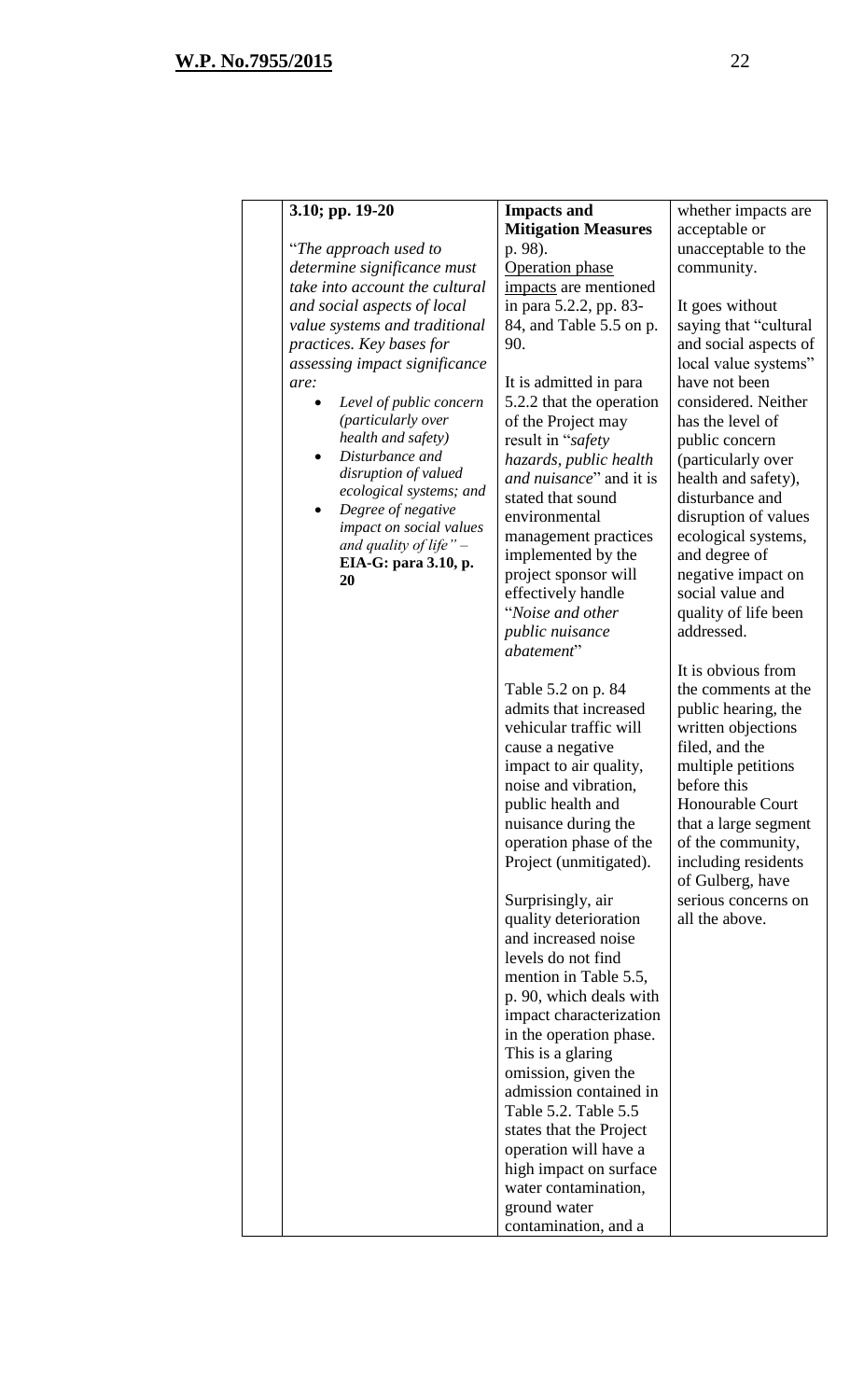|    |                                                  | medium impact on               |                       |
|----|--------------------------------------------------|--------------------------------|-----------------------|
|    |                                                  | public health, and             |                       |
|    |                                                  | nuisance issues.               |                       |
| 8. | <b>Mitigation Measures:</b> "One                 | 1- Summary of                  | 1- This is obviously  |
|    | of the main tasks of impact                      | environmental impacts          | not the case given    |
|    | assessment is to predict and                     | stated in Table 7.2, pp.       | the considerable      |
|    | prevent unacceptable adverse                     | 99-100, states the             | increase in traffic   |
|    | effects through the                              | Project will have a            | volumes along the     |
|    | <i>implementation of</i>                         | positive impact on air         | Project route once    |
|    | appropriate project                              | quality, and an                | operationalised.      |
|    | $modifications - also known$                     | insignificant impact on        | This increase in      |
|    | as mitigation measures. The                      | noise levels, and health       | traffic volumes is    |
|    | purpose of mitigation in the                     | and safety of the public       | not accounted for     |
|    | environmental assessment                         | during the operation           | throughout the EIA,   |
|    | process is to:                                   | phase.                         | even though it is at  |
|    |                                                  |                                | points admitted that  |
|    | Look for better ways of                          | 2- Stated in Table 7.2         | the Project will have |
|    | doing things so that the                         | under the 'Disturbance         | a negative impact on  |
|    | negative impacts of the                          | of People' head that           | air quality.          |
|    | proposal are eliminated or                       | the Project shall have a       |                       |
|    | minimised, and the<br>benefits are enhanced; and | positive impact.               | 2- This obviously     |
|    | Make sure that the public<br>$\bullet$           |                                | depends on how the    |
|    | or individuals do not bear                       | 3- Stated in paragraph         | Consultant and the    |
|    | costs which are greater                          | 7.3.1.1, p. 100, that 28       | LDA chooses to        |
|    | than the benefits which                          | marlas of land will be         | define "People". If   |
|    | accrue to them." - EIA-                          | acquired for the               | they are referring to |
|    | G: para 4.1, p. 21                               | Project, but it is not         | the minority of       |
|    |                                                  | stated where this land         | persons who drive     |
|    |                                                  | is and in whose                | privately-owned       |
|    |                                                  | possession. Similarly,         | vehicles then this    |
|    |                                                  | no details are given for       | may be correct, but   |
|    |                                                  | the 15,500 sq. ft. of          | it certainly isn't so |
|    |                                                  | structures which will          | for the majority of   |
|    |                                                  | have to be dismantled          | people who use non-   |
|    |                                                  | for the Project                | motorized modes of    |
|    |                                                  |                                | transport, such as    |
|    |                                                  | 4- Stated in paragraph         | pedestrians and       |
|    |                                                  | 7.3.1.11, p. 104 that          | cyclists, who do not  |
|    |                                                  | "considerable increase         | factor into the plans |
|    |                                                  | in number of vehicles          | of the LDA            |
|    |                                                  | is anticipated on the          |                       |
|    |                                                  | <i>upgraded project.</i> " The | 3- Dealt with in      |
|    |                                                  | figures for present and        | column to the left.   |
|    |                                                  | projected daily traffic        |                       |
|    |                                                  | and emissions                  | 4- Dealt with in      |
|    |                                                  | presented in Tables 7.3        | column to the left.   |
|    |                                                  | and 7.4 (p. 105), and          |                       |
|    |                                                  | Exhibit 7.1 (p. 106) are       | 5- Dealt with in      |
|    |                                                  | not backed up by               | column to the left    |
|    |                                                  | sources, and also              |                       |
|    |                                                  | directly conflict with         | 6- If this is in fact |
|    |                                                  | the figures quoted in          | the case, the LDA     |
|    |                                                  | the tables in Annexure         | should be called      |
|    |                                                  | 4.2 (pages $75 - 78$ ) of      | upon to prove         |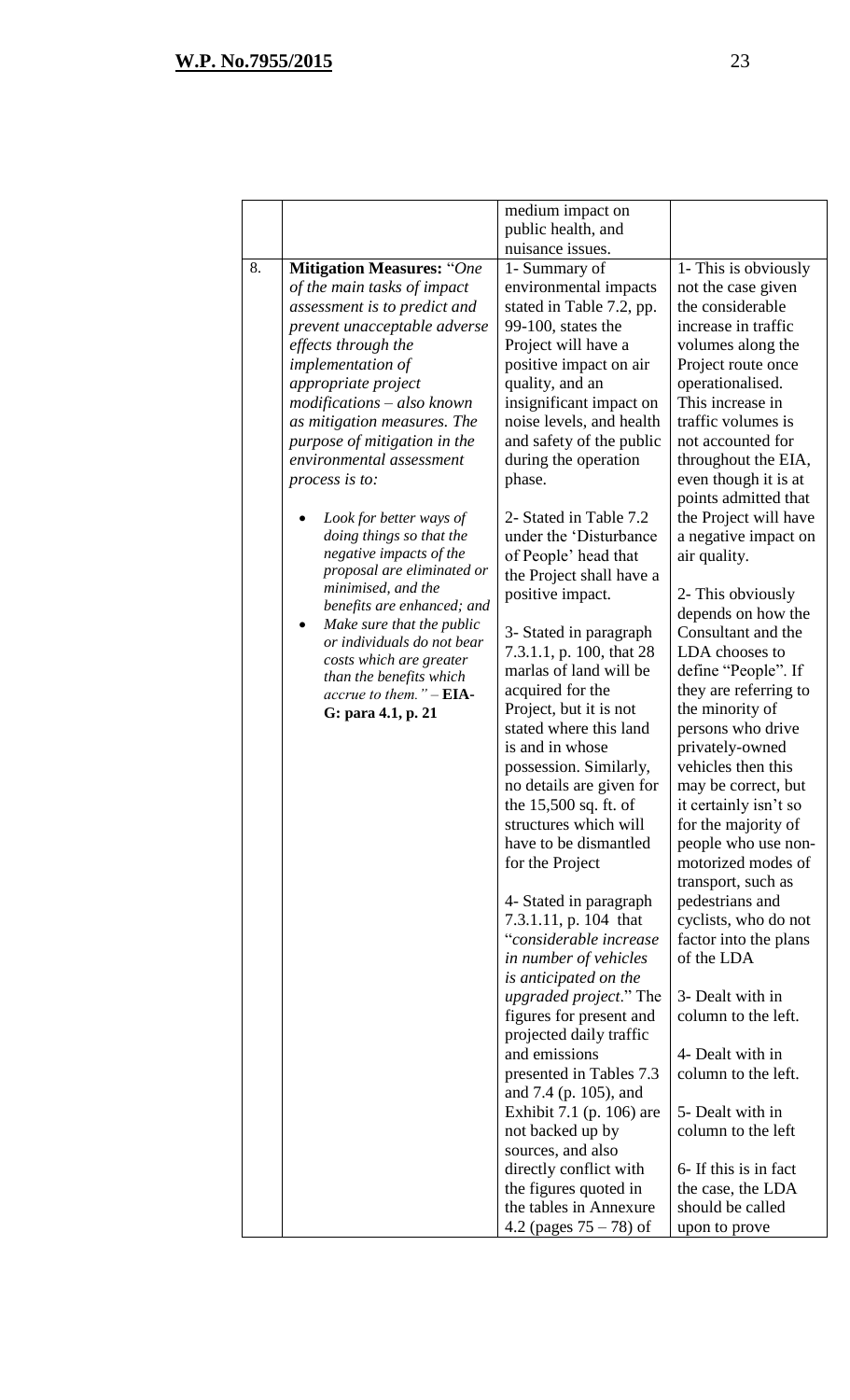| the EIA.<br>whether such lanes<br>have been included<br>5- With respect to<br>in its project design<br>noise levels, the EIA<br>drawings and maps.<br>As far as the<br>states in paragraph<br>7.3.1.12 that "noise"<br>undersigned can<br>make out from the<br>generatedby<br>vehicular traffic during<br>barely legible design<br>operation stage is<br>drawings included in<br>the EIA, no such<br>likely to affect the<br>lanes have been<br>project area<br>particularly the<br>provided for.<br>sensitive receptors like<br>Roadside footpaths<br>schools, hospitals etc."<br>are deemed adequate<br>However, it shockingly<br>for pedestrians,<br>proceeds by stating<br>whereas the signal-<br>that "no sensitive"<br>free corridor, by<br>definition, will<br>receptor has been<br>observed within the<br>restrict the ability of<br><i>project area.</i> " This<br>pedestrians to cross<br>the 7-km road<br>directly contradicts its<br>own finding in<br>without serious risk<br>paragraph 4.6.1 of<br>of injury. The LDA<br>Section 4 (page 68)<br>and the Consultant<br>that settlements around<br>consider four $(4)$<br>the vicinity of the<br>pedestrian bridges<br>Project include Lahore<br>adequate to address<br>College for Women<br>the needs of<br>University, Kinnaird<br>pedestrians. In the<br>College, Services<br>Environmental<br>Hospital, Punjab<br>Mitigation Plan at<br>Institute of Cardiology.<br>Annexure 7.3 (p.<br>To this list may be<br>136), the Consultant<br>added APWA College,<br>seeks to mitigate the<br>Umer Hospital, and<br>safety issues on<br>various other hospitals<br>account of increased<br>and clinics situated in<br>traffic volume, by<br>the vicinity of PIC<br>imposing speed<br>Chowk. These<br>limits of 30 km/h for<br>institutions neither<br>LTVs along the<br>factored in the<br>Project route. It goes<br>Consultant's idea of<br>without saying that<br>stakeholders, nor are<br>such a suggestion<br>they counted as<br>does not even merit<br>"sensitive receptors"<br>comment.<br>even though they fall<br>squarely within the<br>- The mitigation<br>definition provided by<br>measures for the<br>the Consultant itself.<br><b>Operation Phase is</b><br>mentioned in para |                      |                   |
|------------------------------------------------------------------------------------------------------------------------------------------------------------------------------------------------------------------------------------------------------------------------------------------------------------------------------------------------------------------------------------------------------------------------------------------------------------------------------------------------------------------------------------------------------------------------------------------------------------------------------------------------------------------------------------------------------------------------------------------------------------------------------------------------------------------------------------------------------------------------------------------------------------------------------------------------------------------------------------------------------------------------------------------------------------------------------------------------------------------------------------------------------------------------------------------------------------------------------------------------------------------------------------------------------------------------------------------------------------------------------------------------------------------------------------------------------------------------------------------------------------------------------------------------------------------------------------------------------------------------------------------------------------------------------------------------------------------------------------------------------------------------------------------------------------------------------------------------------------------------------------------------------------------------------------------------------------------------------------------------------------------------------------------------------------------------------------------------------------------------------------------------------------------------------------------------------------------------------------------------------|----------------------|-------------------|
|                                                                                                                                                                                                                                                                                                                                                                                                                                                                                                                                                                                                                                                                                                                                                                                                                                                                                                                                                                                                                                                                                                                                                                                                                                                                                                                                                                                                                                                                                                                                                                                                                                                                                                                                                                                                                                                                                                                                                                                                                                                                                                                                                                                                                                                      |                      |                   |
|                                                                                                                                                                                                                                                                                                                                                                                                                                                                                                                                                                                                                                                                                                                                                                                                                                                                                                                                                                                                                                                                                                                                                                                                                                                                                                                                                                                                                                                                                                                                                                                                                                                                                                                                                                                                                                                                                                                                                                                                                                                                                                                                                                                                                                                      |                      |                   |
|                                                                                                                                                                                                                                                                                                                                                                                                                                                                                                                                                                                                                                                                                                                                                                                                                                                                                                                                                                                                                                                                                                                                                                                                                                                                                                                                                                                                                                                                                                                                                                                                                                                                                                                                                                                                                                                                                                                                                                                                                                                                                                                                                                                                                                                      |                      |                   |
|                                                                                                                                                                                                                                                                                                                                                                                                                                                                                                                                                                                                                                                                                                                                                                                                                                                                                                                                                                                                                                                                                                                                                                                                                                                                                                                                                                                                                                                                                                                                                                                                                                                                                                                                                                                                                                                                                                                                                                                                                                                                                                                                                                                                                                                      |                      |                   |
|                                                                                                                                                                                                                                                                                                                                                                                                                                                                                                                                                                                                                                                                                                                                                                                                                                                                                                                                                                                                                                                                                                                                                                                                                                                                                                                                                                                                                                                                                                                                                                                                                                                                                                                                                                                                                                                                                                                                                                                                                                                                                                                                                                                                                                                      |                      |                   |
|                                                                                                                                                                                                                                                                                                                                                                                                                                                                                                                                                                                                                                                                                                                                                                                                                                                                                                                                                                                                                                                                                                                                                                                                                                                                                                                                                                                                                                                                                                                                                                                                                                                                                                                                                                                                                                                                                                                                                                                                                                                                                                                                                                                                                                                      |                      |                   |
|                                                                                                                                                                                                                                                                                                                                                                                                                                                                                                                                                                                                                                                                                                                                                                                                                                                                                                                                                                                                                                                                                                                                                                                                                                                                                                                                                                                                                                                                                                                                                                                                                                                                                                                                                                                                                                                                                                                                                                                                                                                                                                                                                                                                                                                      |                      |                   |
|                                                                                                                                                                                                                                                                                                                                                                                                                                                                                                                                                                                                                                                                                                                                                                                                                                                                                                                                                                                                                                                                                                                                                                                                                                                                                                                                                                                                                                                                                                                                                                                                                                                                                                                                                                                                                                                                                                                                                                                                                                                                                                                                                                                                                                                      |                      |                   |
|                                                                                                                                                                                                                                                                                                                                                                                                                                                                                                                                                                                                                                                                                                                                                                                                                                                                                                                                                                                                                                                                                                                                                                                                                                                                                                                                                                                                                                                                                                                                                                                                                                                                                                                                                                                                                                                                                                                                                                                                                                                                                                                                                                                                                                                      |                      |                   |
|                                                                                                                                                                                                                                                                                                                                                                                                                                                                                                                                                                                                                                                                                                                                                                                                                                                                                                                                                                                                                                                                                                                                                                                                                                                                                                                                                                                                                                                                                                                                                                                                                                                                                                                                                                                                                                                                                                                                                                                                                                                                                                                                                                                                                                                      |                      |                   |
|                                                                                                                                                                                                                                                                                                                                                                                                                                                                                                                                                                                                                                                                                                                                                                                                                                                                                                                                                                                                                                                                                                                                                                                                                                                                                                                                                                                                                                                                                                                                                                                                                                                                                                                                                                                                                                                                                                                                                                                                                                                                                                                                                                                                                                                      |                      |                   |
|                                                                                                                                                                                                                                                                                                                                                                                                                                                                                                                                                                                                                                                                                                                                                                                                                                                                                                                                                                                                                                                                                                                                                                                                                                                                                                                                                                                                                                                                                                                                                                                                                                                                                                                                                                                                                                                                                                                                                                                                                                                                                                                                                                                                                                                      |                      |                   |
|                                                                                                                                                                                                                                                                                                                                                                                                                                                                                                                                                                                                                                                                                                                                                                                                                                                                                                                                                                                                                                                                                                                                                                                                                                                                                                                                                                                                                                                                                                                                                                                                                                                                                                                                                                                                                                                                                                                                                                                                                                                                                                                                                                                                                                                      |                      |                   |
|                                                                                                                                                                                                                                                                                                                                                                                                                                                                                                                                                                                                                                                                                                                                                                                                                                                                                                                                                                                                                                                                                                                                                                                                                                                                                                                                                                                                                                                                                                                                                                                                                                                                                                                                                                                                                                                                                                                                                                                                                                                                                                                                                                                                                                                      |                      |                   |
|                                                                                                                                                                                                                                                                                                                                                                                                                                                                                                                                                                                                                                                                                                                                                                                                                                                                                                                                                                                                                                                                                                                                                                                                                                                                                                                                                                                                                                                                                                                                                                                                                                                                                                                                                                                                                                                                                                                                                                                                                                                                                                                                                                                                                                                      |                      |                   |
|                                                                                                                                                                                                                                                                                                                                                                                                                                                                                                                                                                                                                                                                                                                                                                                                                                                                                                                                                                                                                                                                                                                                                                                                                                                                                                                                                                                                                                                                                                                                                                                                                                                                                                                                                                                                                                                                                                                                                                                                                                                                                                                                                                                                                                                      |                      |                   |
|                                                                                                                                                                                                                                                                                                                                                                                                                                                                                                                                                                                                                                                                                                                                                                                                                                                                                                                                                                                                                                                                                                                                                                                                                                                                                                                                                                                                                                                                                                                                                                                                                                                                                                                                                                                                                                                                                                                                                                                                                                                                                                                                                                                                                                                      |                      |                   |
|                                                                                                                                                                                                                                                                                                                                                                                                                                                                                                                                                                                                                                                                                                                                                                                                                                                                                                                                                                                                                                                                                                                                                                                                                                                                                                                                                                                                                                                                                                                                                                                                                                                                                                                                                                                                                                                                                                                                                                                                                                                                                                                                                                                                                                                      |                      |                   |
|                                                                                                                                                                                                                                                                                                                                                                                                                                                                                                                                                                                                                                                                                                                                                                                                                                                                                                                                                                                                                                                                                                                                                                                                                                                                                                                                                                                                                                                                                                                                                                                                                                                                                                                                                                                                                                                                                                                                                                                                                                                                                                                                                                                                                                                      |                      |                   |
|                                                                                                                                                                                                                                                                                                                                                                                                                                                                                                                                                                                                                                                                                                                                                                                                                                                                                                                                                                                                                                                                                                                                                                                                                                                                                                                                                                                                                                                                                                                                                                                                                                                                                                                                                                                                                                                                                                                                                                                                                                                                                                                                                                                                                                                      |                      |                   |
|                                                                                                                                                                                                                                                                                                                                                                                                                                                                                                                                                                                                                                                                                                                                                                                                                                                                                                                                                                                                                                                                                                                                                                                                                                                                                                                                                                                                                                                                                                                                                                                                                                                                                                                                                                                                                                                                                                                                                                                                                                                                                                                                                                                                                                                      |                      |                   |
|                                                                                                                                                                                                                                                                                                                                                                                                                                                                                                                                                                                                                                                                                                                                                                                                                                                                                                                                                                                                                                                                                                                                                                                                                                                                                                                                                                                                                                                                                                                                                                                                                                                                                                                                                                                                                                                                                                                                                                                                                                                                                                                                                                                                                                                      |                      |                   |
|                                                                                                                                                                                                                                                                                                                                                                                                                                                                                                                                                                                                                                                                                                                                                                                                                                                                                                                                                                                                                                                                                                                                                                                                                                                                                                                                                                                                                                                                                                                                                                                                                                                                                                                                                                                                                                                                                                                                                                                                                                                                                                                                                                                                                                                      |                      |                   |
|                                                                                                                                                                                                                                                                                                                                                                                                                                                                                                                                                                                                                                                                                                                                                                                                                                                                                                                                                                                                                                                                                                                                                                                                                                                                                                                                                                                                                                                                                                                                                                                                                                                                                                                                                                                                                                                                                                                                                                                                                                                                                                                                                                                                                                                      |                      |                   |
|                                                                                                                                                                                                                                                                                                                                                                                                                                                                                                                                                                                                                                                                                                                                                                                                                                                                                                                                                                                                                                                                                                                                                                                                                                                                                                                                                                                                                                                                                                                                                                                                                                                                                                                                                                                                                                                                                                                                                                                                                                                                                                                                                                                                                                                      |                      |                   |
|                                                                                                                                                                                                                                                                                                                                                                                                                                                                                                                                                                                                                                                                                                                                                                                                                                                                                                                                                                                                                                                                                                                                                                                                                                                                                                                                                                                                                                                                                                                                                                                                                                                                                                                                                                                                                                                                                                                                                                                                                                                                                                                                                                                                                                                      |                      |                   |
|                                                                                                                                                                                                                                                                                                                                                                                                                                                                                                                                                                                                                                                                                                                                                                                                                                                                                                                                                                                                                                                                                                                                                                                                                                                                                                                                                                                                                                                                                                                                                                                                                                                                                                                                                                                                                                                                                                                                                                                                                                                                                                                                                                                                                                                      |                      |                   |
|                                                                                                                                                                                                                                                                                                                                                                                                                                                                                                                                                                                                                                                                                                                                                                                                                                                                                                                                                                                                                                                                                                                                                                                                                                                                                                                                                                                                                                                                                                                                                                                                                                                                                                                                                                                                                                                                                                                                                                                                                                                                                                                                                                                                                                                      |                      |                   |
|                                                                                                                                                                                                                                                                                                                                                                                                                                                                                                                                                                                                                                                                                                                                                                                                                                                                                                                                                                                                                                                                                                                                                                                                                                                                                                                                                                                                                                                                                                                                                                                                                                                                                                                                                                                                                                                                                                                                                                                                                                                                                                                                                                                                                                                      |                      |                   |
|                                                                                                                                                                                                                                                                                                                                                                                                                                                                                                                                                                                                                                                                                                                                                                                                                                                                                                                                                                                                                                                                                                                                                                                                                                                                                                                                                                                                                                                                                                                                                                                                                                                                                                                                                                                                                                                                                                                                                                                                                                                                                                                                                                                                                                                      |                      |                   |
|                                                                                                                                                                                                                                                                                                                                                                                                                                                                                                                                                                                                                                                                                                                                                                                                                                                                                                                                                                                                                                                                                                                                                                                                                                                                                                                                                                                                                                                                                                                                                                                                                                                                                                                                                                                                                                                                                                                                                                                                                                                                                                                                                                                                                                                      |                      |                   |
|                                                                                                                                                                                                                                                                                                                                                                                                                                                                                                                                                                                                                                                                                                                                                                                                                                                                                                                                                                                                                                                                                                                                                                                                                                                                                                                                                                                                                                                                                                                                                                                                                                                                                                                                                                                                                                                                                                                                                                                                                                                                                                                                                                                                                                                      |                      |                   |
|                                                                                                                                                                                                                                                                                                                                                                                                                                                                                                                                                                                                                                                                                                                                                                                                                                                                                                                                                                                                                                                                                                                                                                                                                                                                                                                                                                                                                                                                                                                                                                                                                                                                                                                                                                                                                                                                                                                                                                                                                                                                                                                                                                                                                                                      |                      |                   |
|                                                                                                                                                                                                                                                                                                                                                                                                                                                                                                                                                                                                                                                                                                                                                                                                                                                                                                                                                                                                                                                                                                                                                                                                                                                                                                                                                                                                                                                                                                                                                                                                                                                                                                                                                                                                                                                                                                                                                                                                                                                                                                                                                                                                                                                      |                      |                   |
|                                                                                                                                                                                                                                                                                                                                                                                                                                                                                                                                                                                                                                                                                                                                                                                                                                                                                                                                                                                                                                                                                                                                                                                                                                                                                                                                                                                                                                                                                                                                                                                                                                                                                                                                                                                                                                                                                                                                                                                                                                                                                                                                                                                                                                                      |                      |                   |
|                                                                                                                                                                                                                                                                                                                                                                                                                                                                                                                                                                                                                                                                                                                                                                                                                                                                                                                                                                                                                                                                                                                                                                                                                                                                                                                                                                                                                                                                                                                                                                                                                                                                                                                                                                                                                                                                                                                                                                                                                                                                                                                                                                                                                                                      |                      |                   |
|                                                                                                                                                                                                                                                                                                                                                                                                                                                                                                                                                                                                                                                                                                                                                                                                                                                                                                                                                                                                                                                                                                                                                                                                                                                                                                                                                                                                                                                                                                                                                                                                                                                                                                                                                                                                                                                                                                                                                                                                                                                                                                                                                                                                                                                      |                      |                   |
|                                                                                                                                                                                                                                                                                                                                                                                                                                                                                                                                                                                                                                                                                                                                                                                                                                                                                                                                                                                                                                                                                                                                                                                                                                                                                                                                                                                                                                                                                                                                                                                                                                                                                                                                                                                                                                                                                                                                                                                                                                                                                                                                                                                                                                                      |                      |                   |
|                                                                                                                                                                                                                                                                                                                                                                                                                                                                                                                                                                                                                                                                                                                                                                                                                                                                                                                                                                                                                                                                                                                                                                                                                                                                                                                                                                                                                                                                                                                                                                                                                                                                                                                                                                                                                                                                                                                                                                                                                                                                                                                                                                                                                                                      |                      |                   |
|                                                                                                                                                                                                                                                                                                                                                                                                                                                                                                                                                                                                                                                                                                                                                                                                                                                                                                                                                                                                                                                                                                                                                                                                                                                                                                                                                                                                                                                                                                                                                                                                                                                                                                                                                                                                                                                                                                                                                                                                                                                                                                                                                                                                                                                      |                      |                   |
|                                                                                                                                                                                                                                                                                                                                                                                                                                                                                                                                                                                                                                                                                                                                                                                                                                                                                                                                                                                                                                                                                                                                                                                                                                                                                                                                                                                                                                                                                                                                                                                                                                                                                                                                                                                                                                                                                                                                                                                                                                                                                                                                                                                                                                                      |                      |                   |
|                                                                                                                                                                                                                                                                                                                                                                                                                                                                                                                                                                                                                                                                                                                                                                                                                                                                                                                                                                                                                                                                                                                                                                                                                                                                                                                                                                                                                                                                                                                                                                                                                                                                                                                                                                                                                                                                                                                                                                                                                                                                                                                                                                                                                                                      |                      |                   |
|                                                                                                                                                                                                                                                                                                                                                                                                                                                                                                                                                                                                                                                                                                                                                                                                                                                                                                                                                                                                                                                                                                                                                                                                                                                                                                                                                                                                                                                                                                                                                                                                                                                                                                                                                                                                                                                                                                                                                                                                                                                                                                                                                                                                                                                      |                      |                   |
|                                                                                                                                                                                                                                                                                                                                                                                                                                                                                                                                                                                                                                                                                                                                                                                                                                                                                                                                                                                                                                                                                                                                                                                                                                                                                                                                                                                                                                                                                                                                                                                                                                                                                                                                                                                                                                                                                                                                                                                                                                                                                                                                                                                                                                                      |                      |                   |
|                                                                                                                                                                                                                                                                                                                                                                                                                                                                                                                                                                                                                                                                                                                                                                                                                                                                                                                                                                                                                                                                                                                                                                                                                                                                                                                                                                                                                                                                                                                                                                                                                                                                                                                                                                                                                                                                                                                                                                                                                                                                                                                                                                                                                                                      |                      |                   |
|                                                                                                                                                                                                                                                                                                                                                                                                                                                                                                                                                                                                                                                                                                                                                                                                                                                                                                                                                                                                                                                                                                                                                                                                                                                                                                                                                                                                                                                                                                                                                                                                                                                                                                                                                                                                                                                                                                                                                                                                                                                                                                                                                                                                                                                      |                      |                   |
|                                                                                                                                                                                                                                                                                                                                                                                                                                                                                                                                                                                                                                                                                                                                                                                                                                                                                                                                                                                                                                                                                                                                                                                                                                                                                                                                                                                                                                                                                                                                                                                                                                                                                                                                                                                                                                                                                                                                                                                                                                                                                                                                                                                                                                                      |                      |                   |
|                                                                                                                                                                                                                                                                                                                                                                                                                                                                                                                                                                                                                                                                                                                                                                                                                                                                                                                                                                                                                                                                                                                                                                                                                                                                                                                                                                                                                                                                                                                                                                                                                                                                                                                                                                                                                                                                                                                                                                                                                                                                                                                                                                                                                                                      |                      |                   |
|                                                                                                                                                                                                                                                                                                                                                                                                                                                                                                                                                                                                                                                                                                                                                                                                                                                                                                                                                                                                                                                                                                                                                                                                                                                                                                                                                                                                                                                                                                                                                                                                                                                                                                                                                                                                                                                                                                                                                                                                                                                                                                                                                                                                                                                      |                      |                   |
|                                                                                                                                                                                                                                                                                                                                                                                                                                                                                                                                                                                                                                                                                                                                                                                                                                                                                                                                                                                                                                                                                                                                                                                                                                                                                                                                                                                                                                                                                                                                                                                                                                                                                                                                                                                                                                                                                                                                                                                                                                                                                                                                                                                                                                                      |                      |                   |
|                                                                                                                                                                                                                                                                                                                                                                                                                                                                                                                                                                                                                                                                                                                                                                                                                                                                                                                                                                                                                                                                                                                                                                                                                                                                                                                                                                                                                                                                                                                                                                                                                                                                                                                                                                                                                                                                                                                                                                                                                                                                                                                                                                                                                                                      | 6- for the safety of | 7.5 (pp. 116-117) |
| pedestrians and<br>and stipulates no                                                                                                                                                                                                                                                                                                                                                                                                                                                                                                                                                                                                                                                                                                                                                                                                                                                                                                                                                                                                                                                                                                                                                                                                                                                                                                                                                                                                                                                                                                                                                                                                                                                                                                                                                                                                                                                                                                                                                                                                                                                                                                                                                                                                                 |                      |                   |
| cyclists, the Consultant<br>meaningful                                                                                                                                                                                                                                                                                                                                                                                                                                                                                                                                                                                                                                                                                                                                                                                                                                                                                                                                                                                                                                                                                                                                                                                                                                                                                                                                                                                                                                                                                                                                                                                                                                                                                                                                                                                                                                                                                                                                                                                                                                                                                                                                                                                                               |                      |                   |
| makes the ambitious<br>commitments by the                                                                                                                                                                                                                                                                                                                                                                                                                                                                                                                                                                                                                                                                                                                                                                                                                                                                                                                                                                                                                                                                                                                                                                                                                                                                                                                                                                                                                                                                                                                                                                                                                                                                                                                                                                                                                                                                                                                                                                                                                                                                                                                                                                                                            |                      |                   |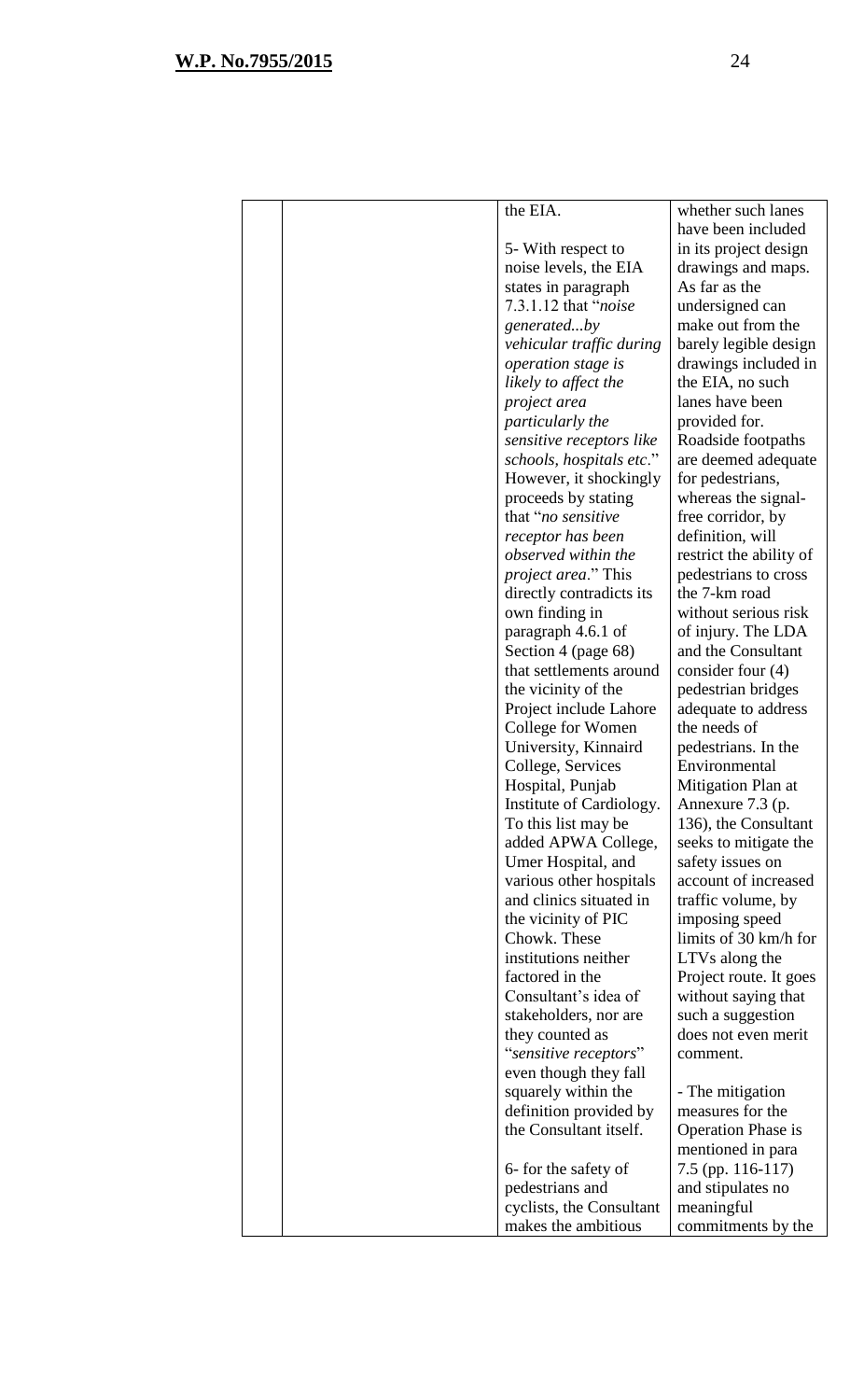|    |                                                                                                                                                                                                                                                                       | claim in paragraph<br>7.5.3 that "separate<br>lane shall be allocated<br><i>for the cyclists</i> ". Such<br>a claim is also made in<br>Table 8.3<br>'Environmental<br>Management Plan'<br>(Operation Stage)                                                                                                                                                                                                                                                                                                                                                                                                                                                                                                                                                                                                                                                                                                                                                    | proponent to<br>mitigate adverse<br>impacts. There is<br>reason to believe<br>that some mitigation<br>measures have been<br>mentioned but not<br>factored into the<br>actual Project at all<br>(dedicated lane for<br>cyclists).                                                                                                                                                                                                                                                                                                                                                                                                                                                                                                                                                                                                                          |
|----|-----------------------------------------------------------------------------------------------------------------------------------------------------------------------------------------------------------------------------------------------------------------------|----------------------------------------------------------------------------------------------------------------------------------------------------------------------------------------------------------------------------------------------------------------------------------------------------------------------------------------------------------------------------------------------------------------------------------------------------------------------------------------------------------------------------------------------------------------------------------------------------------------------------------------------------------------------------------------------------------------------------------------------------------------------------------------------------------------------------------------------------------------------------------------------------------------------------------------------------------------|-----------------------------------------------------------------------------------------------------------------------------------------------------------------------------------------------------------------------------------------------------------------------------------------------------------------------------------------------------------------------------------------------------------------------------------------------------------------------------------------------------------------------------------------------------------------------------------------------------------------------------------------------------------------------------------------------------------------------------------------------------------------------------------------------------------------------------------------------------------|
| 9. | <b>Environmental</b><br><b>Management Plan (EMP):</b><br>An EMP is a document<br>designed to ensure that the<br>commitments in the EIA,<br>subsequent review reports,<br>and Environmental Approval<br>conditions are fully<br>implemented. EIA-G: para<br>4.3, p. 22 | The Consultant has<br>supposedly framed<br>'Monitoring<br>Framework<br>Guidelines' for the<br>Project, except that the<br>guidelines provided (in<br>Table 8.1; pages 138-<br>139) actually relate to a<br>farm hatchery project,<br>and not the Signal Free<br>Corridor. The said<br>guidelines contain<br>references to the<br>spillage of feed,<br>organic waste, manure<br>from sheds, storing of<br>medicines, and visits to<br>the hatchery by<br>medical doctors. As<br>per para 8.1, p. 137, it<br>seems these guidelines<br>are meant to ensure the<br>management and<br>monitoring of the<br>environment during<br>construction and<br>operation of the<br>Project.<br>Noise: Particular<br>reference is made to<br>the management and<br>monitoring of noise<br>levels during operation<br>stage, as stated in<br>paragraph 8.3.2 (b), pp.<br>144-145. It is stated<br>herein that "Noise<br>levels will be<br>monitored to see<br>whether they are | Noise:<br>Given the fact, as<br>stated above, that the<br>noise level readings<br>across the entire<br>Project route already<br>exceed the current<br>NEQS, and will<br>further exceed them<br>on account of<br>increased vehicular<br>speeds, construction<br>of further civil<br>structures and<br>underpasses,<br>removal of service<br>lanes and buffers,<br>and uprooting of<br>several large trees,<br>the requisite<br>mitigation measures<br>should already be<br>mentioned in the<br>EIA. However, the<br>Consultant has failed<br>to provide for<br>adequate mitigation<br>measures to be<br>incorporated in the<br>Project design. As<br>mentioned above,<br>this alone is a reason<br>to reject the EIA and<br>the Project.<br>In the past,<br>mitigation measures<br>have not been<br>implemented,<br>despite judicial<br>directions to this |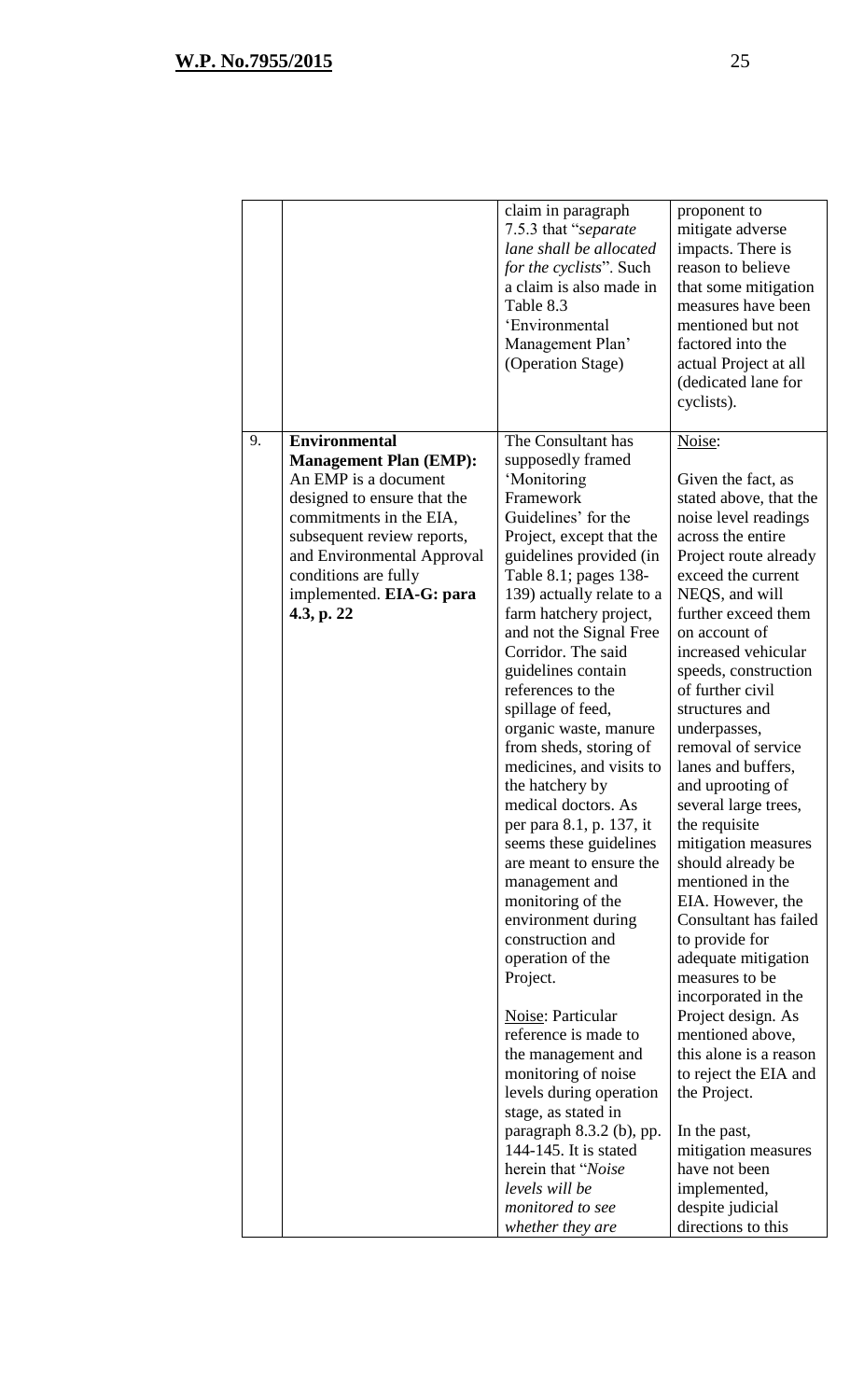|  | within NEQ standard          | effect. Reference is   |
|--|------------------------------|------------------------|
|  | <i>limits.</i> When they are | made to the canal      |
|  | found to exceed NEO          | widening case (2011)   |
|  | limits and disturb           | <b>SCMR</b> 1743)      |
|  | <i>nearby settlements,</i>   | whereby                |
|  | noise abatement              | underpasses and        |
|  | <i>measures, like</i>        | junctions were to be   |
|  | plantation of trees,         | corrected, and traffic |
|  | installation of noise        | management             |
|  | dampening and                | implemented.           |
|  | absorbing media and          | Similarly, in the air  |
|  | construction of wall         | quality case (2007)    |
|  | barriers will be taken."     | CLD 533) mitigation    |
|  |                              | measures to check      |
|  |                              | air pollution were     |
|  |                              | laid down, but have    |
|  |                              | not been               |
|  |                              | implemented.           |
|  |                              |                        |
|  |                              |                        |

9. Learned Advocate General, Punjab while defending the Project on the environmental score submitted that the EPA review process should not be minutely examined and the EIA approval granted to LDA should not suffer at the altar of mere technicalities in the review process. He urged that the overall object and the underlying public benefit of the *Project* must be considered, while minor procedural lapses in the EIA review process be disregarded. On the structure of EPA, as a regulator, he submitted that the DG was infact the EPA and was appointed by the Government under Environmental Protection Department Service Rules, 1997 framed under section 23 of the Punjab Civil Servants Act, 1974. On EPA being an Attached Department of the Provincial Government under the Rules of Business and, therefore, under the control of the Provincial Government, the Advocate General, Punjab did not make any notable submission. On the constitutional scope of the Local Government System, he submitted that the Provincial Government is not denuded of its powers even if the political, administrative and financial responsibility and authority has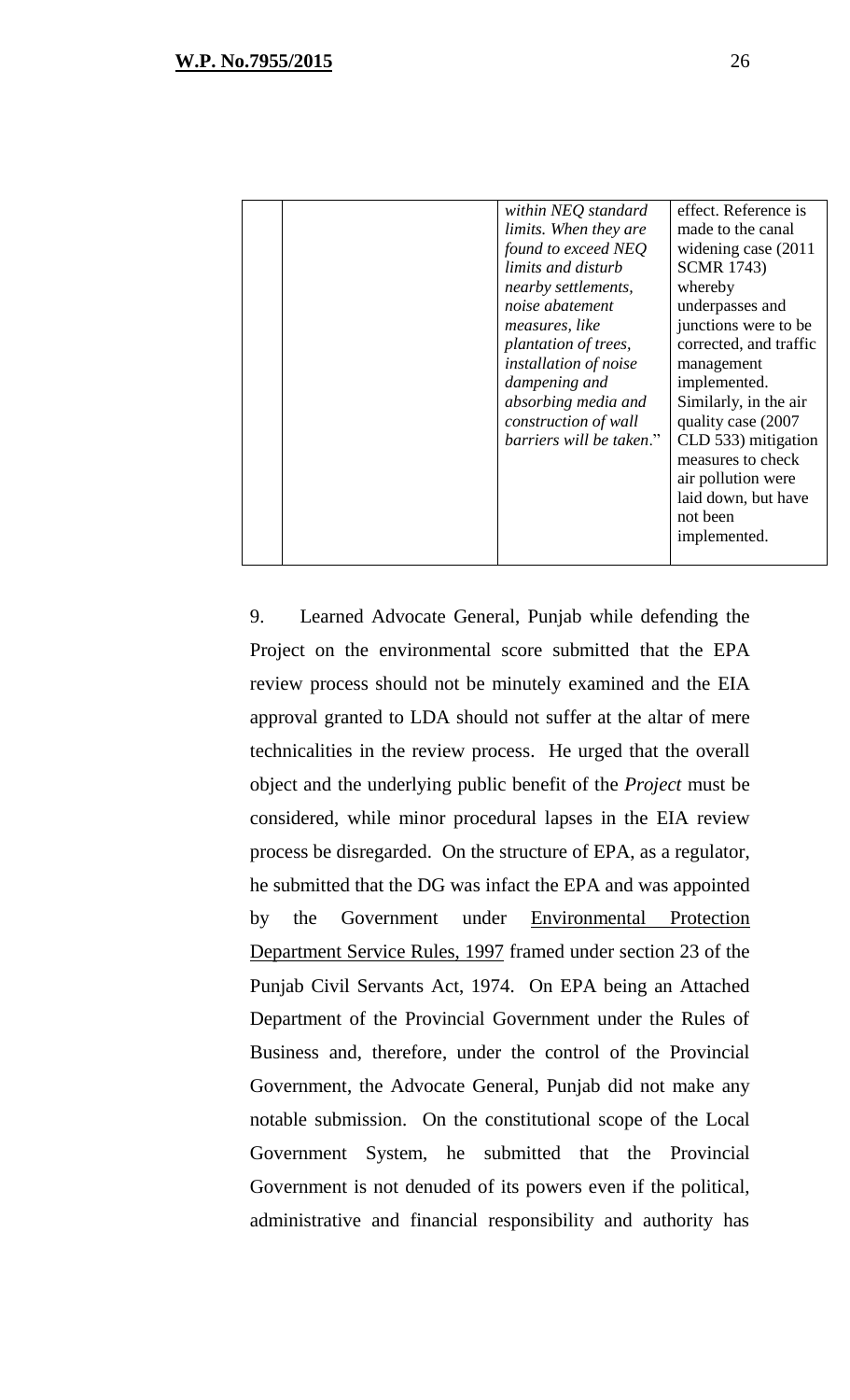been devolved to the local governments. He further explained that the powers devolved are not absolute and do not in any manner control the executive authority of the Provincial Government and placed reliance on section 4 of the PLGA. He submitted that LDA is an Authority of the Provincial Government and the recent amendments brought about in Lahore Development Authority Act, 1975 **("LDA Act")** through Lahore Development Authority (Amendment) Act (XXVI) of 2013 are subsequent to PLGA, therefore, the final mandate of the Provincial Legislature is reflected in the amended LDA Act which will override the provisions of PLGA.

10. Learned counsel for respondent LDA raised the following preliminary objections;

(a) That the instant petition is not maintainable as *alternate remedy* is available to the petitioners to challenge the EIA approval granted by EPA. He submitted that the Environmental Tribunal was available to the petitioners. He submitted that the petitioners had a dual statutory remedy under PEPA, the right of appeal before the Environmental Tribunal and second appeal before the Division Bench of this Court. From this he concluded that by approaching this Court directly under Article 199, the remedial scheme under PEPA stands bypassed by the petitioners, who have failed to exhaust the adequate remedy available under the law. He placed reliance on *Khalid Mehmood v. Collector of Customs, Customs House, Lahore* **(1999 SCMR 1881)** and *Dr. Sher Afgan Khan Niazi v. Ali S. Habib and others* **(2011 SCMR 1813)**.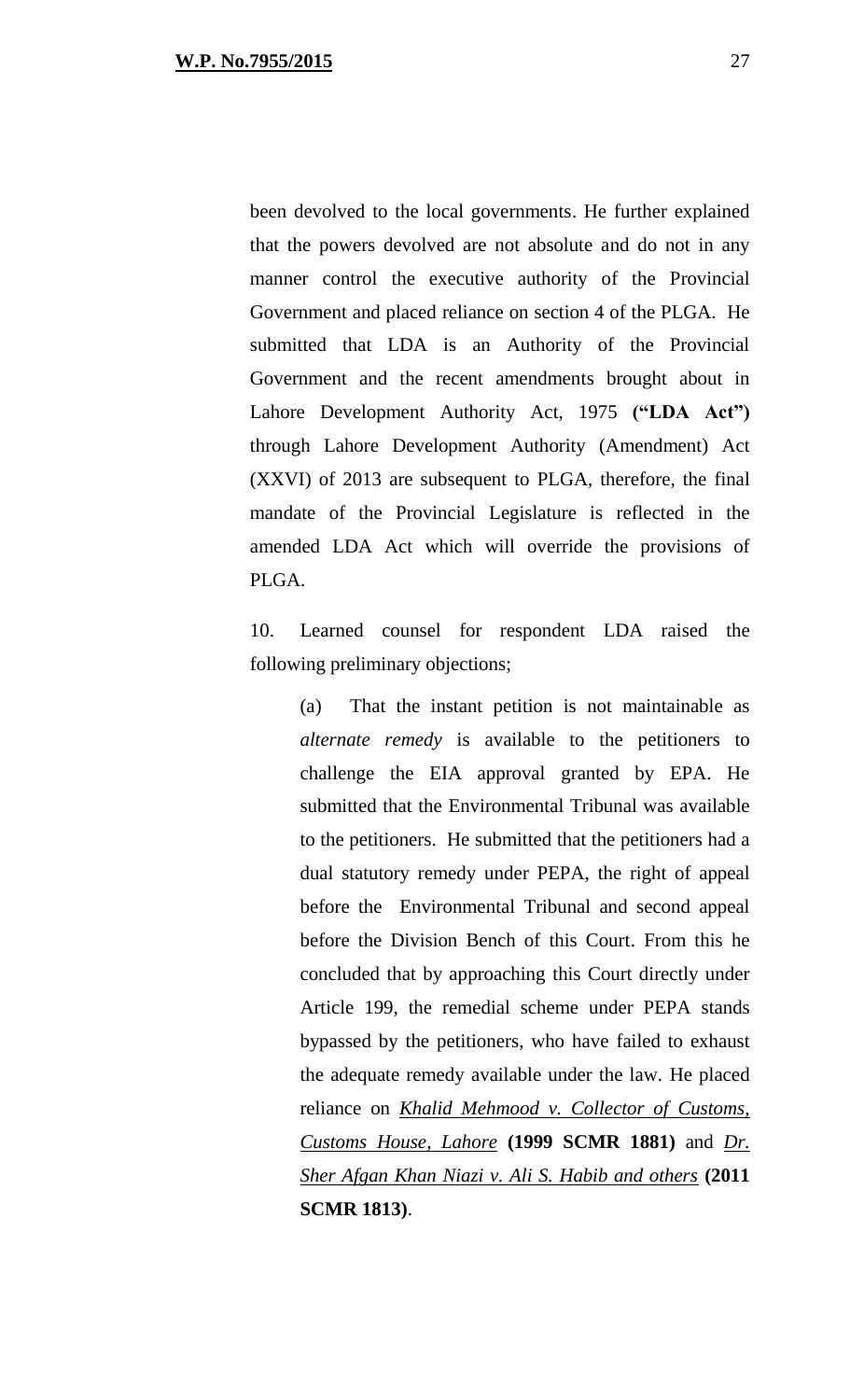(b) That even if the impugned order is void, this Court should refrain from interfering, if such interference promotes injustice. He tried to impress upon the Court that the *Project* was hugely beneficial for the residents of Lahore. He without any technical evidence, generalized that the *Project* addresses and alleviates the gnawing issue of traffic congestion in the city. He added that the Project will bring huge savings for the public in terms of fuel and travel time. The Project, according to him, would enhance accessibility to the medical and educational institutions. On the basis of these submissions he pleaded that interference by this Court would be unjust. He placed reliance on *Rana Muhammad Arshad v. Additional Commissioner (Revenue), Multan Division and others* **(1998 SCMR 1462)**, *Nawab Syed Raunaq Ali etc. v. Chief Settlement Commissioner and others* **(PLD 1973 SC 236)**, *S. Sharif Ahmad Hashmi v. Chairman, Screening Committee, Lahore and another* **(1978 SCMR 367)**, *Muhammad Baran and others v. Member (Settlement and Rehabilitation), Board of Revenue, Punjab and others* **(PLD 1991 SC 691)** and *Province of the Punjab through Secretary, Health Department v. Dr. S. Muhammad Zafar Bukhari* **(PLD 1997 SC 351)**.

(c) He submitted that the Project is a *policy matter* and the Court should not interfere in such matters. Reliance is placed on *Suo Motu Case* titled *Cutting of Trees for Canal Widening Project, Lahore* (**2011 SCMR 1743)**, *Watan Party and another v. Federation of Pakistan and others* **(PLD 2013 SC 167)** and *Dr. Akhtar Hassan Khan*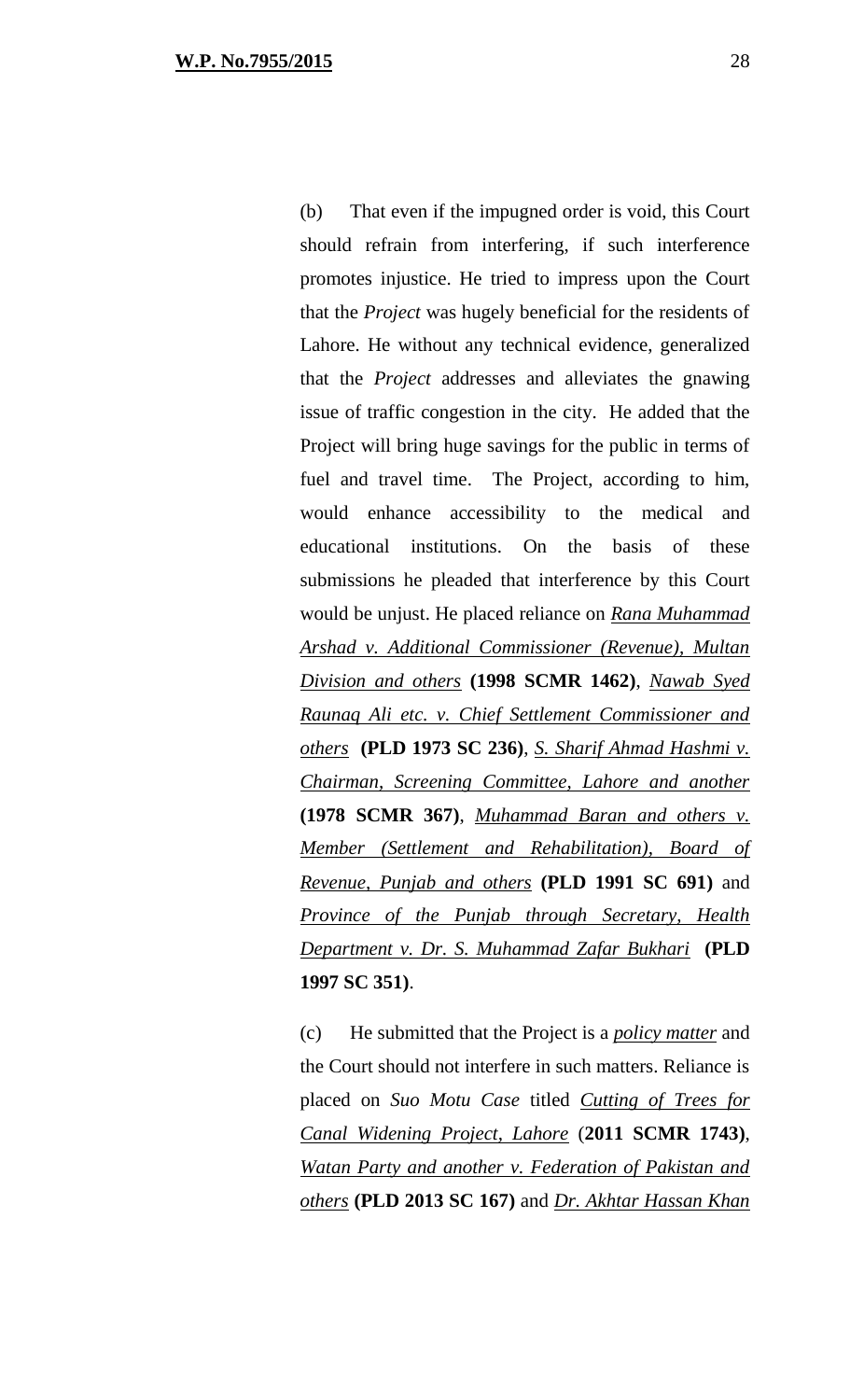## *and others v. Federation of Pakistan and others* **(2012 SCMR 455)**.

(d) The learned counsel, in a somewhat sheepish whisper, submitted that, one of us (the author judge), had represented one of the petitioners in a public interest environmental litigation, several years ago, before being elevated to the bench, suggesting that he may consider recusing himself from hearing the case.

11. On merits he submitted that deficiencies in the EIA submitted by the consultant can be easily plugged by examining and evaluating PC-1 prepared by respondent LDA and submitted alongwith EIA before the EPA. He repeated the argument of the learned Advocate General, Punjab that mere technical lapses by the EPA during the EIA review process are inconsequential and the overall public benefit of the Project must be seen. He further submits that in the light of Article 140A of the Constitution, the power of the Provincial Government cannot be diluted and the subsequent amendment brought about in LDA Act, 1975 will override the provisions of the Punjab Local Government Act, 2013.

12. Learned counsel for the contractor of the Project submitted that EIA was not required in the instant *Project* as it entailed maintenance, rebuilding and reconstruction of exiting roads and placed reliance on the said exception under clause D, relating to Transport, in the  $2<sup>nd</sup>$  Schedule to the Regulations. He quoted several international experiences including one from Karachi justifying that a signal free corridor is in the public interest. He also submitted that as far as EIA is concerned, LDA has substantially complied with review process and therefore minor lapses should be ignored. He placed reliance on *Dr.*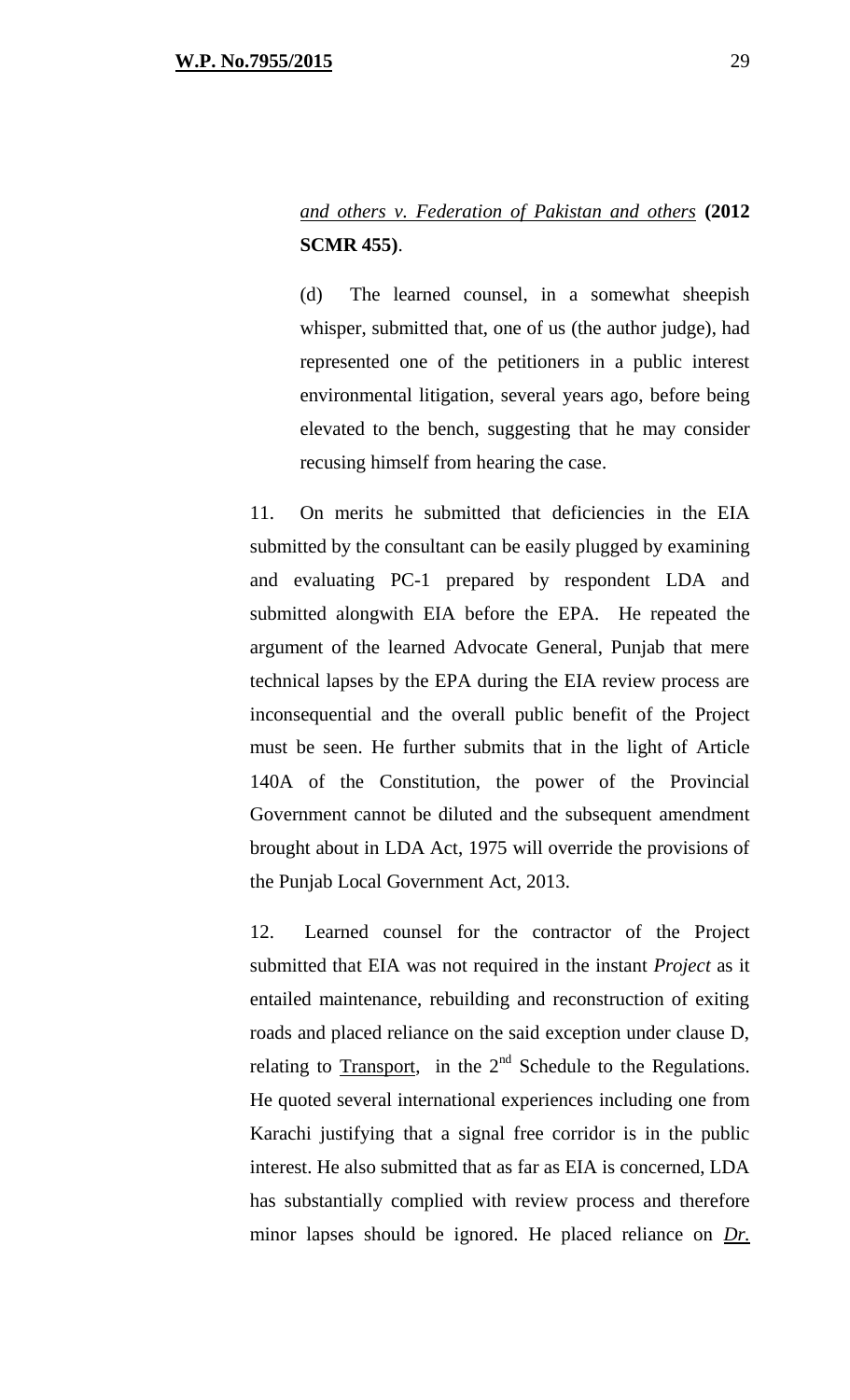*Akhtar Hassan Khan and others v. Federation of Pakistan and others* **(2012 SCMR 455)**, *Collector of Sales Tax and Central Excise, Lahore v. Zamindara Paper and Board Mills and others* **(2008 SCMR 615),** *A.M. Construction Company (Pvt.) Limited through Chief Executive Officer and another v. The National Highway Authority through Chairman and 2 others* **(2015 CLD 130)**.

13. Some of the traders and residents of the area, represented through their counsel, while adopting the arguments of the learned counsel for LDA, supported the *Project*.

14. Professor Osama Siddique, the learned *amicus curiae* submitted that the Current Model of Urban Development in Punjab is disparate, inequitable and discriminatory – LDA is its manifestation and Local Governments are the solution for addressing such issues: The current model and the signal free corridor project discriminates against those who don't own cars, those who don't live in posh areas, those who don't live in Lahore at all and completely overlooks the needs of pedestrians, cyclists and those not owning private transport, the possibility of car pools, greater investment in public transport, and the growing international practices of taxing use of motor vehicles in congested areas as well as pollution (this project is actually encouraging them) as well as improving the environment for all (and especially for the poor and disadvantaged) and boosting public goods like ambient air quality. The project epitomizes a lop-sided and highly discriminatory view of development as it uses a major portion of the funds for the entire division for certain roads that only benefit certain already posh areas with good roads and the elite that owns fast vehicles while continuing to neglect the vast majority of less developed areas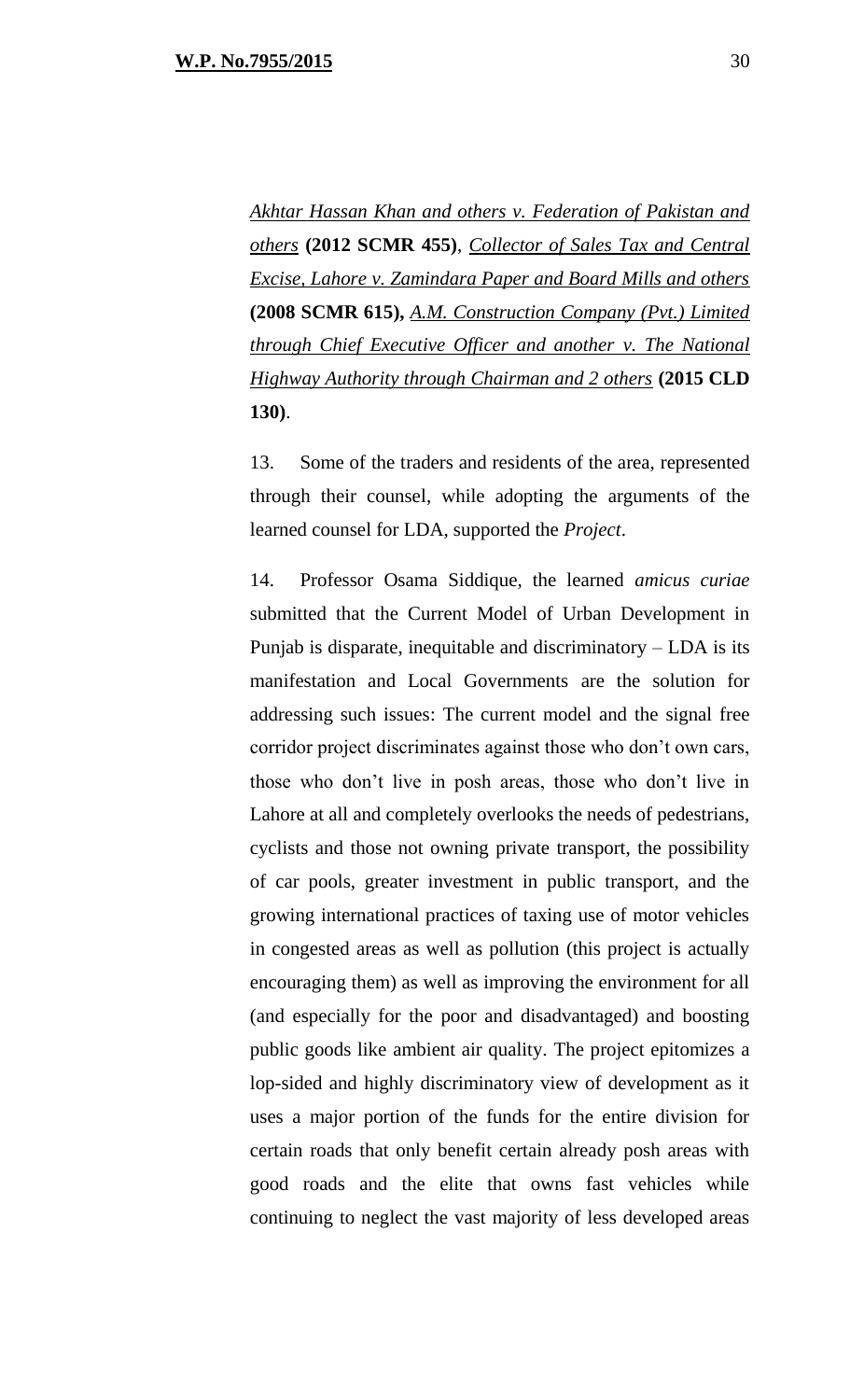of the metropolis and the Division – there is no parity in areas and district-wise allocation of development resources and focus. The project is unclear in terms of its benefits for traffic congestion and also unfit as fast signal free roads are inappropriate for areas where people have legitimate needs to stop for commerce, medical aid and multiple additional legitimate reasons. It actually raises traffic volume rather than regulating it as number of individual polluting vehicles will go up rather than improving amenities and facilities for the vast majority of people who don't own cars by neglecting public transport and footpaths.

15. Mr. Waqqas Mir, Advocate and learned *amicus curiae*, submitted that the Constitution moved the promise of local government from Principles of Policy to a substantive part of the Constitution. When Article 140A was being included, the framers had a choice to include a time period but they chose not to. Even with Article 175(3), over time the august Supreme Court of Pakistan and the High Courts have struck down laws that are violative of Article 175(3). Reliance is placed on *Imran v. Presiding Officer, Punjab Special Court No.VI, Multan and 2 others* **(PLD 1996 Lahore 542)**, *Messrs Chenab Cement Product (Pvt.) Ltd. and others v. Banking Tribunal, Lahore and others* **(PLD 1996 Lahore 672)**, *Sh. Riaz-ul-Haq and another v. Federation of Pakistan through Ministry of Law and others* **(PLD 2013 SC 501)**, *Mehram Ali and others v. Federation of Pakistan and others* **(PLD 1998 SC 1445)**. Furthermore, the august Supreme Court of Pakistan has itself emphasized the importance of the system of local government in ensuring good governance and protection of Fundamental Rights in *Raja Rab Nawaz v. Federation of Pakistan through Secretary, Defence and others* **(2013 SCMR 1629)**.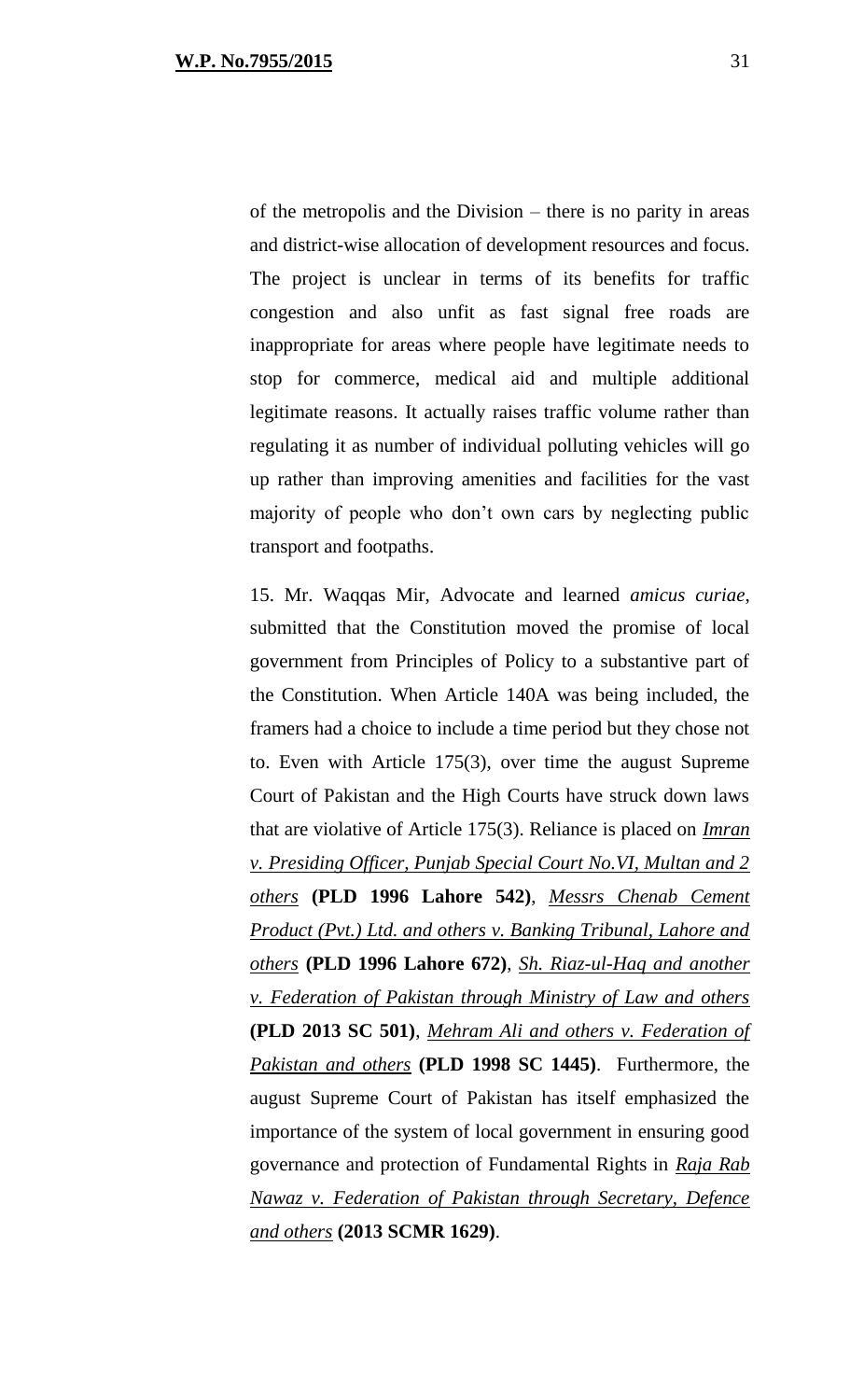16. The submissions made by Professor Roger Myerson, Glen A. Lloyd Distinguished Service Professor of Economics at the University of Chicago and the Recipient of the 2007 Nobel Memorial Prize in Economics Sciences and Dr. Ali Cheema, Associate Professor of Economics Lahore University of Management Sciences (LUMS) and Senior Research Fellow in Political Economy Institute of Development and Economic Alternatives (IDEAS) are considered and discussed in the judgment below.

#### **OPINION OF THE COURT**

#### *Preliminary objections raised by LDA*

17. The summary of the preliminary objections, mentioned in detail above, is that the petitioners have an alternate remedy; the Project being in public welfare, any interference by the Court would amount to injustice; setting up of the Project is primarily a policy matter and should best be left to the executive; and in the end a fainthearted verbal submission that one of us should recuse from the bench due to conflict of interest.

18. The contours of this case go beyond the mere legality of the EIA approval granted by DG, EPA. This case raises farreaching constitutional questions that go to the root of how we intend to define democracy and federalism under our Constitution. It brings up for examination the extent of autonomy and independence to be enjoyed by the apex provincial environmental regulator i.e., EPA and the connected constitutionalism of *environmental justice*. It has been agitated that the present EPA unashamedly suffers from naked *regulatory capture* at the hands of the Provincial Government.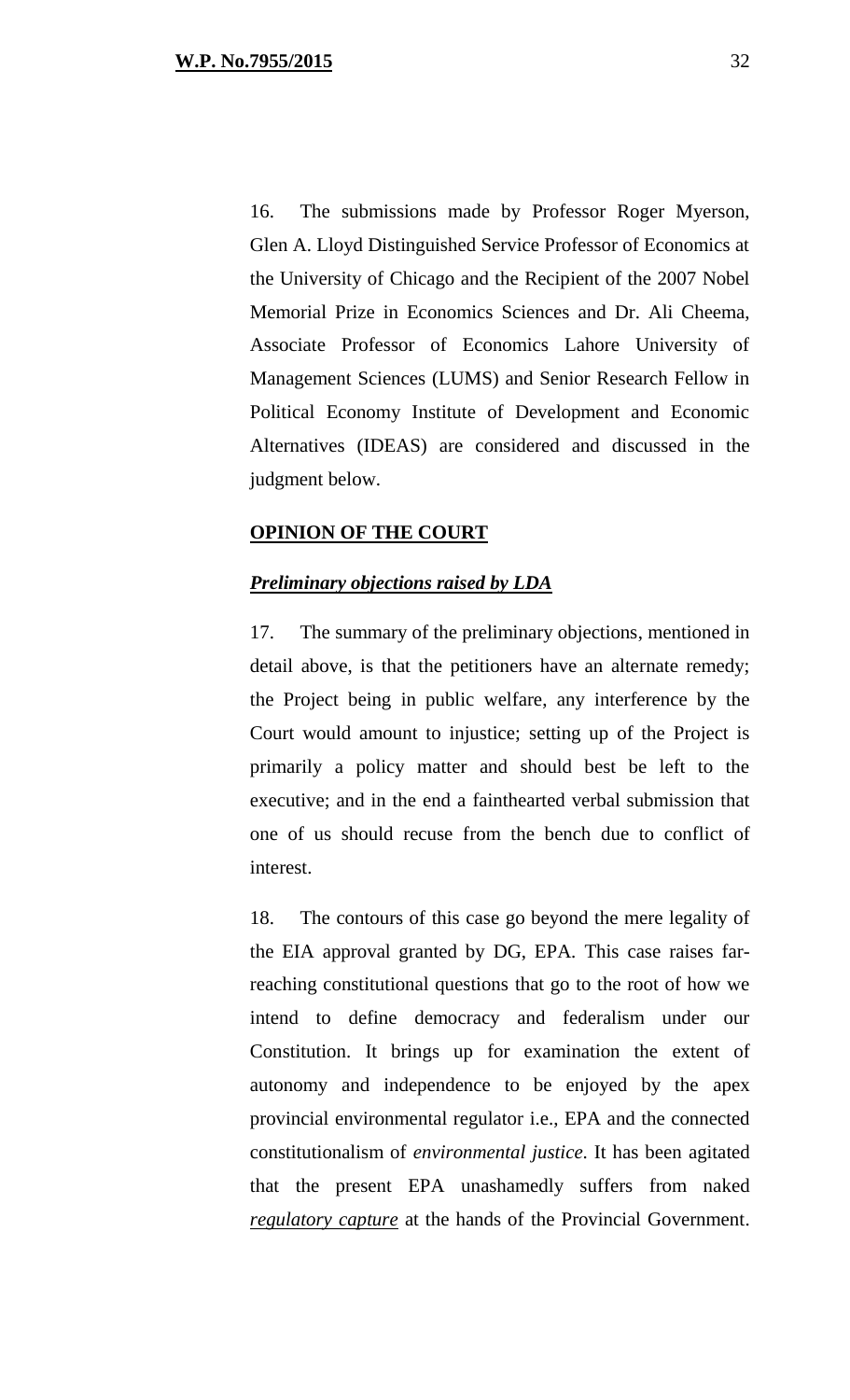It is vehemently argued that EIA review process is not only deficient but lacks the physical regulatory architecture mandated under the environmental laws, hence the entire review process is void *ab inito*. It is also contended that the review process is hostage to the whims of one man – the DG, EPA. The petitioners have also challenged the constitutional and legal competence of LDA to propose the Project. It has been argued that LDA does not enjoy the jurisdiction or competence to trump or usurp the municipal functions entrusted to the local government under the Constitution and the PLGA. It is submitted that the scope of the Project squarely falls under the responsibility and authority devolved on the local government under PLGA. Under Article 140A, the devolution of political, administrative and financial responsibility and authority vests in an autonomous local self-government system which cannot be transgressed or brushed aside by a provincially controlled and administered LDA because the powers of the

provincial legislature are subject to Article 140A. This Court is required to interpret the contours of democracy and cooperative federalism in the country, in the wake of  $18<sup>th</sup>$  Constitutional amendment.

19. These are deep and complex constitutional questions and undoubtedly fall outside the limited statutory jurisdiction of an Environmental Tribunal, which is empowered to simply review the EIA approval within the legislative four walls of PEPA. It is not expected of the learned Tribunal to address questions regarding the *regulatory capture* of EPA and its legal consequence, the incompetence of LDA to propose and initiate the *Project* under Article 140A of the Constitution read with PLGA and the encircling debate of democracy and federalism that emerges from these questions.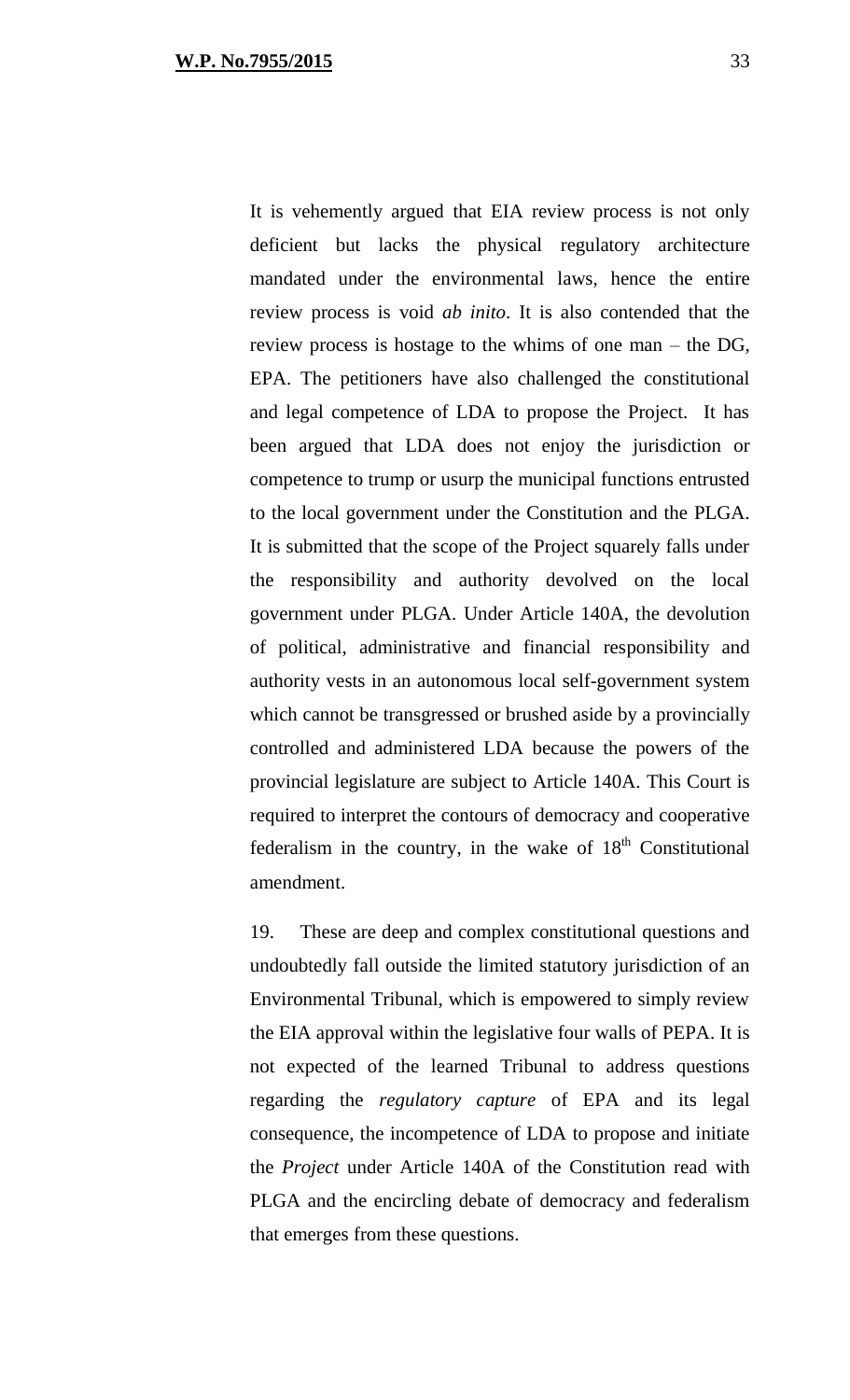20. We wish to underline that, in this case, we are not examining the merits or demerits of the *Project* or questioning the justification and rationality for having such a *Project*. These issues do not concern us because there are other graver issues that need to be addressed. We are simply concerned with the constitutionality and legality of the environmental process adopted to review the EIA filed by LDA. We are also concerned with the legal character of the regulator (EPA) and the constitutional role of LDA, the proponent of the Project, in the light of Article 140A of the Constitution. We are, therefore, not examining the policy dimension of the *Project* or the technical viability of the Project, therefore, we are neither assuming the role of EPA or stepping into the shoes of the consultant who has prepared the EIA or the concerned members of the civil society who, *inter alia*, oppose the Project on the ground of misplaced, inappropriate and irrational allocation of public funds. For the above reasons, the preliminary objections are hopelessly misconceived and unfounded and are, therefore, **overruled**.

21. The faint-hearted submission of the learned counsel, that one of us should recuse from the bench because long years ago one of us (the author judge) represented one of the 29 public spirited petitioners in some public interest environmental litigation case was considered to be unflattering, in the light of the corpus of our jurisprudence on the subject, which seem to have escaped the attention of the learned counsel. Reliance is placed on *Ms. Benazir Bhutto v. The President of Pakistan and another* **(1992 SCMR 140),** *Malik Asad Ali and others v. Federation of Pakistan through Secretary, Law, Justice and Parliament Affairs, Islamabad and others* **(PLD 1998 SC 161),**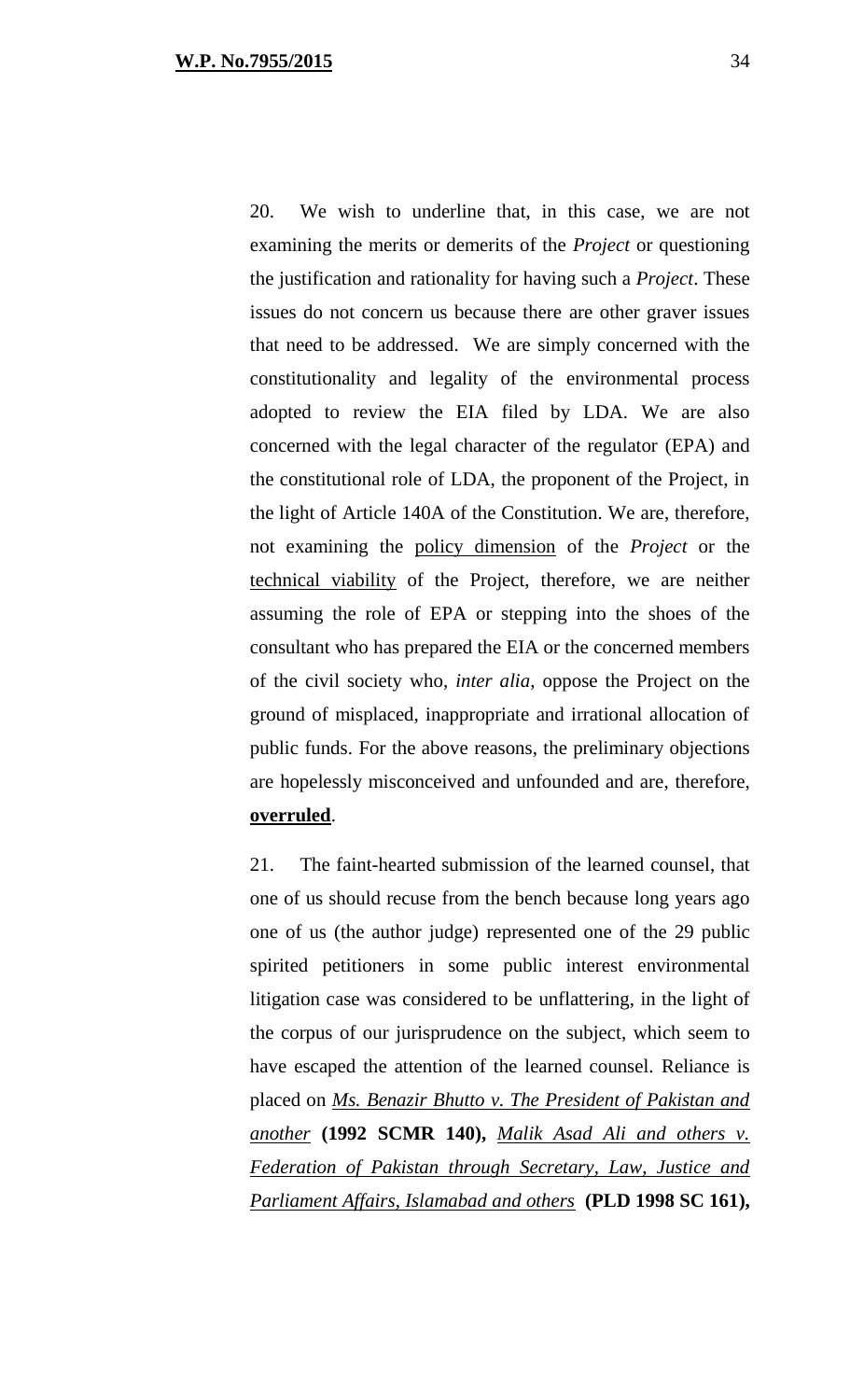# *Syed Akhlaque Hussain v. Pakistan* **(PLD 1969 SC 201)** and *M. H. Khondkar v. The State* **(PLD 1966 SC 140)**.

22. Further, the fact that these cases have been heard and decided by a full bench of this Court, comprising three Hon'ble Judges, who have unanimously passed this judgment, cannot be lost sight of. These petitions are in the nature of public interest litigation, which are inquisitorial, rather than adversarial proceedings. These cases are, therefore, not about personal interests and benefits but about public interest and welfare. We found the submission of the learned counsel to be hopelessly flippant and we shrugged it aside with the grace befitting our office. Advocate General, Punjab or any other counsel for the respondents did not raise this objection. Even the learned counsel for LDA did not raise it again or agitate it through a written application, hence, the objection stood waived at the very beginning of the case. This is so because the case continued for several days thereafter and was argued by the learned counsel for LDA without a whimper of demur. We are recording this for completion of record.

### *On merits*

23. This case has two important yet integrated constitutional dimensions. One pertains to the integrality of *environmental justice* to fundamental rights and the other about powers and autonomy of the elected *local government* and the *diminishing role* of LDA.

### *Environmental Justice*

24. E.O.Wilson, in his famous book, *The Creation* writes: "If there is any moral precept shared by people of all beliefs, it is that we owe ourselves and future generations a beautiful, rich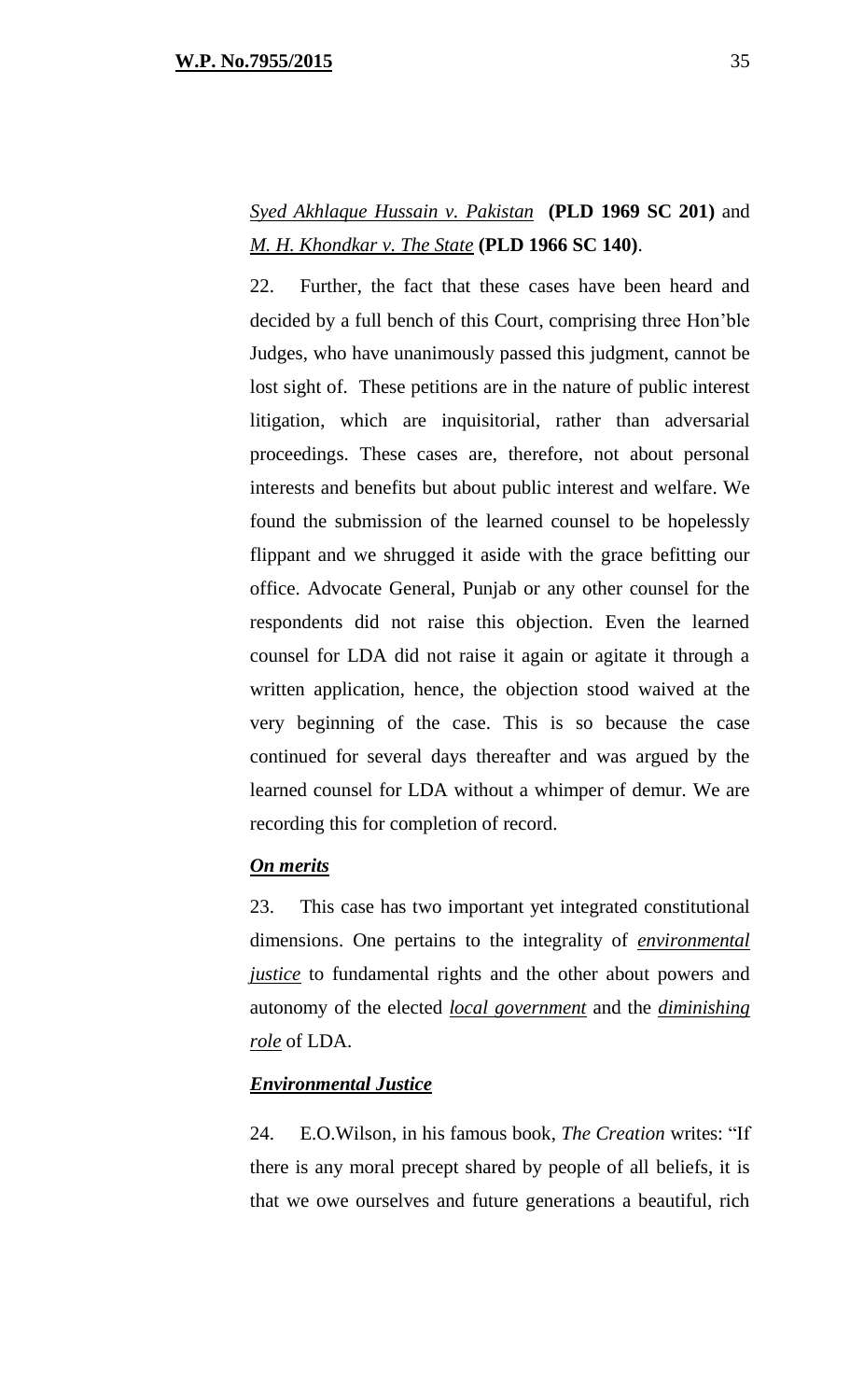and healthful environment.<sup>2</sup><sup>2</sup> Environment includes air, water, land, all layers of atmosphere, all organic and inorganic matter and living organisms, the ecosystems and ecological relationships, buildings, structures, roads, facilities and works, all social and economic conditions affecting community life. $3$ Environment (natural and built) is the overarching habitat and is intrinsic to our survival and integral to our quality of life. Protection of the environment is, therefore, an inalienable right and perhaps more fundamental than the other rights. It emerges from the right to life, liberty and dignity under Articles 9 & 14 of the Constitution. Principles of the Stockholm Declaration, 1972 state that "Man has the fundamental right to freedom, equality and adequate conditions of life, in an environment of a quality that permits a life of dignity and well-being, and he bears a solemn responsibility to protect and improve the environment for present and future generations.<sup>4</sup> The natural resources of the earth, including the air, water, land, flora and fauna and especially representative samples of natural ecosystems, must be safeguarded for the benefit of present and future generations through careful planning or management, as appropriate.<sup>5</sup> Economic and social development is essential for ensuring a favorable living and working environment for man and for creating conditions on earth that are necessary for the improvement of the quality of life.<sup>6</sup>

25. The corpus of environmental laws have a singular purpose of *protecting life* and *nature* including the International Environmental Principles of *sustainable development,* 

 $\overline{a}$ 

 $^{2}$  p.5

<sup>3</sup> section  $2(x)$  of PEPA, 1997

<sup>4</sup> *Principle 1*

<sup>5</sup> *Principle 2* 

<sup>6</sup> *Principle 8*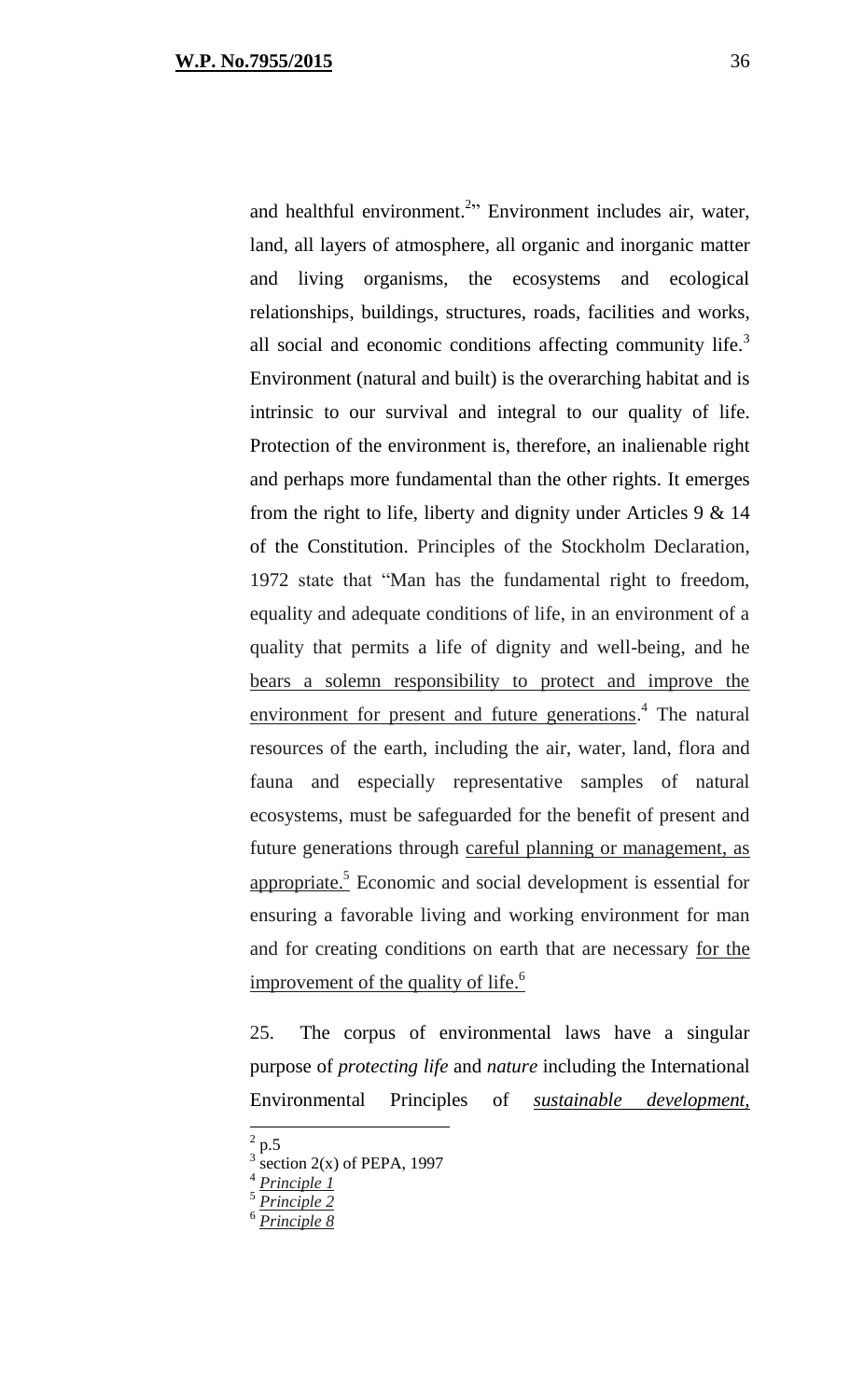*precautionary principle, environmental impact assessment, inter and intra-generational equity and public trust doctrine.* Our existing jurisprudence (led by the landmark judgment of *Shehla Zia* case<sup>7</sup>) rests *environmental justice* on right to life (article 9) to mean a right to a healthier and cleaner environment. Time has come to move on. To us *environmental justice* is an amalgam of the constitutional principles of democracy, equality, social, economic and political justice guaranteed under our Objectives Resolution, the fundamental right to life, liberty and human dignity (article 14) which include the international environmental principles of sustainable development, precautionary principle, environmental impact assessment, inter and intra-generational equity and public trust doctrine. Environment and its protection has come to take center stage in the scheme of constitutional rights. Right to environment that is not harmful to the health or well-being of the people and an environment that protects the present and future generations is an essential part of political and social justice and even more integral to the right to life and dignity under our Constitution. With this reminder and background, we venture to examine the structure of EPA and the EIA review process adopted by EPA in evaluating the EIA of the *Project* filed by LDA.

## *EPA & Regulatory Capture*

 $\overline{a}$ 

26. The first question that requires determination is the constitutionality and legal character of the Regulator i.e., EPA under PEPA. Environmental Protection Agency (EPA) is an independent statutory regulator established under section 5 of the Act for the "protection, conservation, rehabilitation and

<sup>7</sup> *Ms. Shehla Zia and others vs. WAPDA* **(PLD 1994 SC 693)**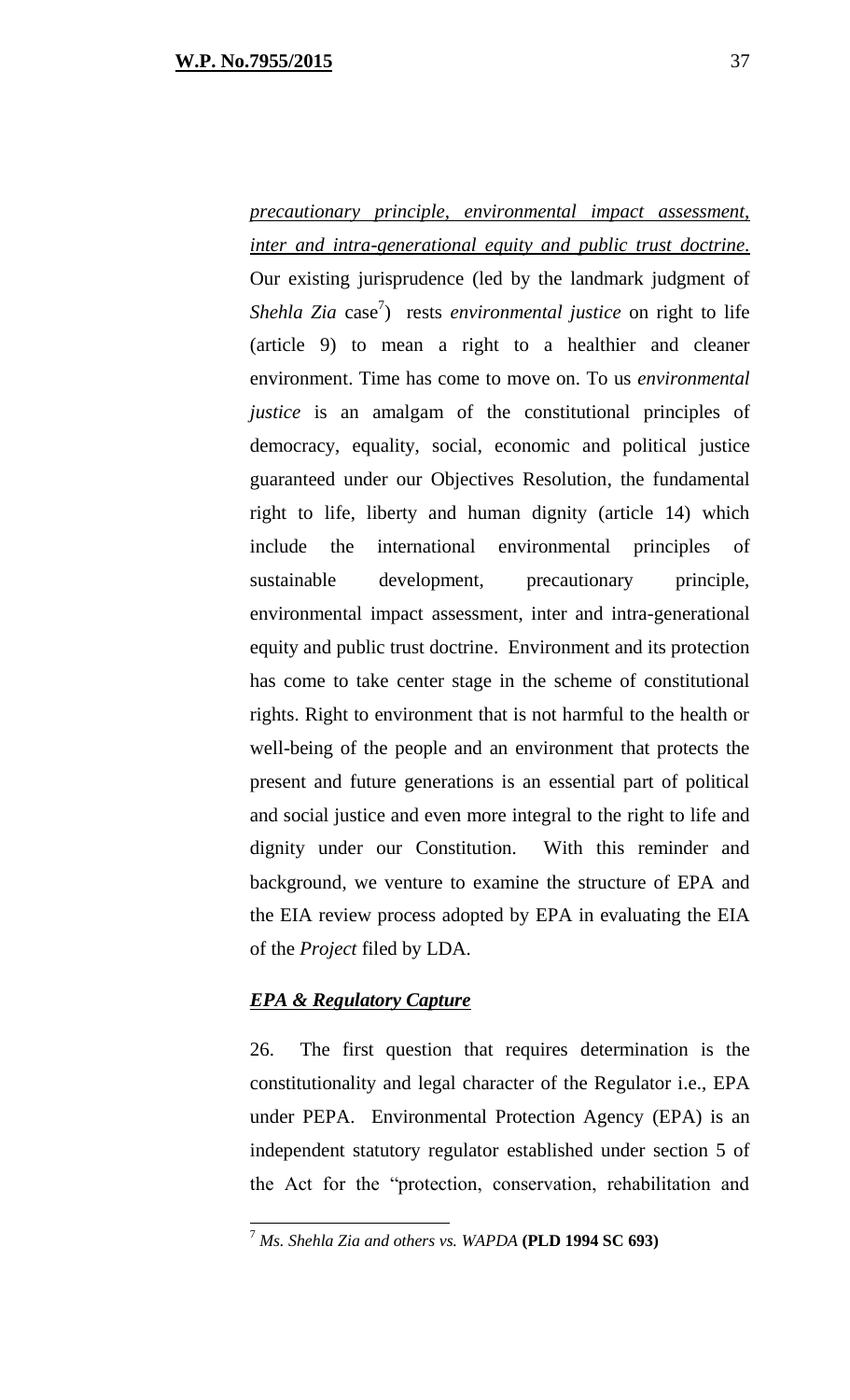improvement of the environment, for the preservation and control of pollution and promotion of sustainable development.<sup>8</sup>" Section 5 states as under:-

> 5. **Establishment of the Provincial Environmental Protection Agency**.-- (1) The Government shall, by notification in the official Gazette, establish the Provincial Environmental Protection Agency to exercise the powers and perform the functions assigned to it under this Act, the rules and the regulations.

> (2) The Provincial Agency shall be headed by a Director General, who shall be appointed by the Government on such terms and conditions as it may determine.

> (3) The Provincial Agency shall have such administrative, technical and legal staff as the Government may specify, to be appointed in accordance with such procedure as may be prescribed.

> (4) The powers and functions of the Provincial Agency shall be exercised and performed by the Director-General.

> (5) The Director-General may, by general or special order, delegate any of these powers and functions to staff appointed under sub-section (3).

> (6) For assisting the Provincial Agency in the discharge of its functions, the Government shall establish Advisory Committees for various sectors, and appoint as members thereof eminent representatives of the relevant sector, educational institutions, research institutes and nongovernmental organizations.

27. When the subject of Environment devolved to the provinces by virtue of 18th Constitutional Amendment, the federal law i.e., Pakistan Environmental Protection Act, 1997 was adapted, with amendments, for the Province of the Punjab by the Punjab Environmental Protection (Amendment) Act 2012 (XXXV of 2012) w.e.f 18.04.2012. Section 8 of the erstwhile Pakistan Environmental Protection Act, 1997 empowered the Provincial Government to establish through notification a Provincial Environmental Protection Agency, which was to exercise such powers and perform such functions

<sup>&</sup>lt;sup>8</sup> Preamble to the Punjab Environmental Protection Act, 1997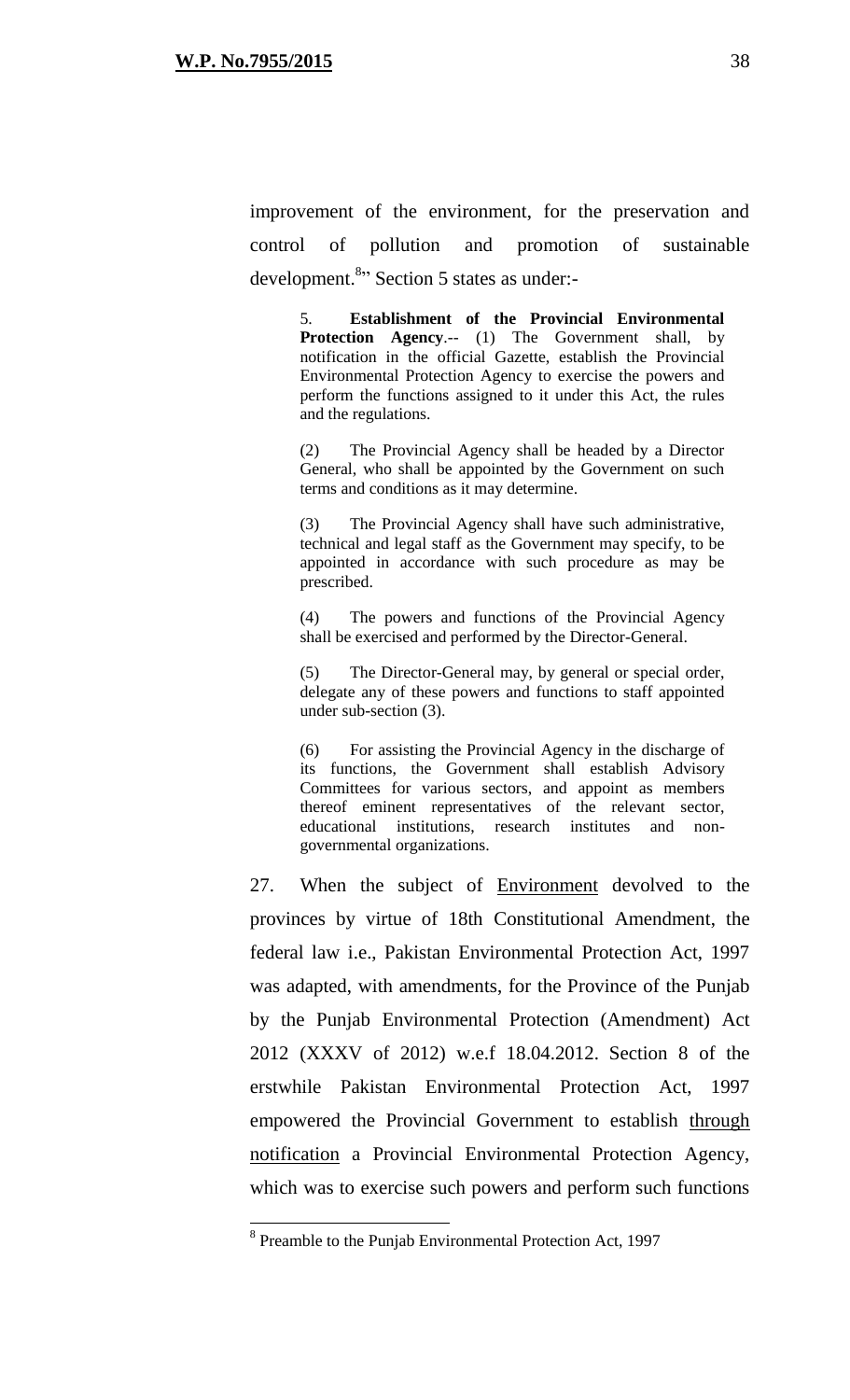as may be delegated by the Provincial Government. Section 8 is reproduced for ready reference:-

> "8. Establishment, powers and functions of the Provincial Environmental Protection Agencies.--- (1) **Every Provincial Government shall, by notification in the official Gazette, establish an Environmental Protection Agency, to exercise such powers and perform such functions as may be delegated to it by the Provincial Government under subsection (2) of section 26**.

> (2) **The Provincial Agency shall be headed by a Director-General who shall be appointed by the Provincial Government on such terms and conditions as it may determine**.

> (3) The Provincial Agency shall have such administrative, technical and legal staff as the Provincial Government may specify, to be appointed in accordance with such procedure as may be prescribed.

> (4) The powers and functions of the Provincial Agency shall be exercised and performed by the Director-General.

> (5) The Director General may, by general or special order, delegate any of the powers and functions to staff appointed under sub-section (3).

> (6) For assistance of the Provincial Agency in the discharge of its functions, the Provincial Government shall establish Sectoral Advisory Committees for various sectors and appoint members from amongst eminent representatives of the relevant sector, educational institutions, research institutes and nongovernmental organizations." *(emphasis supplied)*

28. Historically, under Pakistan Environmental Protection Ordinance, 1983 a provision was made for the establishment of Provincial Environmental Protection Agency. In 1987, Environmental Protection Agency (EPA), Punjab was formed. The staff of the existing Directorate of EPCO was transferred to EPA, Punjab under the administrative control of the HP&EP Department. In 1996, a separate administrative unit, by the name of Environment Protection Department (EPD) was formed under the Government of the Punjab. EPA Punjab was then detached from the HP&EP Department and now works as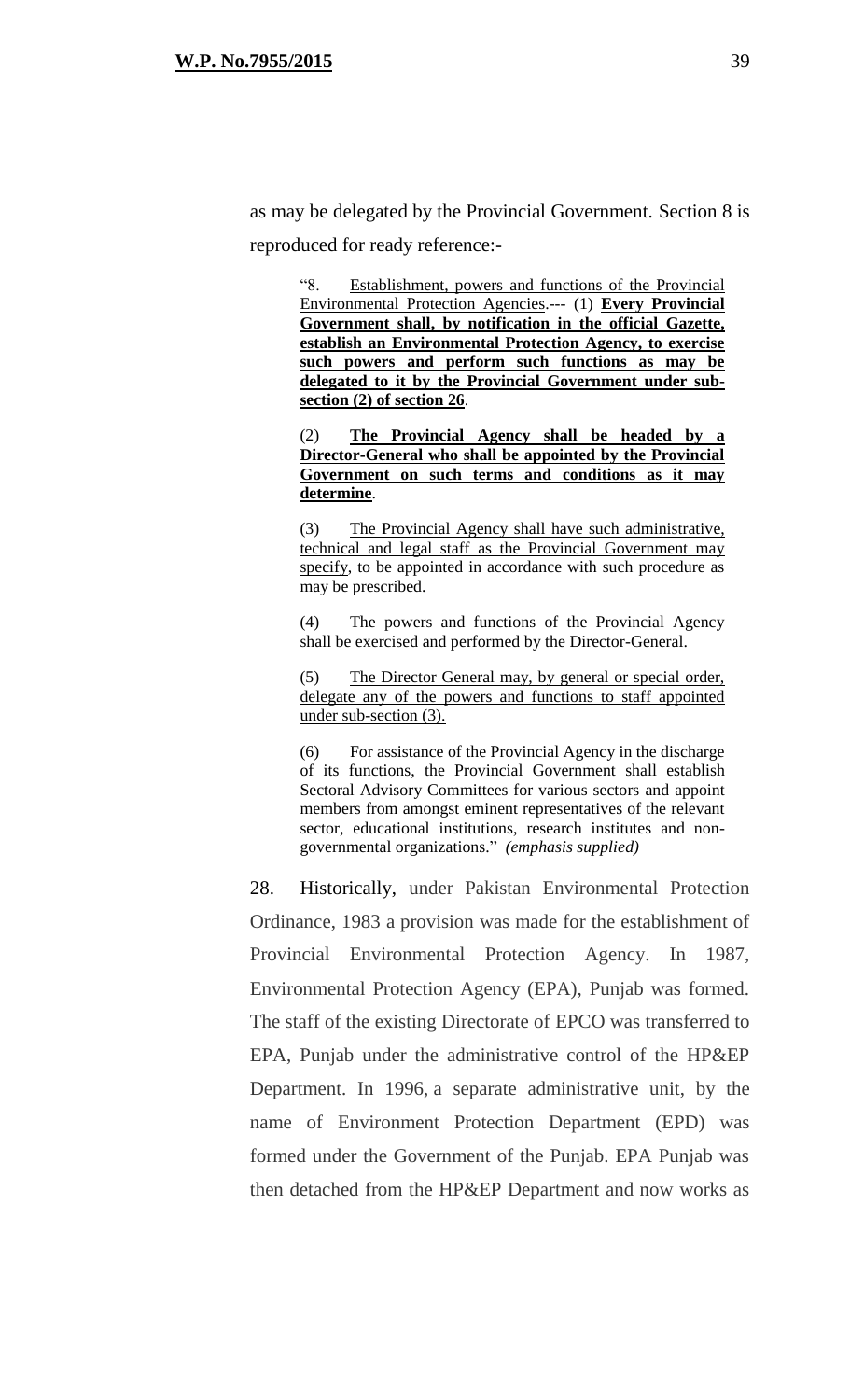functional unit under the EPD, Punjab.<sup>9</sup> Subsequently, in 1997, Provincial EPA was established through a notification under section 8(1) (above) and housed as a sub-agency within the Environmental Protection Department of the Government of the Punjab. It would only exercise power delegated to it by the Provincial Government. EPA, therefore, appears in the Rules of Business of the Government of the Punjab as an Attached Department. The promulgation of Punjab Environment Protection Act, 1997 w.e.f. 18-4-2012 transmutes and emboldens the erstwhile notified environmental protection agency into an autonomous statutory regulator. It is noted with regret that this structural change has gone unnoticed by the Government of the Punjab. In reality, EPA is still operating in the past, as a delegatee of the Provincial Government.

29. Section 5 of PEPA states that EPA shall be *headed* by the Director General, implying that there are other members that constitute the Agency, but in fact, EPA is actually one person i.e., the Director General  $(DG)$ .<sup>10</sup> All the powers and functions of the EPA are to be performed by DG under section 5(4) of the Act. EPA can have its own administrative, technical and legal staff appointed by the DG. The DG enjoys the power to delegate any of its powers to the staff so appointed. EPA has a proactive role under the law to administer and implement the provisions of PEPA, the Regulations and Guidelines made thereunder. According to the preamble, PEPA is to provide for the *protection, conservation, rehabilitation and improvement of the environment, for the prevention and control of pollution, and promotion of sustainable development*. Under section 7,

<sup>&</sup>lt;sup>9</sup> http://epd.punjab.gov.pk

<sup>&</sup>lt;sup>10</sup> This legal position was admitted by the learned Advocate General, Punjab and the learned counsel for the respondent LDA.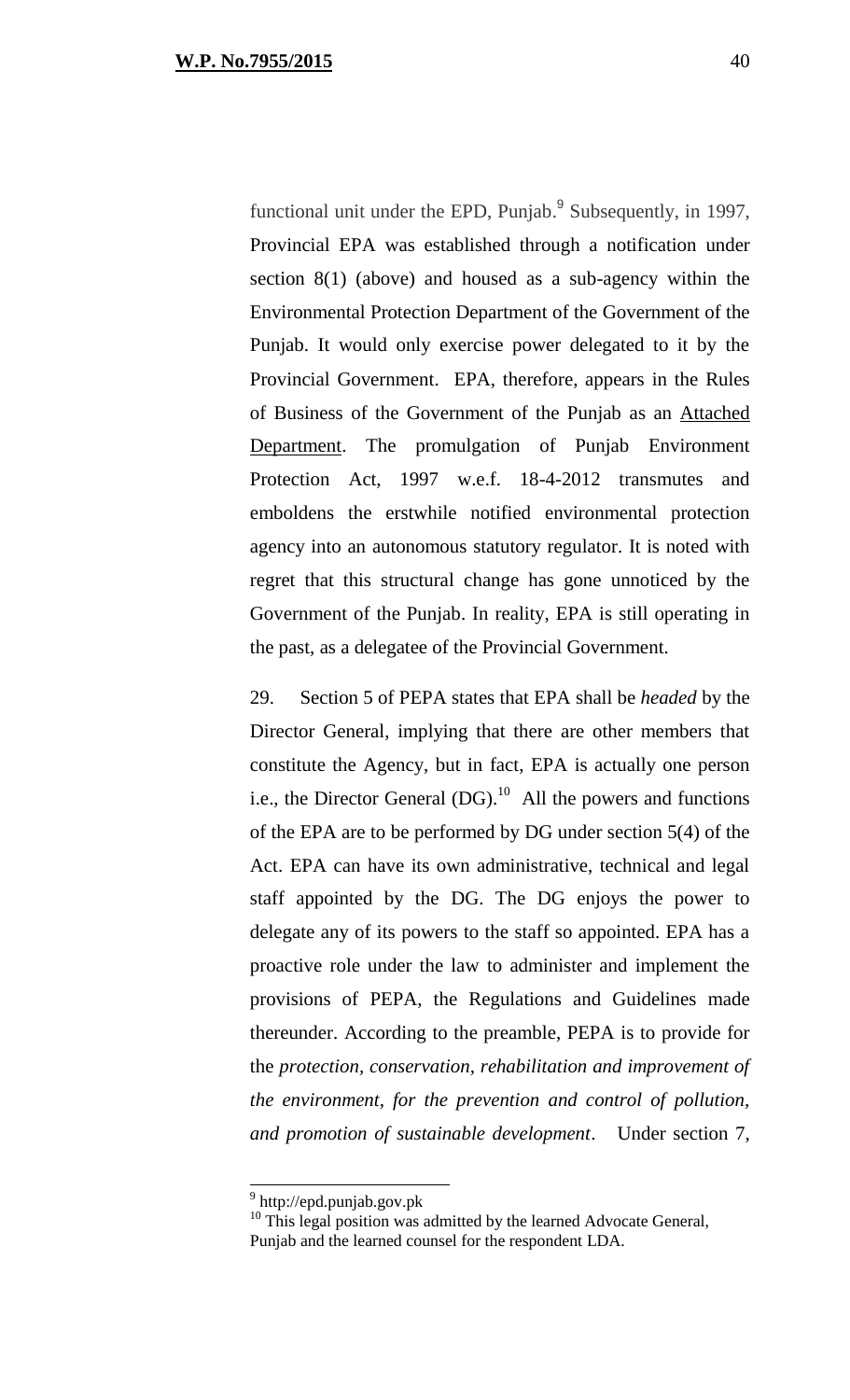EPA can own, lease, purchase, hold and acquire moveable and immoveable property, enter into contracts, execute instruments, fix and realize fees, rates and charges. EPA is a body corporate and architecturally an independent provincial environmental regulator. EPA under the law acts as a trustee and a watchdog with the responsibility of *protection, conservation, rehabilitation and improvement of the environment, for the prevention and control of pollution, and promotion of sustainable development* on behalf of the people of this Province. EPA acts as a guardian of the people and the Nature, in protecting the environment of the community. It has the onerous responsibility to safeguard the constitutional value of social justice which includes environmental principles of sustainable development, precautionary principle, inter and intra-generational equity and public trust doctrine and the fundamental rights to life and dignity. To achieve this objective EPA needs to be fiercely independent and autonomous in reality.

30. The Act provides that the Provincial Government shall appoint the DG. The mode of appointment or the qualifications of the DG are not provided under the Act or the Regulations. In the absence of any statutory framework, it is trite law that any public post has to be filled through public advertisement to ensure transparency and merit. Reliance is placed on *Ghulam Rasool v. Government of Pakistan through Secretary, Establishment Division Islamabad and others* **(PLD 2015 SC 6)**, *Asaf Fasihuddin Khan Vardag v. Government of Pakistan and others* **(2014 SCMR 676),** *Khawaja Muhammad Asif v. Federation of Pakistan and others* **(2013 SCMR 1205),** *Muhammad Yasin v. Federation of Pakistan through Secretary, Establishment Division, Islamabad and others* **(PLD 2012 SC**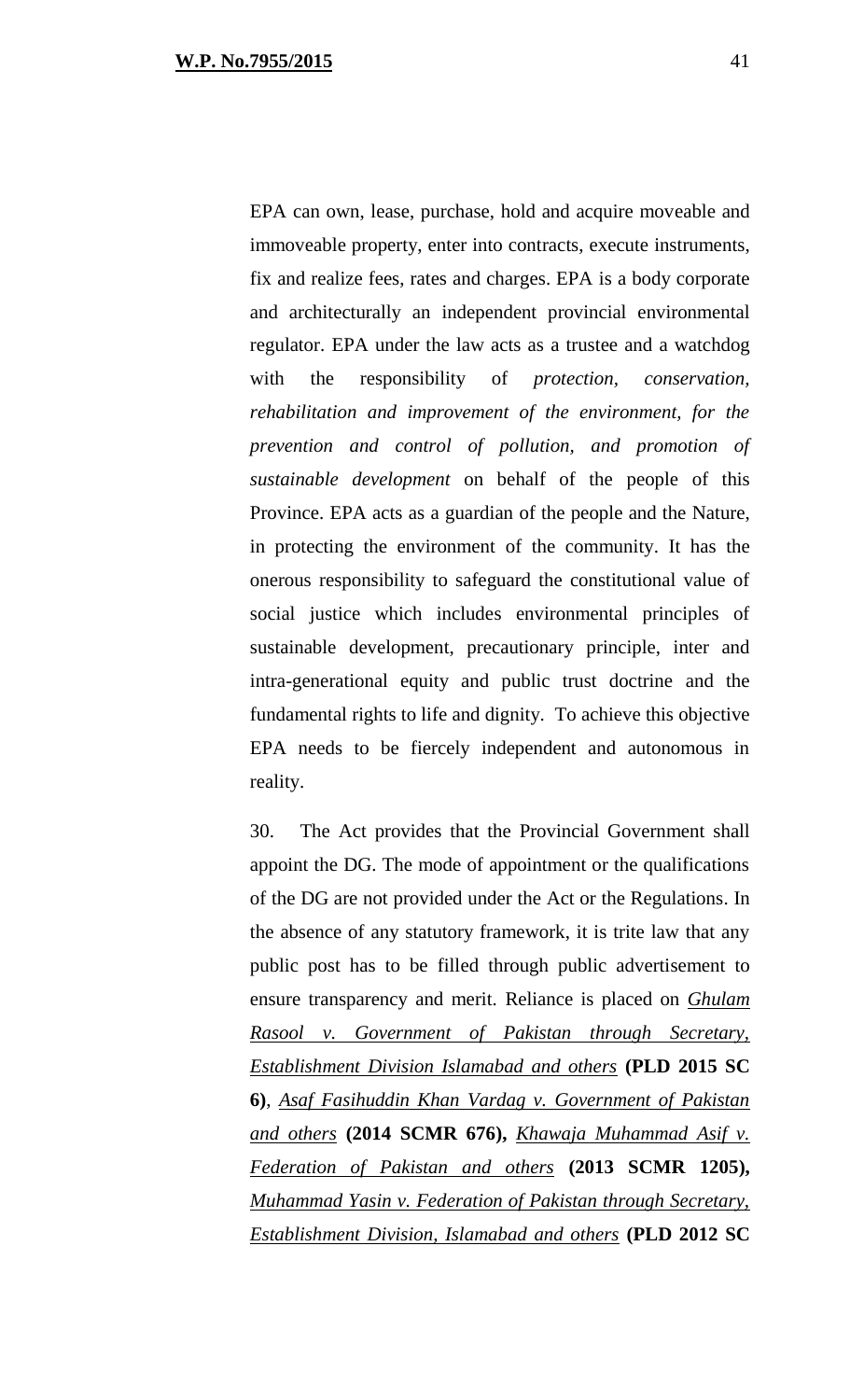**132)** and *Dr. Naveeda Tufail and 72 others v. Government of Punjab and others* **(2003 SCMR 291)**. It is also axiomatic that the post of the DG has to be filled through initial recruitment as it is not a cadre post. DG actually embodies EPA. Hence, professional qualifications, relevant experience, open and transparent recruitment process, is necessary, in selecting and appointing the DG. As a reference, the qualification of DG appointed through initial recruitment under the Environment Protection Department Service Rules, 1997, when the Provincial Environmental Protection Agency was a notified agency of the Provincial Government was as follows:

Ph.D. in Environmental Sciences / Environmental Engineering from a recognized University with ten years experience in Projects relating to environmental issues alongwith two publications in HEC recognized research Journal.

This was the qualification of the DG when EPA was under the Provincial Government. Sadly, the current DG is a serving civil servant appointed through promotion as a DG. He has an LLB degree to his credit besides some unrelated experience in various departments of the Provincial Government. He is serving as a DG since 13-11-2012 but does not have technical / professional environmental qualifications or requisite experience. He has not been appointed through an open and transparent advertisement process but has been promoted under Environment Protection Department Service Rules, 1997 (Rules framed under section 23 of the Punjab Civil Servants Act, 1974) perhaps harbouring under a mistake that EPA is still a sub-agency of the Provincial Environment Protection Department. The said Rules also describe EPA as a *functional unit* of EPD. The post of DG (grade 20) under the said Rules is to be filled through initial recruitment or through promotion.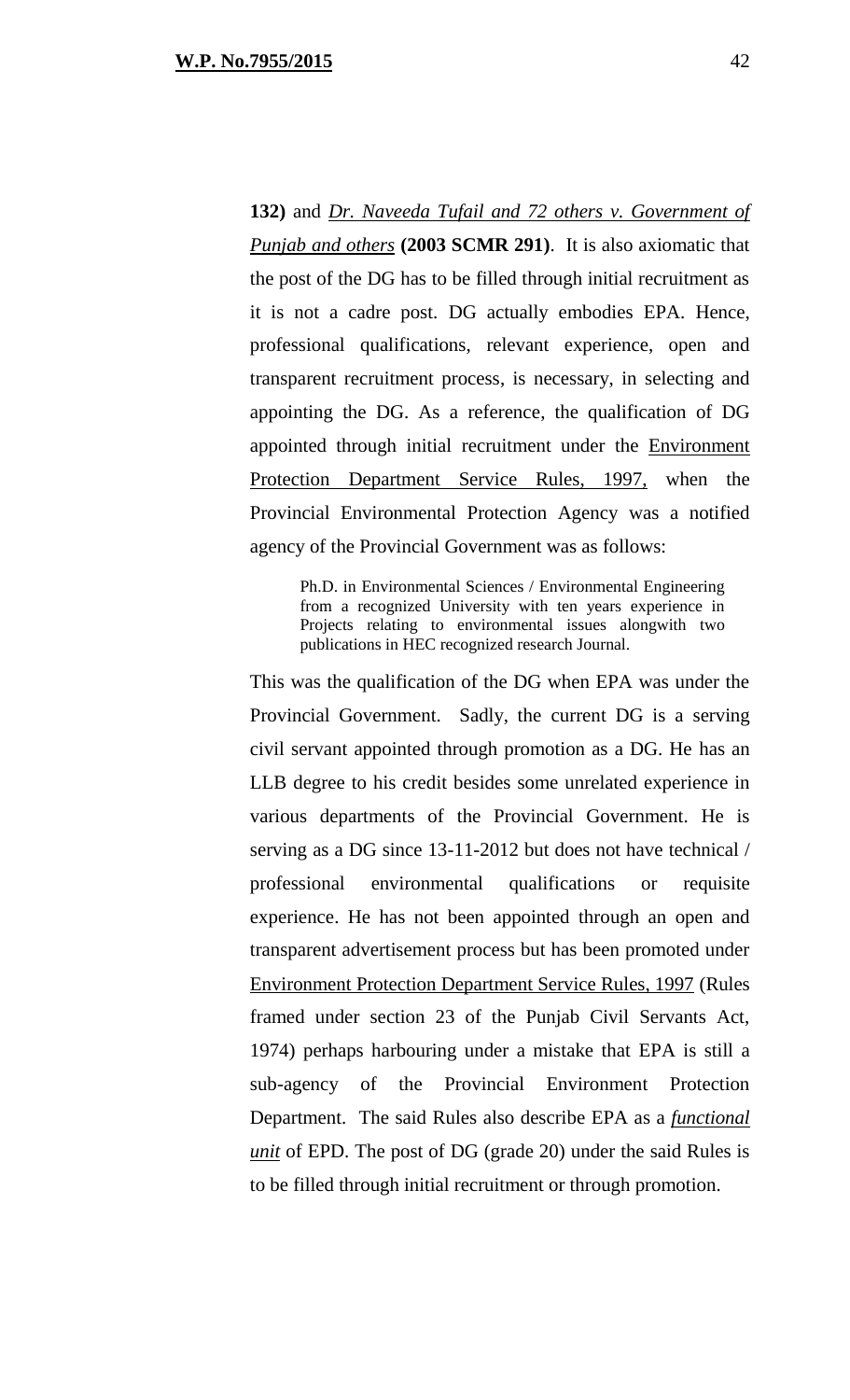31. As pointed out above, the post of DG is not a cadre post and cannot be filled through promotion, besides a person who is already an employee of the Provincial Government cannot be appointed to head a statutory regulator, which under the law is to grant approval of projects proposed by the Provincial Government. The organograms of EPA and EPD, submitted by the DG, are structurally different on paper but operationally EPA and EPD act as one and are interchangeably referred to as EPA/EPD.

32. Rule 21 of the Rules of Business provides that the heads of the Attached Department i.e., the DG in this case, shall submit cases for approval of the government through selfcontained reference giving information and details necessary for an appropriate decision. Second Schedule to the Rules of Business deals with Distribution of Business among Departments. Item 2 under the head Environment Protection Department states: "Administration of Environmental Protection Agency, Punjab."

33. It is important to underline that EPA as an environmental regulator has to regulate public, as well as, the private sector. Neutrality, autonomy and independence are foundational to the existence of any robust, dynamic and proactive EPA and are mandatory to actualize its avowed objectives under the law. Any regulator, which is controlled and dictated by the parties it regulates (in this case the Provincial Government), is infact under *regulatory capture* and its decisions and approvals have no credence, legal value or moral authority and amounts to fraud on the rights of the people and a mockery of environmental justice. "Regulatory capture is a theory associated with George Stigler, a Nobel laureate economist. It is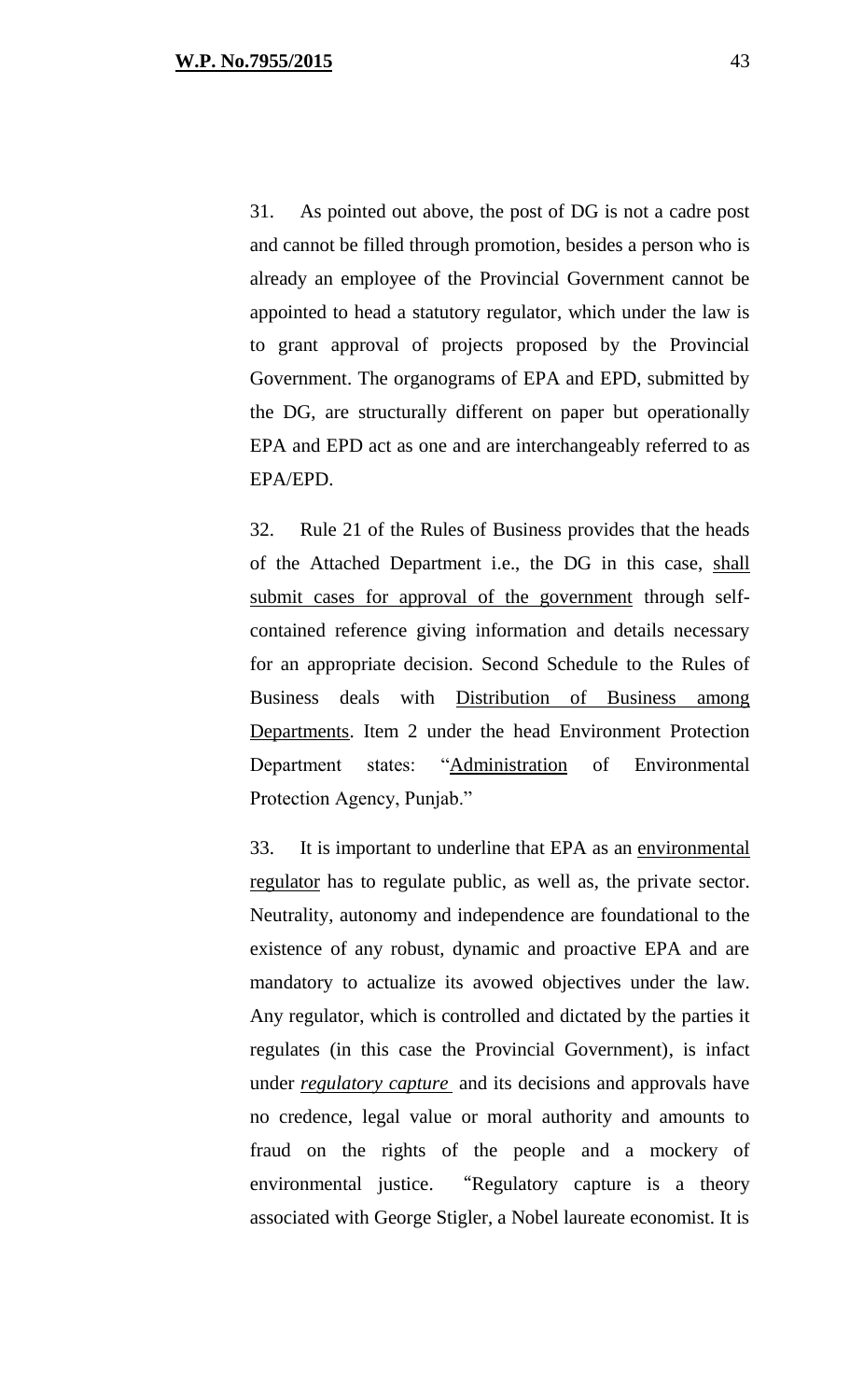the process by which regulatory agencies eventually come to be dominated by the very industries they were charged with regulating. The term *regulatory capture* refers to the subversion of regulatory agencies by the firms they regulate. Capture implies conflict, and regulatory capture implies that the regulated firms have, as it were, made war on the regulatory agency and won the war, turning the agency into their vassal."<sup>11</sup> "Regulatory capture happens when a regulatory agency, formed to act in the public's interest, eventually acts in ways that benefit the industry it is supposed to be regulating, rather than the public. Public interest agencies that come to be controlled by the industry they were charged with regulating are known as captured agencies. Regulatory capture is an example of gamekeeper turns poacher; in other words, the interests the agency set out to protect are ignored in favour of the regulated industry's interests."<sup>12</sup> "We can simply define 'regulatory capture' as the capture of 'regulators' by the regulated.<sup>13</sup>

34. EPA in its present form is a government agency rather than an independent environmental regulator. The EIA approval of Rs 1.5 billion project proposed by LDA, an Authority headed by the Chief Minister and controlled by other members of the Provincial Government cannot possibly be refused by the DG, who is himself a grade 20 employee of the same government, which also controls his appointment and transfer. In this background, EPA cannot perform its assigned role under PEPA, hence, the entire exercise of EIA approval is

www.iipe.org/conference2002/papers/McMahon.pdf

<sup>&</sup>lt;sup>11</sup> Richard Posner. *Preventing Regulatory Capture* by Daniel Carpenter. <sup>12</sup> [http://www.investopedia.com/terms/r/regulatory](http://www.investopedia.com/terms/r/regulatory-capture.asp#ixzz3ZzUsPoha)[capture.asp#ixzz3ZzUsPoha](http://www.investopedia.com/terms/r/regulatory-capture.asp#ixzz3ZzUsPoha)

 $13$  This definition is taken from the article "Regulatory Capture: Causes and Effects", by G.MacMahon at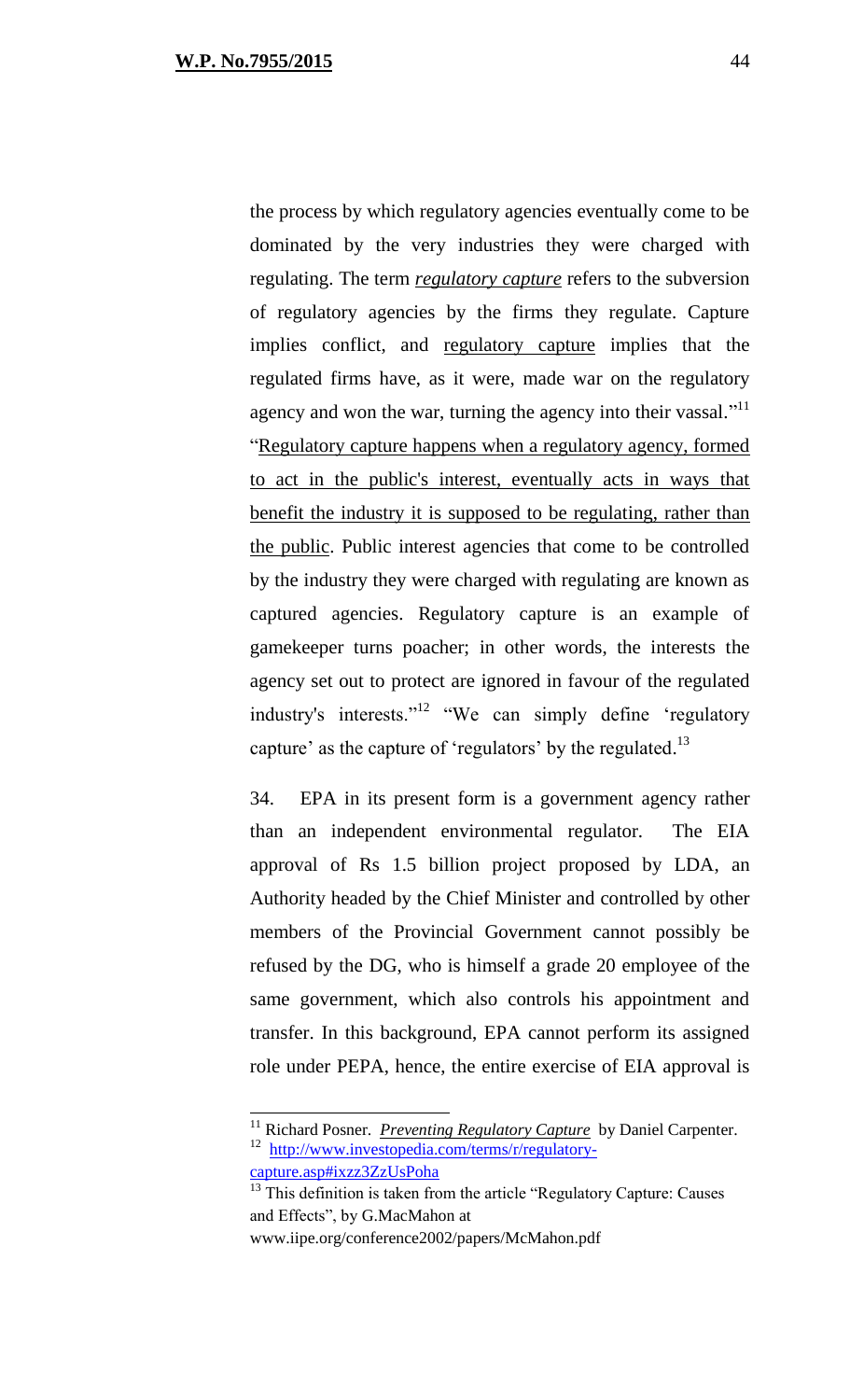a sham unless and until, the post of DG is filled through an open and transparent recruitment process keeping in view the required qualifications for the post. The impugned approval of DG, EPA dated 19-3-2015 is a result of dictation and nonapplication of mind and hence bad in law.

## *Scope and meaning of EIA*

35. One of the more important functions of EPA is to review and approve the Environmental Impact Assessment of any new project. It was the continuing environmental degradation in the developed countries that prompted the United Nations to hold its first Conference on the Human Environment, in Stockholm in 1972, to discuss sustainability at the global scale. Our Common Future (or the Brundtland Report) fashioned the most commonly used definition of Sustainable Development: "Development that meets the needs of current generations without compromising the ability of future generations to meet their own needs." The Brundtland Report provided the basis for the landmark Rio Summit in 1992 which laid the foundations for the global institutionalization of sustainable development, to which Pakistan is also a party. EIA was internationally introduced, for the first time, as a sustainable development tool through the Rio Declaration.

"Principle 17: Environmental impact assessment, as a national instrument, shall be undertaken for proposed activities that are likely to have a significant adverse impact on the environment and are subject to a decision of a competent national authority."

EIA as a tool was created to be used at the planning stage in line with the *precautionary principle* – a principle initiated by the Rio Declaration for better and sustainable development.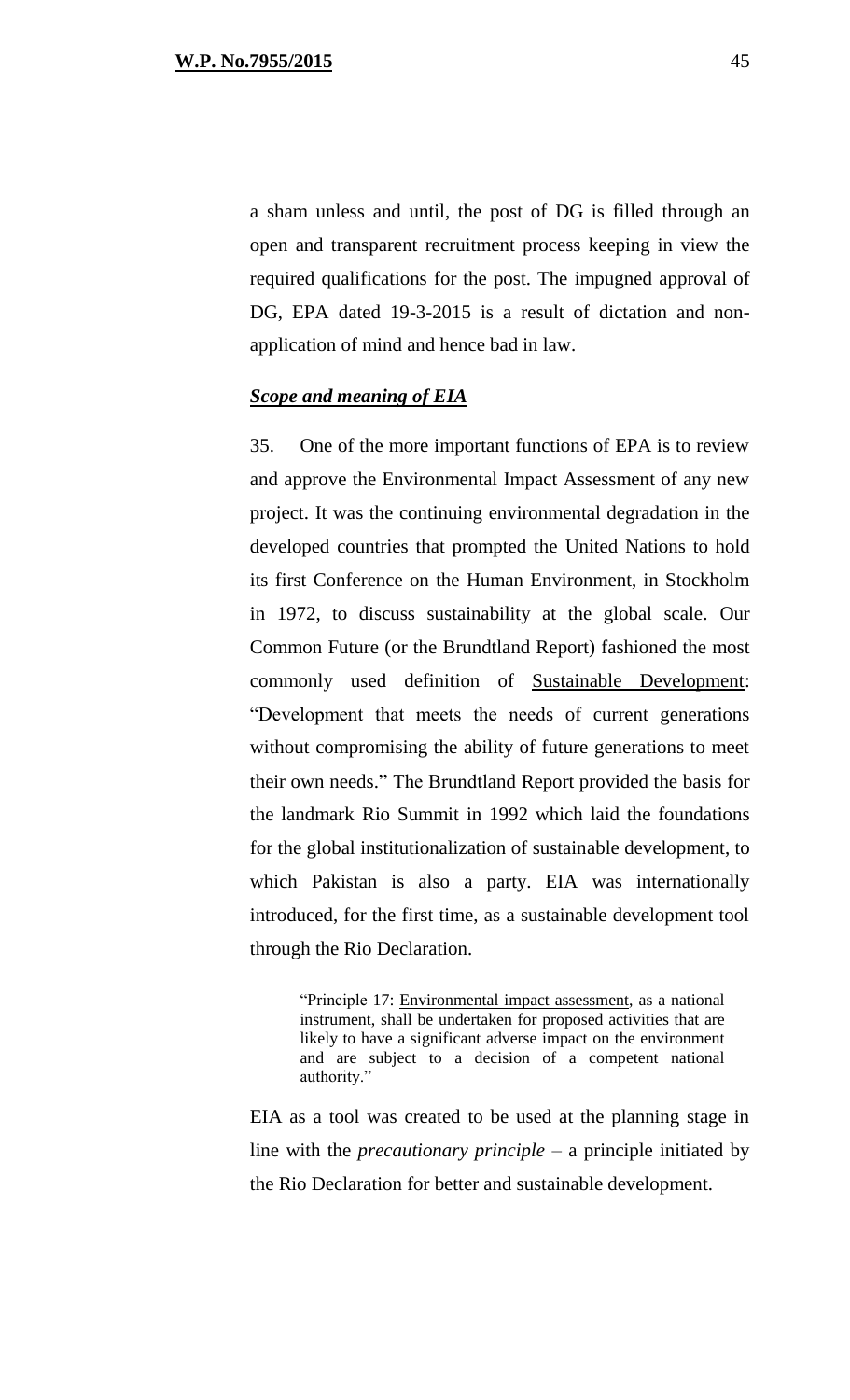"Principle 15: In order to protect the environment, the precautionary approach shall be widely applied by States according to their capabilities. Where there are threats of serious or irreversible damage, lack of full scientific certainty shall not be used as a reason for postponing cost-effective measures to prevent environmental degradation. "

Until recently, EIA was not readily understood and accepted as a tool in developing countries. Developers resisted and argued that it was anti-development because laws and policies supporting it dictated that developments causing negative impacts should be discontinued. In a nutshell, EIA was considered just another bureaucratic stumbling block in the path of development. Secondly, it was conceived as a sinister means by which industrialized nations intended to keep developing countries from breaking the vicious cycle of poverty. Thirdly, the experts in the developing countries were foreigners who were viewed as agents of colonization. The need for EIAs has become increasingly important and is now a statutory requirement in many developing countries. Historically, the choice of new projects was primarily based on one criterion: economic viability. Today, the second and a third criteria of environmental and social impact, have become a strong yardstick, hence the triple bottom-line approach (economic, environmental and social) to project viability (Modak & Biswas, 1999)."<sup>14</sup> The Department of Environment, UK (1989) defined EIA in a comprehensive manner as "a technique and a process by which information about environmental effects of a project is collected, both by the developer and from other sources, and taken into account by the planning authority in forming the judgment on whether the development should proceed"

<sup>14</sup> Environmental Impact Assessment General Procedures :Pacifica F. Achieng Ogola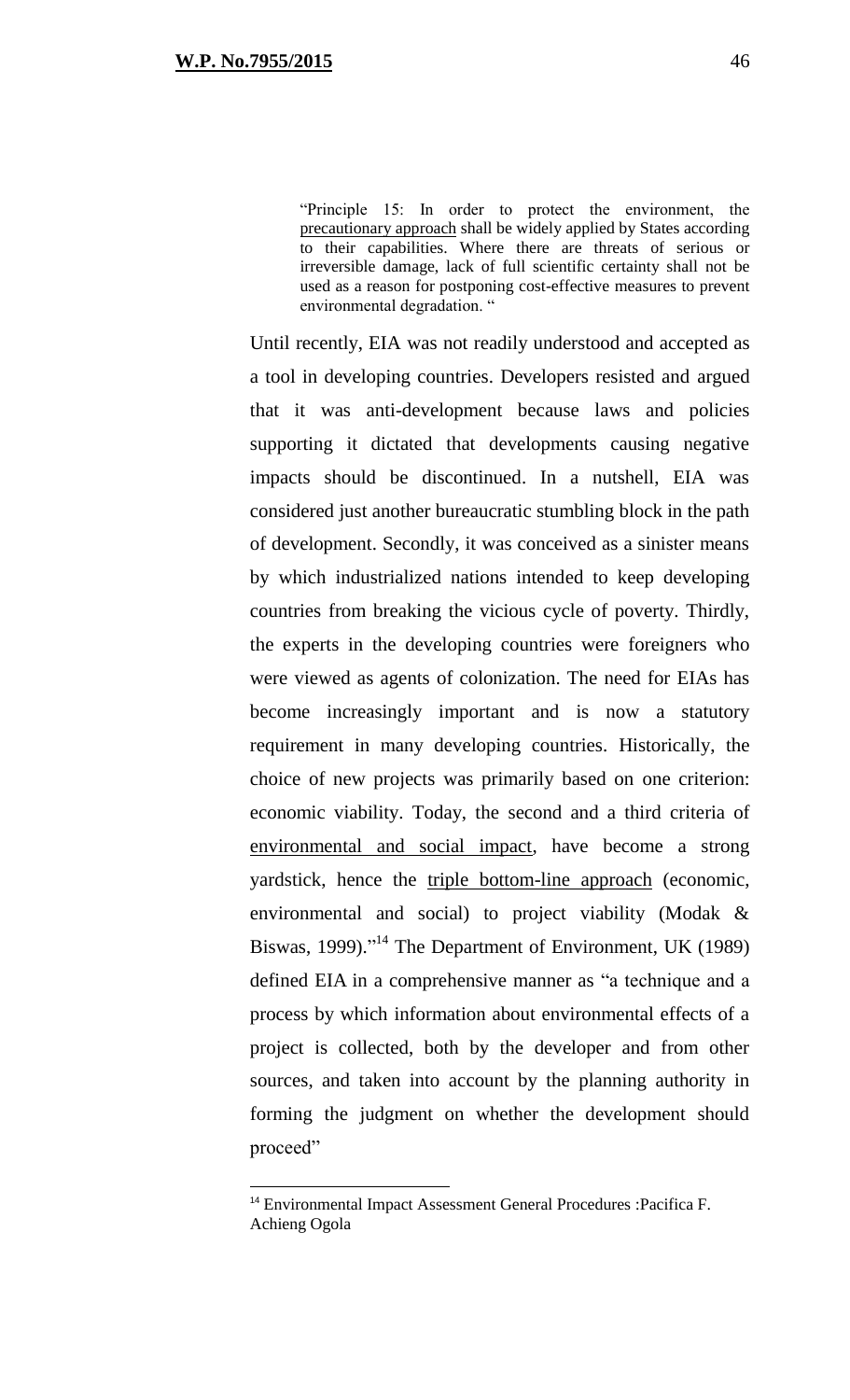## EIA has been defined under section  $2(x_i)$  of the Act as under:-

"environmental impact assessment" means an environmental study comprising collection of data, prediction of qualitative and quantitative impacts, comparison of alternatives, evaluation of preventive, mitigatory and compensatory measures, formulation of environmental management and training plans and monitoring arrangements, and framing of recommendations and such other components as may be prescribed."

On a simple level, EIA is as essential a tool as the feasibility report at the planning stage. It is an information-gathering exercise carried out by the developer and other bodies, which enables a local planning authority to understand the environmental effects of a development before deciding whether or not to grant planning permission for that proposal. The innovation behind the formal EIA process is the systematic use of the best objective sources of information and the emphasis on the use of the best techniques to gather that information. The ideal EIA would involve a totally bias free collection of information produced in a form, which would be coherent, sound and complete. It should then allow the local planning authority and members of the public to scrutinize the proposal, assess the weight of predicted effects and suggest modifications or mitigation (or refusal) where appropriate.<sup>15</sup> Environmental impact assessments have emerged since the 1972 Stockholm Conference as an important international and domestic legal technique for integrating environmental considerations into socio-economic development and decision-making processes. An environmental impact assessment describes a *process,* which produces a *statement* to be used in guiding decision-making, with several related functions. First, it

<sup>&</sup>lt;sup>15</sup> Enviromental Law – Stuart Beel & McGillivary. 5th edition. P.347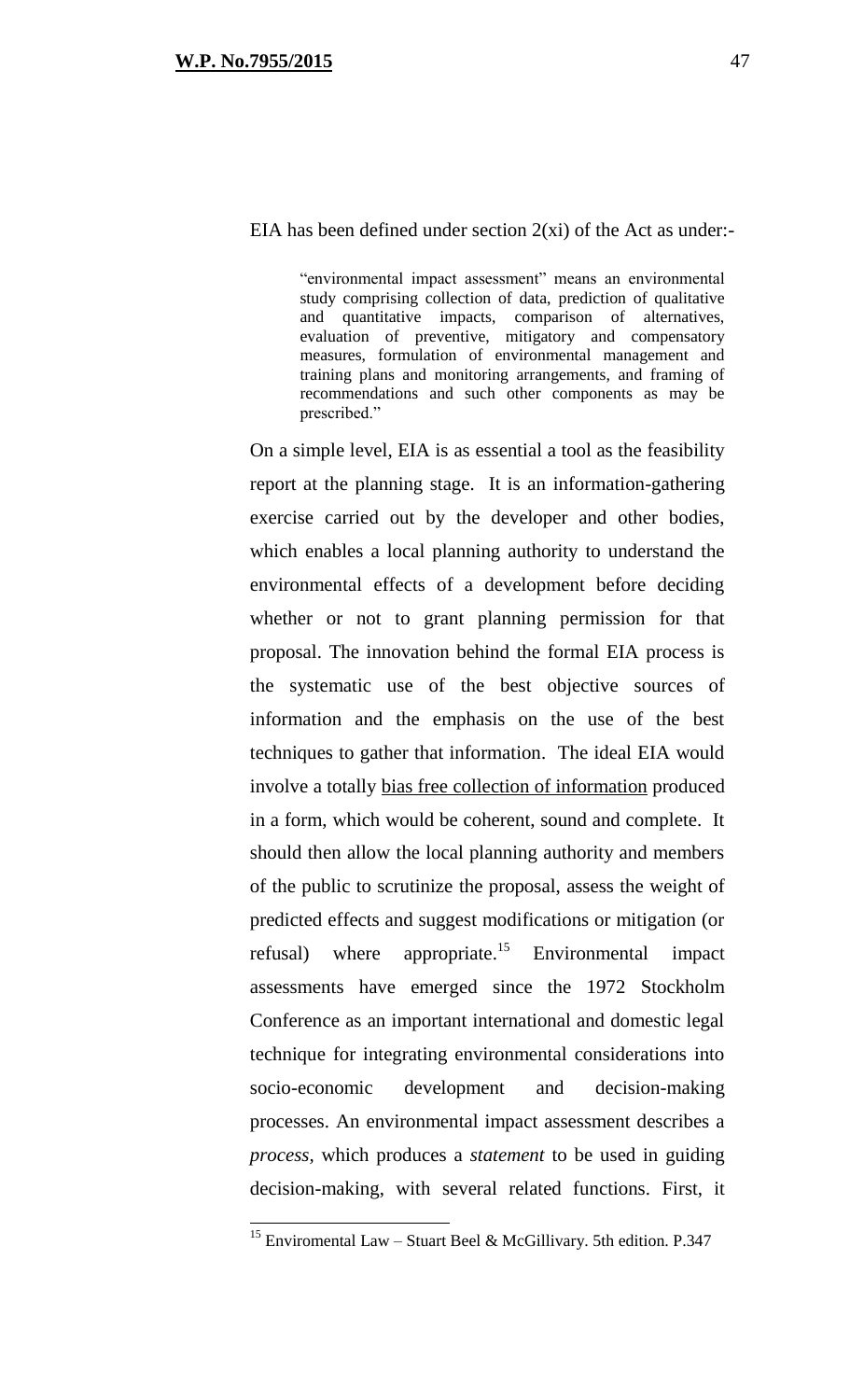should provide decision-makers with information on the environmental consequences of proposed activities and, in some cases, programmes and policies, and their alternatives. Second, it requires decisions to be influenced by that information. And third, it provides a mechanism for ensuring the participation of potentially affected persons in the decision-making process.<sup>16</sup> Under clause 3 of the <u>Policy</u> and procedures for the filing, review and approval of environmental assessments, issued by the Government of Pakistan, the purpose of EIA is as follows:

- To ensure that decisions are taken following timely and sound advice;
- To encourage and provide opportunities for public consultation in environmental aspects of proposals before decisions are made;
- To ensure that proponents of proposals take primary responsibility for protection of the environment relating to their proposals, and carry the costs necessary for environmental protection;
- To facilitate environmentally sound proposals by minimizing adverse impacts and maximizing benefits to the community;
- To provide a basis for ongoing environmental management, including through the results of monitoring;

36. EIA is not complete and cannot be accepted for review by the EPA unless it clearly provides for the following essential constituents:

i. collection of data.

- ii. prediction of qualitative and quantitative impacts.
- iii. comparison of alternatives.
- iv. evaluation of preventive, mitigatory and compensatory measures.
- v. formulation of environmental management and training plans and monitoring arrangements.

<sup>&</sup>lt;sup>16</sup> Principles of International Environmental Law. Philippe Sands. Vol-1. P.579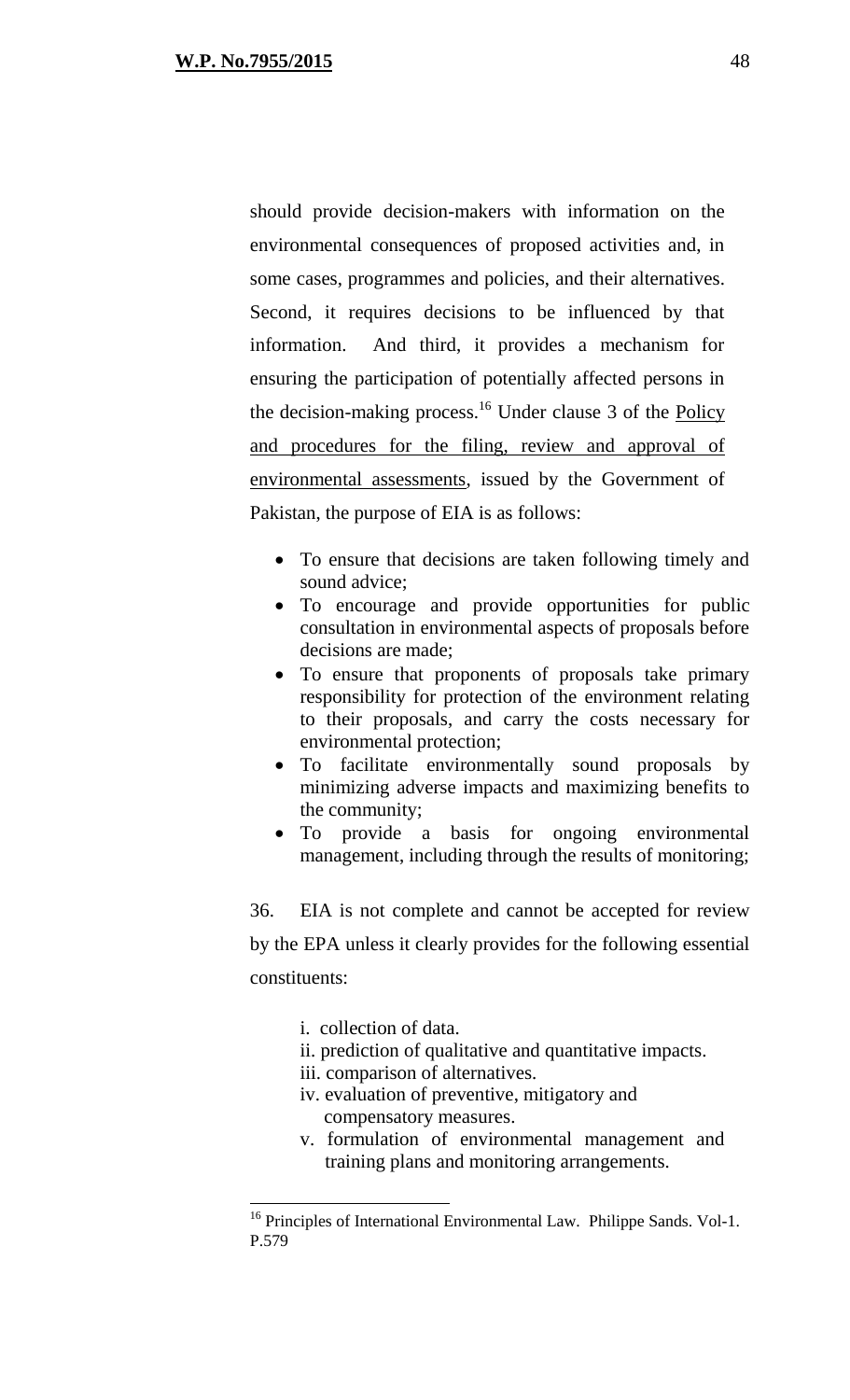The RIO Declaration emphasizes the importance of Public Participation in Principle 10 in the following manner:

> Environmental issues are best handled with participation of all concerned citizens, at the relevant level. At the national level, each individual shall have appropriate access to information concerning the environment that is held by public authorities, including information on hazardous materials and activities in their communities, and the opportunity to participate in decision-making processes. States shall facilitate and encourage public awareness and participation by making information widely available. Effective access to judicial and administrative proceedings, including redress and remedy, shall be provided.

Public hearing guidelines also place importance on meaningful public participation. "Guidelines for Public Consultation (Oct, 1997)" provide the objectives:

1.3 Objectives of consultation

Public involvement is a feature of environmental assessment and can lead to better and more acceptable decision-making. It can be time consuming and demanding, yet without it, proposals are seldom soundly based, and there is likely to be antagonism from affected people. Public involvement, undertaken in a positive manner and supported by a real desire to use the information gained to improve the proposal, will lead to better outcomes, and lay the basis for ongoing positive relationships between the participants.

The objectives of public involvement include:

- informing the stakeholders about what is proposed;
- providing an opportunity for those otherwise unrepresented to present their views and values, therefore allowing more sensitive consideration of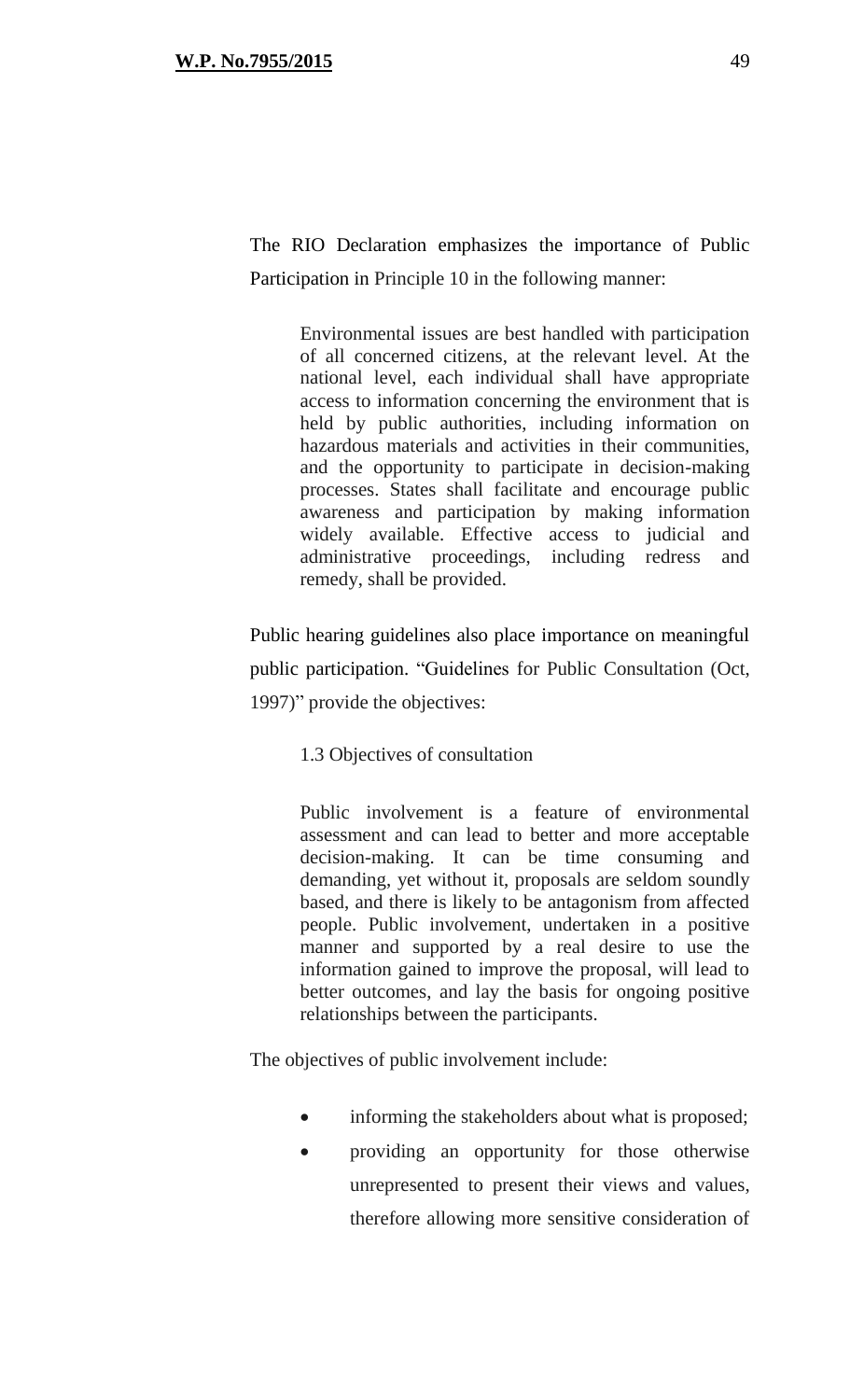mitigation measures and trade- offs;

- providing those involved with planning the proposal with an opportunity to ensure that the benefits of the proposal are maximised and that no major impacts have been overlooked;
- providing an opportunity for the public to influence project design in a positive manner;
- obtaining local and traditional knowledge (corrective and creative), before decision making;
- increasing public confidence in the proponent, reviewers and decision-makers;
- providing better transparency and accountability in decision making;
- reducing conflict through the early identification of contentious issues, and working through these to find acceptable solutions;
- creating a sense of ownership of the proposal in the minds of the stakeholders; and
- developing proposals which are truly sustainable.

More intangible benefits flow from public involvement as participants see that their ideas can help to improve projects. People gain confidence and self-esteem through taking part in the process, and perceptions are expanded by meeting and exchanging views with people who have different values and ideas. The process of EIA cannot, for a moment, be trivialized to be a mere procedure that can be overlooked, ignored or bypassed as the environmental sustainability of the project relies on the effectiveness of this tool.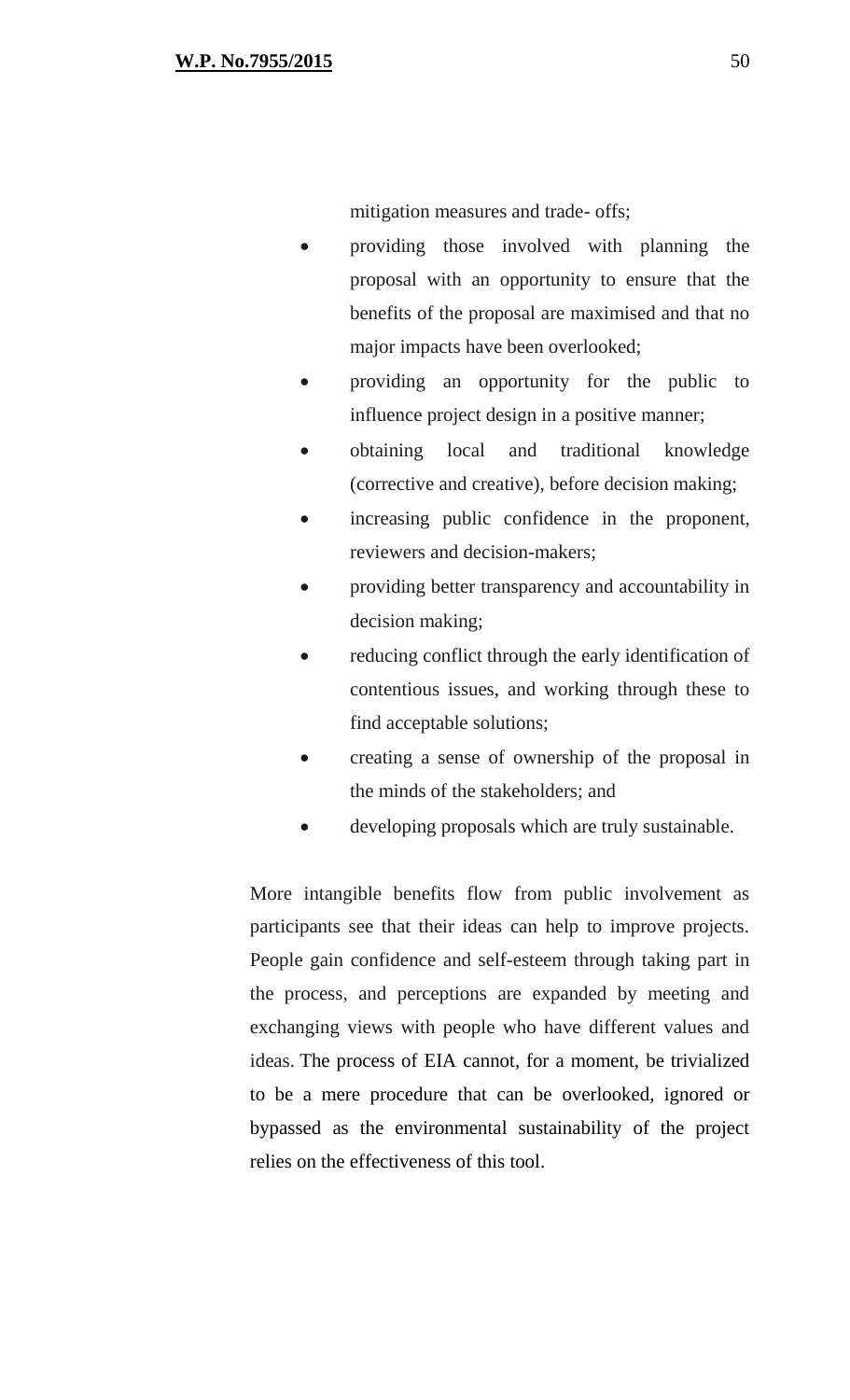37. EIA is nature's first man-made check post, nothing adverse to the environment is allowed to pass through. It is for this reason, that environmental assessment is an onerous function. It is through the tool of EIA that EPA gets to regulate and protect the environment and as a result the life, health, dignity and well-being of the people who inhabit the environment. Environmental Assessment is, therefore, a substantive exercise as every step in this process cautiously guards the fundamental rights of the people. Review of EIA is not *inter parties* or an adversarial exercise but are inquisitorial proceeding carried out under the public gaze and open to public scrutiny. The review process is incomplete without effective public participation and technical advice of the experts.

## *EIA review process*

38. In the present case, the highhandedness of LDA and the Government marks the beginning of the Project. Even though the LDA had submitted an EIA for approval with the EPA, it did not think it important to await the approval before commencing the Project. EIA was prepared and submitted as routine requirement not for meaningful feedback. The guidelines followed as pointed out by one of the petitioner was not of major roads but of a Hatchery. This clearly shows the quality and seriousness of the document and the subsequent approval granted. Learned Counsel for the contractor has submitted that Rs 60 million has already been spent before the approval of the EIA. Section 12 of PEPA unambiguously states that the Project cannot commence without the approval of the EIA. The admitted position of LDA and the Government is that an EIA is required for the Project, therefore an EIA was filed with the EPA for approval. It is for this reason that an interim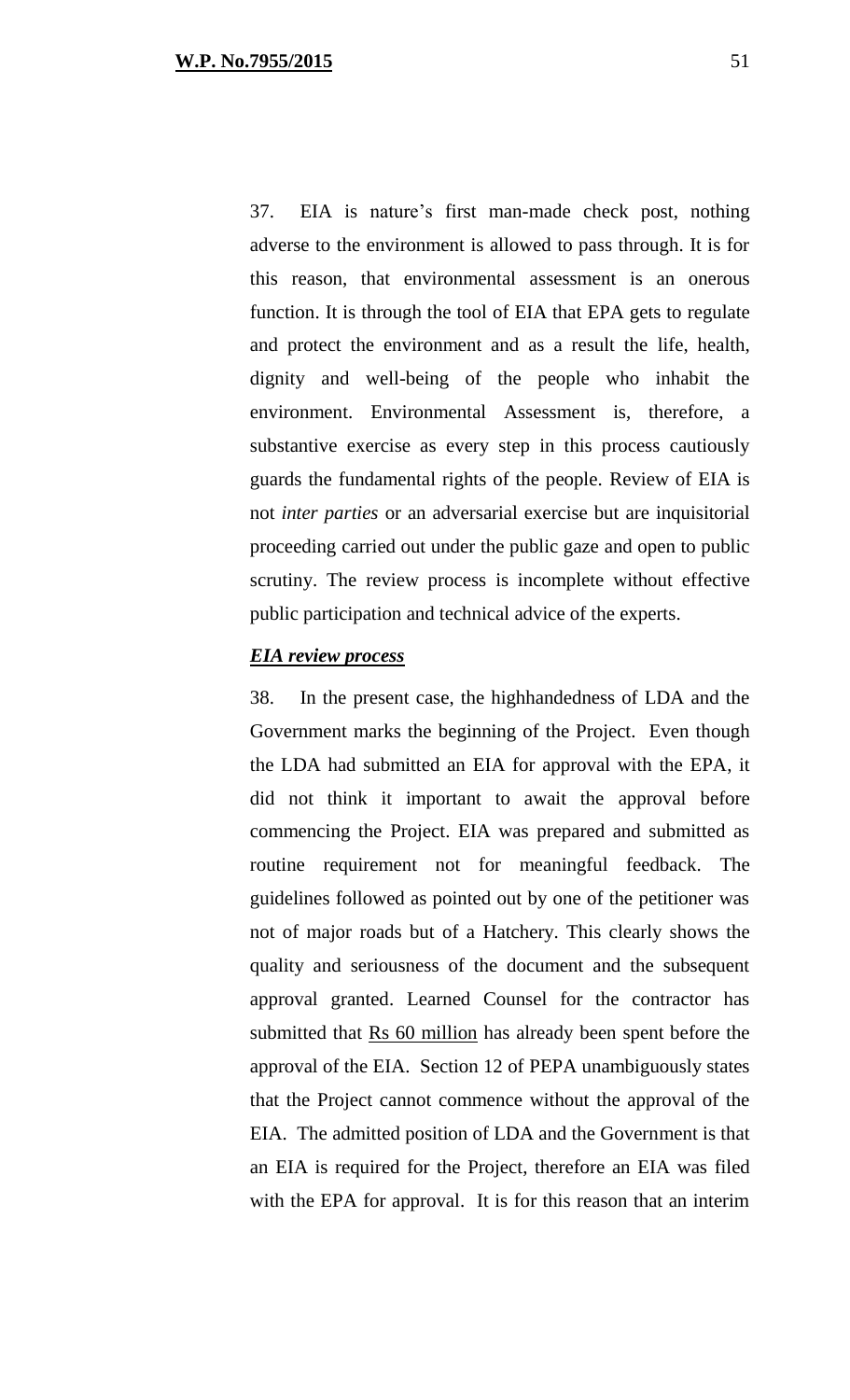relief was granted to the petitioners and further work at the Project site was stopped.

39. Section 12 of the Act mandates that no project shall commence construction or operation unless the proponent has filed with the EPA, an EIA and obtained an approval thereof. Section 12(2)(b) provides that the EPA shall review the EIA and accord its approval subject to such conditions as it may deem fit or require that the EIA be resubmitted after such modifications as may be stipulated or reject the project as being contrary to environmental objectives. Section 12(3) provides that every review of EIA shall be carried out with public participation. Under section 12(7) the EPA shall maintain registers for IEE and EIA which shall contain brief particulars of each project and a summary of decisions taken thereof. The registers shall be open to inspection by the public at all reasonable hours. Section 34 provides that all rules, regulations, notifications issued under the earlier law shall be considered to have been issued under this Act unless they are inconsistent with the provisions of this Act. $^{17}$ 

40. Under the Regulations, the process of review of EIA begins with the receipt of the EIA by the EPA. A preliminary scrutiny is to be conducted by the EPA within 10 working days. EPA is under an obligation to either confirm that the EIA is complete for purposes of initiation of the review process, or require the proponent to submit additional information or return the EIA to the proponent for revision clearly listing the points requiring further study and discussion. EPA has to pass a speaking order explaining the option exercised by EPA. **No such order has been passed in the present case.**

<sup>&</sup>lt;sup>17</sup> General Clauses Act 1894.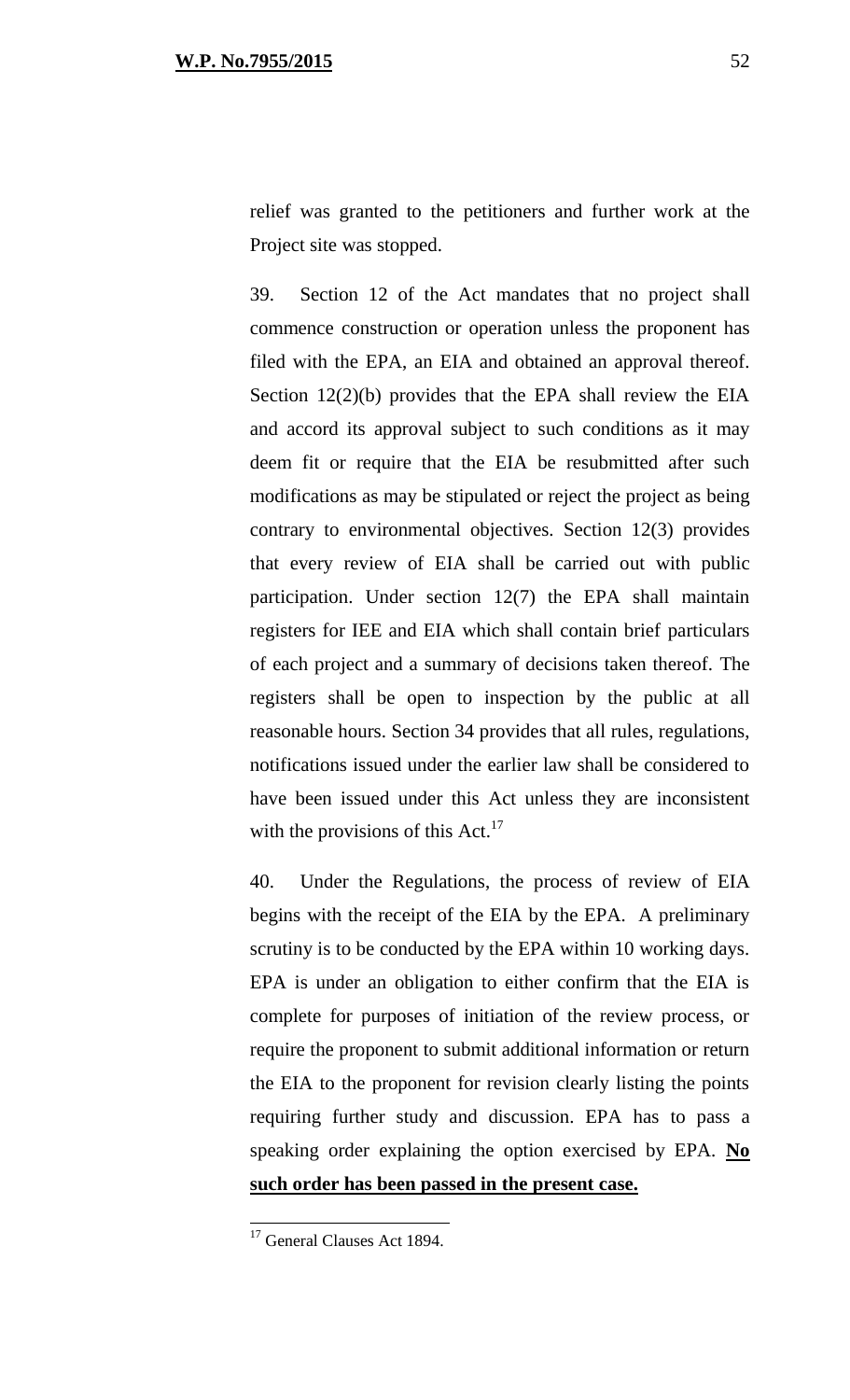41. Once confirmation of completeness has been issued under Regulation 9(1)(a), the process of public participation commences which requires that the public be put on notice and provided with an access to EIA filed by the proponent. Public participation also includes solicitation of comments from concerned government agencies. Public Participation, which is akin to environmental democracy, and as provided above, is an integral part of EIA and affirms that public is the direct beneficiary of the environment and must be heard. Objections to the project raised during the public hearing have to be addressed by the EPA through a speaking order.

42. In this case, EIA approval dated 19.03.2015 passed by the EPA does not refer to or address a single objection raised by the public during public participation. The cosmetic public participation exercise conducted by the EPA amounts to playing a fraud on the people. Under the Regulations, the exercise of public participation requires EPA to solicit the views of other concerned government agencies which include departments, attached departments, development authorities, local authority, company or a body corporate established or controlled by the Government. **No such exercise was undertaken**. When asked in Court, **DG had no explanation to tender**. Regulation 10(5) provides that 'all comments received ...from the public or any Government Agency shall be collated, tabulated and duly considered by it before decision of the EIA. Consideration of these documents by EPA can only be established through a speaking order which discusses and analyzes these comments. This speaking order has also to be retained in the register for EIA to be maintained by EPA under section 12(7) of the Act.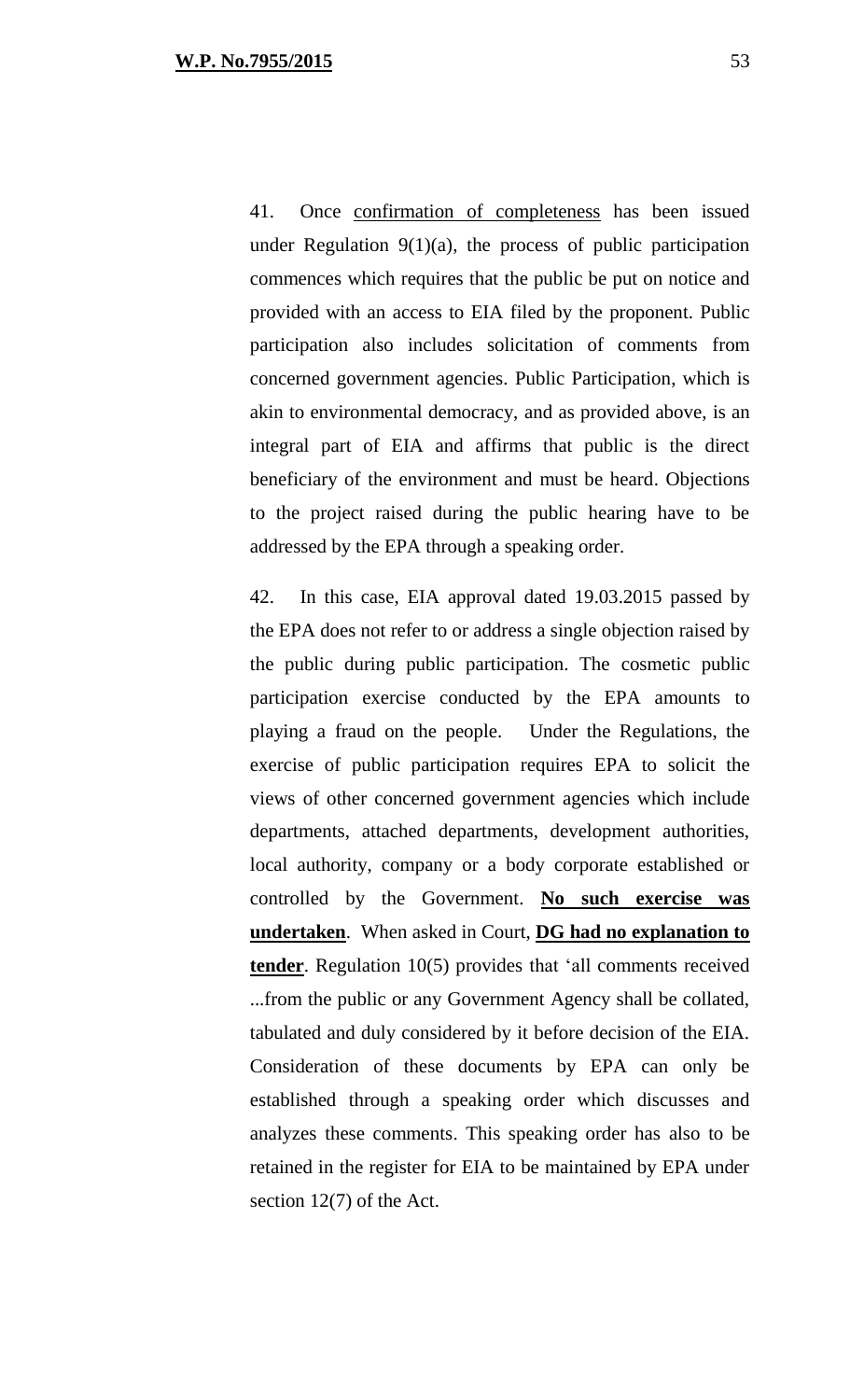43. DG is the sole embodiment of EPA, therefore, the statutory support of the advisory and expert panels becomes all the more important and mandatory. Section 5(6) provides that for the assistance of the EPA in the discharge of its functions, the Government shall establish Advisory Committees for various sectors and appoint as members, eminent representatives of the relevant sector, educational institutions, research institutes and non-governmental organizations. **No such Advisory Committee has so far been established by the Government**.

44. Regulation 11 (2) mandates that the EPA is to consult a Committee of Experts constituted *for the purpose* and may also solicit the views of the sectoral Advisory Committees constituted by the Government. As rightly provided under section 5(6) of the Act, the experts have to be neutral and independent persons with credible professional expertise and experience. The experts cannot be the staff members of the EPA or the employees of the EPD. In the present case, when the DG was asked whether a Committee of Experts was constituted and then consulted. He sidetracked the question and submitted that the Committee of Experts was actually the Review Committee constituted under Notification<sup>18</sup> dated 17.12.2008 issued in the year 2008. The notification reveals that the Constitution of the Review Committee was as follows:

| Director General       | Chairman         |
|------------------------|------------------|
| Director $(P\&C)$      | Member           |
| Director (EIA)         | Member           |
| Deputy Director (TT)   | Member           |
| Deputy Director (L& E) | Member           |
| Deputy Director (EIA)  | Member/Secretary |

<sup>18</sup> NO. DD(L&E) /EPA/F-02/956-A/2008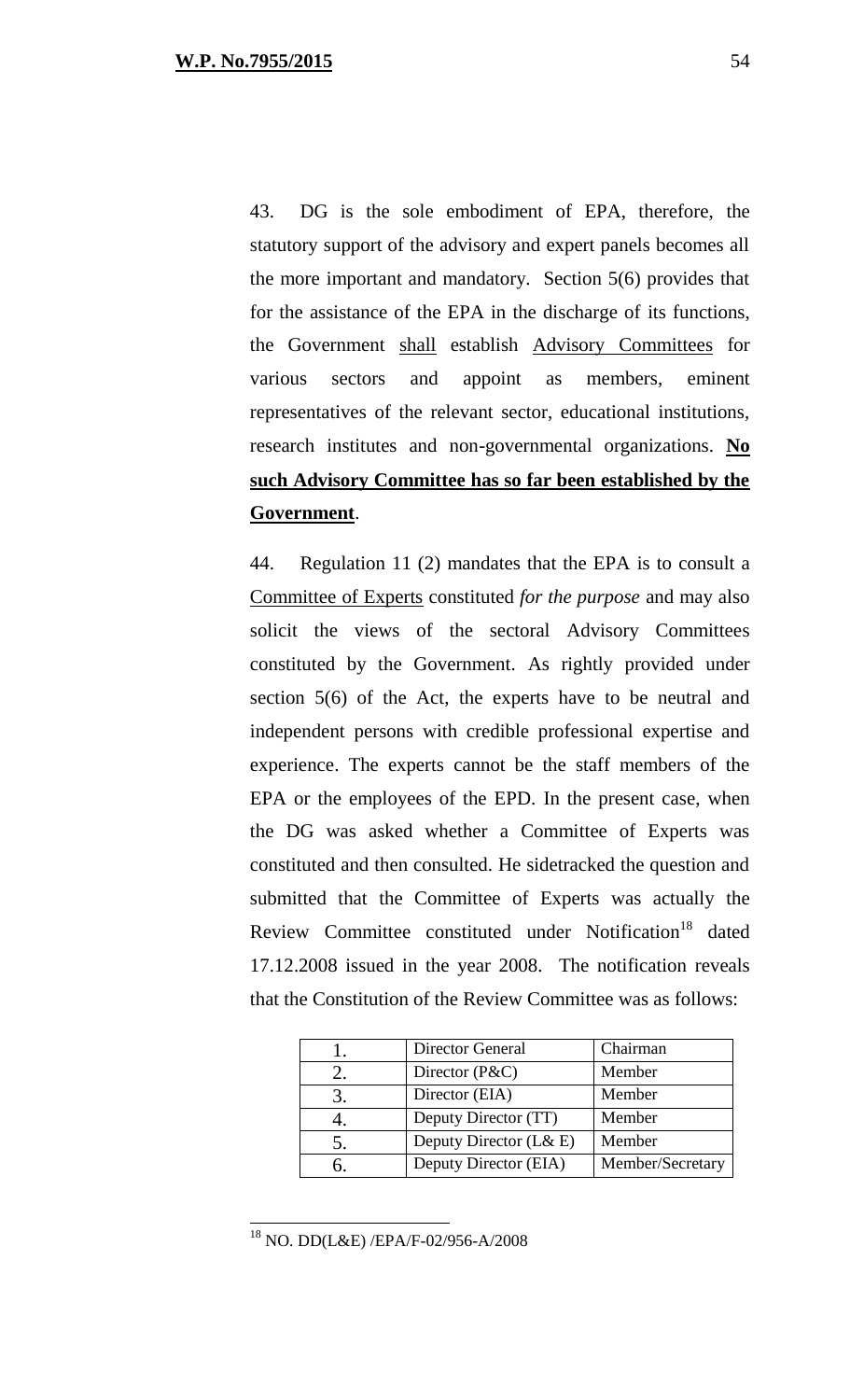There is no mention of a *Review Committee* in Regulations 11(2), besides the members of the Committee include the Director General and other members of the staff of the EPA, which serves no purpose and cannot be equated with the Committee of Experts, specially constituted and designed, by selecting independent experts, to review the *Project*. In any case, the decision placed before us, after this Court had directed the EPA, to review the objections raised during the public participation is signed by three members instead of six, **hence even the so-called Review Committee was never constituted**. DG's reference to the Review Committee was to mislead the Court and clearly an afterthought to cover the omissions of EPA.

45. Under Regulation 11 (4), the review of EIA by the EPA shall be based on quantitative and qualitative assessment of the documents and data furnished by the proponent, comments from the public and the Government agencies under Regulation 10 and views of the Committees mentioned in sub-regulations (2) and (3) of Regulation 11. The approval is to be granted by the EPA that is the DG, after considering the following documents:-

- a. EIA filed.
- b. Comments of the public and the government agencies received during the public hearing.
- c. The report of the committee of experts
- d. The report of the sectoral advisory committee

# **None of the above documents, except the EIA was referred to in the impugned approval.**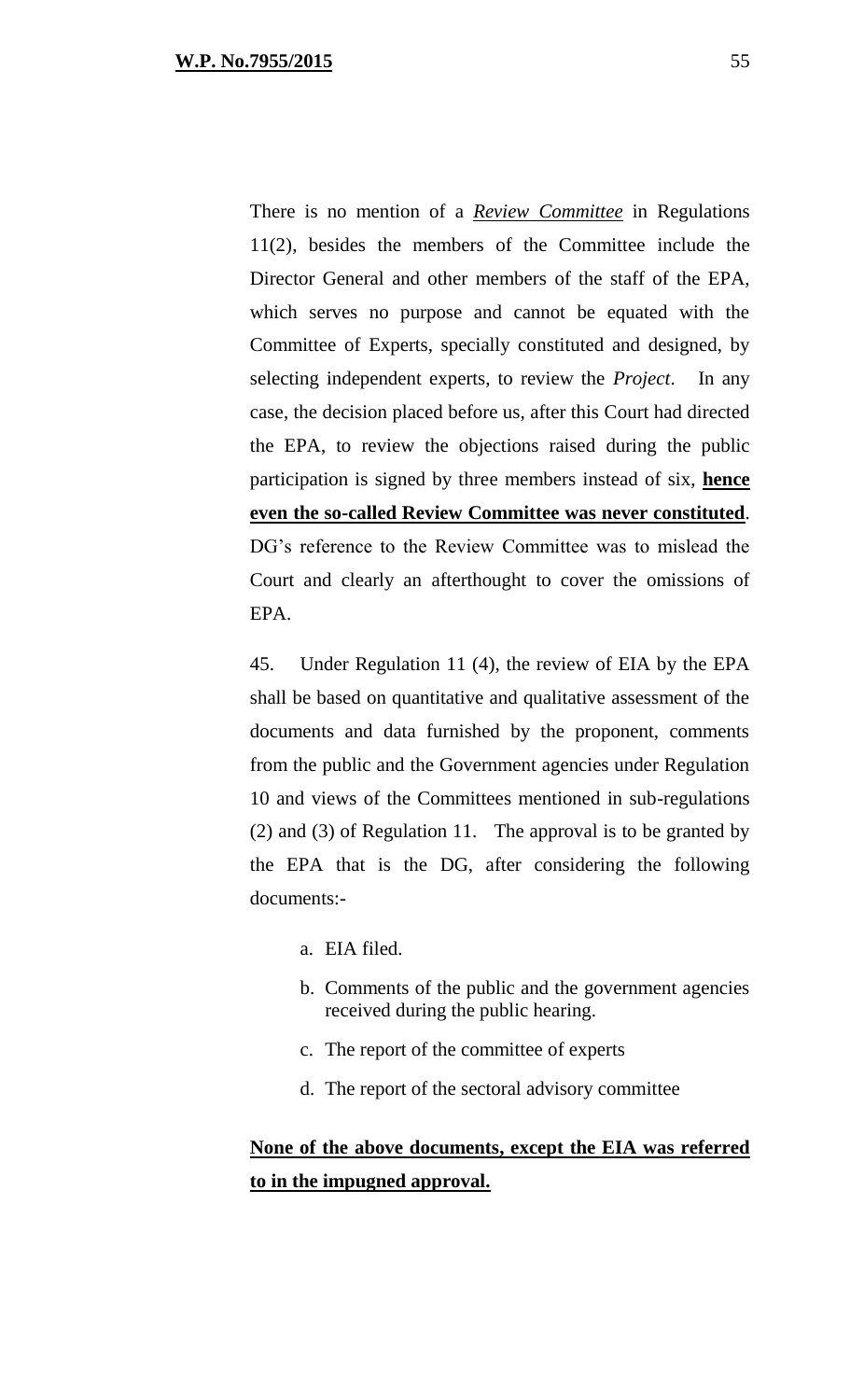46. The decision of the EPA must be communicated to the proponent in the form prescribed in Schedule VI of the Regulations. This does not mean that the EPA is relieved from passing a speaking order after considering all the material as described in Regulation 11(4). EPA is bound to pass a speaking order and the reasons must be clearly specified in item No. 5(a) of the said Schedule. These reasons shall also be retained in the EIA register under section 12(7) of the Act. Anything short of a speaking order offends Articles 4 and 10A of the Constitution.

47. The captured and beleaguered EPA could not have carried out an independent review of the EIA, besides the EIA review process is itself deficient in material particulars and cannot be sustained. We, therefore, set aside the EIA approval of the construction phase granted by DG, EPA dated 19.03.2015 to be violative of the right to life, dignity of the citizenry besides offensive to environmental justice and due process protected under Articles 4 and 10A of the Constitution.

# **Article 140A of the Constitution & the Local Government System**

48. The constitutional journey from mere *encouragement* of local government institutions (Article 32) to *imposition of constitutional duty* (Article 140A as enacted through the 18<sup>th</sup> Constitutional Amendment) to establish Local Government Systems has been remarkably encouraging for democracy in our country. The creation of the third tier of government based on constitutional directive to devolve political, administrative and financial responsibility and authority to the elected representatives of the local government promotes our constitutional vision of a federalist state.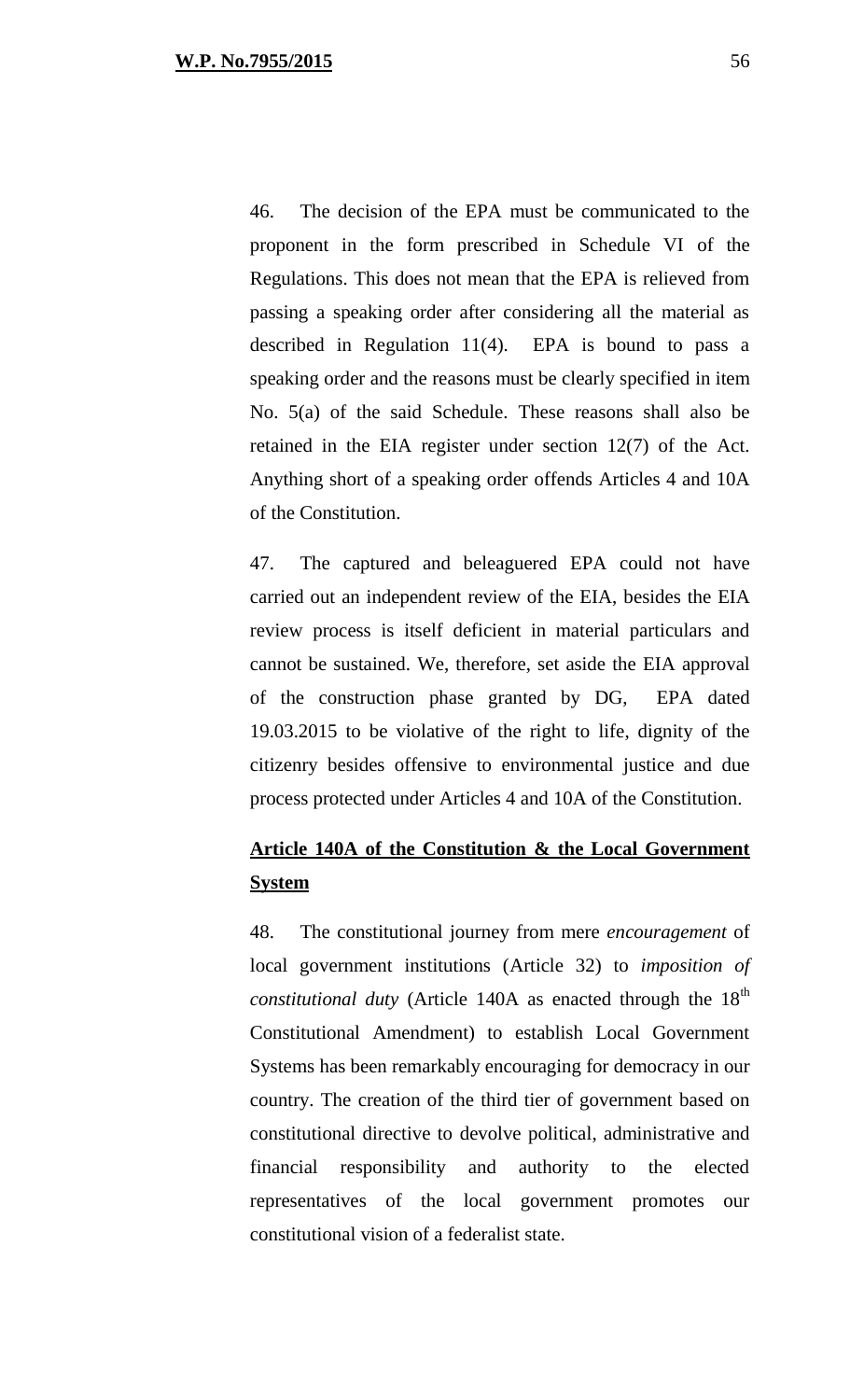49. Article 140A of the Constitution has recognized and established the Local Government System in the country which is to be energized and empowered through devolution of political, administrative and financial responsibility and authority of the Provincial Government. This constitutional mandate is to be actualized by the Provincial Legislature by passing a law.

50. In order to address the questions framed at the beginning of the Judgment regarding Local Government System, it is necessary to chart the history, meaning and importance of local government, as well as, to understand its political architecture. The political economy of devolution and federalism requires understanding in order to grapple with the constitutional questions before us. Therefore, the views of the political scientists need to be discussed and internalized before embarking upon judicial interpretation of Article 140A of the Constitution.

## *Pakistan's historical experience with Local Government<sup>19</sup> .*

51. One of the ironies of Pakistan's history is the paradoxically countercyclical pattern for local democracy. Three times in the history of Pakistan, elected institutions of local democracy have been created by military regimes, and each time the subsequent civilian governments have either failed to revive elected local governments or replaced them with unelected administrators (Cheema, Khan and Myerson,  $2015^{20}$ ). During military regimes local government institutions

 $19$  Reliacne is placed on the submissions made Dr. Ali Cheema (LUMS, IDEAS), amicus curiae.

<sup>&</sup>lt;sup>20</sup> Cheema, A., A. Q. Khan and R. Myerson (2015, forthcoming). "Breaking the Countercyclical Pattern of Local Democracy in Pakistan," in J. P. Faguet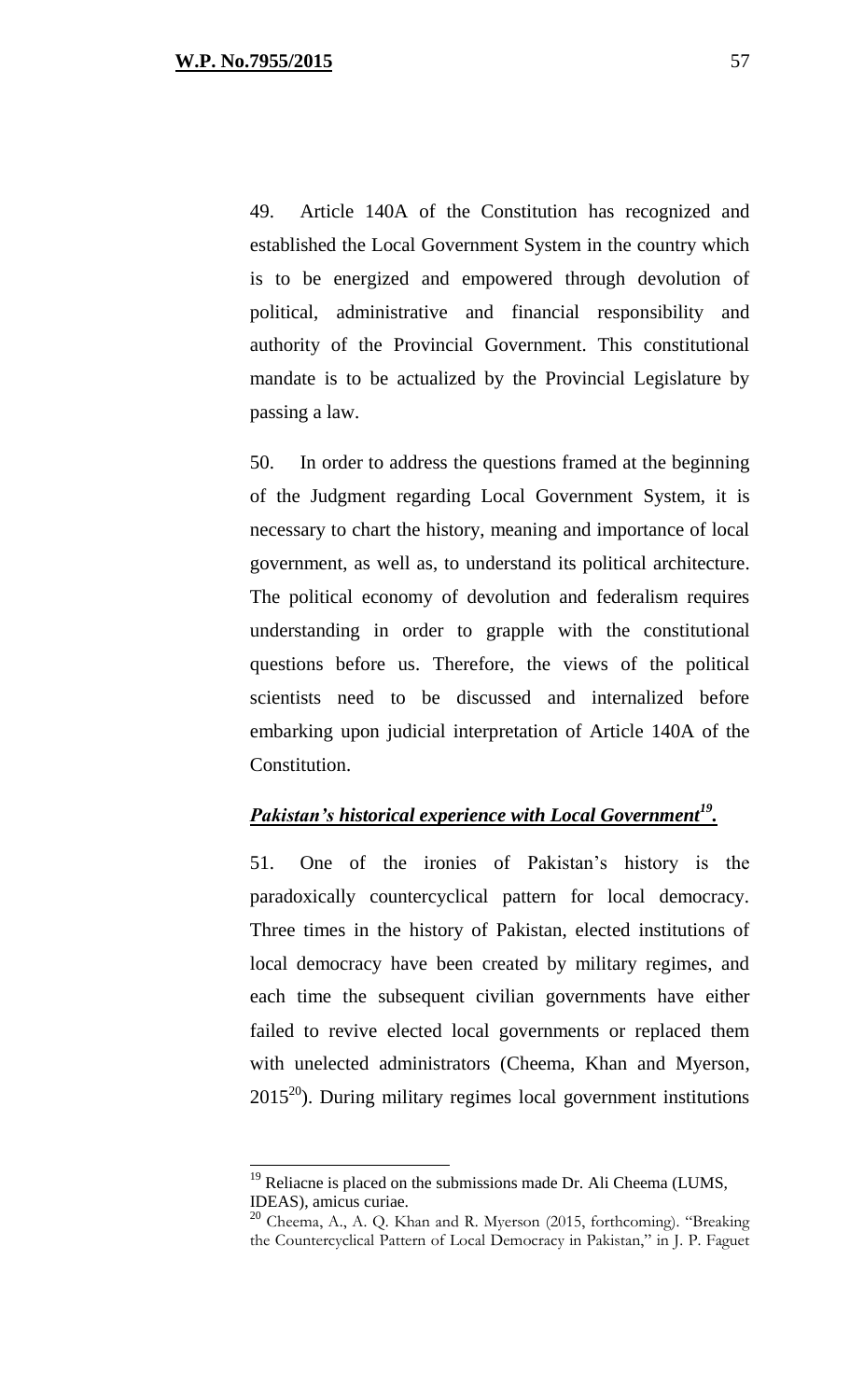were used by the non-representative centers to gain legitimacy by bypassing political parties at the provincial and national level (Cheema, Khan and Khwaja 2006, Cheema  $2012^{21}$ ). These institutions were designed to dilute the vital relationship between democratic politics at the local and national level, which thwarted the democratic transition.

52. Ironically empowered local governments under the military regime and the absence of vibrant local democratic institutions under civilian democracy have both weakened the connection between political parties and their grassroots bases. The absence of local democracy has also retarded the development of the municipal relationship between the citizen and the state, $^{22}$  which was a foundational pillar of democracy in the US and many parts of Europe. $2^3$  National political parties have used local democracy to build the foundation of strong democracy, and deepen the base of their political parties, in a variety of international contexts that include Brazil, Turkey, West Bengal, Kerala (Heller 2001, Sambur 2009, Ghatak and

<sup>(</sup>eds) *Is Decentralization Good for Development*: Perspective from Academics and Policymakers, Oxford University Press.

<sup>&</sup>lt;sup>21</sup> Cheema, A., A. I. Khwaja, and A. Qadir (2006) "Local Government Reform in Pakistan: Context, Content, and Causes," in Bardhan, P. and D. Mookherjee (eds.) *Decentralization and Local Governance in Developing Countries: A Comparative Perspective,* MIT Press; Cheema, A. (2012) "Devolution of Power Plan 2000" in A. Jalal (eds.) *The Oxford Companion to Pakistani History*, OUP.

 $22$  Pash, H. and A. G. Pasha (1990) Local Government Administration in Pakistan, AERC, Karachi; Manning, N., D. Porter, J. Charlton, M. Cyan and Z. Hasnain (2003) Devolution in Pakistan: Preparing for Service Delivery Improvements, World Bank, Pakistan; Rizvi, S. A. (1976) Changing Patterns of Local Government in Pakistan, Pakistan Historical Society, Karachi; Aziz, D. (2011) "Bureaucracy vs the People," The News December 13, 2011.

<sup>23</sup> Acemoglu, D. and J. A. Robinson (2012). *Why Nations Fail: The Origins of Power, Prosperity and Poverty*, Profile Books, Tocqueville, A. (1835) *Democracy in America*, 2003 edition, Penguin.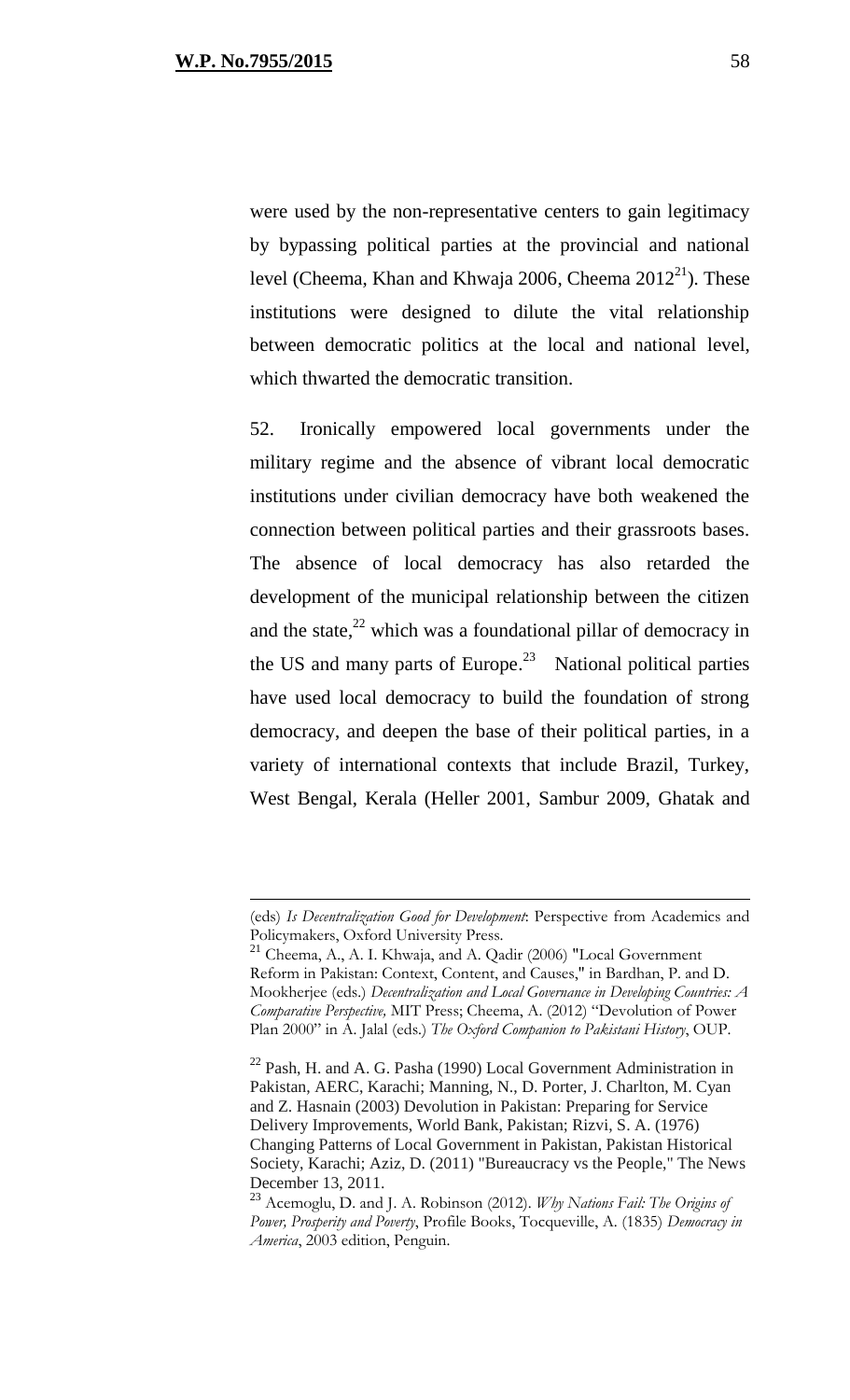Ghatak  $2002^{24}$ ). Article 140A, which has been enacted by Pakistan's democratic political parties, and the requirement of party-based local elections are providing the leadership of Pakistan's political parties the opportunity to deepen their grassroots base and, in doing so, strengthen the vital relationship between local and national politics. It is now time to reform the post colonial local state in order to complete the transition to a strong democracy.

53. The survey of political and the Constitutional history of Pakistan reveals that in the ambiance of fragile political ecology "local governments" were never ever taken seriously. The fragility of local governments can be further gauged by the fact that only two cycles of local government elections have been held since local governments were instituted under the military dictatorship of General Musharraf in 2001. First Local Government Elections were held in July/August 2001 and Local Government System became functional from August 14, 2001. Thereafter, Local Government Elections 2005 were held in three phases. Local Governments remained in power till 2009 for four years as Punjab Local Government (Amendment) Ordinance, 2005 on June 6, 2005 reduced the term to Four Years. Since February, 2010 amendment was made for appointment of Administrators. Since then administrators are heading the local governments. While elected local

<sup>&</sup>lt;sup>24</sup> Heller, P. (2001). "Moving the State: The Politics of Democratic Decentralization in Kerala, South Africa, and Porto Alegre," *Politics and Society*, 29(1); Ghatak, M. and M. Ghatak (2002). "Recent Reforms in the Panchayat System in West Bengal: Toward Greater Participatory Governance?," *Economic and Political Weekly*, January, 5; Sambur, B (2009). "The Great Transformation of Political Islam in Turkey: The Case of Justice and Development Party and Erdogan," *European Journal of Economics and Political Studies*, 2(2).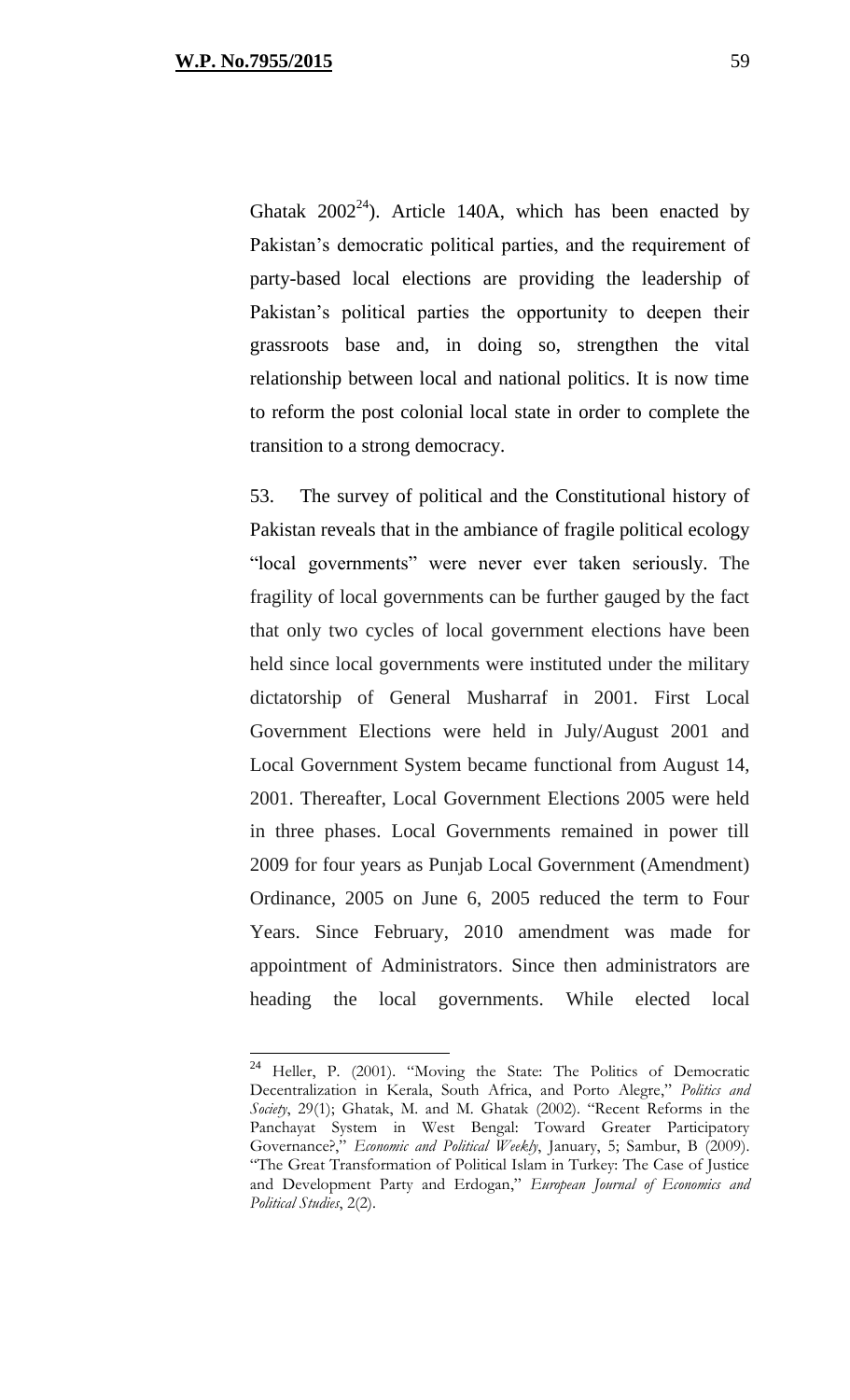governments existed for only 8 years since 2001, elected federal and provincial governments have existed for 13 years.

## *Indian experience.*

54. India had her Article 140A in the year 1993 in the shape of Articles 243 to 243ZG of the Indian Constitution when she like us was faced with similar challenges. *Durga Das Basu* in his Commentary on the Constitution of India writes that with the view to provide for setting up democratic institutions at the grass-root level,  $73<sup>rd</sup>$  and  $74<sup>th</sup>$  amendment to the Indian Constitution, Part IX and Part IXA alongwith  $11<sup>th</sup>$  and  $12<sup>th</sup>$ Schedules were introduced in the Indian Constitution.<sup>25</sup> The amendments were intended to give effect to Article 40 of the Directive Principles of State Policy, similar to our Article 32, wherein States were directed to take steps to organize *village panchayats* and *municipalities* and vest them with such powers and authority as was necessary to enable them to function as units of self-government. The object of introducing these parts was that in many States the local bodies were not working properly and the timely elections were not being held and the nominated bodies were continuing for long periods. Election had been irregular and many times unnecessarily delayed or postponed and the elected bodies had been superseded or suspended without adequate justification at the whims and fancies of the State authorities. The new provisions were added in the Constitution with a view to restore the rightful place in political governance for local bodies. It was considered necessary to provide a constitutional status to such bodies and to ensure regular and fair conduct of elections.<sup>26</sup> The idea was

 $25$  see Durga Das Basu, Commentary on the Constitution of India, vol-8  $p8591.8^{th}$  edition (reprint 2012).

<sup>&</sup>lt;sup>26</sup> Ibid. p8591.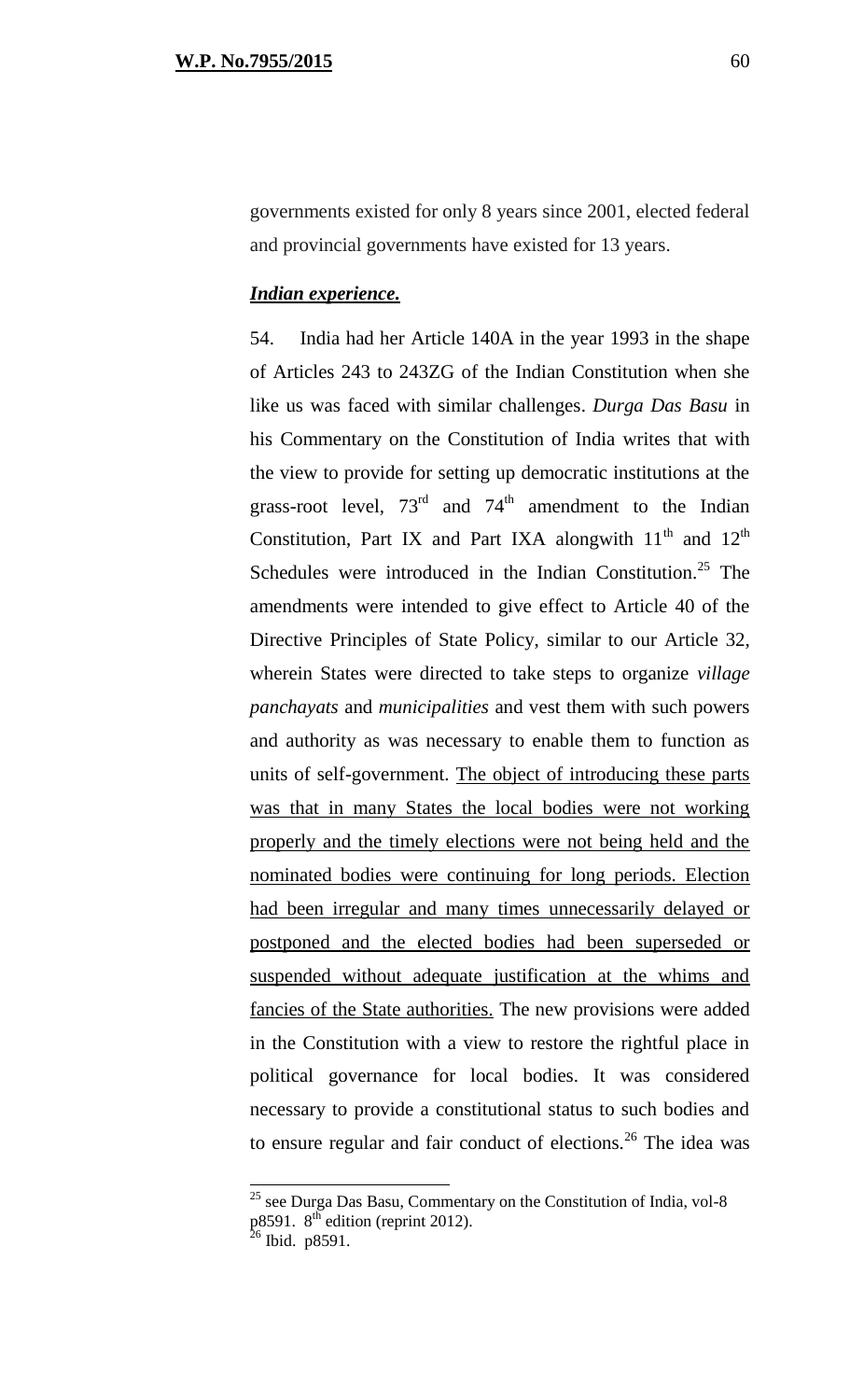to place the local self-government on a sound and effective footing. **The amendments represent measures for decentralization of power and greater participation of people in self-rule. It decentralizes decision-making power from top to bottom in order to strengthen democracy at the grass-root level**.

Article 243W reads as follows:

"Art.243W. Subject to the provisions of the Constitution, the Legislature of a State may, by law, endow—

- (a) The Municipalities with such powers and authority as maybe necessary to enable them to function as institutions of self-Government and such law may contain provision for the devolution of powers and responsibilities upon Municipalities, subject to such condition as may be specified therein, with respect to—
	- (i) The preparation of plan for economic development and social justice;
	- (ii) The performance of function and the implementation of schemes as may be entrusted to them including those in relation to the matters listed in the Twelfth Schedule;
- (b) The Committee with such powers and authority as may be necessary to enable them to carry out the responsibilities conferred upon them including those in relation to the matters in the Twelfth Schedule."

The 12<sup>th</sup> Schedule, hereunder, provides for the **core responsibilities** which the people of India thought must always remain with the Local Government.

#### **Twelfth Schedule**

- 1. Urban planning including town planning.
- 2. Regulation of land-use and construction of buildings.
- 3. Planning for economic and social development.
- 4. Roads and bridges.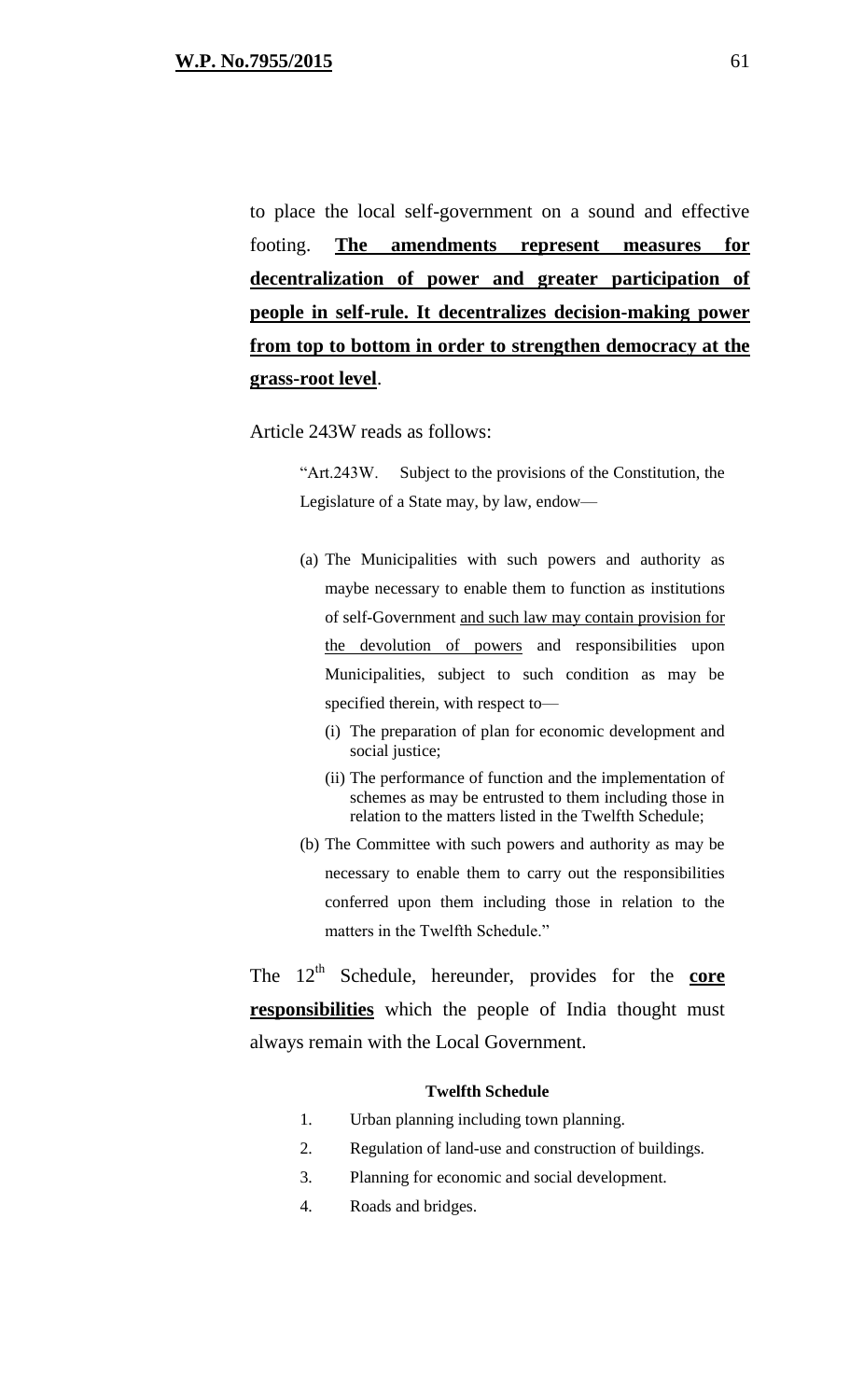- 5. Water supply for domestic, industrial and commercial purposes.
- 6. Public health, sanitation conservancy and solid waste management.
- 7. Fire services.
- 8. Urban forestry, protection of the environment and promotion of ecological aspects.
- 9. Safeguarding the interests of weaker sections of society, including the handicapped and mentally retarded.
- 10. Slum improvement and upgradation.
- 11. Urban poverty alleviation.
- 12. Provision of urban amenities and facilities such as parks, gardens, playgrounds.
- 13. Promotion of cultural, educational and aesthetic aspects.
- 14. Burials and burial grounds; cremations, cremation grounds and electric crematoriums.
- 15. Cattle ponds; prevention of cruelty to animals.
- 16. Vital statistics including registration of births and deaths.
- 17. Public amenities including street lighting, parking lots, bus stops and public conveniences.
- 18. Regulation of slaughter houses and tanneries.

The amendments to the Indian Constitution underline that the local governments shall function as institutions of selfgovernment and will have *core responsibilites* to be performed by the *Panchayats* and the *Municipalities* (i.e., local governments) as provided in  $11<sup>th</sup>$  and  $12<sup>th</sup>$  Schedule.

## *South African experience*

55. Section 151 (1) of the Constitution of South Africa, 1996 provides:-

151. **Muncipalities in co-operative government**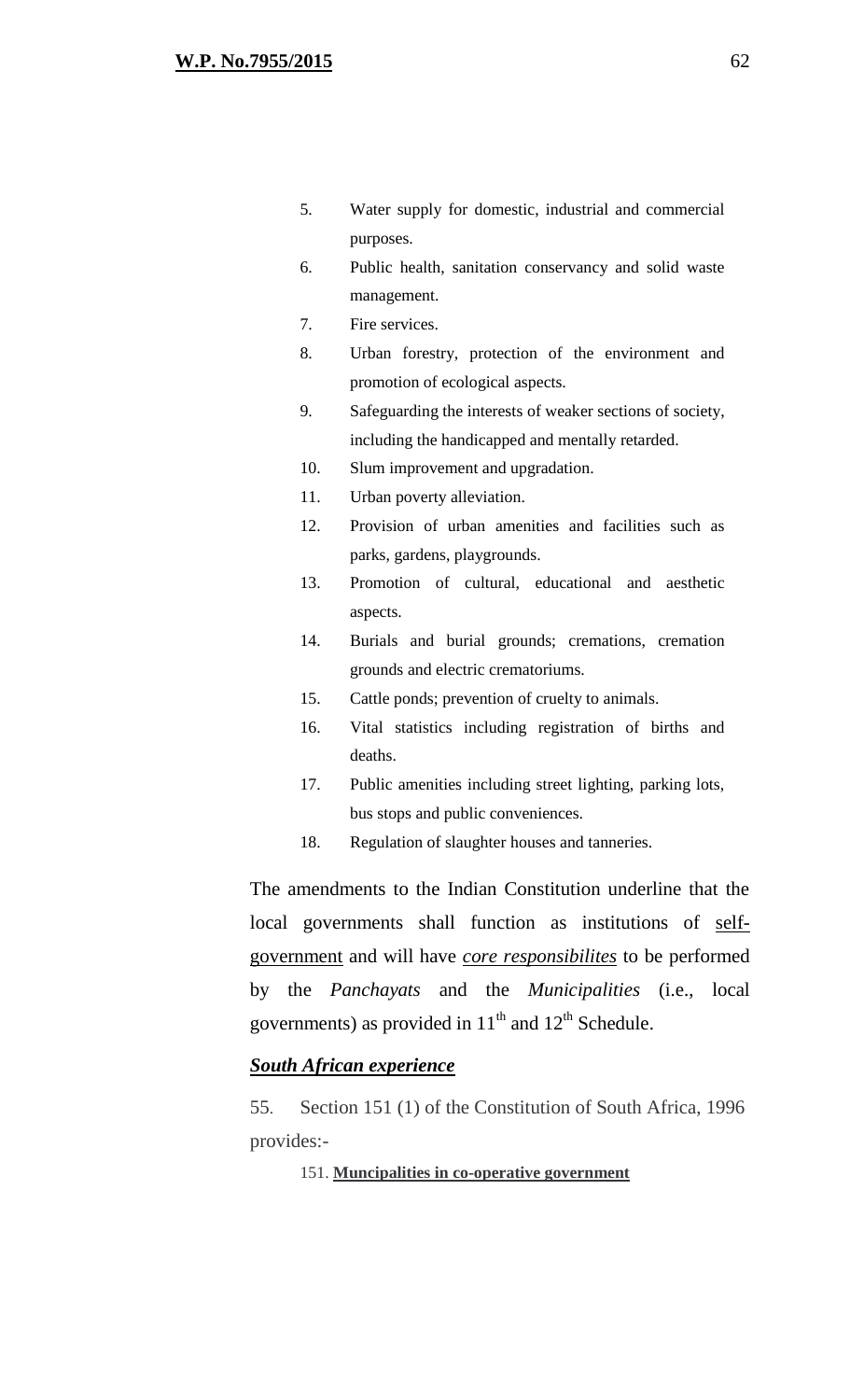(1) The local sphere of government consists of municipalities, which must be established for the whole of the territory of the Republic.

(2) The executive and legislative authority of a municipality is vested in its Municipal Council.

(3) A municipality has the right to govern, on its own initiative, the local government affairs of its community, subject to national and provincial legislation, as provided for in the Constitution.

(4) **The national or a provincial government may not compromise or impede a municipality's ability or right to exercise its powers or perform its functions.**

#### **156. Powers and functions of municipalities.**

## (1) **A municipality has executive authority in respect of, and has the right to administer---**

## **(a) the local government matters listed in Part B of Schedule 4 and Part B of Schedule 5**; and

(b) any other matter assigned to it by national or provincial legislation.

(2) A municipality may make and administer by-laws for the effective administration of the matters which it has the right to administer.

(3) Subject to section 151 (4), a by-law that conflicts with national or provincial legislation is invalid. If there is a conflict between a by-law and national or provincial legislation that is inoperative because of a conflict referred to in section 149, the bylaw must be regarded as valid for as long as that legislation is inoperative.

(4) The national government and provincial governments must assign to a municipality, by agreement and subject to any conditions, the administration of a matter listed in Part A of Schedule 4 of Schedule 5 which necessarily relates to local government, if---

- (a) that matter would most effectively be administered locally; and
- (b) the municipality has the capacity to administer it.

(5) A municipality has the right to exercise any power concerning a matter reasonably necessary for, or incidental to, the effective performance of its functions. *(emphasis supplied)*

#### Schedule 4 FUNCTIONAL AREAS OF CONCURRENT NATIONAL AND PROVINCIAL LEGISLATIVE COMPETENCE.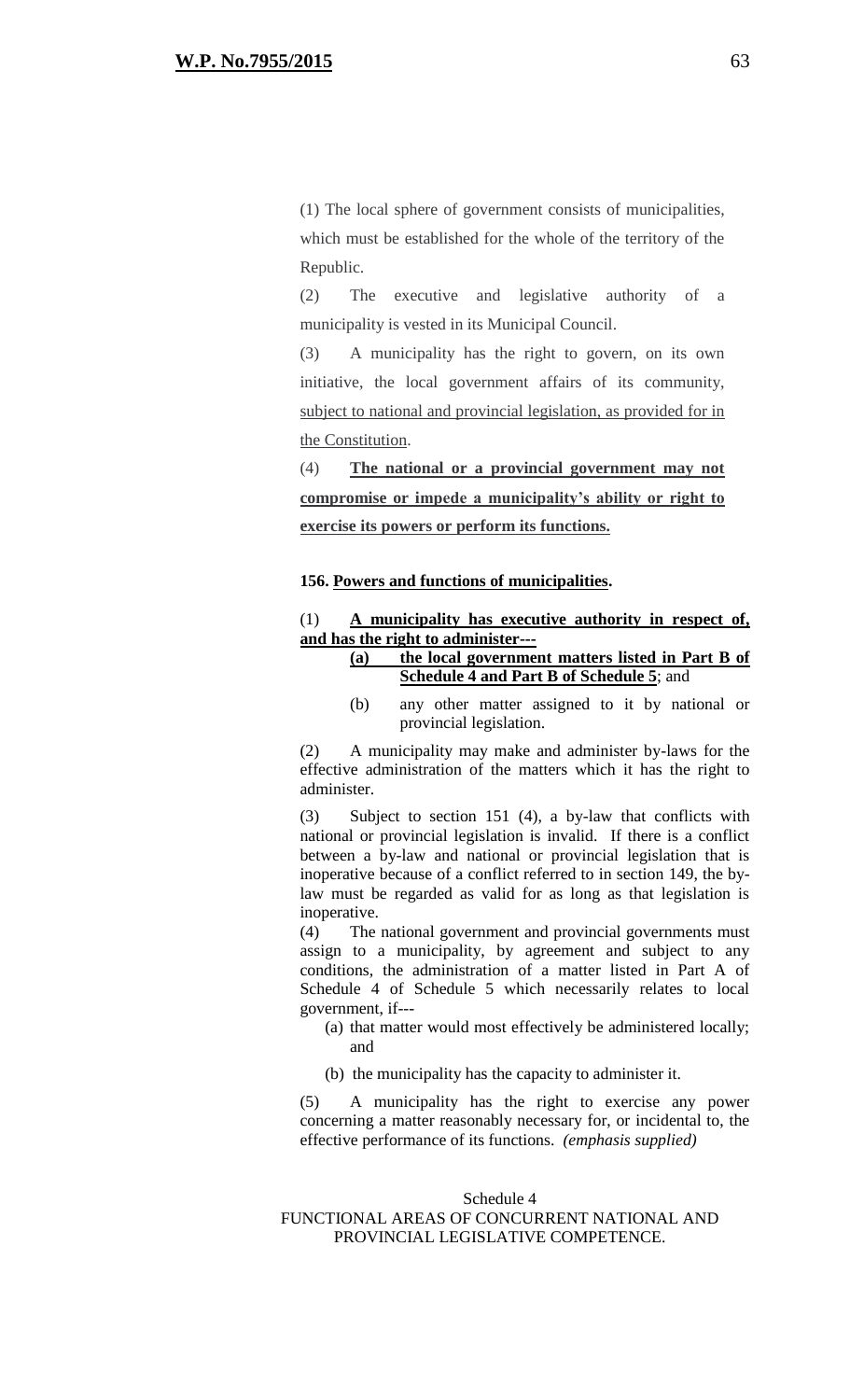#### PART B

## THE FOLLOWING LOCAL GOVERNMENT MATTERS TO THE EXTENT SET OUT IN SECTIONS 155 (6) (A) AND (7)

Air pollution Building regulations Child care facilities Electricity and gas reticulation Firefighting services Local tourism Municipal airports Municipal planning Municipal health services Municipal public transport Municipal public works only in respect of the needs of municipalities in the discharge of their responsibilities to administer functions specifically assigned to them under this Constitution or any other law. Pontoons, ferries, jetties, piers and harbours excluding the regulation of international and national shipping and matters related thereto. Storm water management systems in built-up areas Trading regulations Water and sanitation services limited to potable water supply systems and

domestic waste-water and sewage disposal systems

#### Schedule 5 FUNCTIONAL AREAS OF EXCLUSIVE PROVINCIAL LEGISLATIVE COMPETENCE

#### PART B

The following local government matters to the extent set out for provinces in sections 155 (6) (a) and (7): Beaches and amusement facilities Billboards and the display of advertisements in public places Cemeteries, funeral parlours and crematoria Cleansing Control of public nuisances Control of undertakings that sell liquor to the public Facilities for the accommodation, care and burial of animals Fencing and fences Licensing of dogs Licensing and control of undertakings that sell food to the public Local amenities Local sport facilities Markets Municipal abattoirs Municipal parks and recreation Municipal roads Noise pollution Pounds Public places Refuse removal, refuse dumps and solid waste disposal Street trading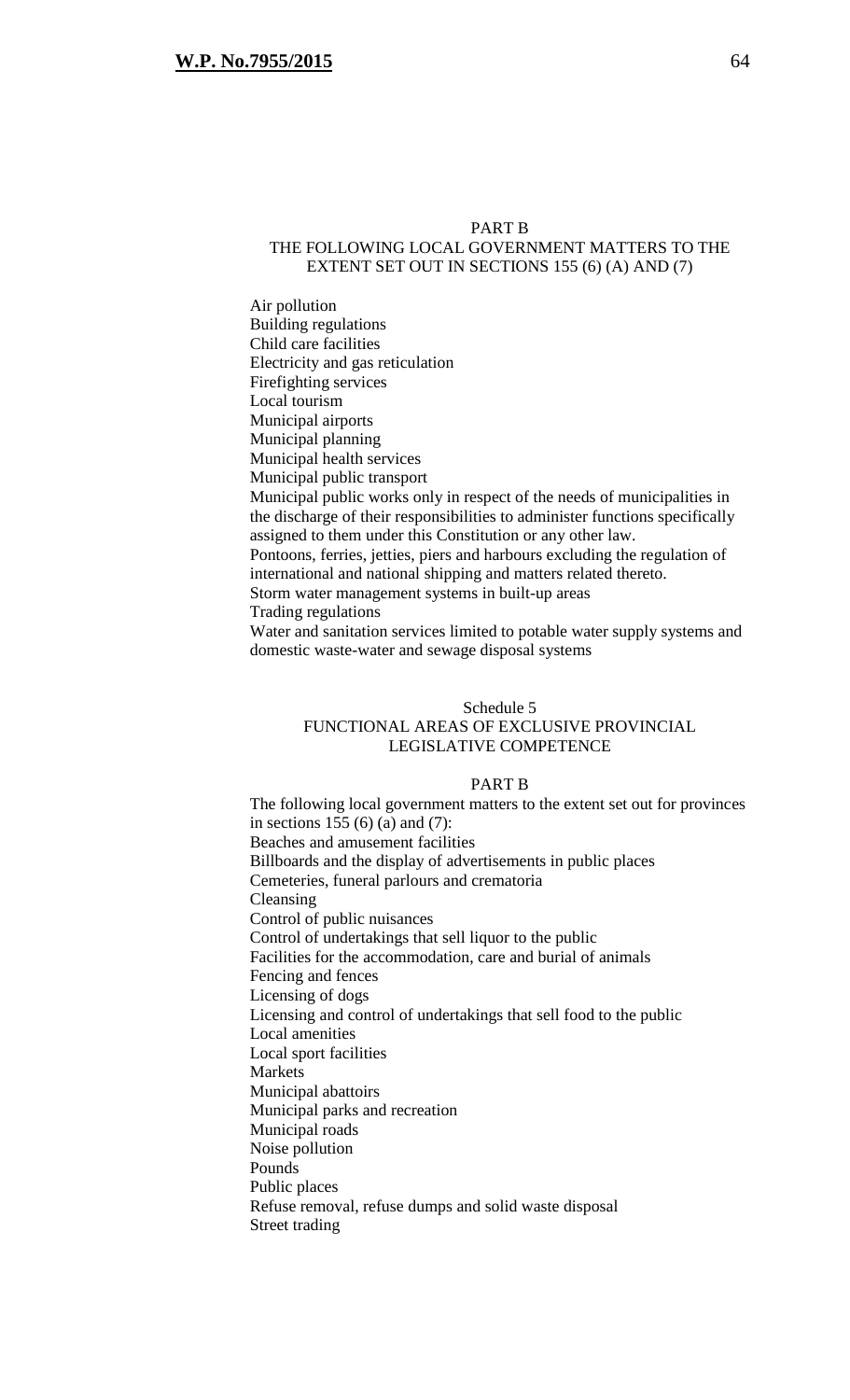Street lighting Traffic and parking.

Section 151(4) of the Constitution provides that "...provincial government may not compromise or impede a municipality's ability or right to exercise its powers or perform its functions." Section  $156(1)(a)$  of the Constitution provides that a municipality has authority over the local government matters listed in Schedules 4B and 5B. Municipalities derive these 'original' powers from the Constitution itself.<sup>27</sup> A municipality also has the right to exercise any power concerning a matter reasonably necessary for, or incidental to, the effective performance of its Schedules 4B and 5B functions.<sup>28</sup>

56. The National Assembly has a general discretion to assign any of its legislative powers to a specific municipal council or to municipalities in general. $^{29}$  Provincial Legislatures have a similar power with respect to municipalities in their province.<sup>30</sup> A national or provincial minister may assign any power or function that is to be exercised in terms of an Act of Parliament or a provincial Act to a municipal council provided the latter is in agreement with the assignment. $31$  In some instances there is an obligation to assign a function. A provincial government must, in terms of section 156(4) of the Constitution, assign to a municipal council the administration of a matter listed in Schedules 4A or 5A if four conditions are met:

(a) the matter in question "necessarily relates" to local government;

<sup>27</sup> De Visser, Jaap (2002) "Powers of Local Government" 17 *SA Public Law* 223

<sup>&</sup>lt;sup>28</sup> Section 156(5) Constitution of South Africa.

 $29$  Section 44(1)(a)(iii) ibid

 $30$  Section  $104(1)(c)$  ibid

<sup>&</sup>lt;sup>31</sup> Sections 99 and 126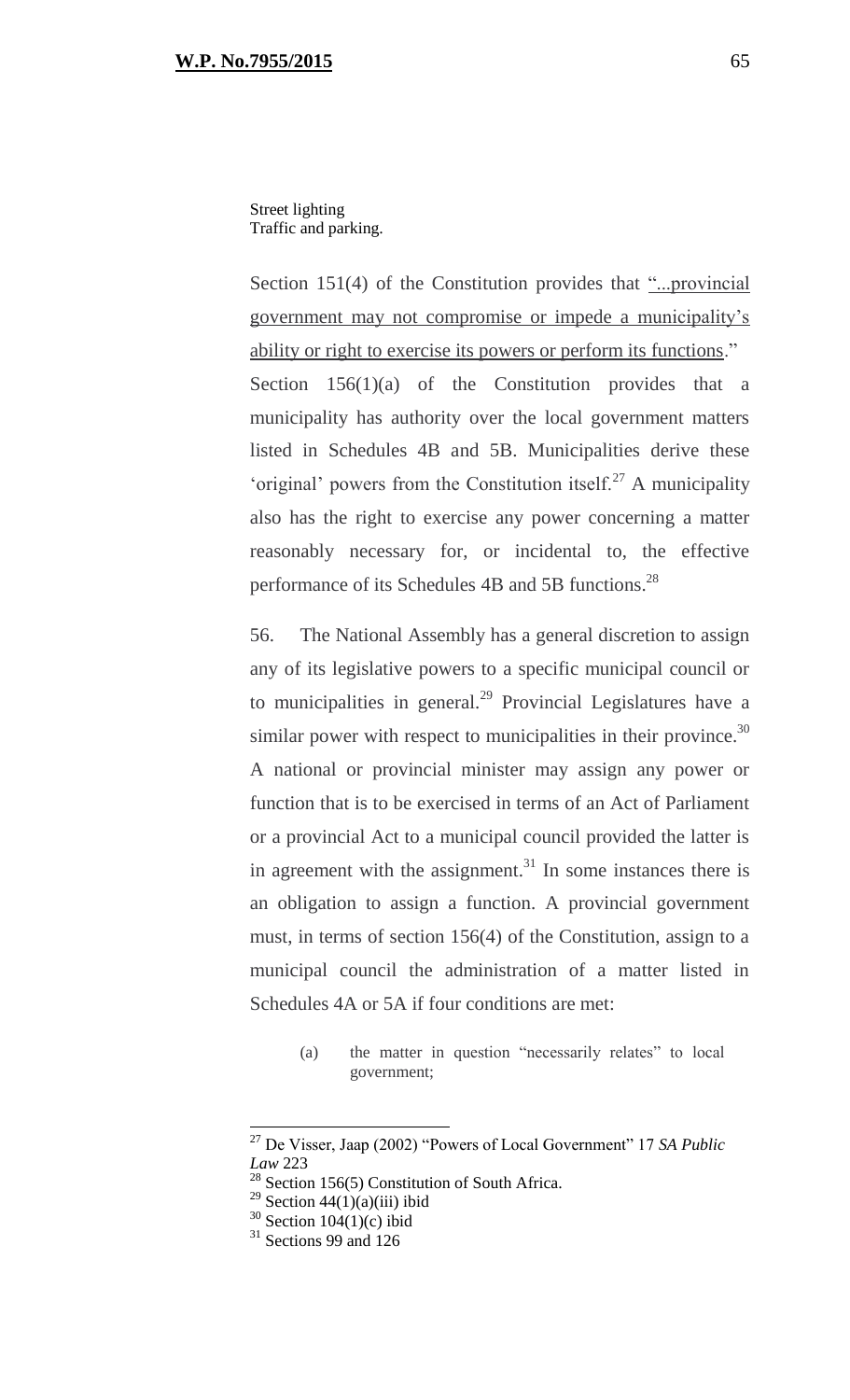- (b) the matter would most effectively be administered locally;
- (c) the municipality has the capacity to administer it; and
- (d) the municipal council agrees to the assignment.

With regard to municipal by-laws, the basic rule of paramountcy is that a by-law in conflict with valid national or provincial legislation is invalid.<sup>32</sup> However, in some instances, a by-law may trump a provincial or national law. **A national or provincial law will not prevail over a by-law if it "compromises or impedes a municipality's ability or right to exercise its powers or perform its functions".**<sup>33</sup> This may be interpreted to mean that the national and provincial governments may not use their legislative powers in an unduly intrusive or too prescriptive manner.<sup>34</sup>

The Indian and the South African constitutions establish that Local Government has "core responsibilities" which in their countries have been listed out in the Constitution. While the South African constitution additionally provides for the autonomy of the Local Government so that these core responsibilities are performed without any interference by the higher tier of governments.

 $\overline{a}$ 

<sup>34</sup> De Visser, Jaap (2005) *Developmental Local Government* (Antwerpen, Oxford: Intersentia) 125ff. as quoted in, " DEFINING PROVINCIAL AND LOCAL GOVERNMENT POWERS AND FUNCTIONS: THE MANAGEMENT OF CONCURRENCY by Professor Nico Steytler Mr Yonatan Fessha available at [http://p09.opennetworks.co.za/ldphs.org.za/publications/publications-by](http://p09.opennetworks.co.za/ldphs.org.za/publications/publications-by-theme/local-government-in-south-africa/powers-of-local-government/Defining%20Provincial%20and%20Local%20Government%20Powers%20and%20Functions%20The%20Management%20of%20Concurrency%20-2005.pdf)[theme/local-government-in-south-africa/powers-of-local](http://p09.opennetworks.co.za/ldphs.org.za/publications/publications-by-theme/local-government-in-south-africa/powers-of-local-government/Defining%20Provincial%20and%20Local%20Government%20Powers%20and%20Functions%20The%20Management%20of%20Concurrency%20-2005.pdf)[government/Defining%20Provincial%20and%20Local%20Government%](http://p09.opennetworks.co.za/ldphs.org.za/publications/publications-by-theme/local-government-in-south-africa/powers-of-local-government/Defining%20Provincial%20and%20Local%20Government%20Powers%20and%20Functions%20The%20Management%20of%20Concurrency%20-2005.pdf)

 $32$  Section 156(3) Constitution of South Africa

<sup>&</sup>lt;sup>33</sup> Section 151(4) Constitution of South Africa

[<sup>20</sup>Powers%20and%20Functions%20The%20Management%20of%20Con](http://p09.opennetworks.co.za/ldphs.org.za/publications/publications-by-theme/local-government-in-south-africa/powers-of-local-government/Defining%20Provincial%20and%20Local%20Government%20Powers%20and%20Functions%20The%20Management%20of%20Concurrency%20-2005.pdf) [currency%20-2005.pdf](http://p09.opennetworks.co.za/ldphs.org.za/publications/publications-by-theme/local-government-in-south-africa/powers-of-local-government/Defining%20Provincial%20and%20Local%20Government%20Powers%20and%20Functions%20The%20Management%20of%20Concurrency%20-2005.pdf)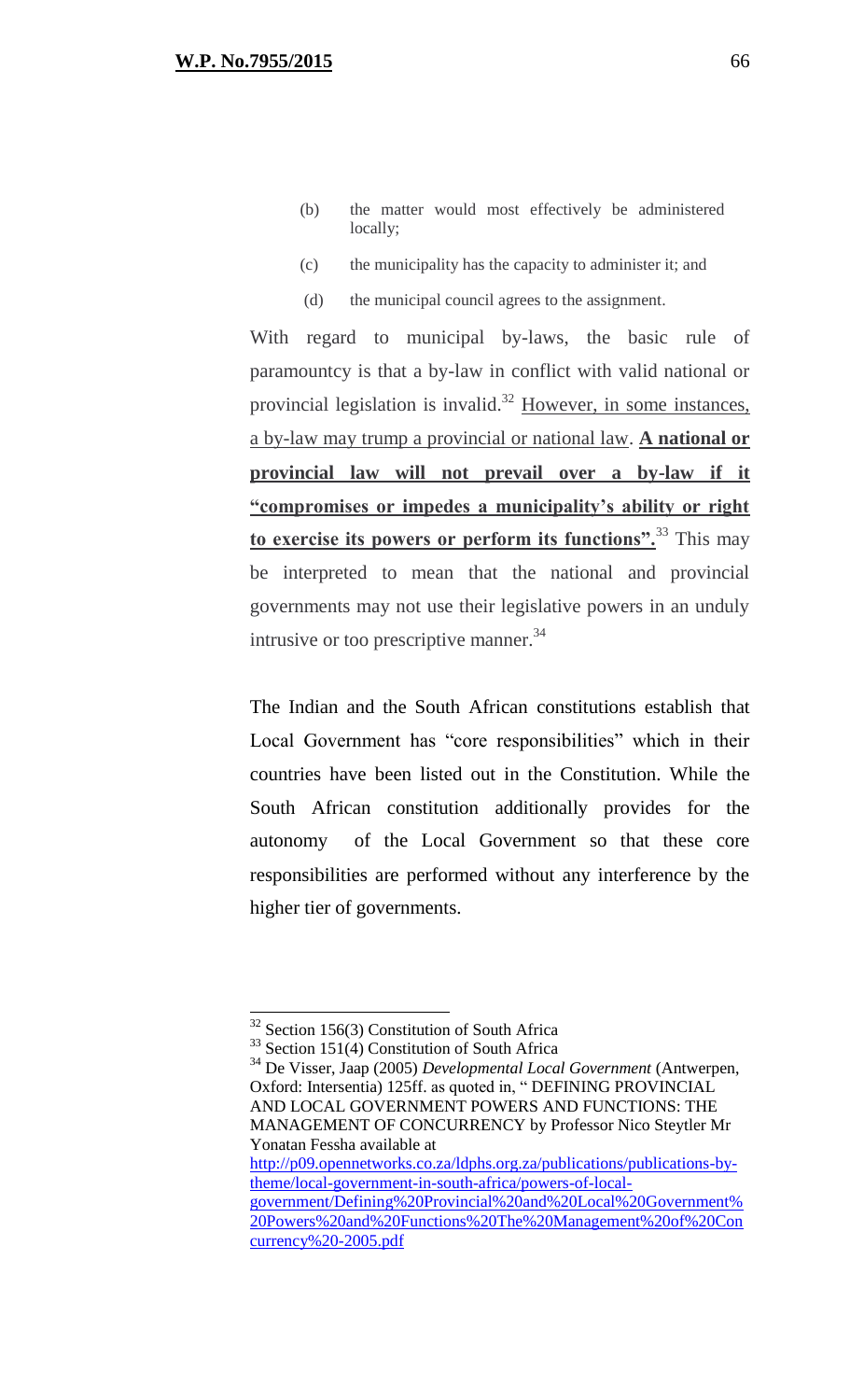57. Article 140A, represents a radical departure from the past in terms of the constitutional status of local governments. Prior to Article 140A local governments lacked any constitutional protection in Pakistan and their basic design was at the discretion of the provincial legislature. The extent of constitutional protection in Pakistan at the time was similar to federations such as Australia, Canada and the United States. None of these countries provide protection to local governments in their Constitutions. The 10th Amendment to the United States Constitution makes local governments a matter of state rather than federal law. It neither prohibits nor requires states to establish local governments. Likewise section 92(8) of Canada's Constitution Act, 1867 mentions local government only to make it clear that it is a responsibility of the provinces. In these Constitutions local governments fall under the legal purview of the provinces or states that have untrammeled power to reorganize these governments. In the period preceding 140A local governments were seen as agents of the provinces as the Constitution did not provide any framework about the basic architecture of this system of government. This gave the provinces complete authority to define the design of local governments including the assignment of functions. This was akin to the legal concept of "Creatures of the State" in US federal law, which is embodied in Dillon's Rule<sup>36</sup> that holds

 $35$  Reliance has been placed on the note submitted by Dr. Ali Cheema (LUMS, IDEAS), the amicus curiae.

 $36$  This basic principle of what powers a local government has in the US follows the principle first stated in 1872 in a treatise on municipal corporations, written by Iowa Supreme Court Judge John F. Dillon; it is known as Dillon's Rule. In 1868, Justice Dillon (City of Clinton versus the Cedar Rapids and Missouri Railroad, 24 Iowa 455) articulated America's legal doctrine on local government, calling them "mere tenants-at-will of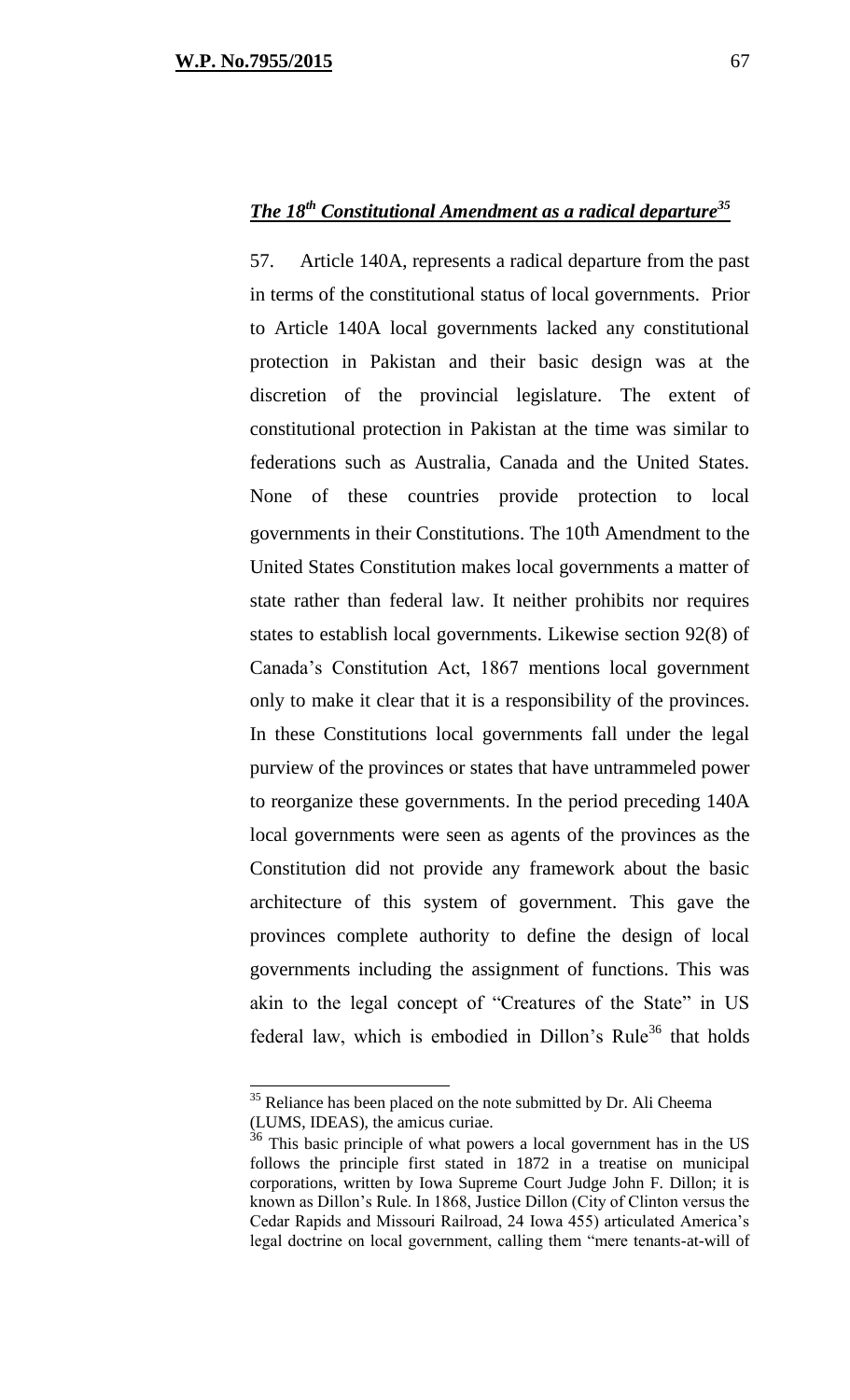that the political subdivisions of a state owe their existence to grants of power from the state. This design precludes local governments from acting as tiers of self-government. It is, however, important to recognize that in these countries, unlike South Asia,<sup>37</sup> elected local governments were well entrenched long before the establishment of their independent national governments.<sup>38</sup> The enactment of Article 140A through the  $18<sup>th</sup>$ Amendment has radically altered the constitutional status of local governments in Pakistan. Local governments are no longer a matter for principles of policy as the Constitution now mandates that "each province shall, by law, establish a local government system and devolve political, administrative and financial responsibility and authority to the elected representatives of the local governments." The fact that the framers of the 18th Amendment chose to enact 140A, inspite of its historical antecedents being tied to the Musharraf regime, shows the importance that they placed on creating meaningful and functional local democratic governments. The commitment of the democratic parties to this Article can be gauged from the fact that while the 18th amendment repealed many of the other constitutional amendments enacted by the dictatorial regimes of Generals Zia-ul-Haq and Pervaiz Musharraf, it chose to retain

their respective state legislatures" that could be "eliminated by legislation with a stroke of the pen". This is different from the contrasting legal doctrine in America, the Cooley Doctrine, expounded by Justice Thomas M. Cooley of Michigan Supreme Court, in 1871, that "(l)ocal government is a matter of absolute right and the state cannot take it away" (People v. Hurlbut, 24 Mich. 44, 108).

<sup>&</sup>lt;sup>37</sup> This is different from South Asia where the Colonial State preceded local governments and denied it meaningful space to evolve.

<sup>38</sup> Tocqueville, A. (1835), "Democracy in America, Penguin: 2003 edition"; Acemoglu, D. and J. A. Robinson (2012), "Why Nations Fail: The Origins of Power, Prosperity and Poverty, Profile Books.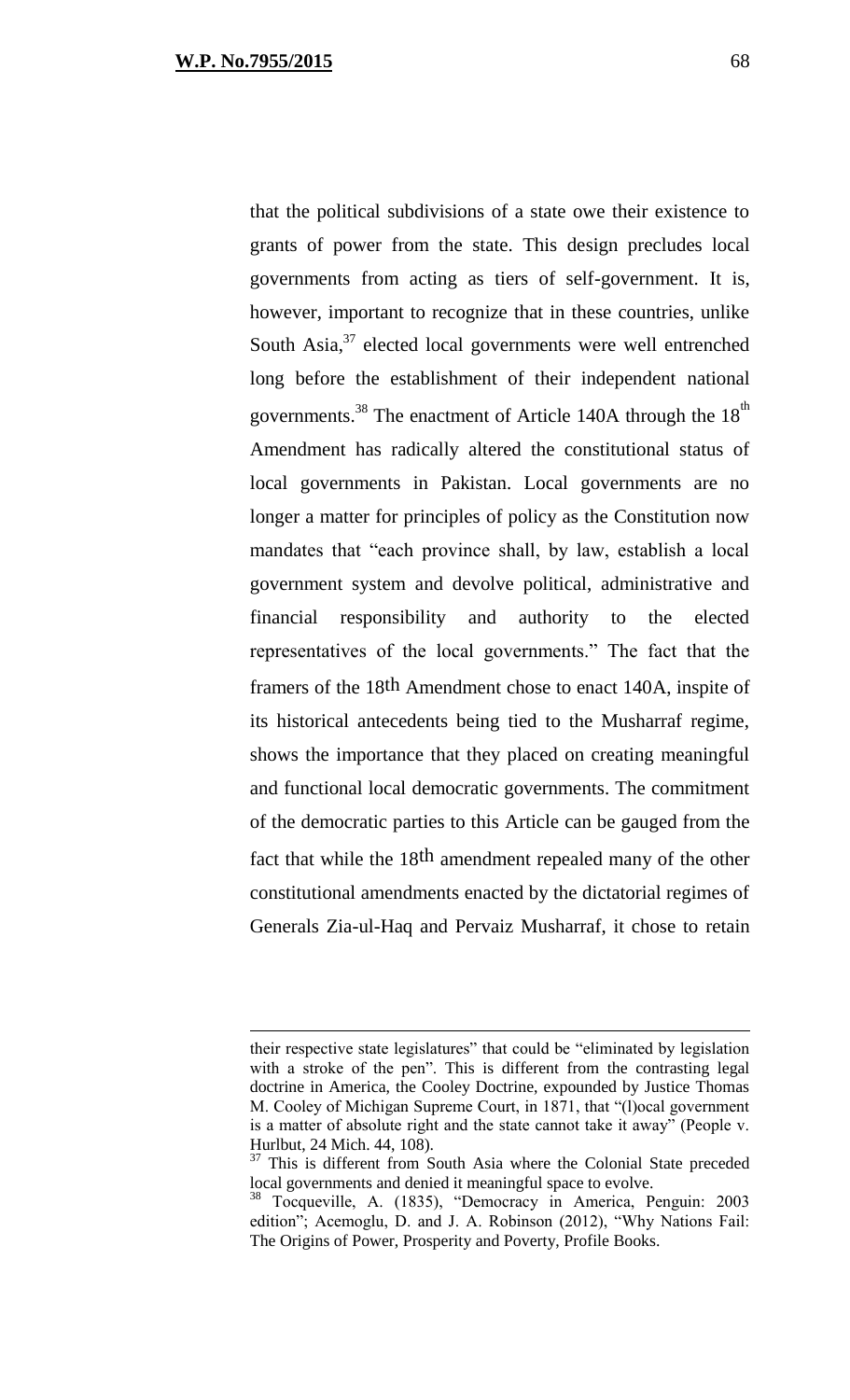Article  $140A^{39}$  Survey of eight developing countries, including: Bolvia, Indonesia, Pakistan, Uganda, Chile, Brazil, India and South Africa; found that only Pakistan and China did not grant local governments independent constitutional authority at this time. Article 140A has ensured that Pakistan is now part of the rising trend in developing countries of providing local governments constitutional protection.

58. We agree with Professor Osama Siddique, learned amicus curiae, that Article 140A denotes the logical culmination point of the wave toward devolution in the federal structure of governance that has taken shape over the last decade or so. Distinct from the Basic Democracies of the 1960s where the purpose was to displace directly elected public representation at the provincial level and to create a separate constituency loyal to the regime. Now the clear intent is to deepen democracy and create a distinct third tier of public representation at the local level.

59. Without a clear vesting of certain core functions with the local government it will be unable to play its role – for democracy to deepen, for diverse opinions and legitimate interests to be taken into account, for service delivery to be closer to and held accountable by the people, for institutions to build capacity and expertise etc., local government institutions have to be empowered and given definite functions – they are not envisioned by Article 140A to be an agent or an underling of provincial governments but a distinct and empowered third tier of elected governance. Abolition of the concurrent list also

<sup>&</sup>lt;sup>39</sup> Bardhan, P. and D. Mookerjee (2006). "Decentralization and Local Governance in Developing Countries: A Comparative Perspective", MIT Press.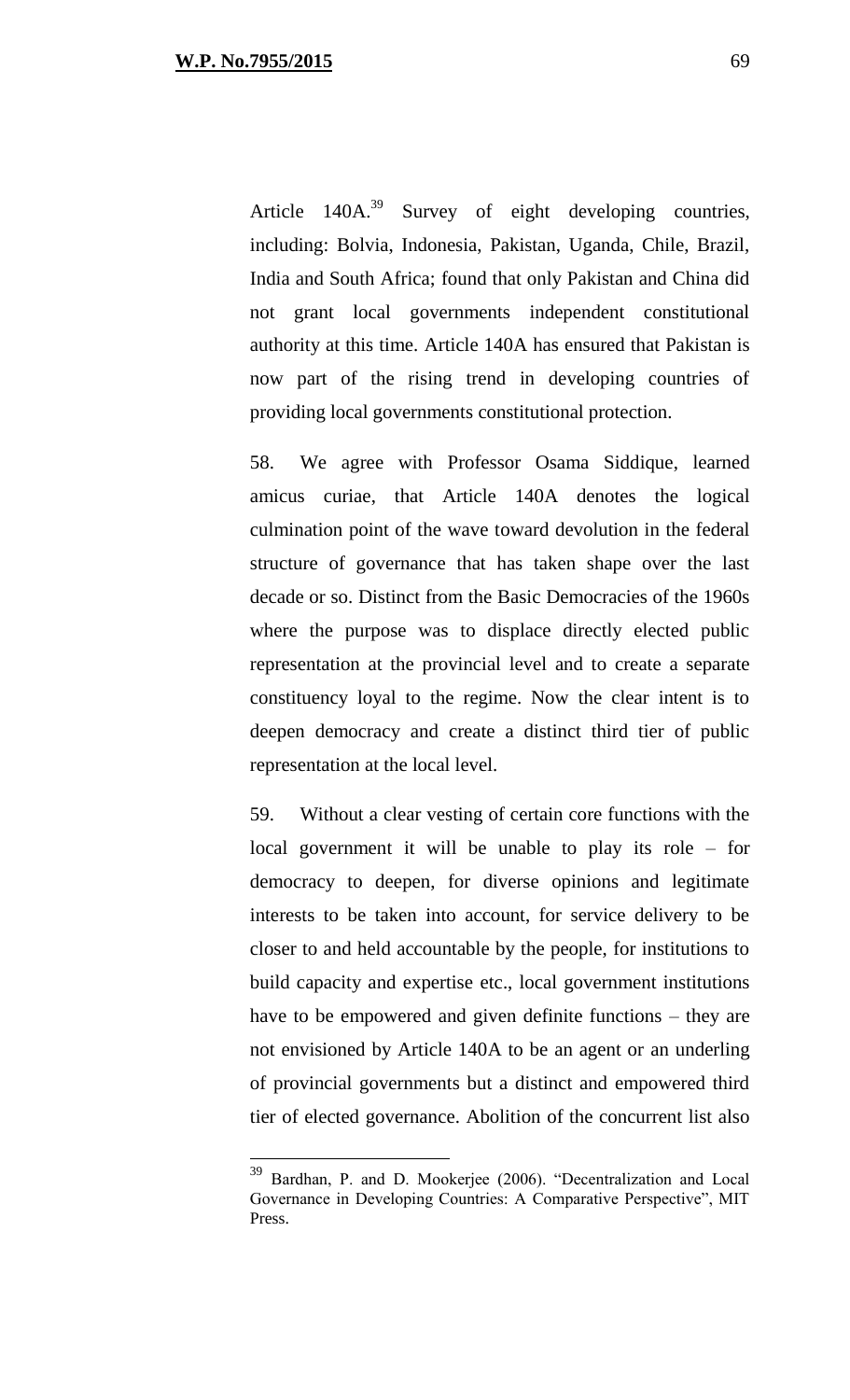indicates the move away from overlapping powers – therefore, distinct core activities envisioned for federal, provincial and local levels with frameworks and mechanism for dialogue and negotiations where more than one interest is at stake or where two or all three need to play their respective roles or where there is justification for one to prevail over the other.

60. Article 140A does not envision the local government to be nominal or residual or merely symbolic anymore but a real empowered stakeholder and a breeding ground for deeper and more public responsive politics. The idea is a move away from top down management and governance but for ideas, aspirations and imperatives to flow upwards to macro level.

## *Scope of Article 140A*

61. Earlier Article 140A was inserted in the Constitution by item no. 16 of the Schedule to Legal Framework Order, 2002 (Chief Executive's Order No. 24 of 2002) w.e.f 21.08.2002 (as reproduced below) and later validated by section 10 of the Constitution (Seventeenth Amendment) Act, 2003 (III of 2003) w.e.f 31.12.2003. Earlier Article 140A was as follows;

Each Province shall, by law, establish a local government system and devolve political, administrative and financial responsibility and authority to the elected representatives of the local governments.

Article 140A has been substituted through section 48 of the Constitution (Eighteenth Amendment) Act, 2010 (X of 2010) in its present form w.e.f 19.4.2010 and provides as follows:-

> 140A. Local Government - Each Province shall, by law, establish a local government system and devolve political,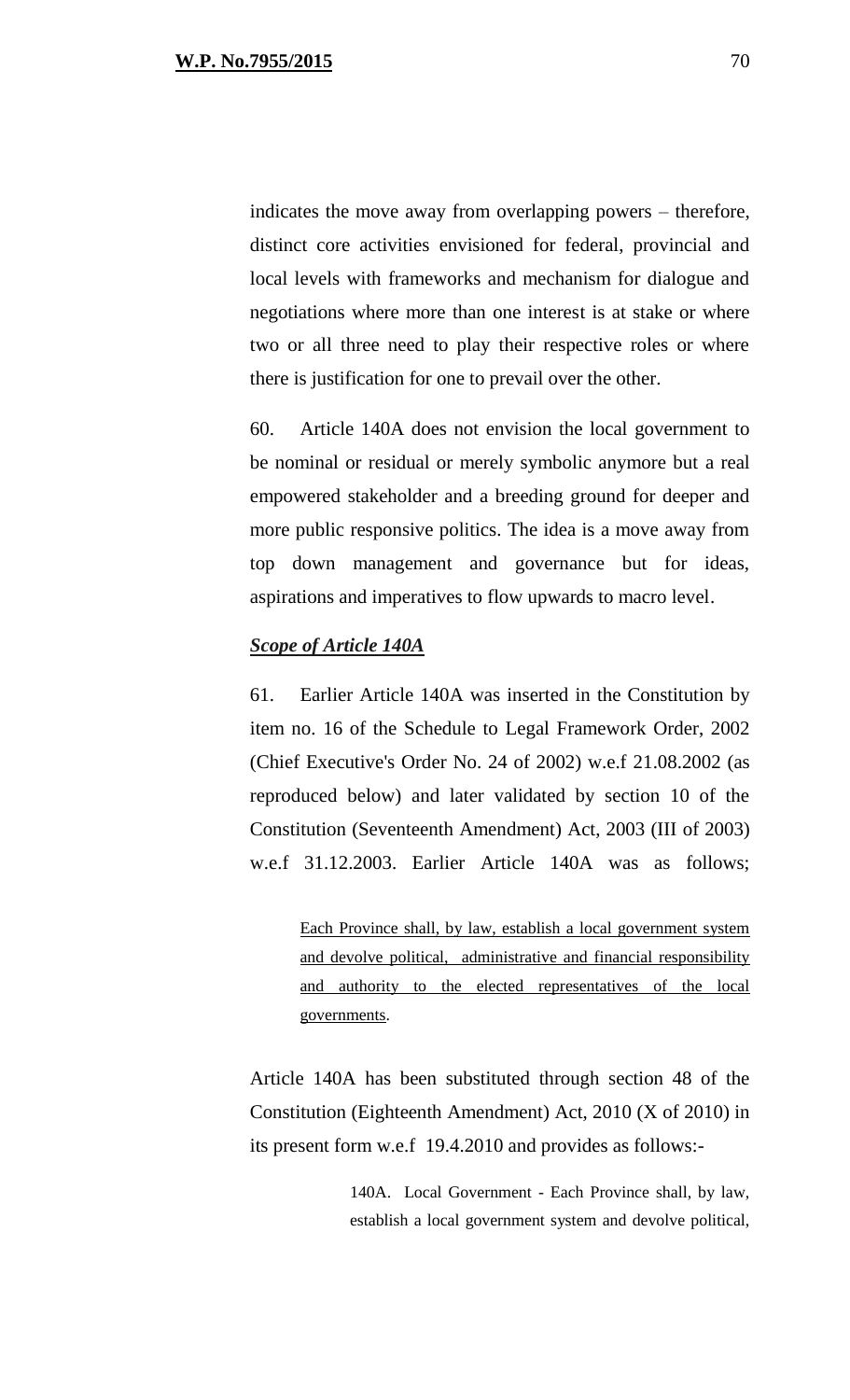administrative and financial responsibility and authority to the elected representatives of the local governments.

(2) Elections to the local governments shall be held by the Election Commission of Pakistan

Principle of Policy under Article 32 of the Constitution, provides that State shall encourage local government institutions composed of elected representatives of the areas concerned (somewhat similar to Article 40 of the Indian Constitution). Local Government Act, 1975 and the Local Government Ordinance, 1979 drew its constitutional support from this principle of policy.

62. Article 140A, in effect, actualizes this principle of policy into a constitutional obligation and duty. The Constitution under Article 140A recognizes the need for a local government and creates a constitutional obligation on the Provinces to establish a Local Government System by law. The constitution further mandates that the provinces shall, by law, devolve their political, administrative and financial responsibility and authority to the elected representatives of the local government. The political significance of a local government is further underlined when under Article 140A(2), which commands that the elections to the local government, like the national and provincial assemblies, shall be held by the Election Commission of Pakistan. The electoral recognition adds constitutional weightage to the political importance of the local government and firmly establishes local government as a third tier of government in our political landscape.

63. Interestingly, Article 140A, in this case, unfolds questions of constitutional importance. The architecture of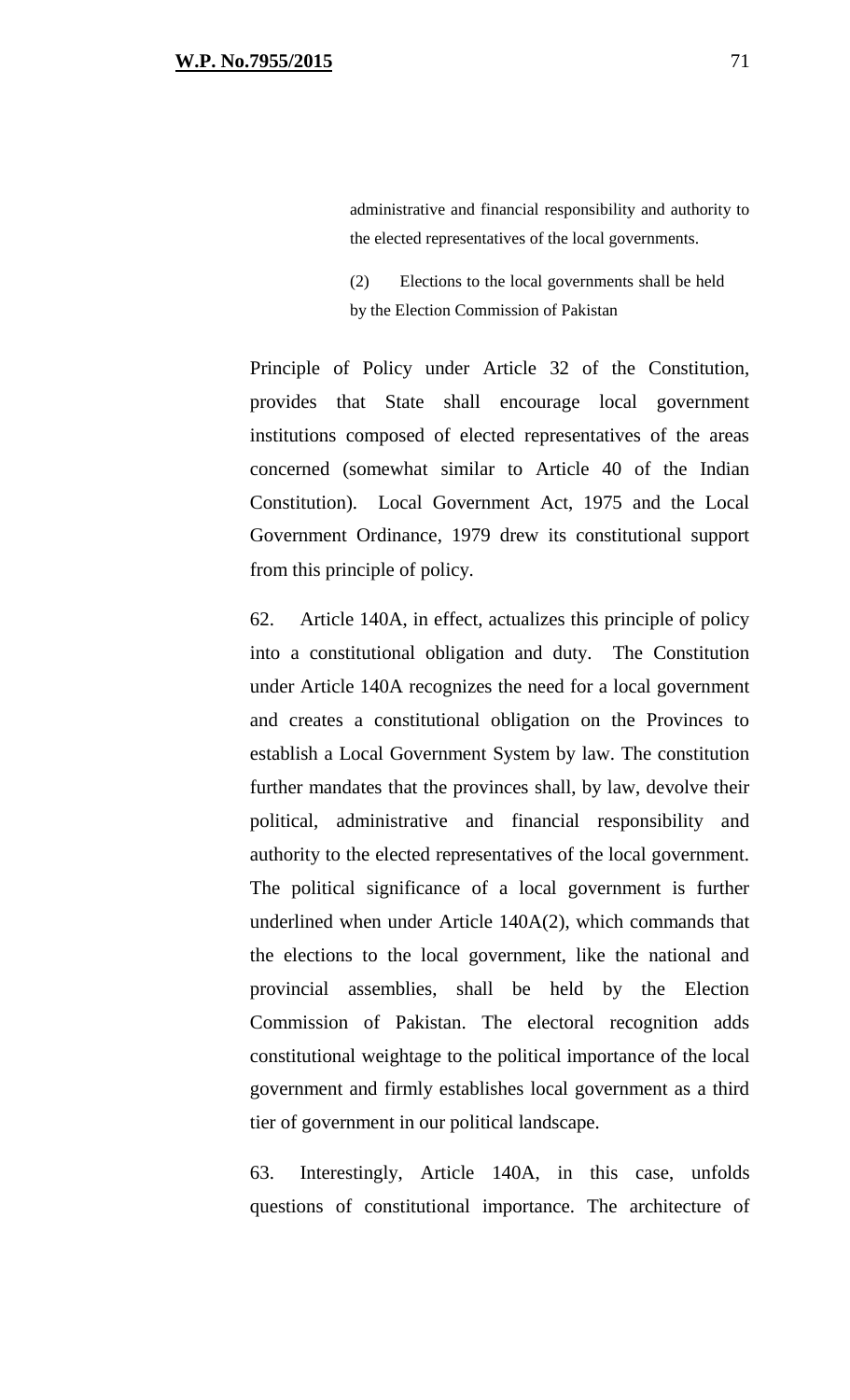powers to be vested in a local government system by the provincial legislature? The scope of autonomy enjoyed by the elected local government while exercising those powers ? The vertical separation of powers enjoyed by the provincial government and the local governments? And the constitutionality of any provincial authority like the LDA to trump or usurp the powers allocated to the elected local government?

64. Before the above questions can be fully answered, it is useful to examine the taxonomy of governments and the symbiotic relationship between federalism, subsidiarity, local government and vertical separation of powers within the same tiers of the institution (as opposed to the traditional horizontal separation of powers).

# *Federalism, Local Government, Democracy, Devolution and Subsidiarity.*

65. Federalism is a system of government in which power is divided between a central authority and constituent political units. $40$  Justice Stephen Breyer of the US Supreme Court describes *Federalism* as "an idea that concerns the level of government at which Americans should try to solve common problems.<sup>41</sup><sup>21</sup> He goes on to explain:

"…constitutional federalism helps democracy itself work better by assuring state and local officials broader decision-making power, simultaneously places greater power in the hands of the those who elect those officials. That smaller number of people can better understand the nature of local problems. They can more easily communicate with those who stand for office and can more accurately evaluate the work of their elected officials.

<sup>&</sup>lt;sup>40</sup> The Free Dictionary by Farlex.

<sup>41</sup> Making our Democracy work- Stephen Breyer. P.121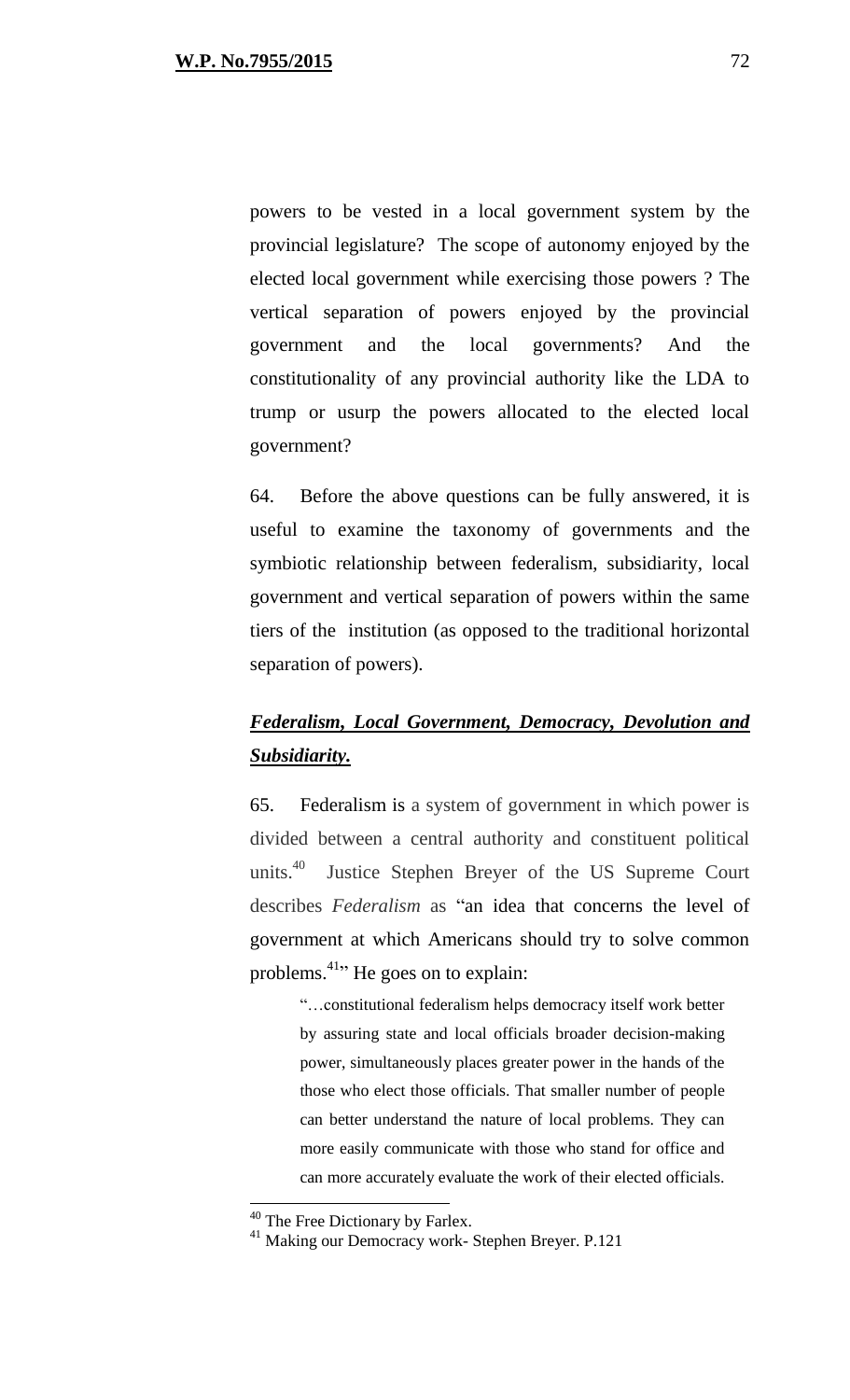Moreover, by placing power in local communities, federalism reflects the democratic ideal and encourages citizens to participate in government, particularly in local government, where they can more easily make a difference.

In addition, constitutional federalism is practical. Those whom a problem affects more directly our more often likely to understand it and find ways to resolve it… [a]t the same time, a national bureaucracy, subject to the control of national officials and a national electorate, is needed to deal with issues that are national in scope such as those associated with foreign affairs, war, interstate commerce, and much of the environment. Ideally, constitutional federalism matches the issues with government units that will best handle them.

Constitutional federalism reflects a further practical idea – the benefits of experimentation. In the mid 1930s depression, Justice Brandeis, in his *New State Ice<sup>42</sup>* dissent, succinctly expressed this idea: "It is one of the happy incidents of the federal system that a single courageous state may, if its citizen choose, serve as a laboratory; and try novel social and economic experiments without risk to the rest of the country." The value of not adopting a solution, even to a national problem, to quickly; of trying different approaches; and of trying out different ideas before committing the nation to one approach – all of these reasons call for ensuring that states have a constitutional leeway to experiment."<sup>43</sup>

The term "Local Government" literally means management of the local affairs by the people of the locality. It is based on the principle that the local problems and needs can best be addressed by the people of the locality rather than by central or state governments. Local government is a prime element of democracy and demonstrates the intrinsic values of democracy, irrespective of the services it provides in it. Government is truly

 $\overline{a}$ 

<sup>42</sup> *New Ice State Co*., 285 US at 311 (Brandeis J. dissenting)

<sup>&</sup>lt;sup>43</sup> Making Our Democracy Work- Stephen Breyer. Pp/122-123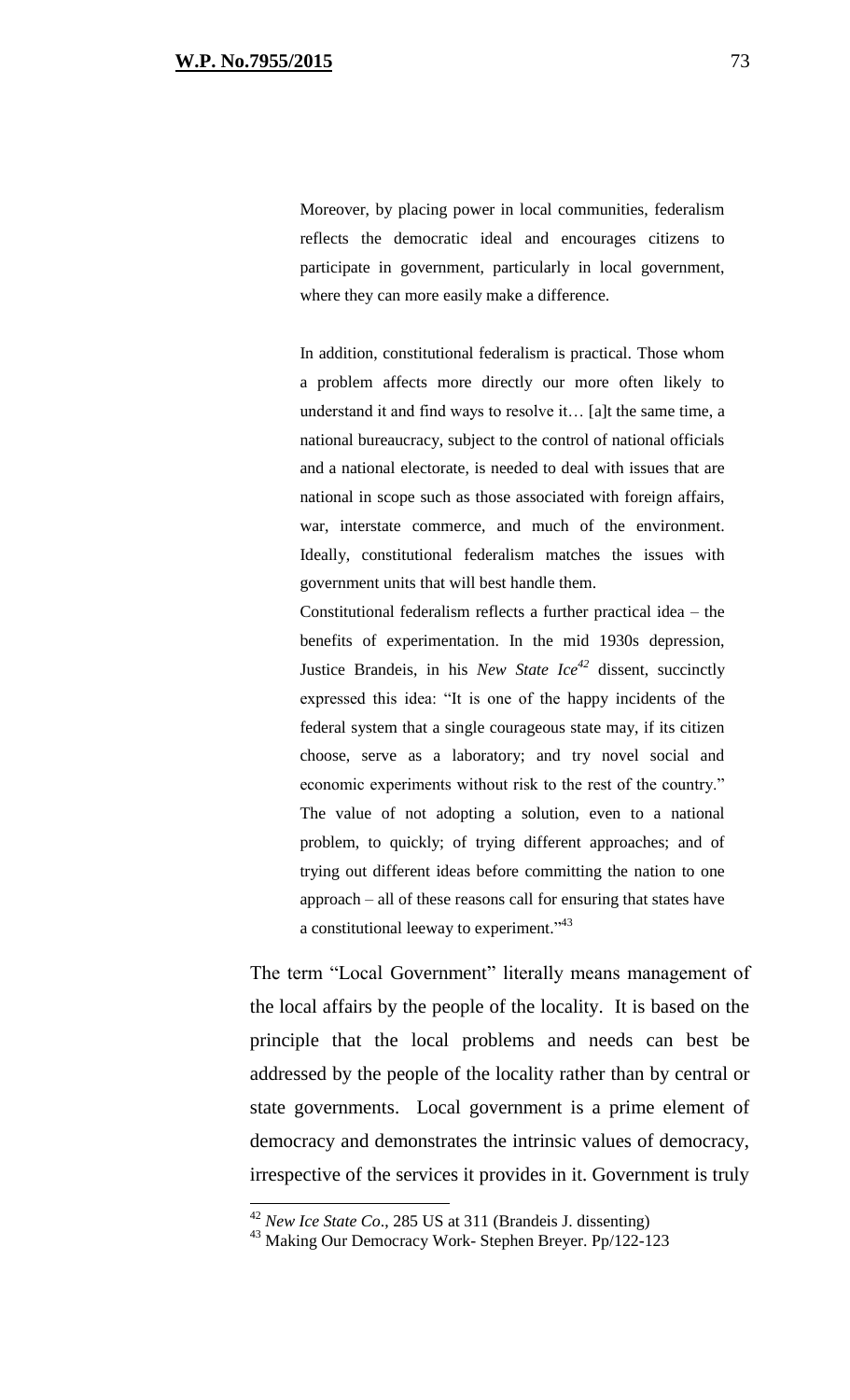representative when all types of people can take part. The local government level offers the closest things to widespread consultation and participation.

66. United Nations documentary on public administration defines local government as a political sub–division of a nation or state which is constituted by law and has substantial control of local affairs, including the power to impose taxes or to enact prescribed purpose.<sup>44</sup> "Local inhabitants representing local body possessing autonomy within its spheres, raising revenue through local taxation and spending its income on local services constitute the local self government."<sup>45</sup> According to Michael Keating "Local Governments are seen as associations of individuals choosing to govern their own affairs, defining their boundaries and negotiating their powers."<sup>46</sup> Professor W.A. Robson opines that Local Government may be said to involve the conception of a territorial, non-sovereign community possessing the legal right and the necessary organization to regulate its own affairs. This in turn presupposes the existence of local authority with power to act independently of external control as well as the participation of the local community in the administration of its own affairs." $47$  On a political dimension, the operational freedom to fulfill local needs and aspirations with necessary popular mandate is the hallmark of local government, it is thus a variant of democracy.

 $44$  The United Nations Article of Declaration (1948); Ajayi, Kunle (2000) (ed) Theory and practice of local Government, Ado – Ekiti, University of Ado – Ekiti.

<sup>45</sup> K.Venkatarangia. "Local Governments in India" - Bombay (1969) p.1

<sup>46</sup> *Comparative Urban Politics*, Aldershot England, Edward Elgar (1991).  $pp21-22.$ 

<sup>47</sup> Encyclopedia of Social Sciences. Vol 9, New York, The Macmillan Company, p.574.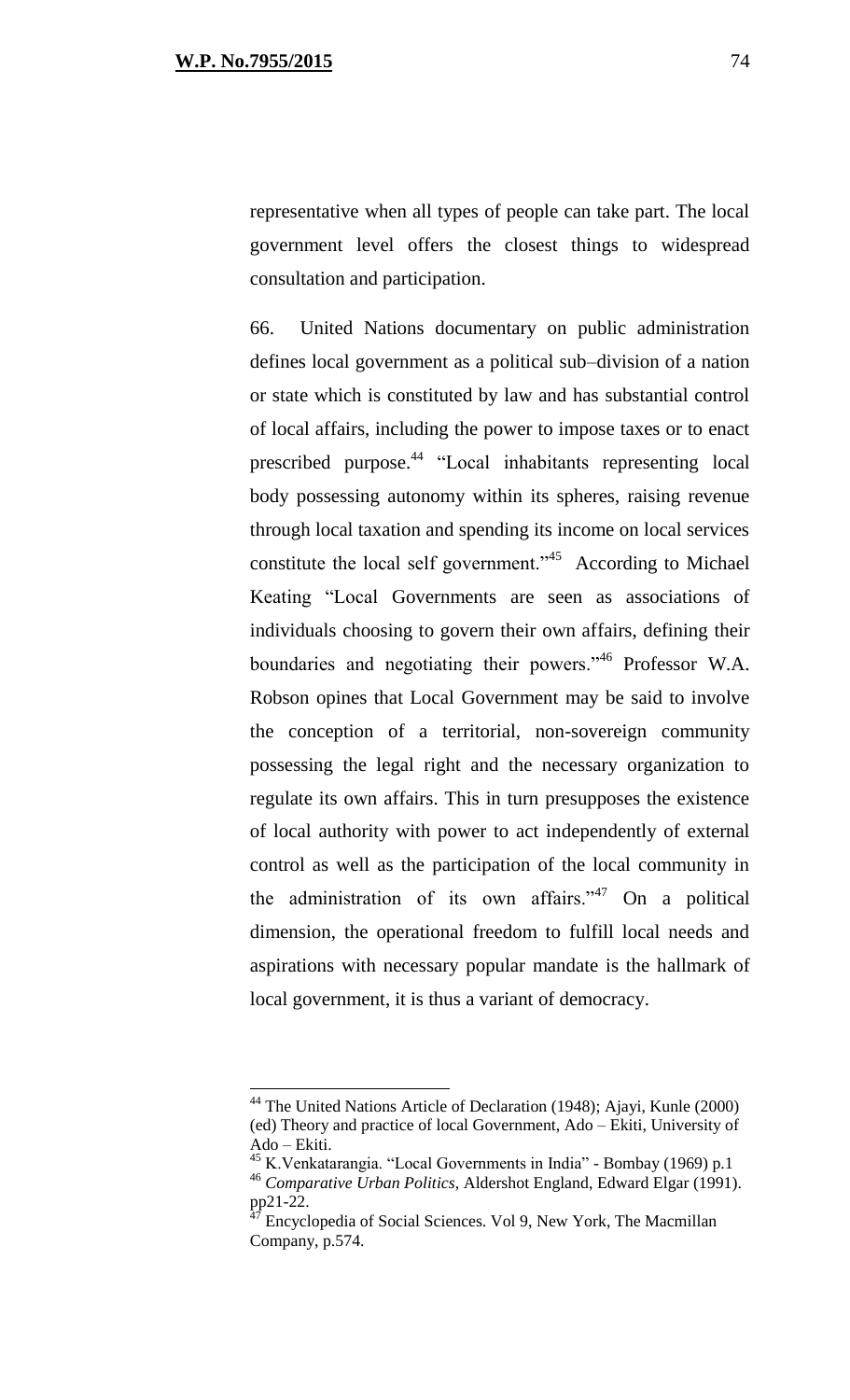67. The Local Government System is established and empowered through the process of *decentralization.* The logic behind decentralization is not just about weakening the central authority, nor is it about preferring local elites to central authority, but it is fundamentally about making governance at the local level more responsive to the felt needs of the large majority of the population.<sup>48</sup>

68. Under Article 140A the Constitution establishes the structure of a Local Government System which rests on devolution of political, administrative and financial responsibility and authority upon the elected representatives of the local government, however, the areas of responsibility and authority to devolve rests on the provincial legislature.

69. The nature and degree of decentralization is important. Decentralization,<sup>49</sup> is "a process of transferring responsibility, authority, and accountability for specific or broad management functions to lower levels within an organization, system, or program. Different dimensions of decentralization are: (i) *administrative decentralization*- how responsibilities and authorities for policies and decisions are shared between levels of government and how these are tuned into allocative outcomes. (ii) fiscal *decentralization* - the assignment of expenditures, revenues and borrowing amongst different levels of governments. (iii) *political decentralization* - how the voice of citizens is integrated into policy decisions and how civil society can hold authorities and officials accountable at

<sup>48</sup> Pranab Bardhan. *Decentralization of Governance and Development.*  Journal of Economic Perspectives. Vol16, Number 4, Fall 2002. Pp.185- 205

 $49$  Decentralization in Client Countries- An Evaluation of World Banks Support 1990-2007. World Bank Independent Evaluation Group (IEG)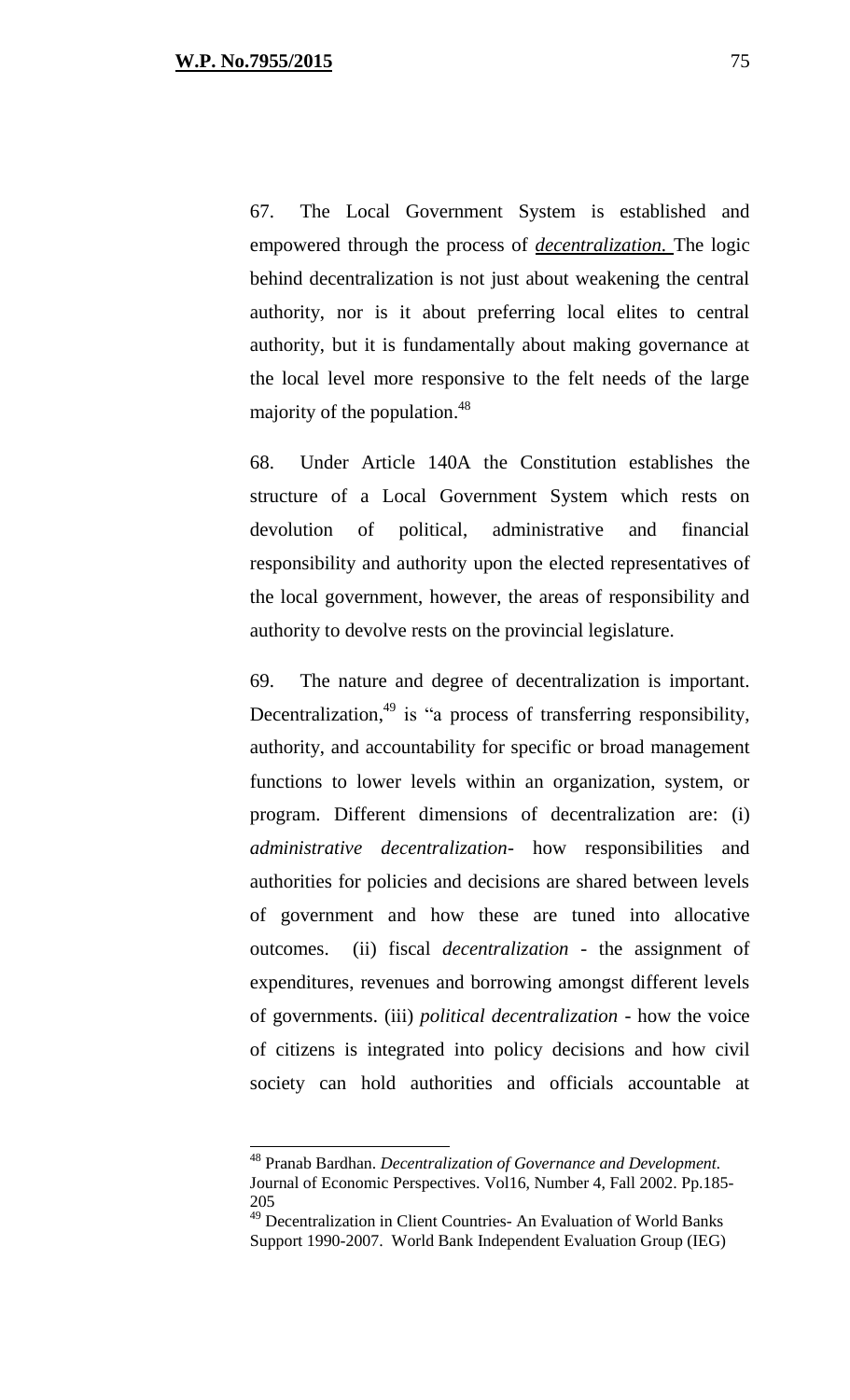different levels of government. Modes of decentralization include: *Deconcentration*, *Delegation and Devolution.*

70. *Deconcentration* is the shallowest form of decentralization and the least ambitious level of decentralization, where responsibilities are transferred to an administrative unit of the central government that is spatially closer to the population where service is to be provided, usually a field or regional office. *Delegation* is an intermediate level of decentralization, where some authority and responsibilities are transferred to a lower level of government, but there is a principal-agent relationship between the central and subnational government in question, with the agent remaining accountable to the principal. *Devolution* is the deepest form and most ambitious form of decentralization, where the central government devolves responsibility, authority, and accountability to sub-national governments *with some degree*  of **political autonomy.**<sup>50</sup> The most influential definition of "devolution" in the local government literature is by Rondinelli, et. al.  $(1983)^{51}$ . In their definition<sup>52</sup> "devolution" creates or strengthens sub-national units of government, the activities of which are substantially outside the control of higher-tier governments. Local governments are defined to be independent, autonomous, and usually have exclusive authority over

 $\overline{a}$ 

 $50$  ibid.

<sup>51</sup> Rondinelli, D.A., G. S. Cheema, and J. Nellis. (1983). *Decentralization in* 

*Developing Countries: A Review of Recent Experience*. Staff Working Paper No.581, World Bank, Washington, DC.

<sup>&</sup>lt;sup>52</sup> For a similar definition see Faguet, J. P. (2011), "Impacts and Consequences of the New Regime of Autonomies in Bolivia: Elements for a Discussion," Inter-American Development Bank, Policy Brief No. 122. His definition of devolution is where the central (that is, provincial government in our context) government devolves specific functions, with all of the administrative, political and economic attributes that these entail, to democratic local (that is, regional or municipal) governments which are independent of the centre within a legally delimited geographic and functional domain.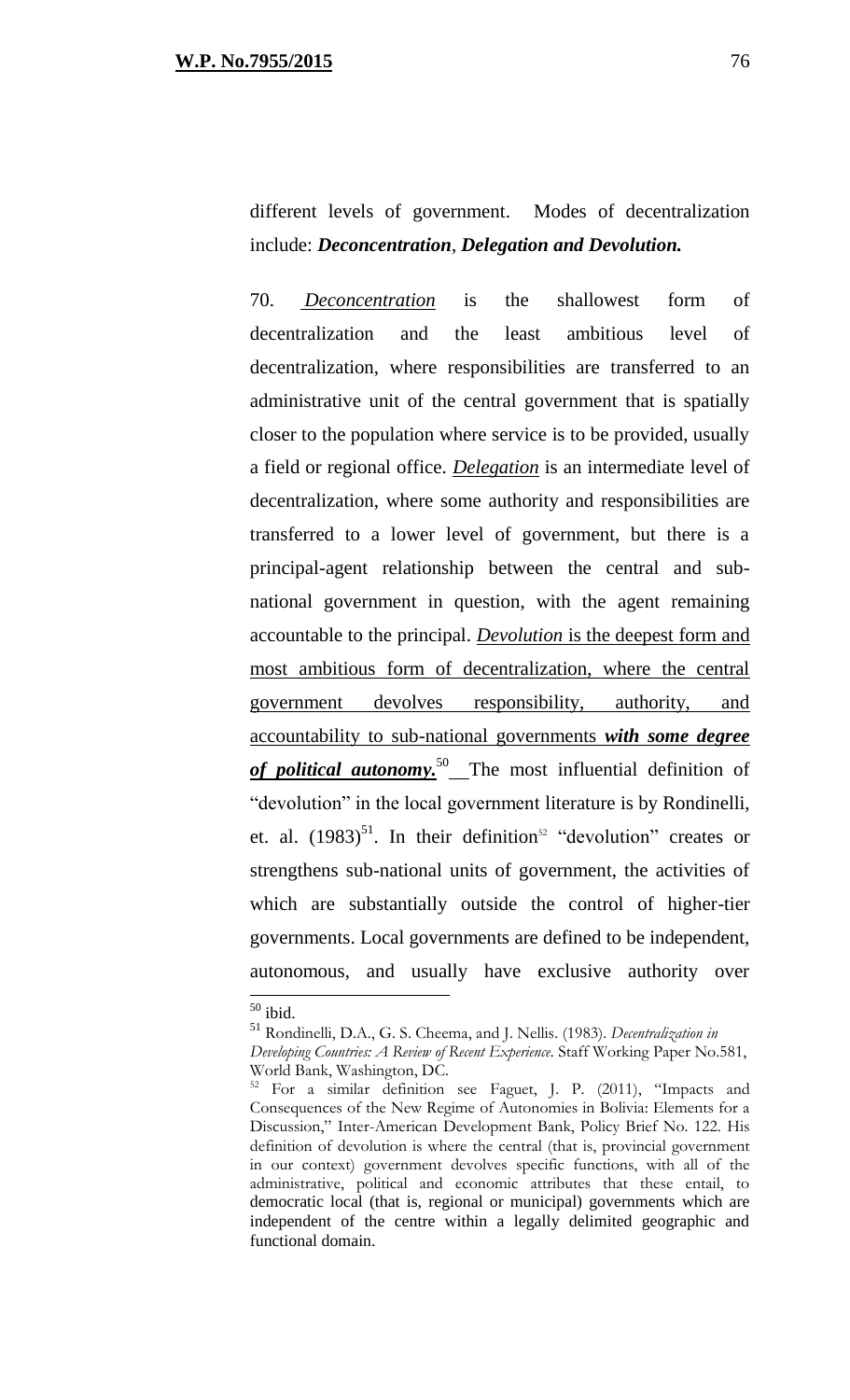explicitly reserved functions. The word "devolve" means to transfer from one person to other; to deliver over or hand down, as from ancestor to heirs; to roll or tumble down or descend, to be transmitted by course of events or by operation of law, to pass by transmission to another, from a person dying to a person living, or from the possessor to a successor.<sup>53</sup> In other words "to transfer rights, duties, or powers to another."<sup>54</sup>

71. Devolution, therefore, signifies transfer of power from the provincial government to the local government. The scope and nature of power, the "core functions," to be transferred can be by the Constitution itself or left to the discretion of the provincial legislature. In the context of this case, once complying with the constitutional mandate under Article 140A, the trinitarian devolution i.e., political, administrative and financial, takes place, the elected local government enjoys the autonomy and independence to exercise these powers to the exclusion of other executive functionaries. Any interference or dilution of this power by the provincial government or any other authority, without there being any change in the legislative design, which draws its power under Article 140A, would render a democratically elected local government totally otiose. Any interference in the political, administrative and financial space of the Local Government System, would be undemocratic and not in step with the constitutional vision.

72. Post 140A, PLGA has been promulgated and powers have been devolved to the local governments. In the present case, the local government is the Lahore Metropolitan Corporation (LMC) and section 87 of the PLGA lists down the

 $\overline{a}$ 

<sup>53</sup> (Corpus Juris Secundum Volume 26A)

 $54$  Blacks Law Dictionary.  $9<sup>th</sup>$  Edition.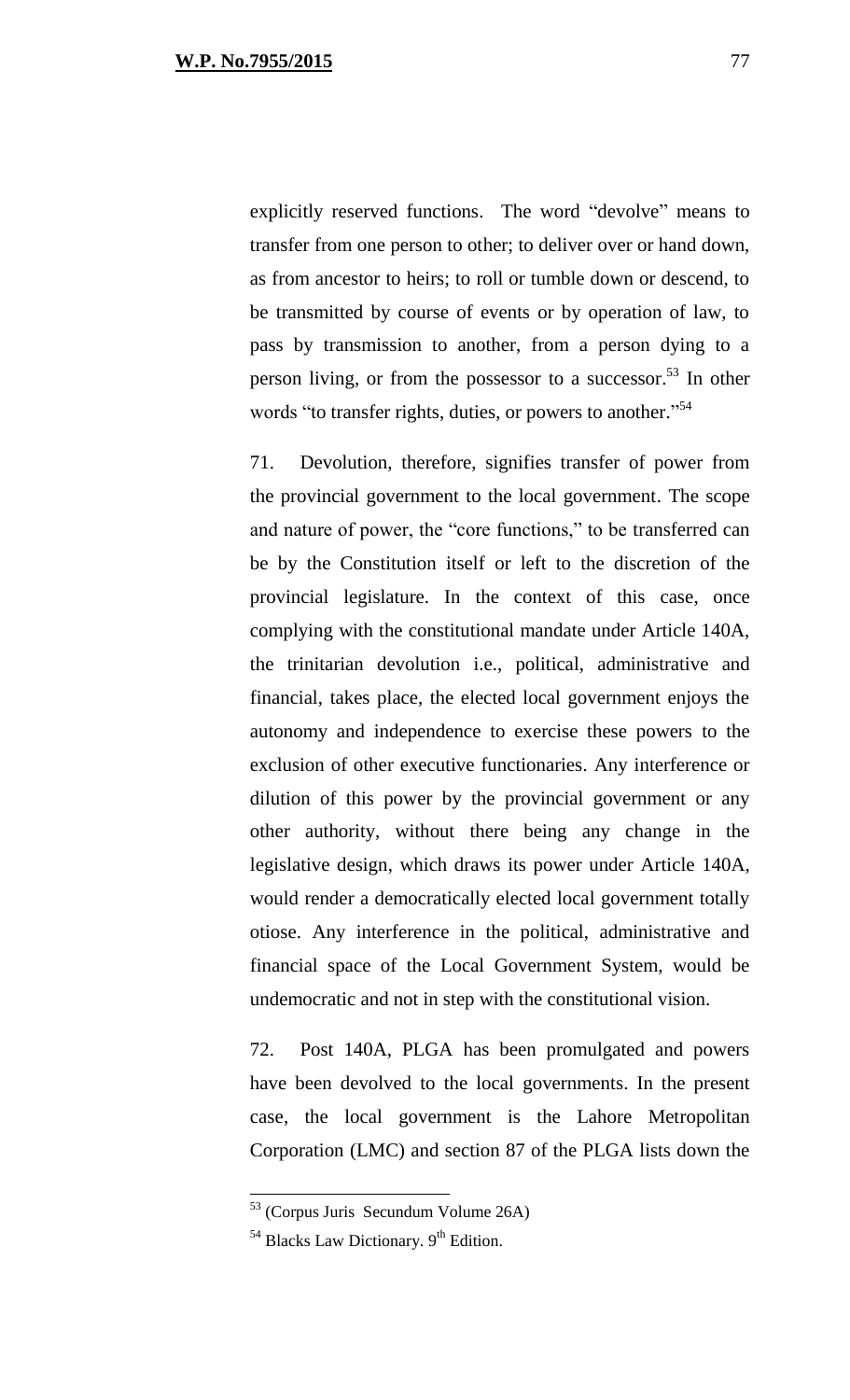powers and functions to be exercised by LMC. It is important to understand that provincial legislature does not devolve power randomly but is bound by political logic, which emerges from federalism. The foundational theme on which our constitutional construct rests. Within the broad contours of federalism this political logic finds its roots in the age old principle of *subsidiarity.*

73. The notion of subsidiarity originated in the ancient times and has to do with conditions of subsistence and support. It is derived from the Latin root *subsiduum*, which refers to assistance in terms of the smaller matters of life.<sup>55</sup> It also literally means "to seat" ('sid') a service down ('sub') as close to the need for that service as is feasible."<sup>56</sup> **Johannes** Althusius, a writer and a philosopher, set forth his ideas in his work *Politica Methodice Digesta* published in 1603. He maintained that freedom does not emanate from the sovereignty of the larger whole, but from the autonomy of the smaller parts. The concept of "subsidiarity" originated in late medieval religious thought, yet it provides one general method for applying federalism in this more democratic age. Subsidiarity insists that governmental power to deal with a particular kind of problem should rest in the hands of smallest unit of government capable of dealing successfully with that kind of problem. One begins by assuming that power to solve a problem should remain at a local level. One then asks whether it is necessary to abandon this assumption in order to resolve the problem. One can continue to ask this question, level by level. And one should answer it by climbing no higher up the governmental unit ladder than necessary to deal effectively with the

<sup>55</sup> Ludger Kuhnhardt, "Federalism and Subsidiarity," *Telos* 91 (1992): 78

<sup>56</sup> http://www.georgetown.edu/centres/woodstock/reprt/rfea54a.htm.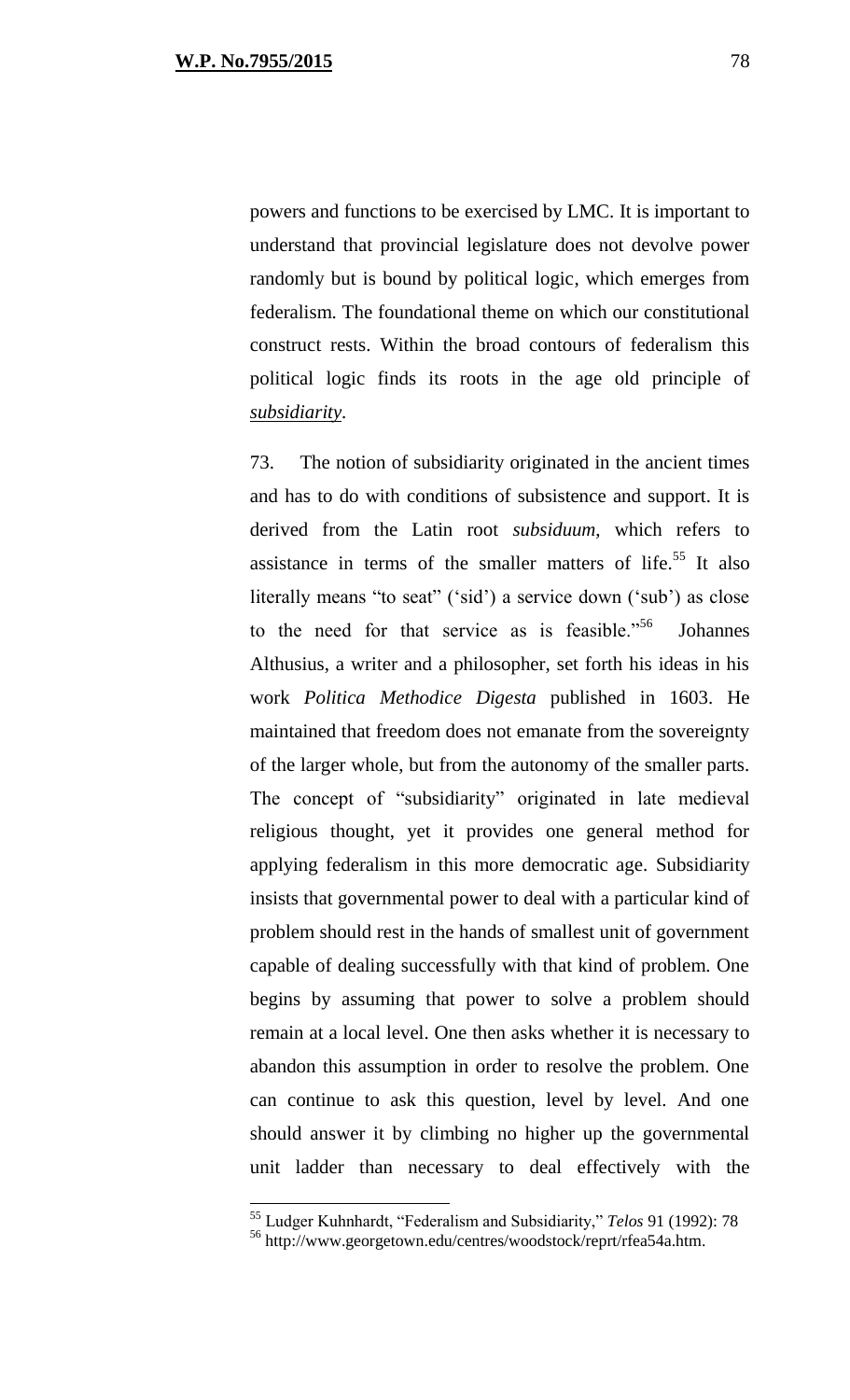problem.<sup>57</sup> Justice Breyer in his book, *Making Our Democracy Work* writes; "As used today and considered in general terms, the principle of subsidiarity incorporates an approach that can help guide...policy makers. The approach sees power as flowing from 'below,' it finds democratic advantages in localism, and its sees practical value in local control and local experimentation. So viewed, the concept incorporates the historical, democratic, and practical ideas that underlie American constitutional federalism. The underlying thought, like that of the constitution itself, is that the national government should resolve national problems while state and local governments should retain the power to deal with more local problems, with which they are more likely to deal effectively." Subsidiarity is embedded in social justice and requires that "all social bodies exist for the sake of the individual so that what individuals are able to do, society should not take over, and what small societies can do, larger societies should not take over. In a political system it is the principle of devolving decisions to the lowest practical level.<sup>58</sup>"

74. Federalism and the principle of subsidiarity, offer the means to accommodate widely divergent political realities within nations. "The principle of subsidiarity maintains that issue areas and political authority are only exercised at the national state level if it is deemed necessary by the constituent units, and if the issue or political authority would better be dealt with at the national level. Otherwise, political authority should remain in the hands of the units which actually constitute society, or at more localized levels of political society. It is only through recognition and respect for this principle that

 $\overline{a}$ 

<sup>57</sup> see Chantal Millon-Delsol, *L'etat subsidiaire* 13 (1992)

<sup>&</sup>lt;sup>58</sup> The Free Dictionary by farlex.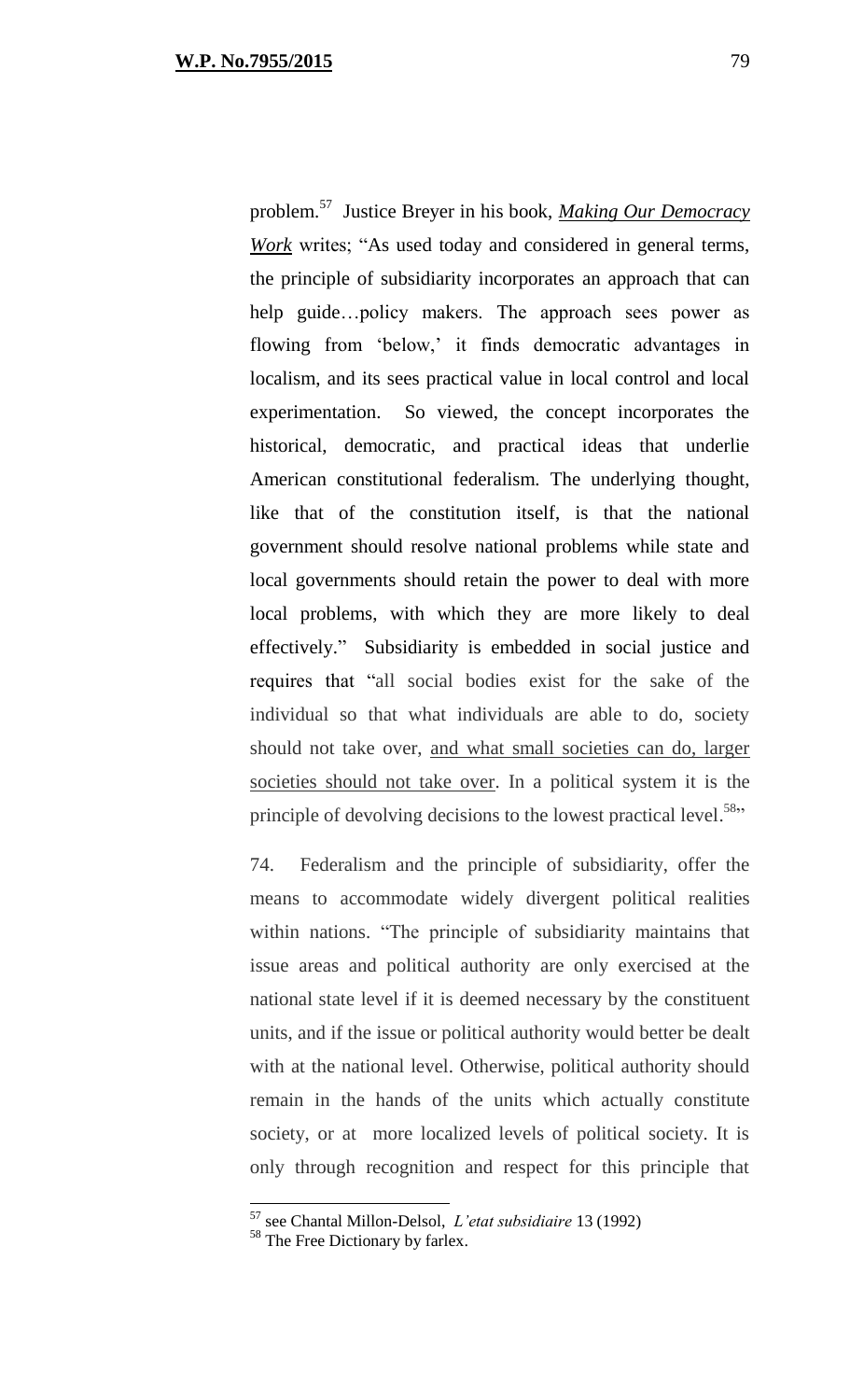nation-states can be legitimate aggregates of human political society. Subsidiarity implies that political authority ultimately rests with the constituent units of society, and is only transferred to a federal/national level of it is absolutely necessary.<sup>59</sup><sup>29</sup> According to Carl Schmitt; "control of the territory by the state may occur in two ways; either with the territorial articulation of power among the parts on the dependent whole- the centre- which monopolizes control; or with one where everything, including the centre, depends on the parts, and central control is distributed between the whole and the parts. The first is a unitary state, while the second is a federal one.<sup>60</sup><sup>,</sup> Federalism divides sovereignty of the state between a central government and regional governments, and often times even a third order such as at local or municipal levels of government.

75. The principle of subsidiarity therefore holds that where local communities or local governments can effectively govern and manage a municipal service, they should. Where they cannot, provincial government should intervene. Only when the local governments prove ineffective or the matter spills over the local area, should the provincial government become involved. In the words of Marvin Olasky "if it is necessary to turn to government, go first to city, then to country, then to state and only then to federal offices."<sup>61</sup> "Subsidiarity, at its core, envisions a society in which problems are solved and decisions made from the bottom up. As a model of governance, subsidiarity offers no shelter to those who seek the unbridled

<sup>59</sup> Mark Friesen. *Subsidiarity and Federalism: An old concept with contemporary relevance for political society*. Federal Governance: A Graduate Journal of Theory and Politics (2003) .

<sup>60</sup> Luis Maria Bandieri, : Carl Schmitt and Federalism." *Telos*, 22 (2002):48

<sup>61</sup> *Let Them Eat Beans* , AUSTIN AM.-STATEMAN, 2002 at A15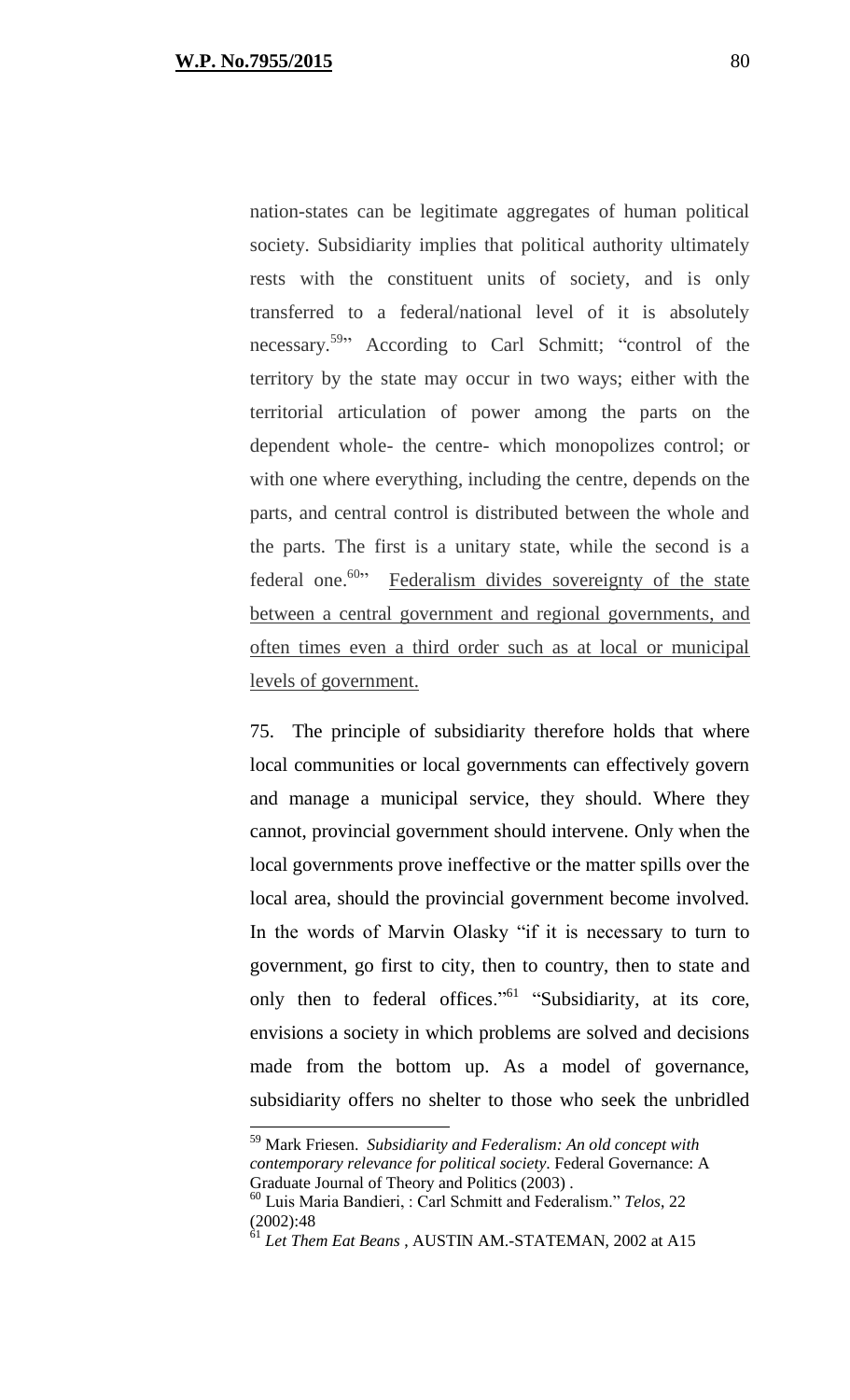expansion of centralized government, not to those who disregard the need for a vital government role in making an empowered and connected citizenry a reality. Stripped of its partisan baggage, subsidiarity offers a model that- rooted in social justice tradition that stresses both individual liberty and communitarian values-rejects the alienations of both the market and centralized government, embracing instead individuals and the mediating structures to which they belong."<sup>62</sup>

### *Article 140A and scope and autonomy of local governments<sup>63</sup>*

76. Subsidiarity and the structure of local government system emerge from the broad principles of political, social and economic justice guaranteed to the citizens under the Objectives Resolution to the Constitution and having subsequently become a substantive part of the Constitution under Article 2A. The legislative competence enjoyed by the provincial legislature, after the  $18<sup>th</sup>$  amendment is informed and fashioned by Article 140A when it comes to resurrecting local government system in the Province. Article 140A also "constitutionally" defines a basic architecture of local government systems that consists of "devolving" political, administrative and financial responsibility and authority to its elected representatives. The "devolution" of this critical bundle of responsibilities and authorities, which defines government, to elected representatives suggests that the framers of the 18th Amendment are no longer relegating local governments to play the role of agents of provincial governments. Instead they are envisaging a tier of democratic government that has

 $62$  Subsidiarity as a principle of governance-beyond Devolution. Robert K. Vischer. INDIANA LAW REVIEW Vol 35:103

<sup>&</sup>lt;sup>63</sup> Reliance is palced on the note submitted by Dr. Ali Cheema (LUMS, IDEAS) the amicus curiae.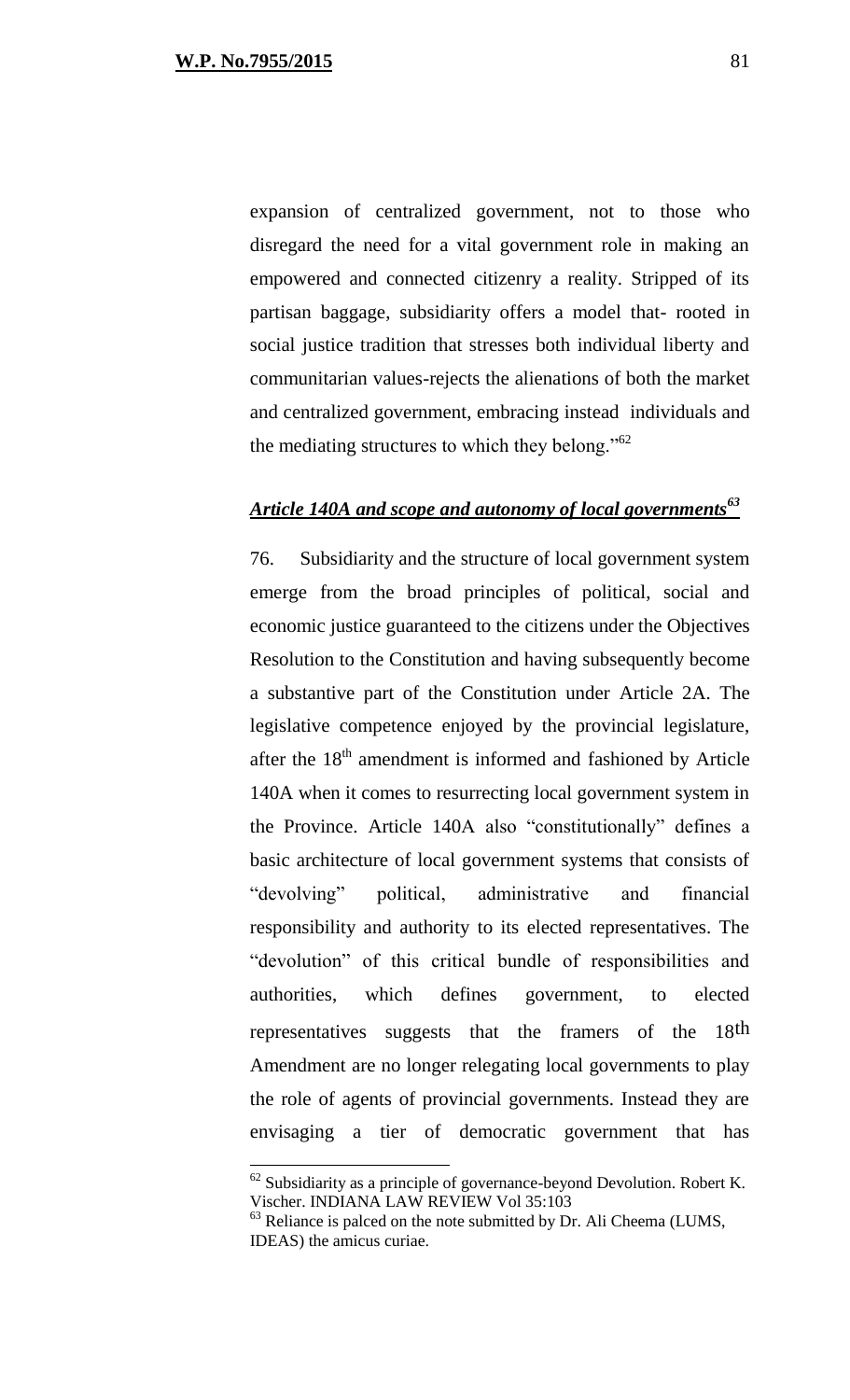"autonomous control," which needs to be assigned a meaningful set of core responsibilities and functions to enable it to deliver to the citizenry. This view is echoed by the ruling party's [PML(N)] 2013 Manifesto, which states that "apart from consolidating democratic institutions and traditions at the federal and provincial level, the imperative of democratic governance can be fulfilled only through further decentralization by devolving administrative and financial powers to elected representatives at district and lower levels." It explicitly expresses its commitment to implementing 140A of the 1973 Constitution. It further elaborates that in implementing Article 140A, PML(N) will ensure that the new laws providing for a new local bodies system in replacement of the 2002 system are adopted by consensus and that they provide for optimum devolution and decentralization of administrative and financial powers. The use of the term "devolution" needs to be understood as it has been used in both Article 140A and the PML(N) 2013 Manifesto. As argued earlier the most influential definition of "devolution" in the local government literature is by Rondinelli, et. al.  $(1983)^{64}$ . In their definition "devolved" local governments are defined to be independent, autonomous, and usually have exclusive authority over explicitly reserved functions.

77. Faguet  $(2011)^{65}$  points out that "autonomy" is defined by the Oxford English Dictionary as "of a state, institution etc: The

<sup>64</sup> Rondinelli, D.A., G. S. Cheema, and J. Nellis. (1983). "Decentralization in Developing Countries: A Review of Recent Experience". Staff Working Paper No.581, World Bank, Washington, DC. <sup>65</sup> Faguet, J. P. (2011). "Impacts and Consequences of the New Regime of Autonomies in Bolivia: Elements for a Discussion," Inter-American Development Bank, Policy Brief No. 122.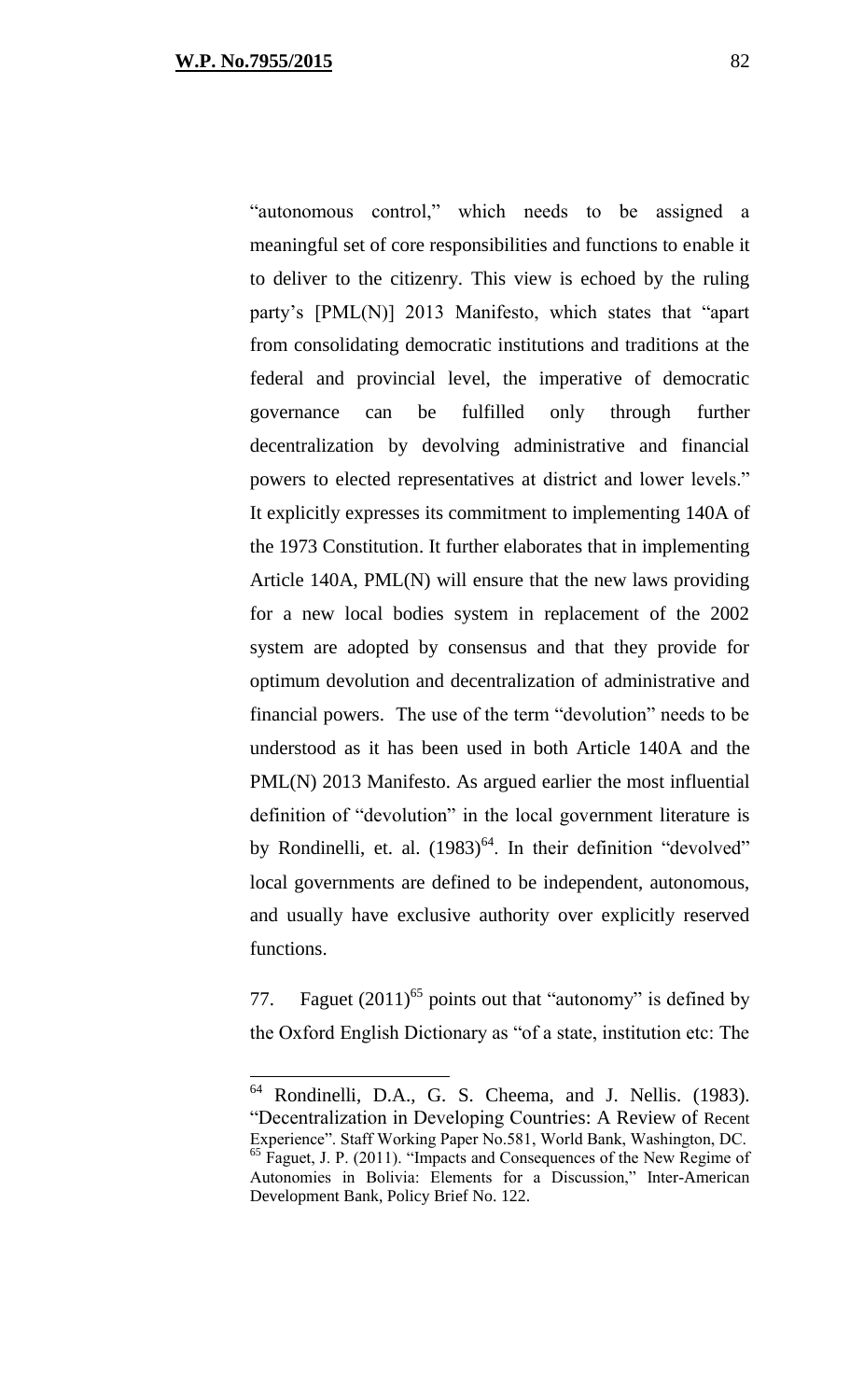right of self-government, of making its own laws and administering its own affairs." Rondinelli et. al's (1983) definition of "devolution," therefore, implies autonomy and local self-government instead of these governments being an agent of a higher-tier of the state. Item 10 of the Charter of Democracy (2006), the magna carta underlying the  $18<sup>th</sup>$ Amendment, clarifies that the notion of "devolution" that the farmers of the Amendment, and hence 140A, had in mind corresponds closely to Rondinelli et. al.'s (1983) definition of the term. Item 10 of the Charter states that "…constitutional protection will be given to the local bodies to make them autonomous and answerable to their respective assemblies as well as to the people." This is a clear commitment to the constitutional protection of local governments that are envisaged as "autonomous" institutions of self-government. This historical evidence suggests that the 18th Amendment does not envisage local governments as "agents or creatures of the province." The condition of "autonomy" places a limitation against any encroachment by provincial governments into a "minimum set of core functions" that allow these institutions to act as meaningful governments whether on account of centralization or by creating overlapping mandates.

78. Article 140A, in our view, suggests that the assignment of functions to the local tier remains the prerogative of the provincial legislature subject to the limitation that this tier cannot be stripped off a core bundle of functions over which it is empowered to exercise self-government. Diluting the core bundle beyond a minimum threshold through centralization is tantamount to stripping these governments of their basic functionality as a tier of government.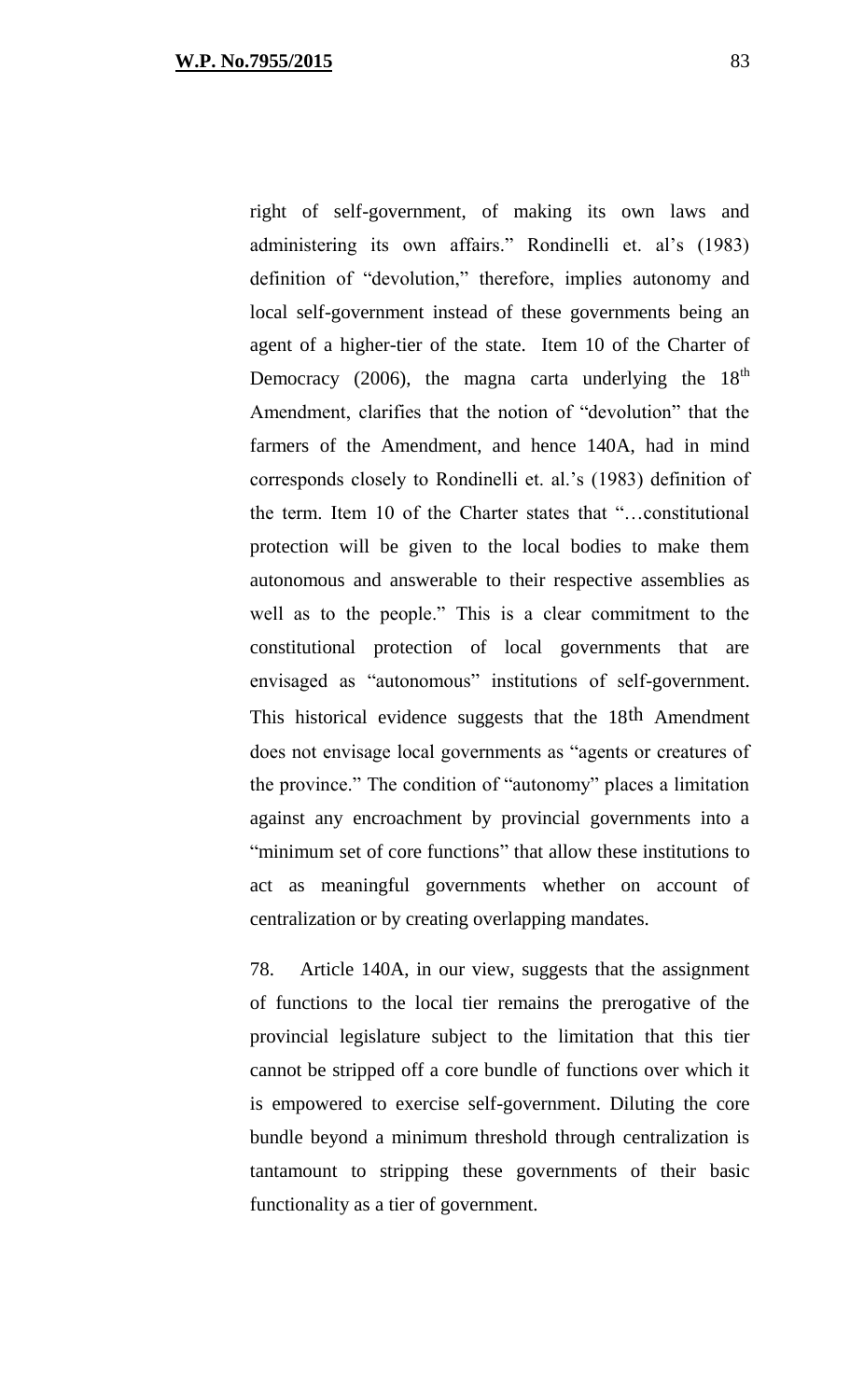79. The interpretation of Article 140A is that while local government legislation comes under the purview of the provincial legislature, this does not make provincial governments the "controlling authority" of local governments. While this interpretation acknowledges that local governments will have to function within the substantive framework established by the provincial legislature, it also makes clear that any framework established by the provincial legislature has to conform to Article 140A and, hence, devolve a meaningful set of core local functions to comply with this provision. It is, therefore, important for provincial legislatures to review the existing assignment of functions to ensure that this set fulfills the condition that local governments have been provided a meaningful core bundle of functions on which provincial departments do not have overlapping jurisdictions. Failure to meet the latter condition will limit the local governments' ability to act as institutions of self-government, which is not consistent with Article 140A.

80. Gough<sup>66</sup> (2009, pp. 22-27) has conducted a comparative analysis of local functional assignment for England, South Africa, Canada, Australia, Netherlands, Germany, France and Netherlands. This sample includes unitary and federal states. He finds that in all these countries "there is a core of activities," with local governments that include town and local planning, waste collection and disposal, some utilities usually water, local roads, some public transport and amenity services that include parks and open spaces, sports and leisure and cultural facilities. Similarly, the United Cities and Local Governments Global

<sup>66</sup> Gough, R. (2009). "With a Little Help from my Friends: International Lessons for English Local Government". Localis, London.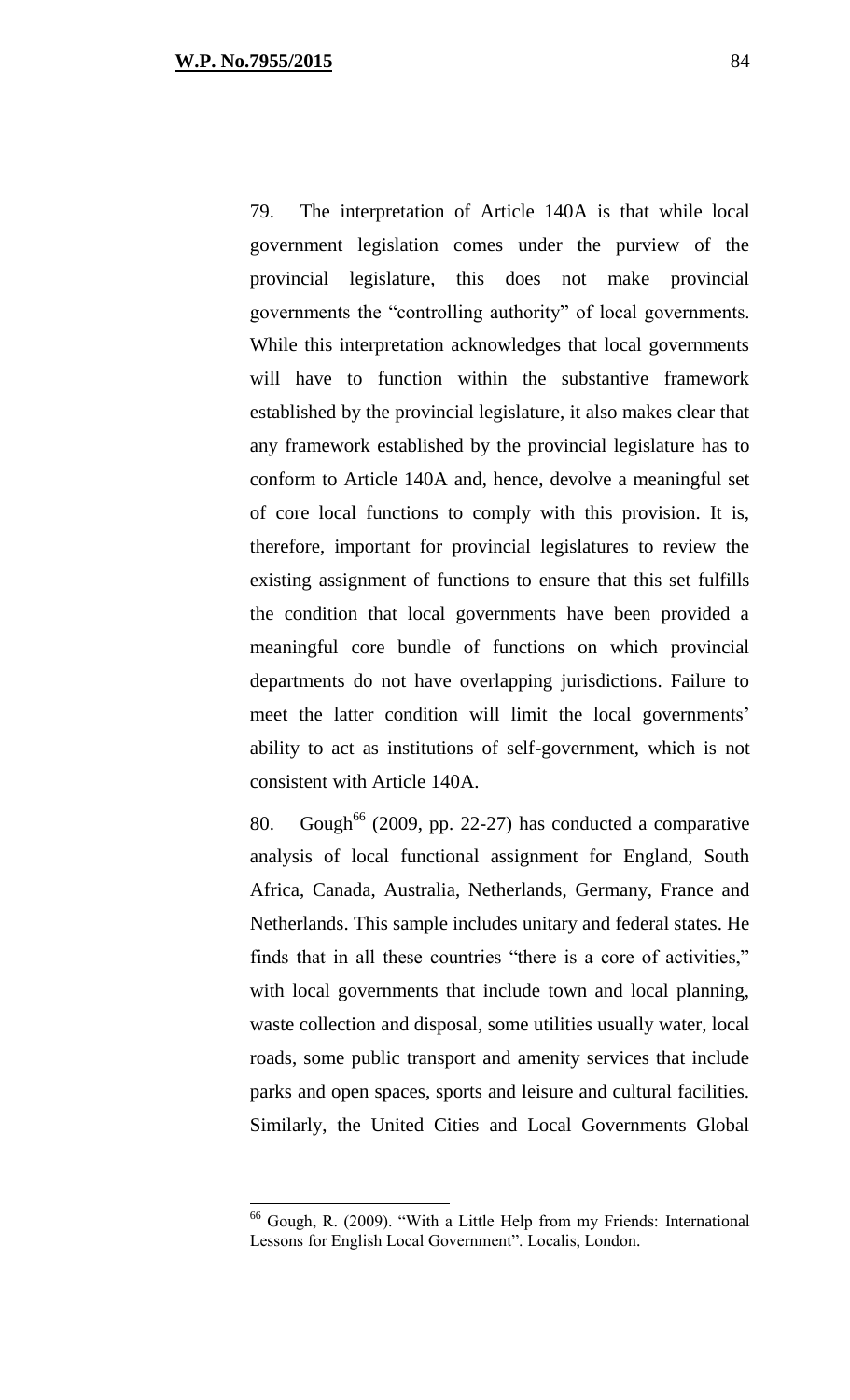Report 2008<sup>67</sup> surveys the assignment of functions in around 85 countries across all regions of the globe and finds that "(m)ost countries have devolved a core set of local functions"... that include "local public services, like water connections, streets, solid waste, local markets, urban and land use planning, and primary care in health...and sometimes economic development and housing. " Bardhan and Mookherjee (2006) map local functional assignments for their sample of eight developing countries. They find that six out of eight of these countries assigned primary education and health and welfare programs to local governments. They also find that all countries in their sample had assigned local infrastructure, which includes local roads, water, sanitation and town planning to the local tier. This analysis shows that comparative analysis can be a useful method of determining a minimum core set of activities for local governments by the provincial legislature. The main

limitation with this method is finding the right comparison group.

81. The theory of fiscal federalism provides guidelines for assigning expenditure and regulatory functions across different tiers or spheres of government. The basic argument proposed by the literature on fiscal federalism is that functions are provided most efficiently "by the jurisdiction having control over the minimum geographic area that would internalize benefits and costs of such provision" (Frey and Eichenberger  $1999$ <sup>68</sup>. Put more simply, functions should be allocated to a tier of local government whose boundaries are defined by the area

<sup>&</sup>lt;sup>67</sup> United Cities and Local Governments (2008). "First Global Report", Spain.

<sup>68</sup> Frey, B. S. and R. Eichenberger (1999). "The New Democratic Federalism for Europe. Functional, Overlapping and Competing Jurisdictions". Edward Elgar Publishing Limited, Cheltenham.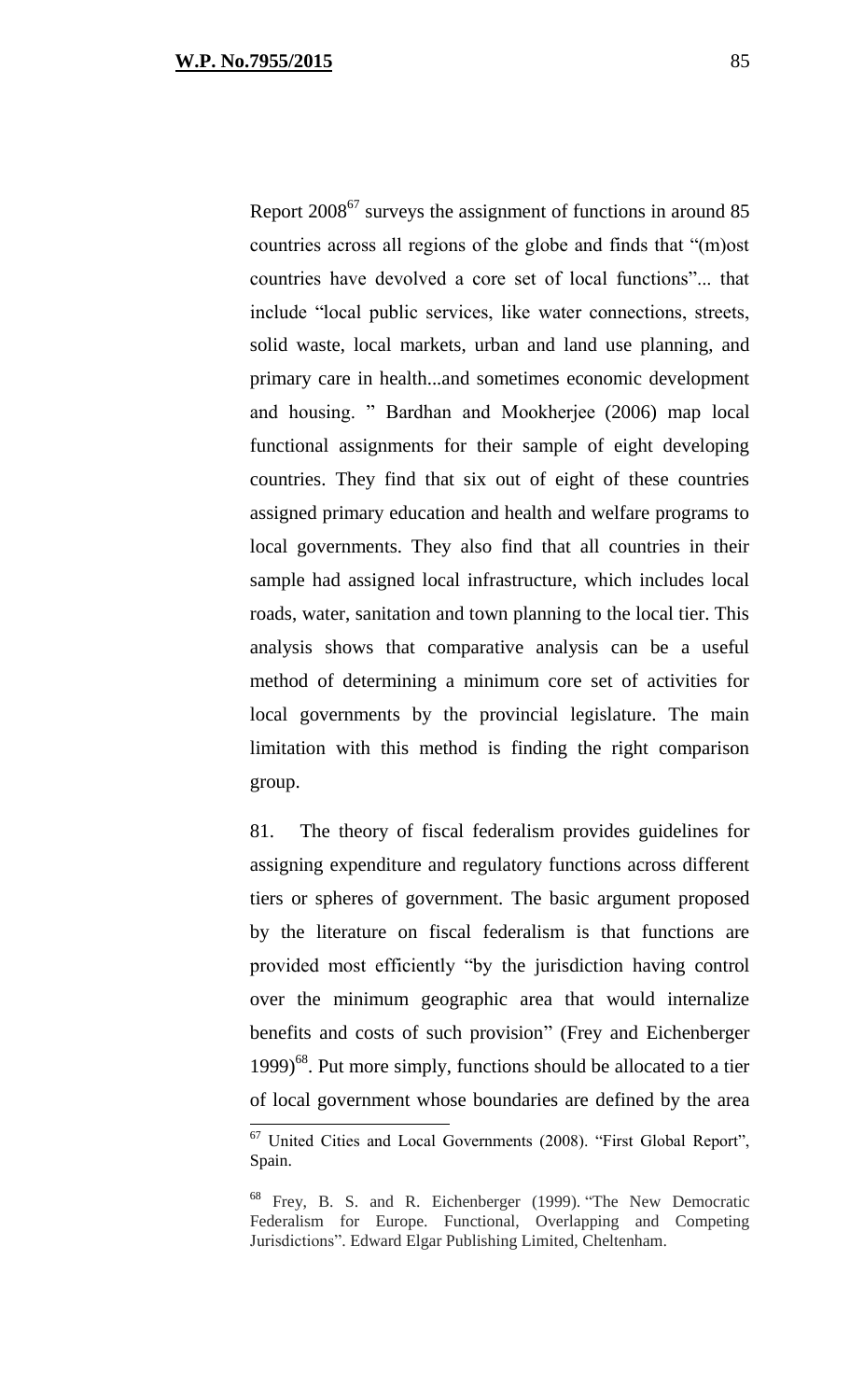in which citizens enjoy the benefits of the provision. For example, the benefits of national defense and foreign policy are enjoyed by all citizens and hence the function should be assigned to the federal government. On the other hand, the benefits of street lighting are only enjoyed by households living in a street and their visitors and may be assigned to a neighborhood council. This is also called the decentralization theorem (Oates  $1972^{69}$ ). The underlying premise of this principle is that localities differ in their needs and preferences. Efficient delivery in this context implies cost-effective provision that corresponds to the needs and preferences of a particular locality. The local tier is argued to result in more efficient provision as it is likely to be better informed about the specific needs and preferences of the local community (Glaeser 2012, Faguet 2004, Shah 1999)<sup>70</sup>. Second-generation theories of fiscal federalism ground the argument for decentralization in political economy (Mookherjee 2015, Weingast  $2013$ )<sup>71</sup>. This literature argues that decentralization is likely to improve service delivery outcomes by enhancing political accountability, expanding the pool of quality political leadership and enhancing citizen participation. There are three different variants of the political accountability argument in the

<sup>69</sup> Oates, W. E. (1972). "Fiscal Federalism". New York: Harcourt Brace Jovanovich.

<sup>70</sup> Glaeser, E. L. (2012). "Urban Public Finance," National Bureau of Economic Research, Working Paper No. 18244; Faguet, J. P. (2004). "The Decentralization Increase Local Responsiveness to Local Needs? Evidence from Bolivia," *Journal of Public Economics*, 88; Shah, A. (1999). "Expenditure Assignment: Decentralization Briefing Notes", World Bank, Washington, DC.

<sup>71</sup> Mookherjee, D. (2015). "Political Decentralization," *The Annual Review of Economics*, 7; Weingast, B. R. (2013). "Second Generation Fiscal Federalism: Political Aspects of Decentralization and Economic Development, *World Development*, Vol XX.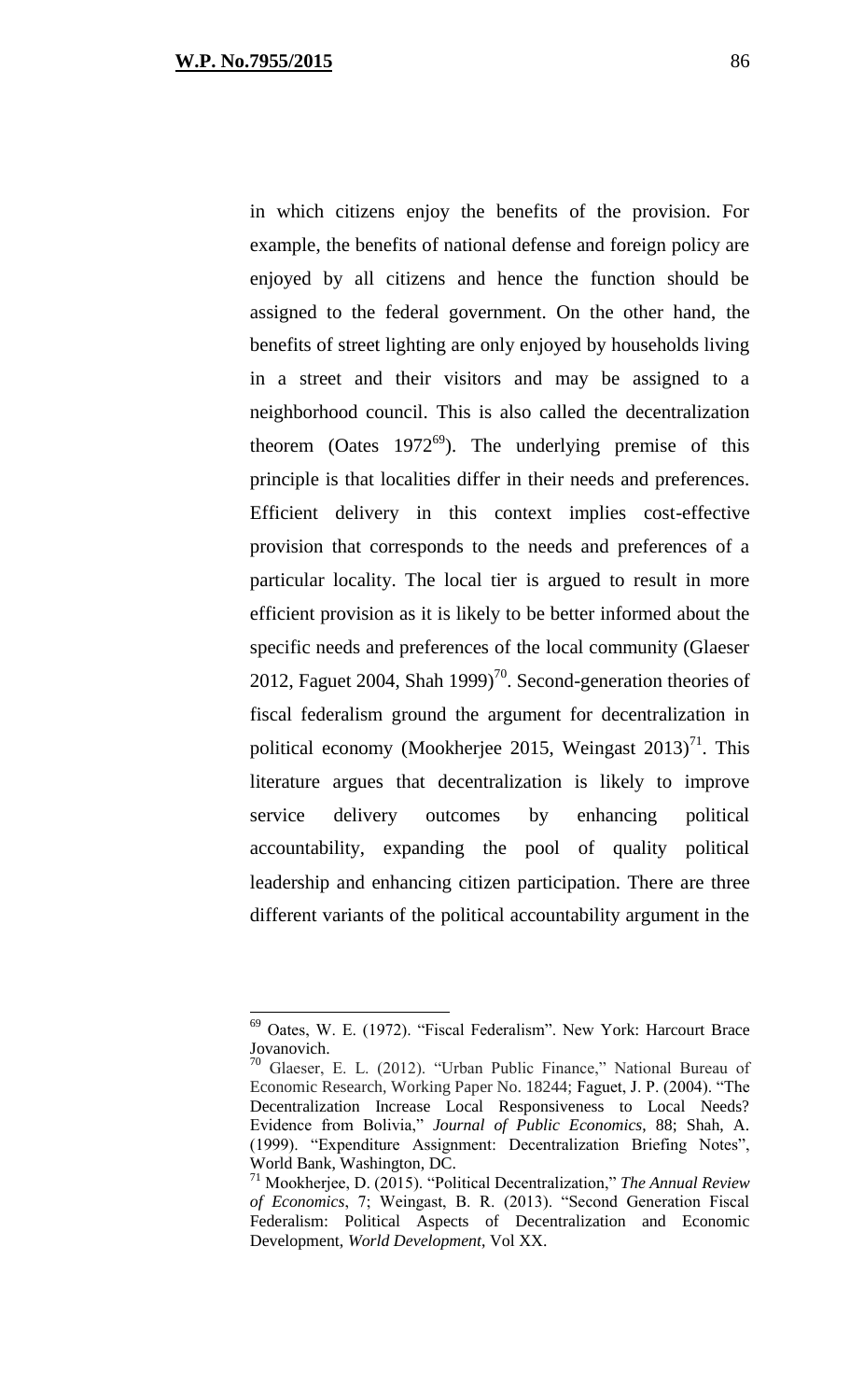literature. Cremer et. al.  $(1995)^{72}$  and Seabright (1995)  $^{73}$ argues that decentralization combined with local democracy results in efficient provision by enhancing the accountability of local providers (Mookherjee 2015). The main argument is that accountability is strengthened under decentralization because the welfare of local citizens determines the re-election of government. The same is not true of centralization as the local area votes do not matter as much for the re-election of higher tier governments. This literature also argues that centralized provision is likely to result in considerable misallocation of resources as the minimum political coalition governing the central tier may not include or be dominated by representatives of a particular locality (Besley and Coate 2003, Lockwood  $2002$ <sup>74</sup>. Besley and Case (1995)<sup>75</sup> argue that a comparative advantage of decentralization is that it permits yardstick competition that can be used by citizens to benchmark their government's performance against other governments (Mookherjee 2015). This benchmarking can be used to discipline governments through the electoral mechanism, which will enhance political accountability. A different strand of the literature argues that devolved systems increase the quality of political leadership as they become screening devices for governance talent. This is because governing local governments

 $72$  Cremer J, A. Estache and P. Seabright (1995). "The decentralization of public services: lessons from the theory of the firm" in A. Estache (eds.) *Decentralizing Infrastructure: Advantages and Limitations*, World Bank: Washington, DC.

Seabright, P (1996). "Accountability and Decentralization in Government: An Incomplete Contracts Model," *European Economic Review*, 40.

 $74$  Besley T and S. Coate (2003). "Centralized versus Decentralized Provision of Local Public Goods: A Political Economy Approach," *Journal of Public Economics*, 87; Lockwood, B (2002). "Distributive Politics and the Costs of Centralization," *Review of Economic Studies*, 69. <sup>75</sup> Besley T. and A. Case (1995). "Incumbent Behavior: Vote-seeking,

Tax-setting and Yardstick Competition," *American Economic Review*, 85.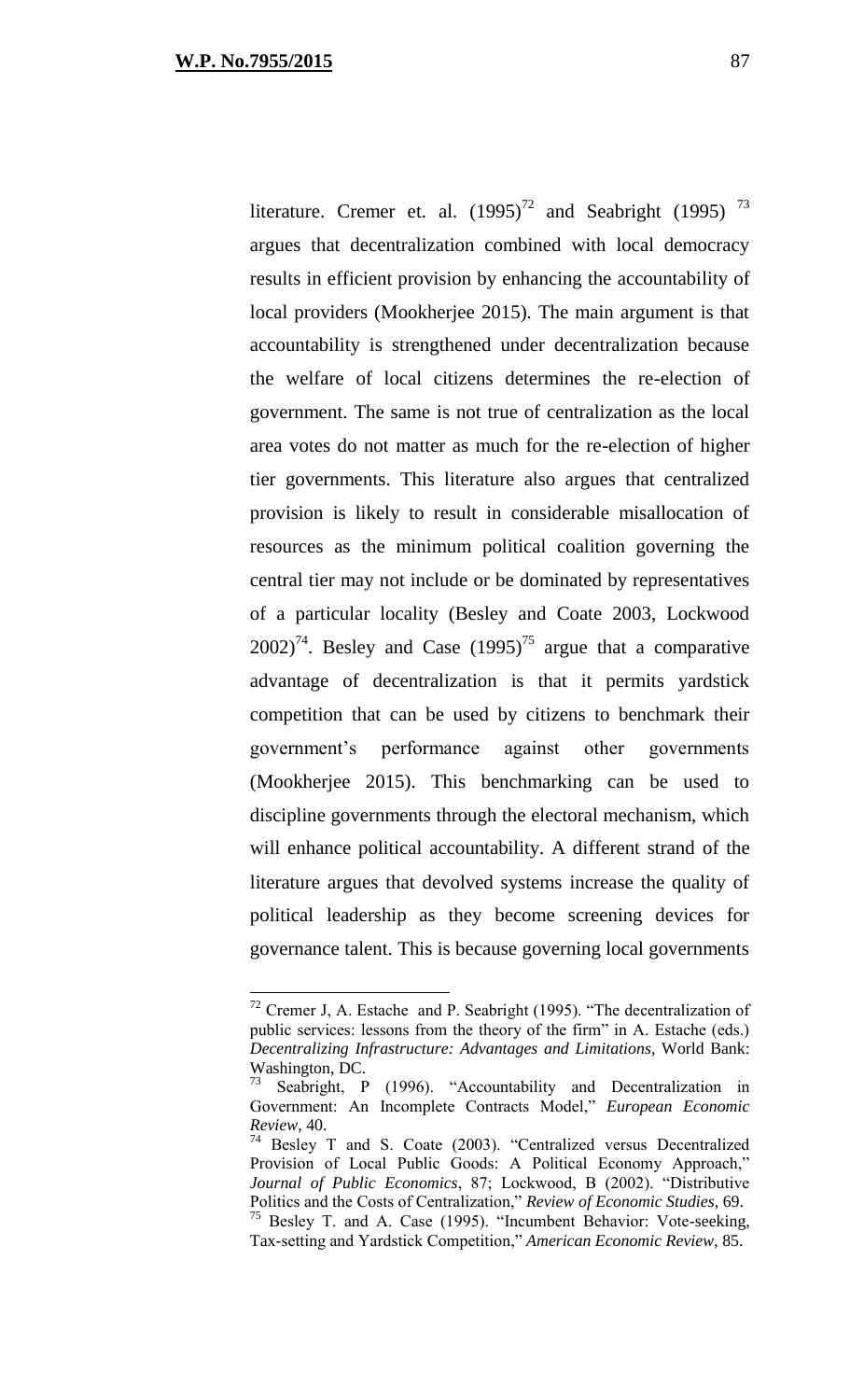allows local political leaders to develop reputations for governance, which they can use to become contenders for higher level office (Myerson 2014, Cheema, Khan and Myerson  $2015$ <sup>76</sup> Local governments have been critical in providing leadership for higher tiers in countries as diverse as Turkey, China and the United States. An important complementary argument to the decentralization theorem is the need for a clear assignment of responsibility between different tiers of government (Dollar and Hoffman 2008, Shah 1999)<sup>77</sup>. This is because the absence of a clear assignment could result in unfunded mandates for local governments because of encroachment by the higher tiers. It also compromises accountability as citizens are unclear which tier of government has the primary responsibility for delivery. This may well result in voter disillusionment with local governments.

82. There is a consensus that decentralized provision is inefficient for functions that result in inter jurisdictional spillovers and entail economies of scale. Spillovers arise when non-residents enjoy the benefits or bear the costs of provision by a local government. The case where a district government sets up factories that dump waste water in the neighboring district is an example of negative spillovers. However, if the same factories create employment for workers residing in the neighboring districts this is an example of positive spillovers.

 $76$  Myerson, R. (2014). Constitutional Structures for a Strong Democracy: Considerations on the Government of Pakistan," *World Development*, 53; Cheema, A., A. Q. Khan and R. Myerson (forthcoming 2015). "Breaking the Countercyclical Pattern of Local Democracy in Pakistan," in J. P. Faguet (eds) *Is Decentralization Good for Development*: Perspective from Academics and Policymakers, Oxford University Press.

<sup>77</sup> Dollar, D. and B. Hofman (2008). "Intergovernmental Fiscal Reforms, Expenditure Assignment and Governance," in J. Lou and S. Wang (eds.) *Public Finance in China*, World Bank: Washington, DC.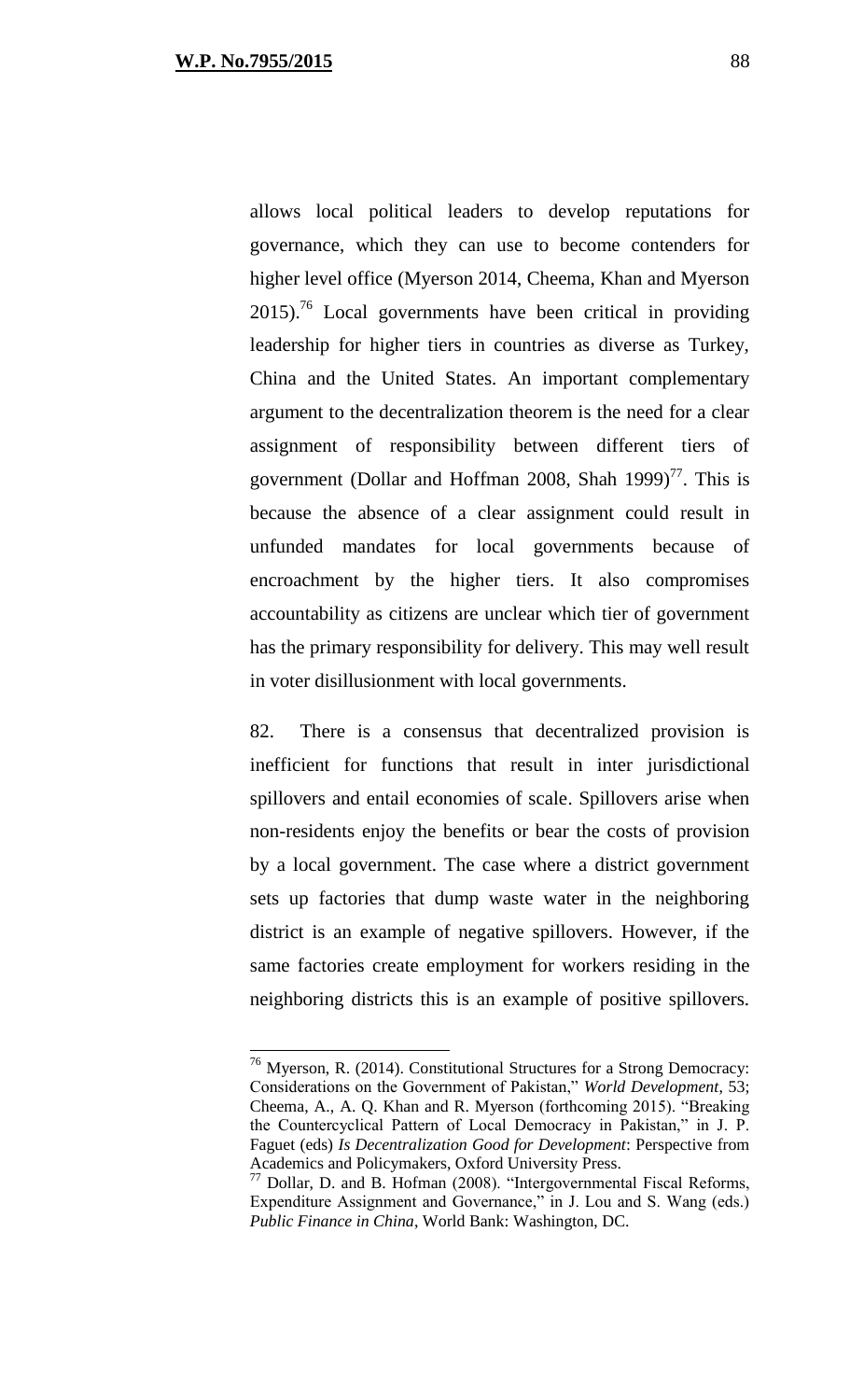Negative spillovers create a problem because they have created costs for a jurisdiction that has no political or contractual control over the extent of the provision. Positive spillovers are an issue because the citizens of the neighboring district are enjoying a benefit for which they are bearing no cost. Therefore the presence of spillovers provides a justification for centralizing functions in high-tier governments or establishing institutions that can coordinate between different local governments. The principle is that the function should be assigned to a jurisdiction whose boundary includes all citizens who benefit or lose from the provision of a function with spillovers. The larger the spillovers the higher the tier to which the function needs to be assigned (Mookherjee 2015, Shah 1999, Oates 1972).

83. In conclusion, the principle proposed by the literature is that local governments should be assigned functions that do not entail spillovers and also do not entail significant economies of scale to justify provision by a higher tier of government or mechanisms created enabling local governments to act together. In the case of spillovers and economies of scale functions should be assigned to higher tiers of government. In any analysis of roles, relationships and functions, the principal of 'subsidiarity' is critical." This principle can be used by the provincial legislature for the local assignment of functions. It states that the lowest level of government should deliver government services because it knows the demands from consumers-voters best unless significant spillovers and economies of scale exist. It is important to point out that this principle delimits the domain of different tiers of governments on both a geographical and functional basis (Faguet 2011). The principle of subsidiarity has been used as an underlying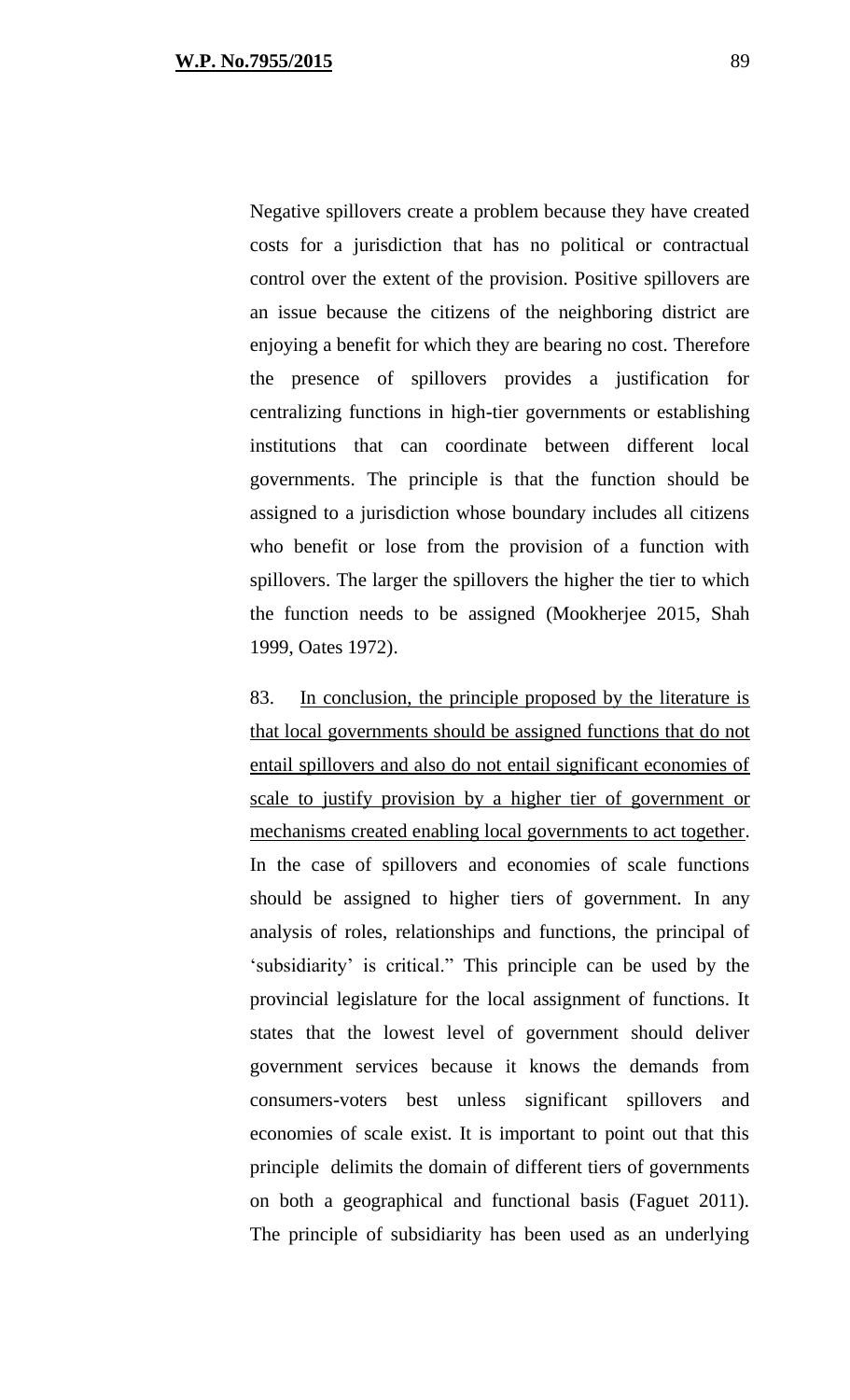principle of functional assignment in a range of jurisdictions. It has been used in the European Charter for Local Governments (Article 4(3)), as part of the South African Constitution (Articles 151(4) and 158 (4)) and the French Constitution among others (Article 72). The principle of subsidiarity has also been recognized as critical by the Independent Metropolitan Local Government Review Panel (2012) in Australia."

## *Local Governments as institutions that strengthen federal democracy*

84. Professor Roger Myerson, <sup>78</sup> 2007 Nobel Laureate in Economic Sciences and Professor at the [University of Chicago,](http://en.wikipedia.org/wiki/University_of_Chicago) as an *amicus*, made his submissions through email in the following manner: "I have taken the time to study and write about Pakistan's local governments because I share people's hopes building stronger federal democracy in Pakistan and because I see compelling theoretical reasons why democratic local government may be vital for building stronger democracy at all levels in Pakistan. The key to successful democratic development is to increase the nation's supply of leaders with good reputations for managing public resources responsibly for public service.<sup>79</sup> The large number of elected local offices

<sup>78</sup> <http://home.uchicago.edu/~rmyerson/research/rbmvita.pdf>

<sup>79</sup> Myerson, R (2014). "Local Foundations for Better Governance: A Review of Ghazala Mansuri and Vijayendra Rao's Localizing Development," World Bank Policy Research Working Paper 7131 (2014); Cheema, A., A. Q. Khan and R. Myerson (forthcoming 2015). "Breaking the Countercyclical Pattern of Local Democracy in Pakistan," in J. P. Faguet (eds) *Is Decentralization Good for Development*: Perspective from Academics and Policymakers, Oxford University Press; Fortmann, L (1983). "The Role of Local Institutions in Communal Area Development," Gaborone, Botswana: Applied Research Unit, Ministry of Local Government and Lands, 1983.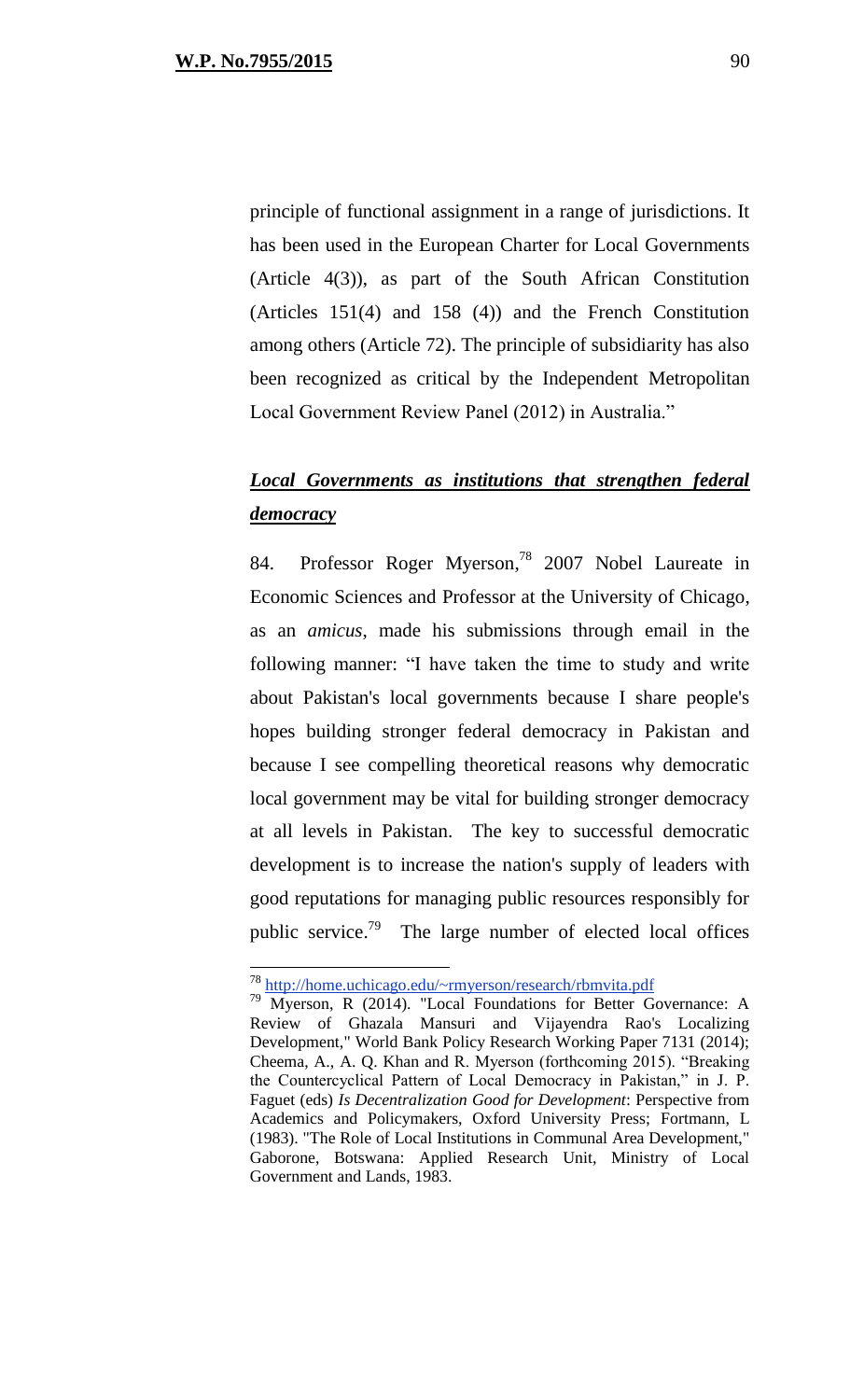should offer the greatest number of opportunities for local leaders to begin developing such reputations for good public service. Elected offices in local, provincial, and national governments should form a ladder of democratic advancement, on which politicians can hope to rise by providing better public service to their constituents. Then parties can gain greater confidence of voters in provincial and national elections by nominating trusted candidates with proven records of good service in local government…on the question of local control of city planning and infrastructure development, there are good reasons to believe that locally elected governments can help economic development by providing better mechanisms for local public investments.<sup>80</sup> When the quality of a local public investment can be observed only by local residents, then the official who has responsibility for the public investment can be held properly accountable for its quality only by local voters. A poor community can mobilize its resources for public investments that are essential for its economic development only when members of the community are coordinated by local leaders whom they can trust to appropriately reward contributors and discipline free-riders. Such trust can be expected only from leaders whose authority is based on local politics."

## **Pakistan's federalist state and the doctrine of separation of** *powers.*

85. "The doctrine of separation of power divides power horizontally, between institutions at the same tier. The division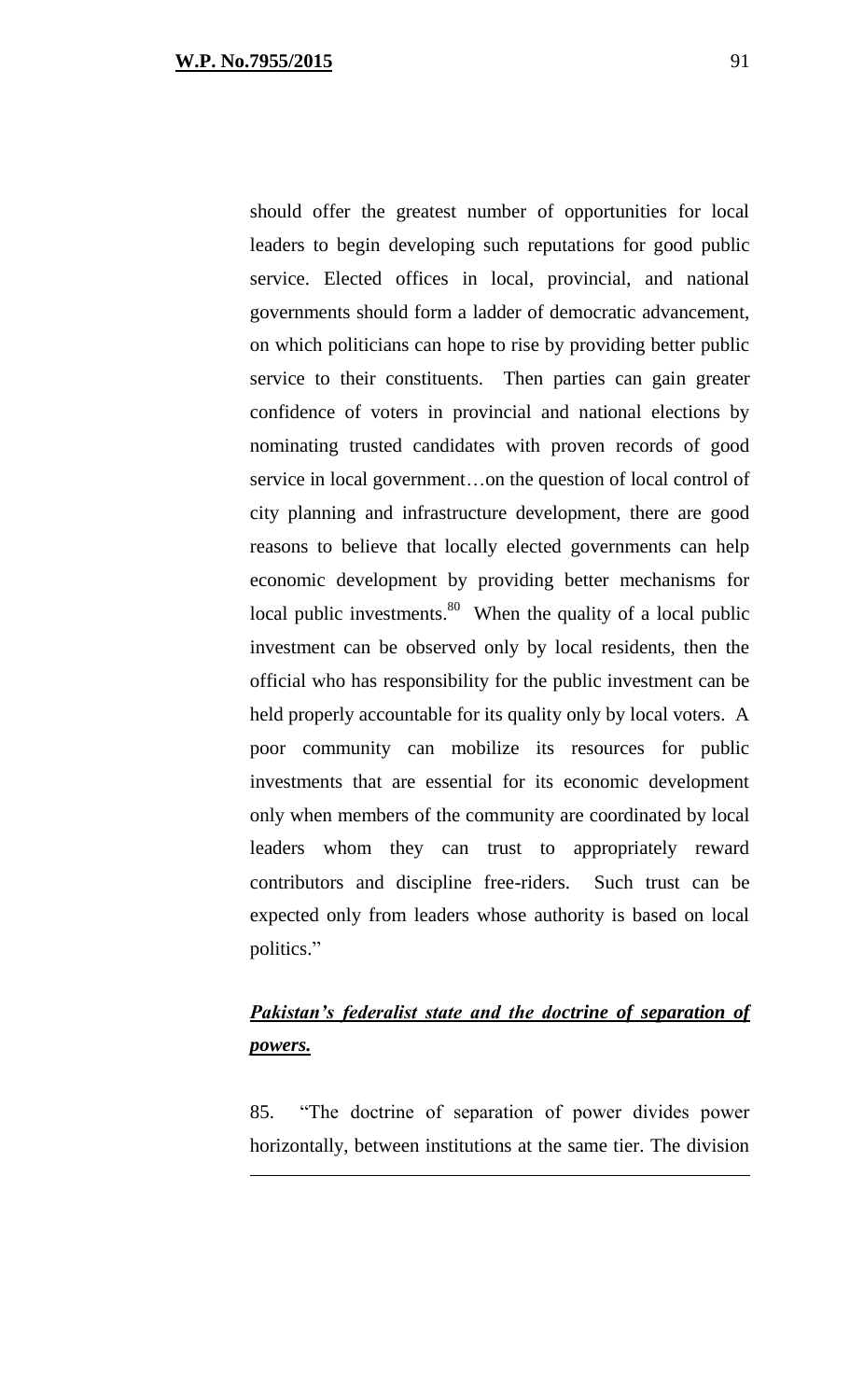typically takes place between three bodies; the legislature, executive, and the judiciary. Whatever conception of separation of powers a people embrace, the animated theme of the doctrine of separation of powers is to prevent power from vesting in a single body. Typically this is thought to preserve liberty as the concentration of authority is avoided…It is worth noting that the doctrine is also thought to encourage democratic deliberation. Because competing claims are constantly asserted, dialogue is facilitated, and through pretending a single body from enjoying supremacy, each body *checks* and *balances* one another.<sup>81</sup><sup>2</sup> Madhav Khosla<sup>82</sup> has argued that this doctrine moves beyond its typical parliamentarianism, as the constitutions also provide for an internal separation of powers within all the three traditional branches of government and in this way shape the institutional dynamics of democracy. Federalism introduces vertical separation of powers within the same institution. The Provincial legislature under Article 140A has promulgated PLGA and assigned certain executive powers to the elected local government creating a vertical separation of powers between the executive authority of the Provincial Government and the Local Government. On this construct stands our federalist state and the Local Government System. This vertical separation can be maintained if the political, administrative and financial autonomy of the political units is protected down the democratic ladder. This vertical separation of power is buttressed by Article 17(2) of the Constitution whereby every person has a fundamental right to form or be a member of a political party so that he can participate in the political life of the country. This right would be rendered

 $\overline{a}$ 

<sup>81</sup> Madhav Khosla, *The Indian Constitution*. Oxford. p.2

 $82$  ibid.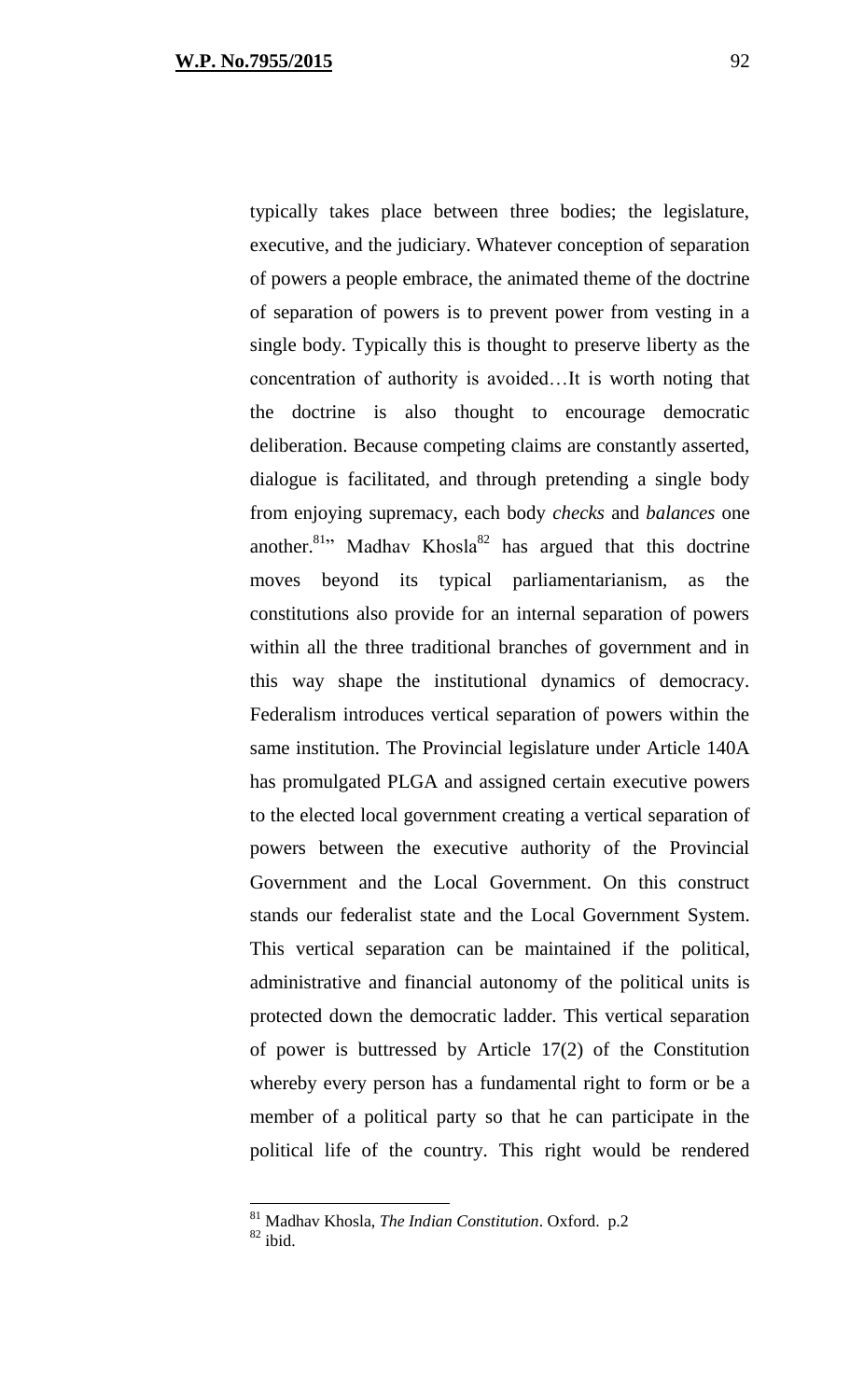meaningless if the elected political party in the Local Government System is not allowed to function in the devolved political, administrative and financial space allowed by the provincial legislature and if the citizen is not permitted to participate in this political space. Any provincial law that thwarts or restricts the elected local government from performing its functions under the law offends Article 17(2) of the Constitution. The principles of political and social justice guaranteed under the Objectives Resolution to our Constitution and now substantive part of our Constitution under Article 2A further support this vertical separation. Therefore, when the clearly delineated devolved powers of the local government are in any manner abridged, diluted or impeded by the provincial government or through its instrumentalities like the LDA, it offends the constitutional principles of political and social justice besides the fundamental rights to life, dignity and political participation.

86. PLGA succinctly captures the constitutional obligation in its preamble which states: "Whereas it is expedient to establish an elected local government system to devolve political, administrative and financial responsibility and authority to the elected representatives of the local governments; to promote good governance, effective delivery of services and transparent decision making through institutional participation of the people at the local level…" PLGA establishes (section 6) a number of local areas namely: Lahore District as the Metropolitan Corporation; rural area in a district, other than the Lahore District, as a District Council; urban area in a district, other than the area of a Municipal Committee, as a Municipal Corporation and urban are in a district, other than the area of a Municipal Corporation, as a Municipal Committee. In the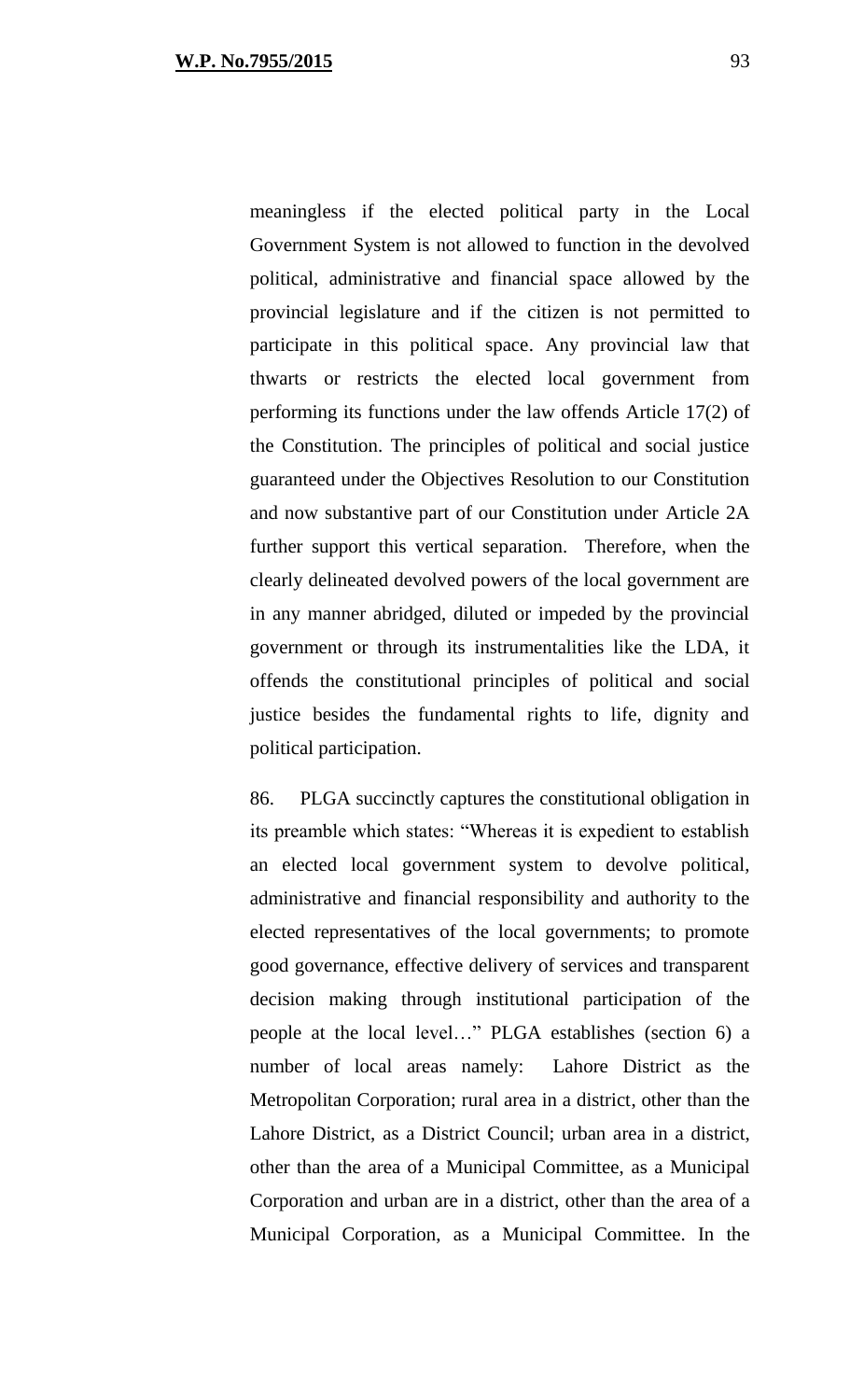present case, we are concerned with the Lahore Metropolitan Corporation (LMC). The local governments constituted under PLGA are Metropolitan Corporation for Lahore, Municipal Corporation, Municipal Committee, District Council, Union Council, District Education Authority and District Health Authority. The Metropolitan Corporation is a body corporate having perpetual succession and a common seal, with the power to acquire, and hold property, enter into contracts, sue and be sued in its name (section 86). The functions of MCL, *inter alia*, are as follows:

- (a) approve spatial plans, master plans, zoning, land use plans, including classification and reclassification of land, environment control , urban design , urban renewal and ecological balance.
- (b) Approve proposal for public transport and mas transit systems, construction of expressways, flyovers, bridges , roads, under passes and inter town streets;
- (c) Approve development schemes for beautification of urban areas;
- (d) Develop integrated system of water reservoirs, water resources, treatment plants, drainage, liquid and solid waste disposal, sanitation and other municipal services;
- (e) Execute and manage development plans;
- (f) Exercise control over land-use, land sub-division, land development and zoning by public and private sectors for any purpose, including agriculture, industry, commerce markets, shopping, and other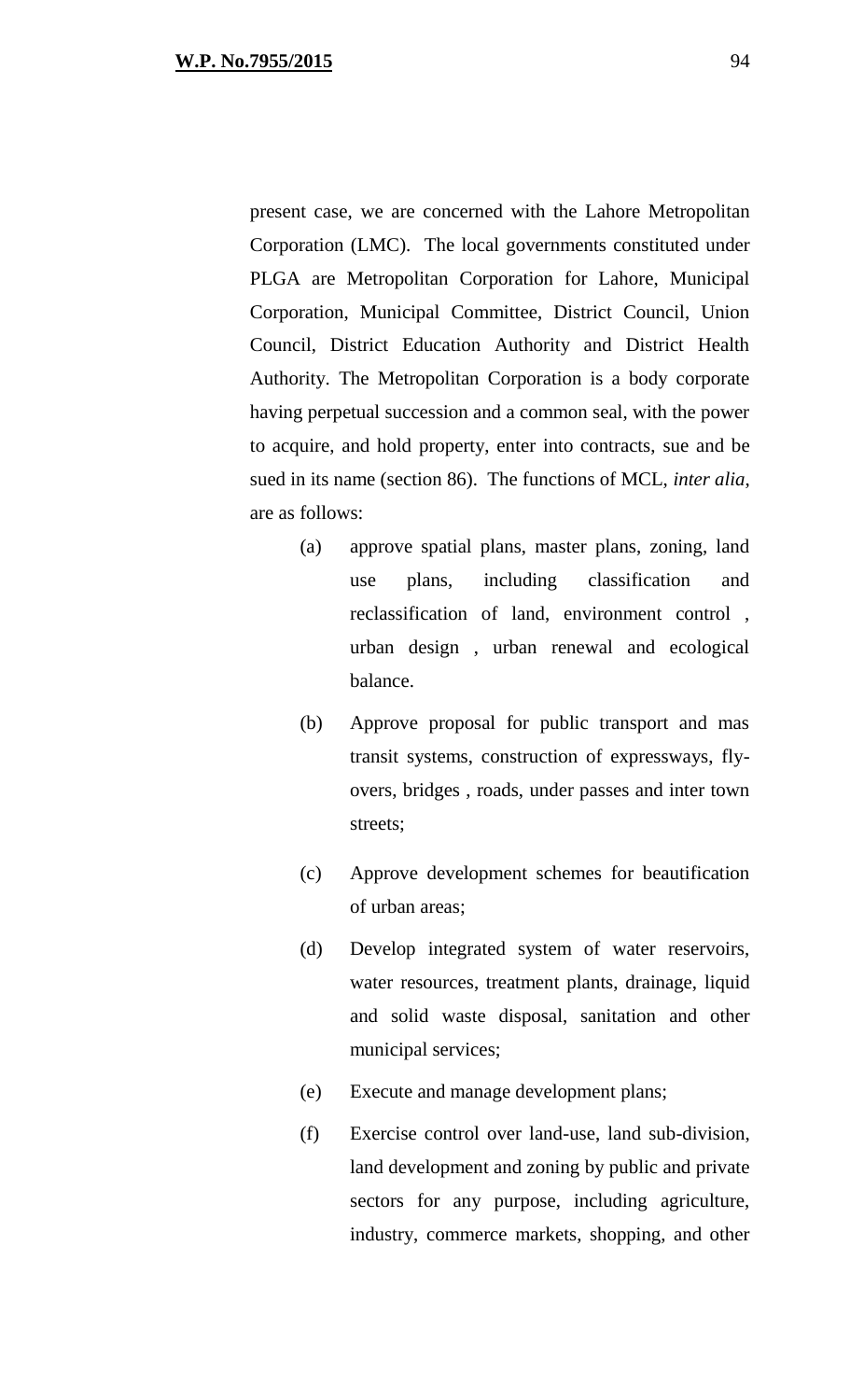employment centres, residential, recreational , parks, entertainment, passenger and transport freight and transit stations:

- (g) Roads and streets;
- (h) Traffic planning , engineering, parking places, transport stations, stops, stands and terminals;
- (i) Environmental control , including control of air, water and soil pollution in accordance with federal and provincial laws and standards;
- (j) Undertake urban design and urban renewal programmes;
- (k) Undertake landscape, monuments and municipal ornamentation;
- (l) Prepare budget, revised budget and annual and long term municipal development programmes.
- (m) Approve rates and fees;
- (n) Collect approved taxes, fees, rates, rents, tolls, charges , fines, and penalties;
- (o) Develop and manage schemes, including site development;
- (p) Prepare financial statements and present them for internal and external audit in the manner prescribed.

These provisions clearly delineate the devolved *core functions and responsibilities* of the local government (LMC).

87. The Mayor is the executive head of a Metropolitan Corporation (section 89). Chief Officer is responsible for coordination and other functions (section 90). Financial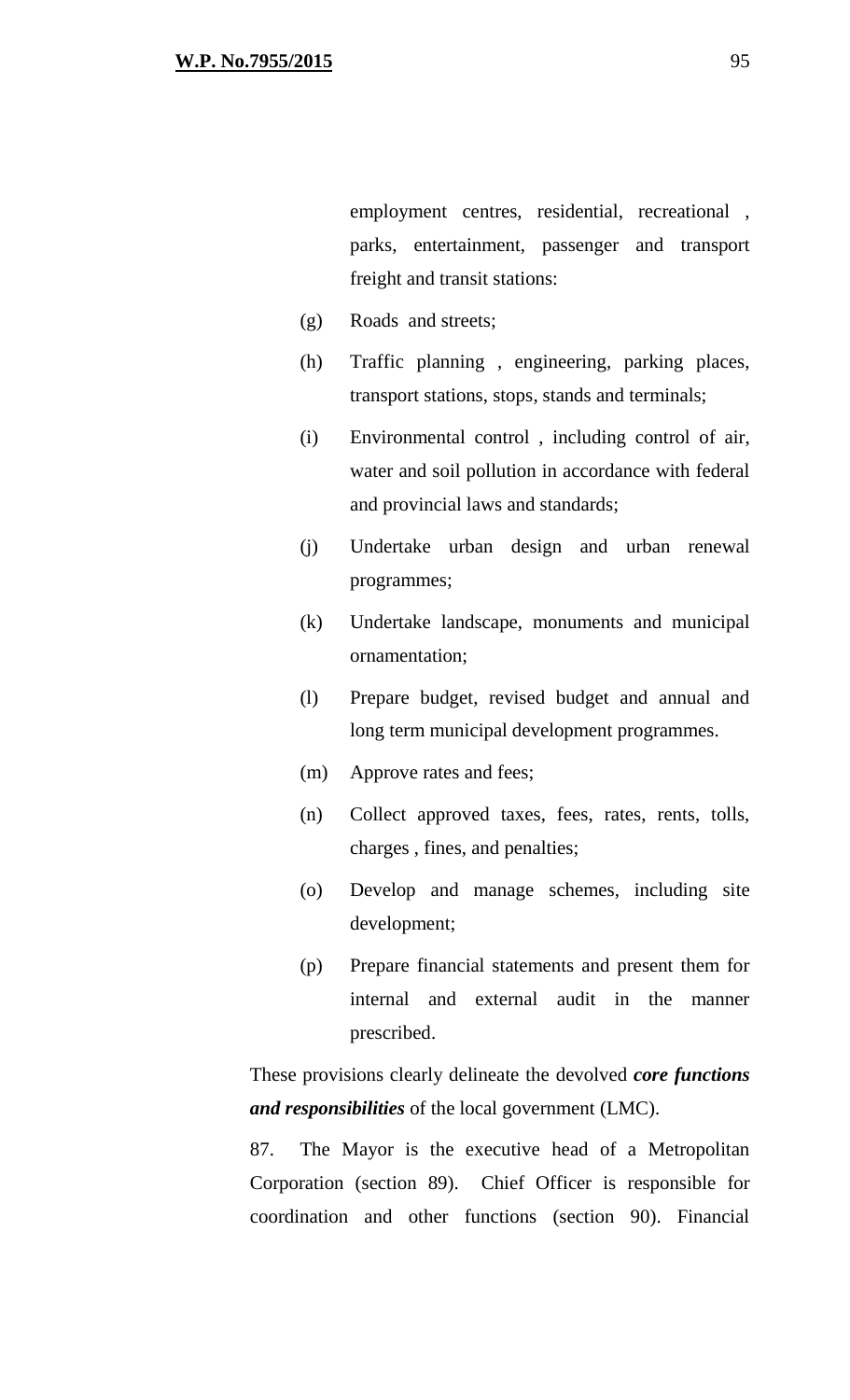devolution provide for local government finance under the PLGA which includes the establishment a Local Fund and maintenance of a Public Account (section 100). Through Punjab Finance Commission (section 110), the financial share of the local governments is transferred to the local governments as Provincial Allocable Amount, which provides the financial autonomy to the local government to plan, undertake and execute the local government functions. As a part of the financial devolution, the Local Government has been authorized to levy taxes under, fee, rates, etc under section 115.

88. Regarding matters that concern more than one local government either due to 'spill overs" or due to "economies of scale" e.g., the setting up of a highway or a dam or laying pipelines or transmission lines through the Province, etc. These matters move upto higher level of government and do not remain within the core functions of the local government. These matters can best be resolved through political dialogue and negotiations and the Punjab Local Government Commission, besides other functions, plays this vital role of coordination.

89. Section 4 which provides that the local government shall work within the *Provincial framework* and shall faithfully observe the Federal and Provincial laws. Provincial framework is not a term of art or a term defined under PLGA. Dictionary meaning of the word "Framework" is a basic structure underlying a system. Provincial framework, in legal parlance, cannot mean more than the sum total of all the provincial legislation, primary or subordinate. Hence all the laws, rules, regulations and instructions form part of the Provincial framework. Section 4(1) requires the Local Government to **work within** the *Provincial framework*. This to us means that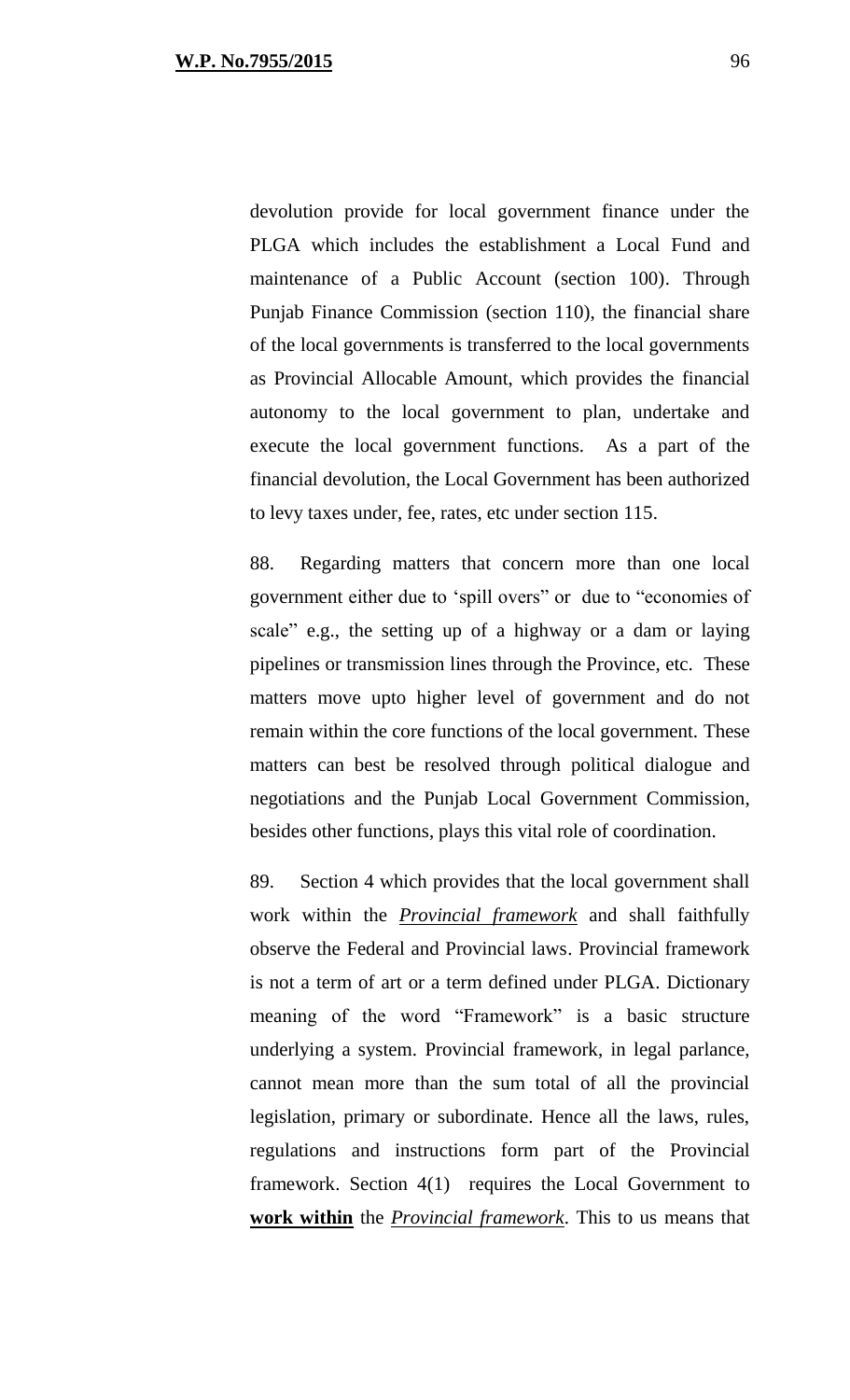the elected Local Government while performing its devolved functions under the PLGA, will be complimented by the Provincial framework. It is not to mean that the Provincial framework will restrict, impede, interfere or dilute the powers or the functionality of the Local Government. In case of any conflict between the Provincial framework, which does not include PLGA, which enjoys special status and protection under Article 140A, the devolved powers under the PLGA will take preference over the provincial law and hence allow the local government operating under the said law to maintain its autonomy. If the provincial laws are allowed to usurp or trump these devolved responsibility and authority of the local government under PLGA, it would render Article 140A otiose besides offending the constitutional values of democracy, political, economic and social justice, which are guaranteed to the citizens under the Objectives Resolution. Further constitutional support comes from the constitutional Principles of Policy which encourage local government institutions [Article 32] and direct to decentralize the government administration so as to facilitate expeditious disposal of its business to meet the convenience and requirement of the public [Article 37(i)]. Article 29 of the constitution mandates that it is the responsibility of each organ or authority of the State to act in accordance with the Principles of Policy in so far as they relate to the functions of the organ or authority. This means two things: One that any organ or authority of the State will act in accordance with the Principles of Policy. For example in this case, the functions devolved to the local governments under PLGA have to be exercised by the Local Government to the exclusion of the Provincial Government. Second, which is a natural corollary, that the organ or authority, will not take any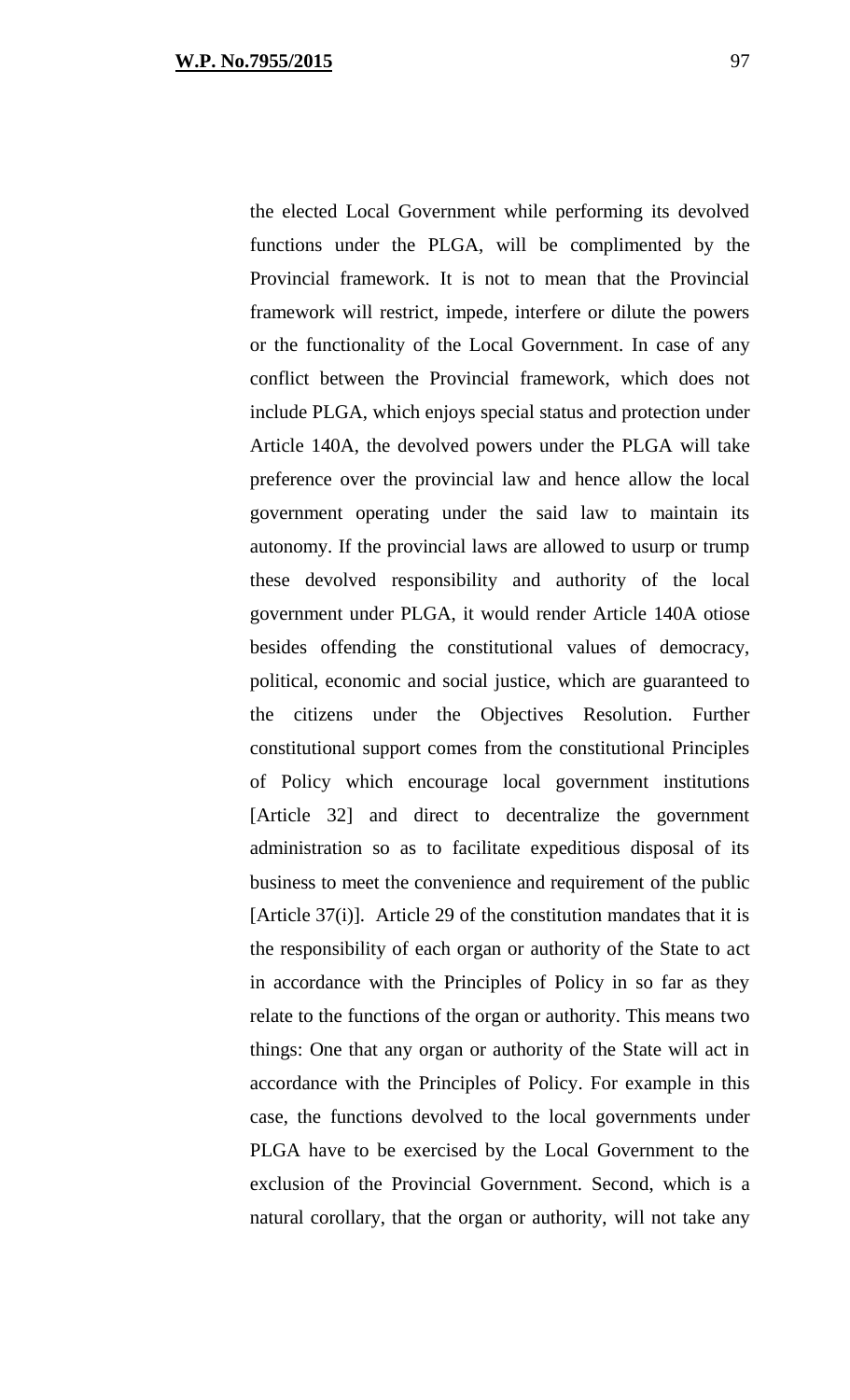step that reverses or rolls back what has already been achieved in realization of the Principles of Policy.

90. Another dimension is that Areas falling outside the jurisdiction of LDA are still being governed by the Local Governments. The residents of LMC are, therefore, materially disadvantaged and discriminated as their right to participate in the democratic process at the local level stands usurped, offending Article 25 of the Constitution.

91. The legislative competence of the provincial legislature is 'subject to the Constitution" under Articles 142 and 143. It is typically considered to be subject to two limitations. The first limitation is that no legislative action can violate fundamental rights and the second, that the legislature has the competence under the Constitution to make the law. Understanding of the legislative power by drawing these two limitations might not be correct. The legislative power under the Constitution (Articles 142 and 143) is to be exercised **"[s]ubject to the Constitution**" or in other words subject to the other provisions or other constitutional values of the Constitution. Therefore, other than the two limitations, the remainder of the Constitution has to be considered. In this case, the remainder of the Constitution includes the constitutional values of Federalism, the guaranteed principles of political and social justice under the Objectives Resolution, the Principles of Policy under Articles 32 and 37(i), the mandate under article 140A and the fundamental rights under articles 9, 14, 17 and 25. Provincial Legislature while legislating will be fashioned by these constitutional limitations. The legislative powers exercised under Article 140A (PLGA) advances the federal character of our Constitution and prevail over other provincial laws that comes in conflict with it.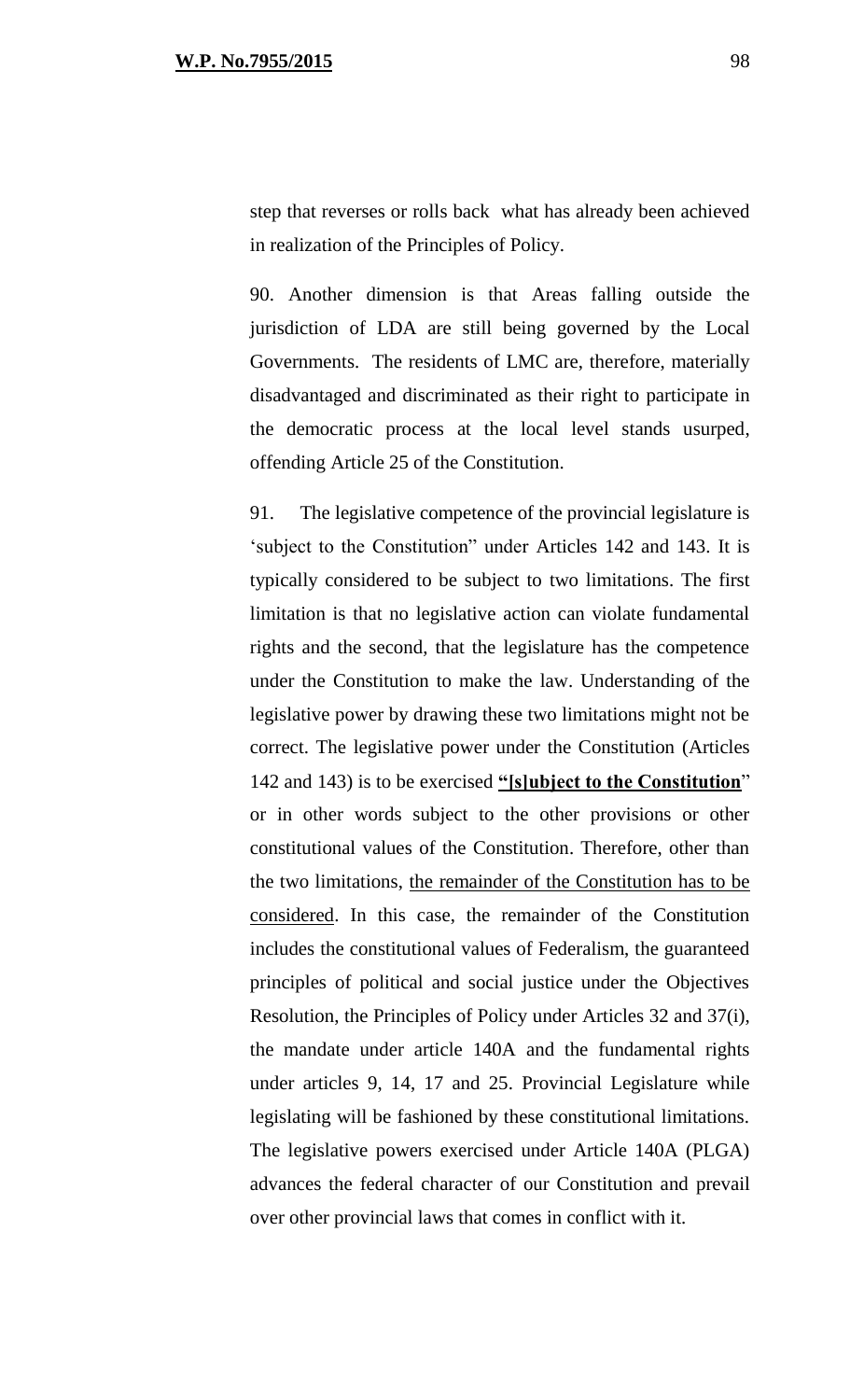92. Section 4(2) of PLGA provides that the local government shall not impede the executive power of the Provincial Government. Local Government System, while drawing its design and recognition from the constitution, draws its powers from the provincial legislature. The executive authority of the Local Government is punctuated by legislation. The executive authority of the provincial government, in the absence of any legislation, in any case, cannot extend to the affairs of the local government which operates under a legislative structure.

### *LDA Act, 1975*

93. LDA Act, 1975 ("**LDA Act**") promulgated on 03.04.1975 provides for the constitution of Lahore Development Authority (LDA). The preamble to the LDA Act provides for the establishment of a comprehensive system of metropolitan planning and development in order to improve the quality of life in the area of Lahore Division, establish an integrated metropolitan and regional development approach and a continuing process of planning and development, to ensure optimal utilization of resources, economical and effective utilization of land and to evolve policies and programmes relating to the improvement of the environment of housing, industrial development, traffic, transportation health education, water supply, sewerage, drainage, solid waste disposal and matters connected therewith and incidental to. The Chief Minister, Punjab is the Chairman of the Authority [Section 4(3)] alongwith six elected representatives to be nominated by the Government, Chairman, Planning and Development Board of the Government, Secretary Finance, Secretary Housing, Urban Development and Public health Engineering Department, Secretary Local Government and Community Development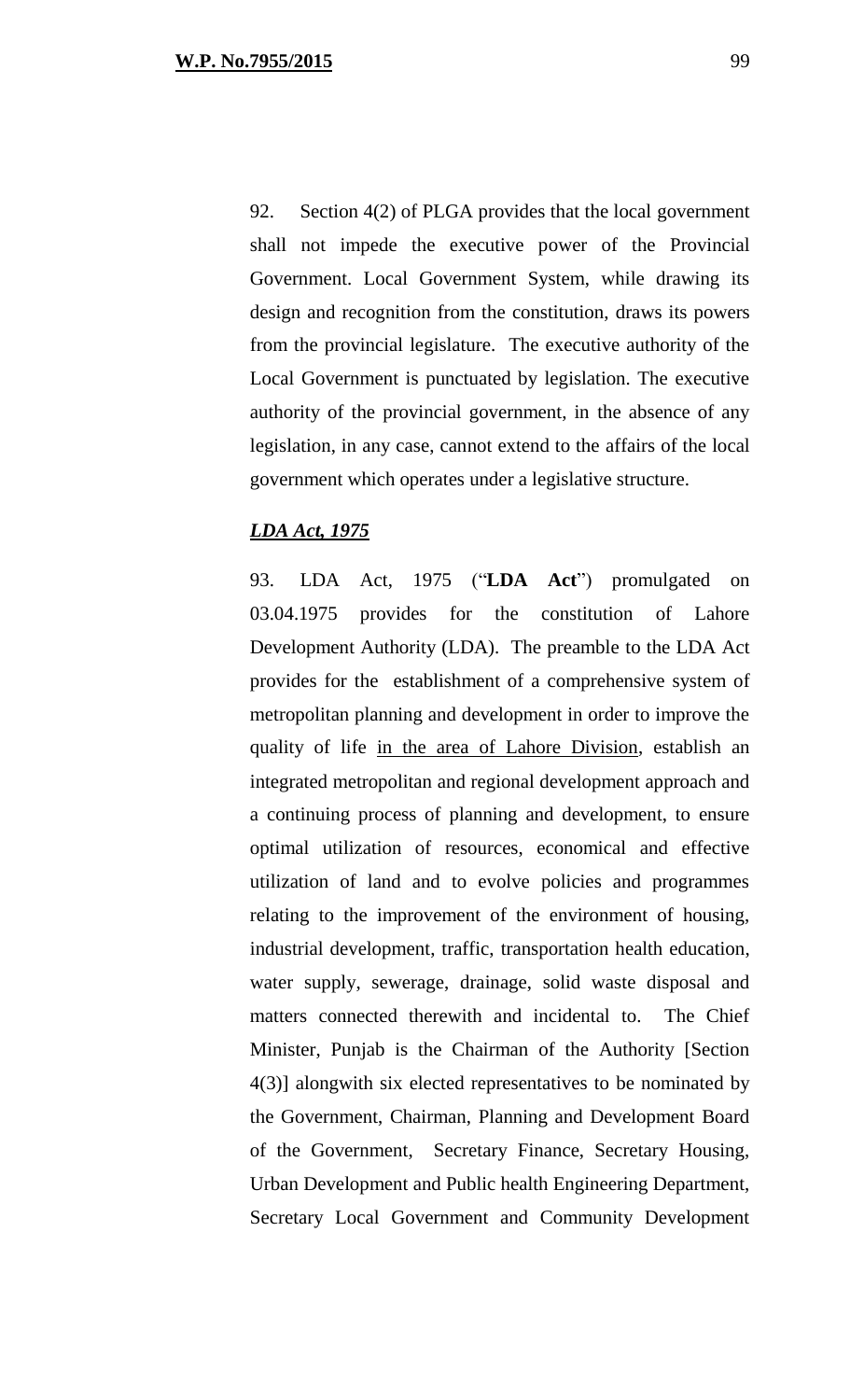Department, Commissioner, two technical experts to be appointed by the Government, Director General and all Managing Directors.

94. Powers and functions of LDA (section 6) include the following:

"6. Powers and Functions of the Authority.--- (1) Subject to the provisions of this Act and any rules framed thereunder, the Authority may exercise such powers and take such measures as may be necessary for carrying out the purposes of this Act.

- (1) Without prejudice to the generality of the foregoing sub-section, the Authority shall—
	- (i) Initiate and maintain a continuous of comprehensive development planning for the area with the objective of preparing a [and implementing master plan];
	- (ii) Periodically update such ["master plan"] and coordinate its implementation by the Authority [and] other Government Agencies, within the Area;
	- (iii) Develop, operate and maintain water-supply, sewerage and drainage systems within the service area of the Water and Sanitation Agency to be established under Section 10 (2) of this Act.
	- (iv)Prepare Annual Development Prograrmme for the area, ensure compliance of the Annual Development Programme with priorities established in the "master plan" after its preparation, and evaluate performance under the Annual Development Programme at the end of each year;
	- (v) Establish, maintain and periodically revise as necessary, planning, controls and building regulations for the area to—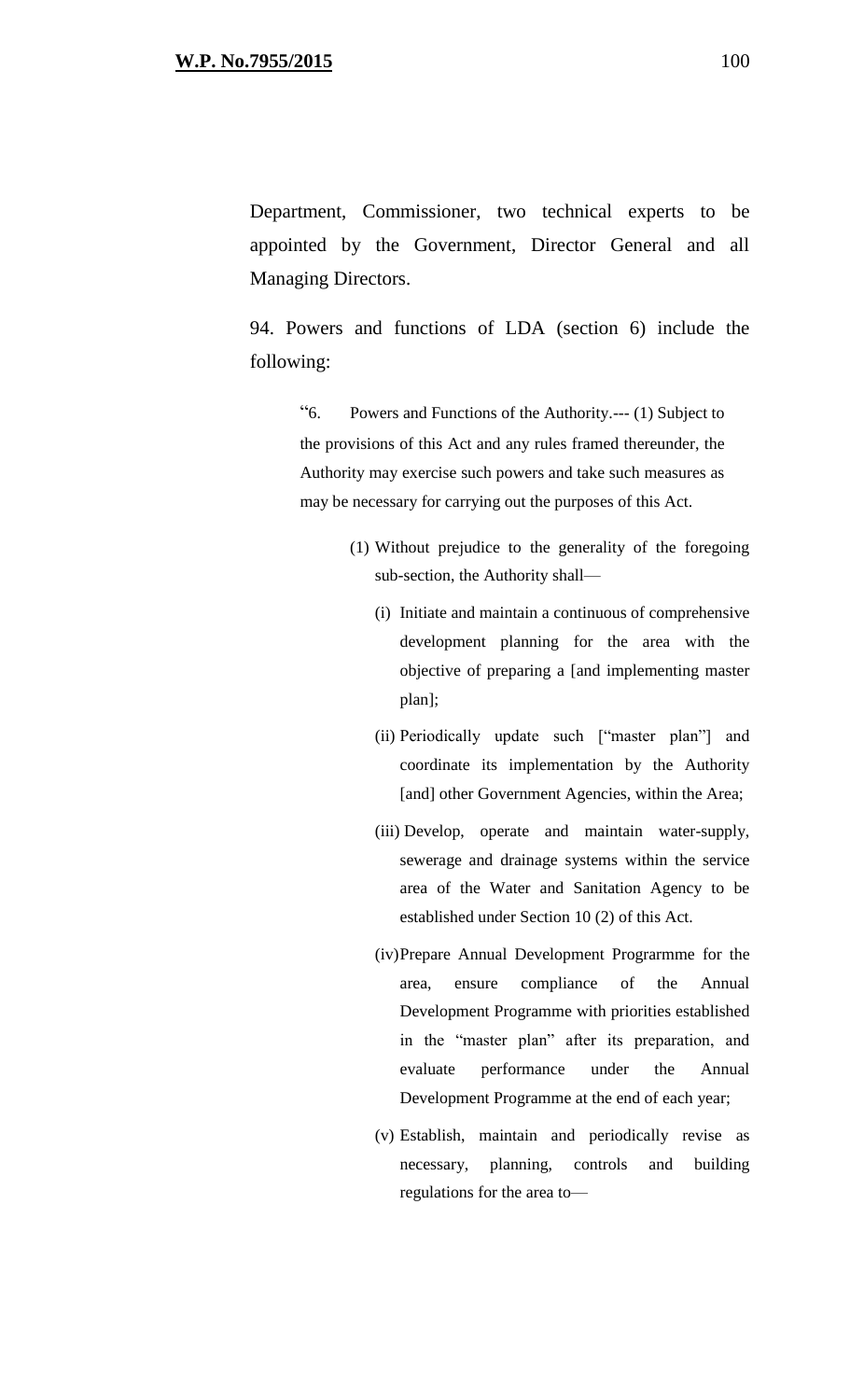- (b) Ensure compliance with the "master plan" after its preparation; and
- (vi)Take all steps and measures necessary for the implementation and enforcement of the provisions of clauses (i) to (v) above.

(3) Without in any way restricting the scope of subsections (1) and (2), the Authority may--

(i) prepare, implement and enforce schemes for environmental improvements, housing, urban renewal including slum improvement and re-development, solid waste disposal, transportation and traffic, health and education facilities and preservation of objects or places of historical archaeological, scientific, cultural and recreation importance;

(ii) take any steps or adopt and measures for the fasce lifting and beautification of the area;

- (iii) Acquire property both movable and immovable;
- (iv) Sell, lease, exchange or otherwise dispose of or grant licence of concessions in respect of any property vested in it;
- (v) Undertake any works and incur any expenditure;
- (vi) Procure machinery, instruments or any other material required by it;
- (vii) Enter into contracts;
- (viii) Cause studies, surveys, experiments or technical researches to be made or contribute towards the cost of any such studies, surveys, experiments or technical researches, made by any other Agency;
- (ix) Issue interim development orders for areas for which a scheme is under preparation and restrict or regulate by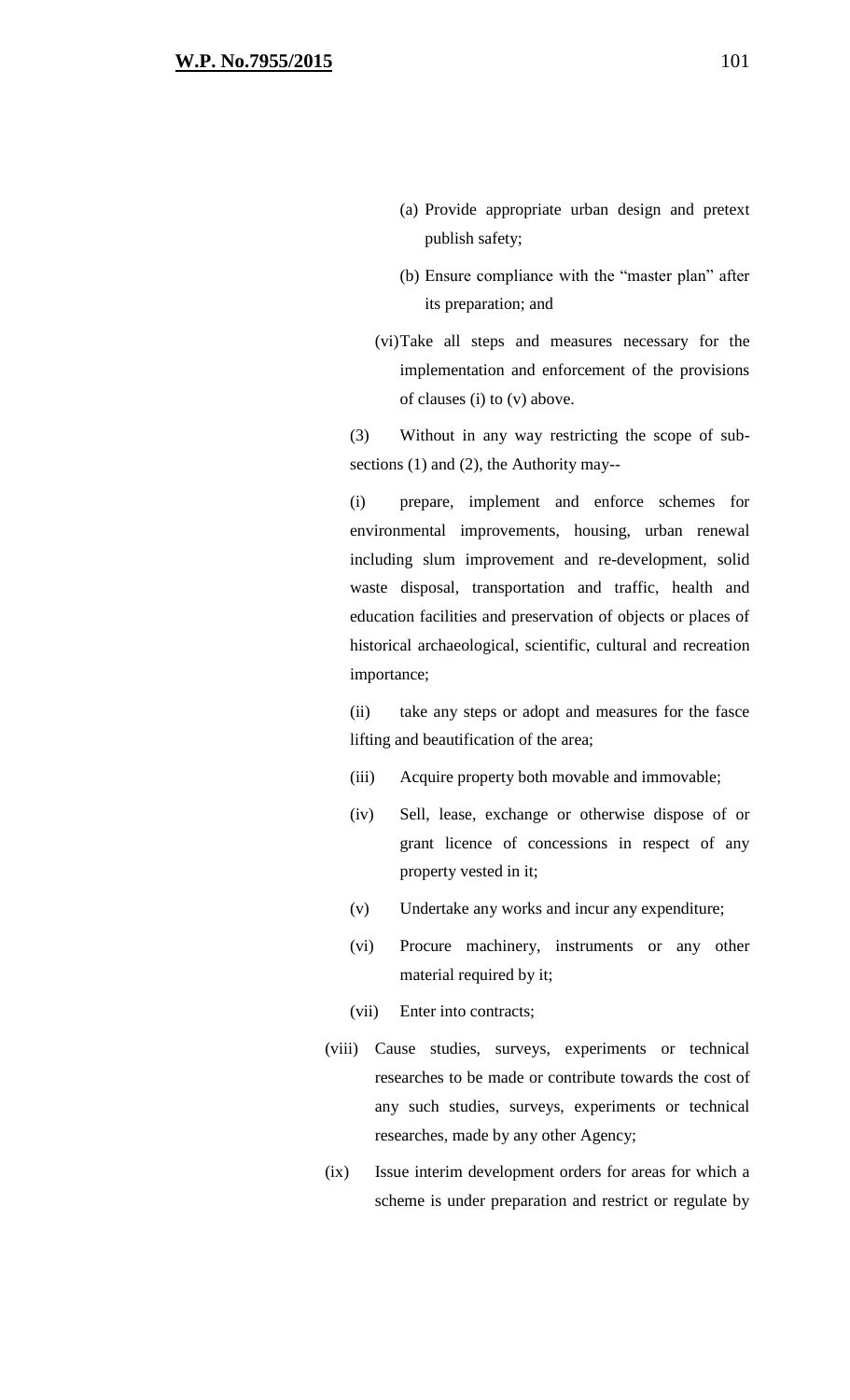general or special order any change in the use of land alteration in building structures and installations;

- (x) Cause removal of any works obstructing the execution of its schemes.
- (xa) Contruct, maintain, upgrade and exclusively charge toll on roads, bridges, flyovers, underpass or such other facilities within the areas, and grant concessions in respect thereof;
- (xi) Seek and obtain advice and assistance for the preparation of any scheme, or for the execution of any scheme form any Government Agency or person, and such Agency or person shall give the advice and assistance sought by the Authority to the best of its ability, knowledge and judgment and the additional expenditure, if any, involved in giving such advice or assistance shall be borne by the Authority; and
- (xii) Establish as many Agencies as it may consider necessary.

Majority of these functions relating to urban development stand devolved to the local government (LMC) under section 87 of the PLGA .

95. LDA can prepare "schemes" under the LDA Act (section 13). "Scheme" means a project approved for urban development, redevelopment or renewal and includes larger area plan, areas specified and notified for specific use, traffic control plans, classification and reclassification plans, housing scheme or zoning scheme [section  $3(w)$ ]. The schemes are prepared and then executed by the LDA in the "Area," which means the Lahore Division [section  $3(c)$ ] subject to the approval of the Government. Section 13(5) specifically provides that a "Government Agency" (which includes a local government [section 3(m)(ii)]) shall not prepare a planning or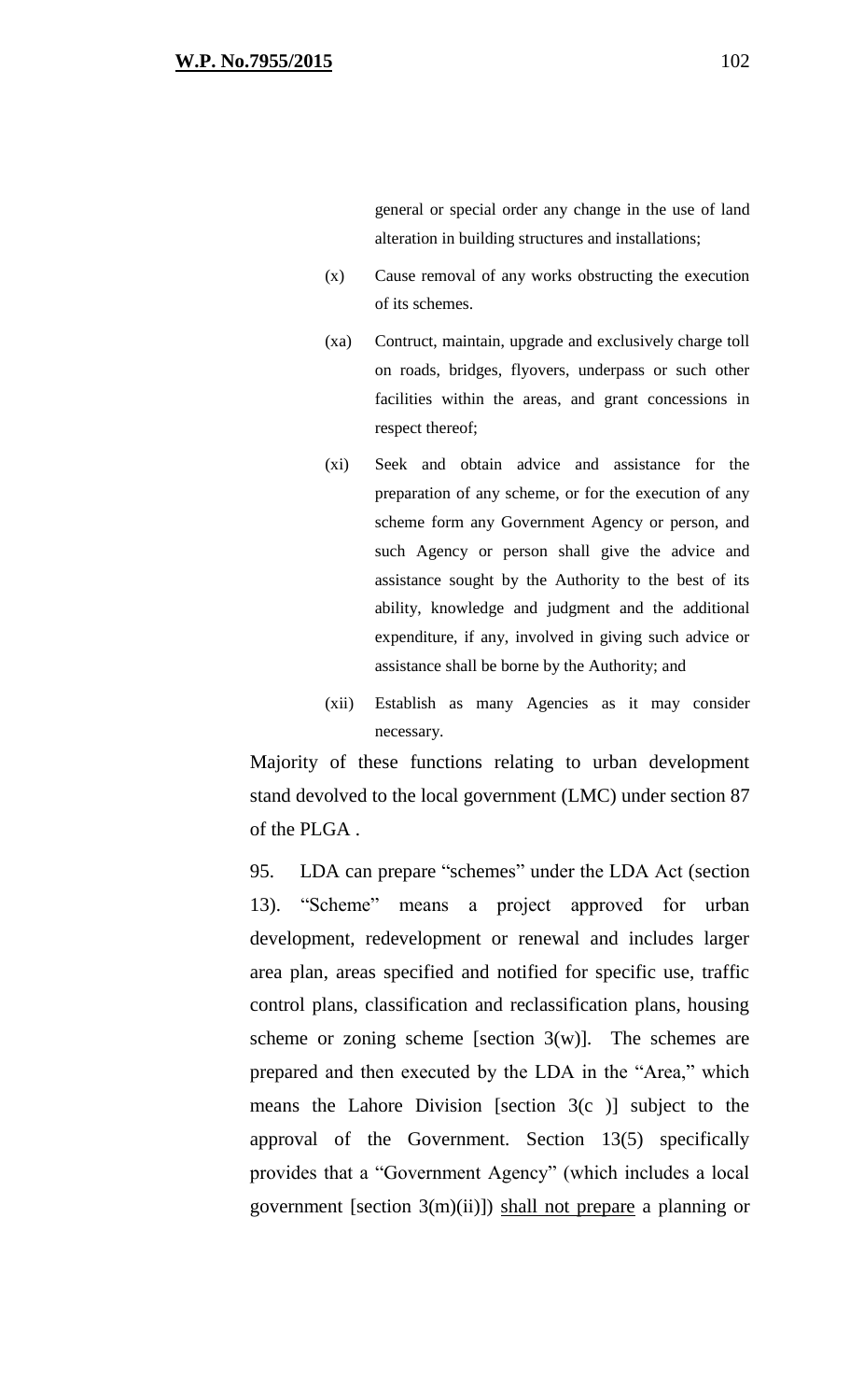development scheme within the Area except with the concurrence of LDA. Similarly, LDA has the power to prepare housing, building infrastructure services, commercial and semicommercial projects (section 13A) or do land use classification (section14), make master plan (section 14A ), or give direction to the local government to execute a scheme in consultation with the Authority, or take over and maintain any of the works and services in that area, to provide amenity in relation to the land which in the opinion of the authority ought to be provided and to enforce regulations on behalf of the Authority (section 15). General power to execute Schemes (section 16). LDA can declare any locality within an area to be controlled area and issue such directions for the prevention of haphazard growth or encroachments and unauthorized construction in such area (section 18). Power to remove sources of pollution (section 20). Imposition of betterment fee (sections 23 and 24). LDA enjoys the power to impose rates, fees, surcharges or other charges and fines (section 28). Extension of time and cancellation of approved schemes (Sections 34A and 34B). Punishment for offences (section35). Conversion of property to different use (section 38). LDA Act is to override other laws (section 46). All these powers usurp the responsibilities and authorities devolved to the local government under PLGA and offend the constitutional mandate of article 140A.

96. **For the above reasons, the powers and functions of LDA under sections 6, 13, 13A, 14, 15, 16, 18, 20, 23, 24, 28, 34A,, 34B, 35, 38 and 46 of LDA Act, 1975 to the extent that they usurp, trump, encroach, dilute and abridge the powers, responsibility and authority devolved on to the elected representatives of the Local Government System under Article 140A through PLGA are therefore, declared** *ultra*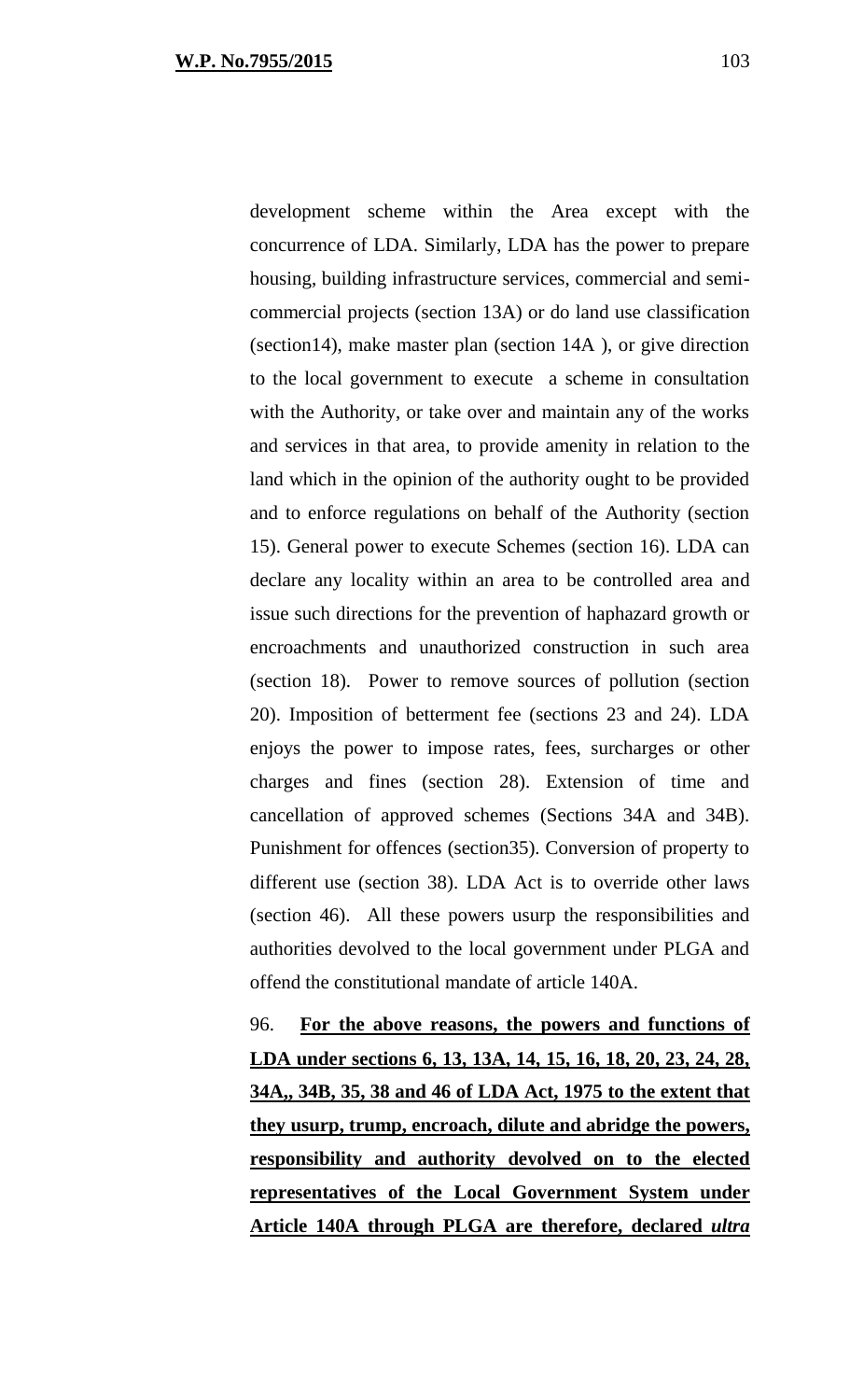# *vires* **Articles 9, 14, 17 and 25 of the Constitution and further declared to be offensive to Articles 32, 37(i) and 140A of the Constitution.**

97. LDA, however, does continue to be a development authority of the Provincial Government for the assistance of the Provincial Government but it cannot assume jurisdiction or interfere in the political, administrative and financial powers devolved on to the local government through PLGA under Article 140A. It matters less if LDA Act has undergone amendment after the promulgation of PLGA. The constitutional mandate to devolve and establish a local government system, once devolved, cannot be usurped through subsequent collateral legislation. The Provincial Legislature has the power to alter or withdraw the devolved powers subject to the principles of subsidiarity and federalism discussed above but till then the said powers are protected under the vertical separation of powers introduced by Article 140A of the Constitution and no provincial or federal legislation can impair or impede the political, administrative and financial responsibility and authority of the elected representatives of the Local Government.

98. The Local Government is free to enter into an agreement with LDA to execute projects within the limits of the local government as provided in section 19 of the LDA Act. Therefore, in case the newly elected local governments feels technically incapacitated they may reach out to engage LDA to carry out urban development in the area but not vice versa.

99. The argument that the political representatives have yet not been elected and the local governments have not come into existence is absolutely immaterial. The constitutional mandate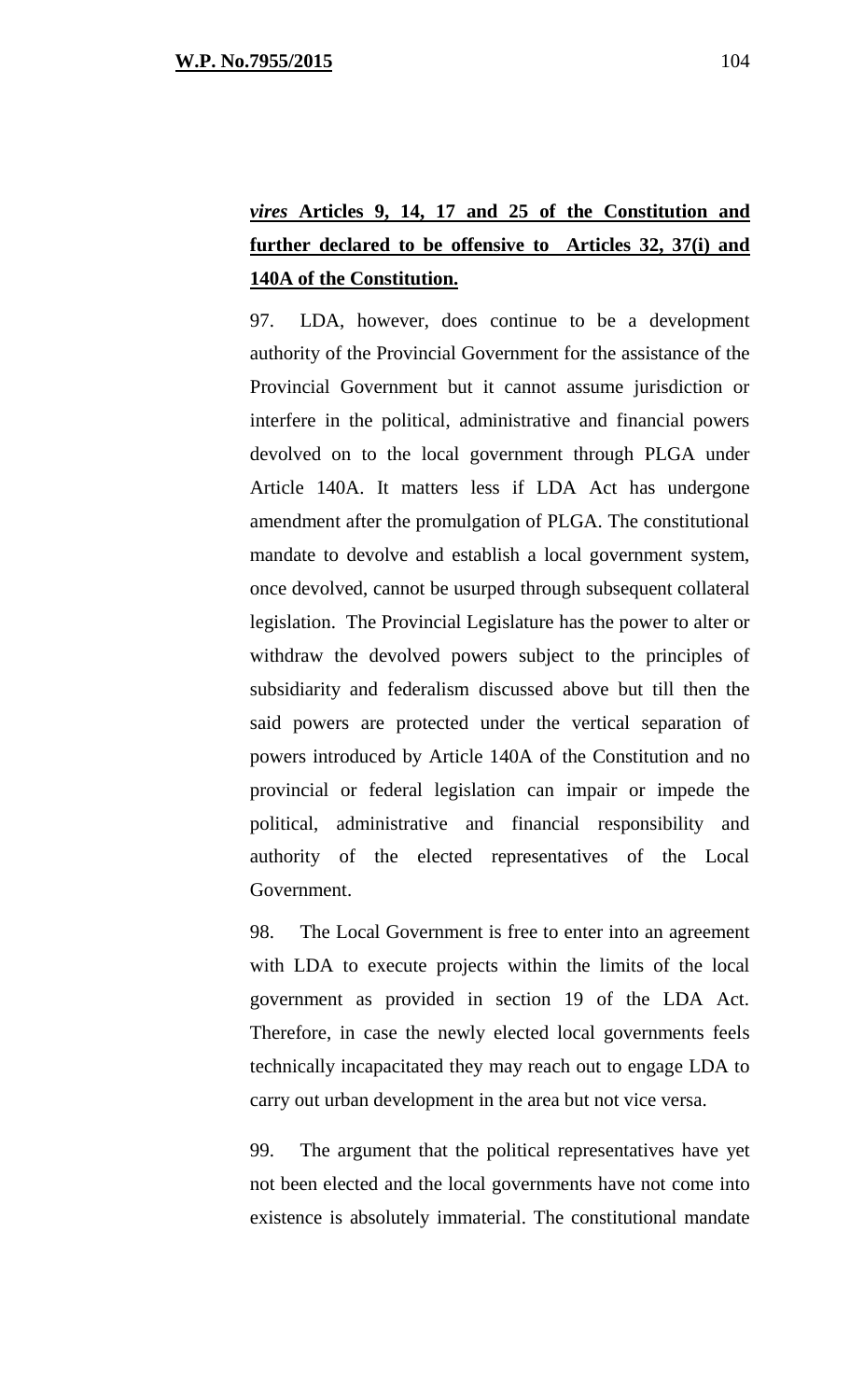to establish local government system through devolution is loud and clear. PLGA with clearly devolved political, administrative and financial powers is on the statute book. The Constitution or PLGA does not give a future timeline for the enforcement or implementation or formation of the local governments. The current delay in the elections is purely political and in violation of the law. The recent order passed by the august Supreme Court of Pakistan<sup>83</sup> in this regard is self-explanatory. Therefore, delay in holding the elections does in no manner undo devolution or by any mechanism revert power from the local governments into the hands of the Provincial Government or its statutory authorities. Elections are a consequence and not the source of devolution. Article 140A is the source and design of devolution and the provincial legislation actualizes this constitutional mandate. Delay in elections simply delays the exercise of this devolved power but cannot permit it to be exercised by another authority in the meanwhile. The failure to hold local government elections and the absence of municipal services for the benefit of the public is the sole responsibility of the executive, who have, thus far, poorly failed to discharge this Constitutional responsibility.

### *Transition*

 $\overline{a}$ 

100. We are aware that elections to the local government have been scheduled in September, 2015. We are also aware that local government elections have not been held for the last several years. Therefore, till such time the local government system is functionalized by its elected representatives, LDA may continue with its day-to-day repair and maintenance work within its area of jurisdiction and complete all the pending

<sup>83</sup> dated 10-3-2015 in CMA no.18 of 2014 in CMA11 of 2014 in CMA 6882 of 2013 in Const P.no. 77 of 2010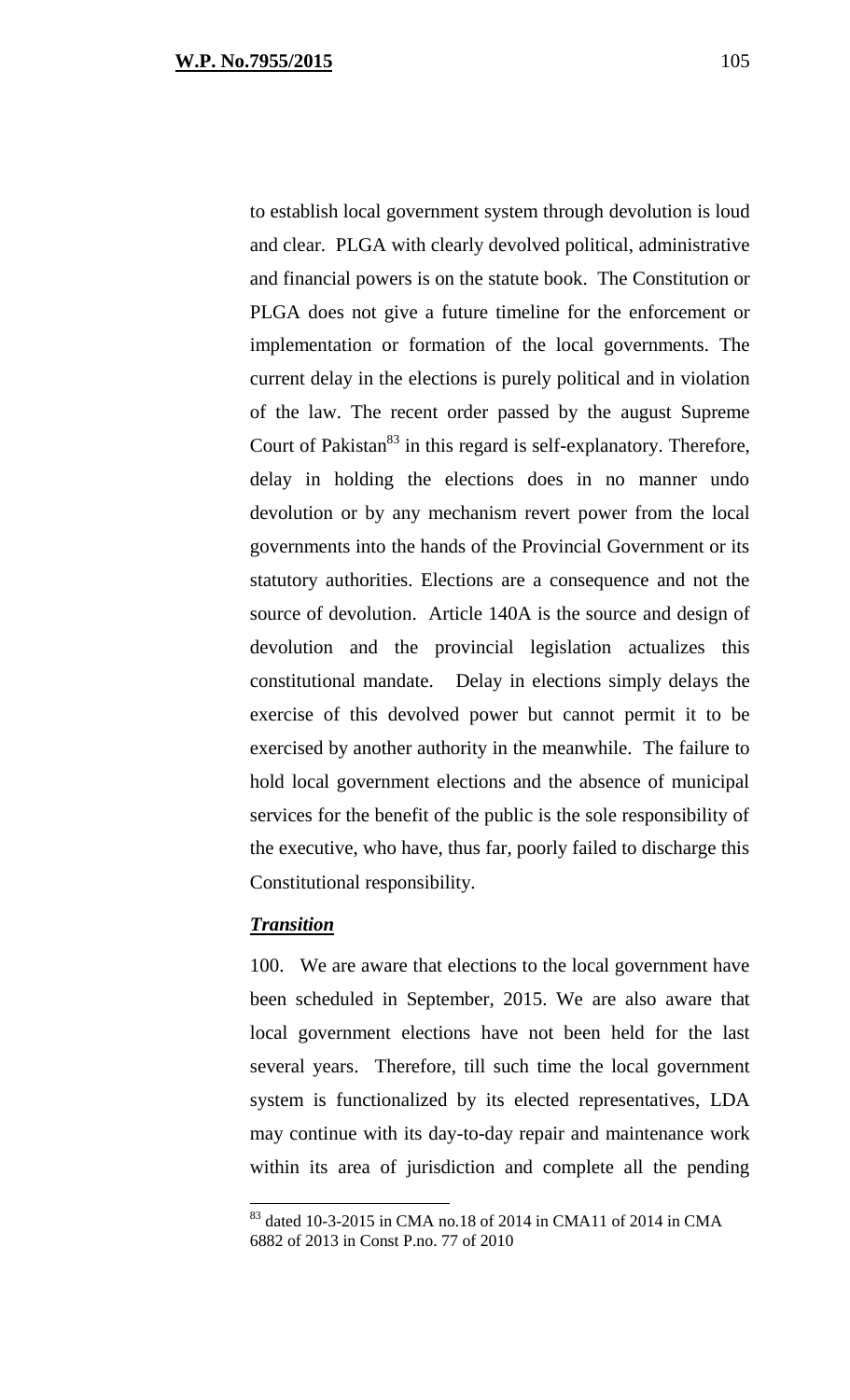projects. List of the said projects, inspite of our direction was not placed on the record by LDA. As the *Signal Free Corridor Project* has not commenced in terms of Section 12 of PEPA and the EIA has already been set aside by this Court, proceedings with the said Project by the respondent LDA would be in violation of Article 140A of the Constitution. Therefore, the initiation of the said Project by respondent LDA is also struck down as being unconstitutional. Respondent LDA may propose the establishment of the Project to the elected local government system and it is up to the elected Local Government to approve the same in accordance with law.

### *Accountability of the officers*

100A. It is noticed with concern that the LDA proceeded with the *Project* at the cost of causing loss to the public exchequer and inconvenience to the residents of Lahore. EPA also failed to take action against LDA for unlawfully allowing the construction to continue without obtaining the environmental approval. We have been informed that Rs 60 million, of taxpayers' money, has been spent so far, till the Project was stopped through an interim order passed by this Court in W.P. No.5323/2015. These administrative excesses need to be checked and delinquent officers held accountable or else these grave lapses and blatant lawlessness will continue without remorse and regret. We, therefore, direct the National Accountability Bureau (NAB) to initiate an inquiry against the DG, LDA and the DG, EPA for failing to comply with the law and to account for the loss of public money to the tune of Rs 60 million. National Accountability Bureau shall submit its Report within two months with the Registrar of this Court. In case the Report is not filed, this case will be put up for hearing on the judicial side for necessary orders.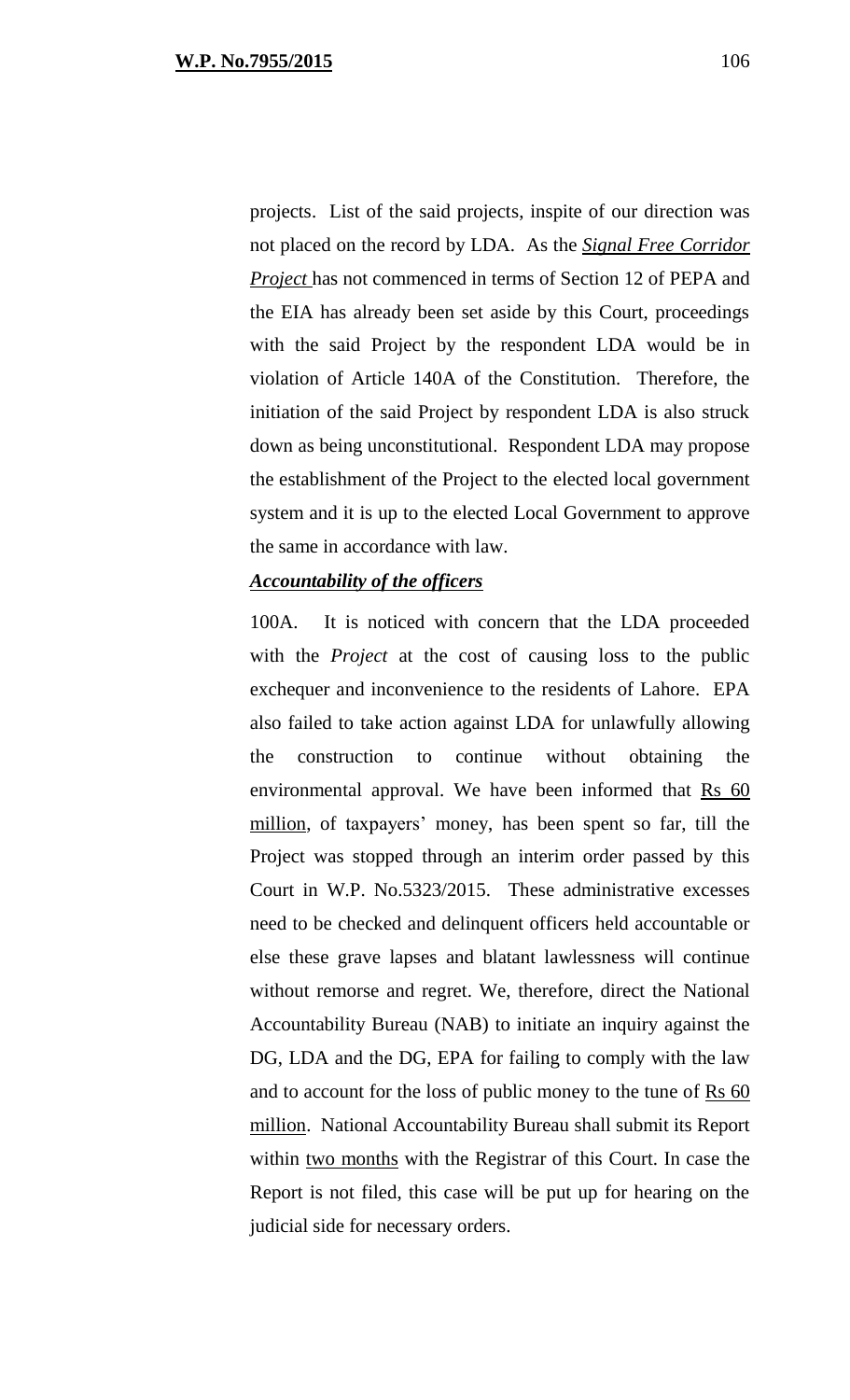101. These are detailed reasons for the Short Order announced in open court on 17.04.2015 and is reproduced in **Schedule-I** for reference.

102. For the above reasons this petition alongwith petitions listed in **Schedule-II** are allowed.

> **(Syed Mansoor Ali Shah)** Judge

**(Ayesha A. Malik) (Muhammad Yawar Ali)**  Judge Judge

*M. Tahir*\*

### **APPROVED FOR REPORTING**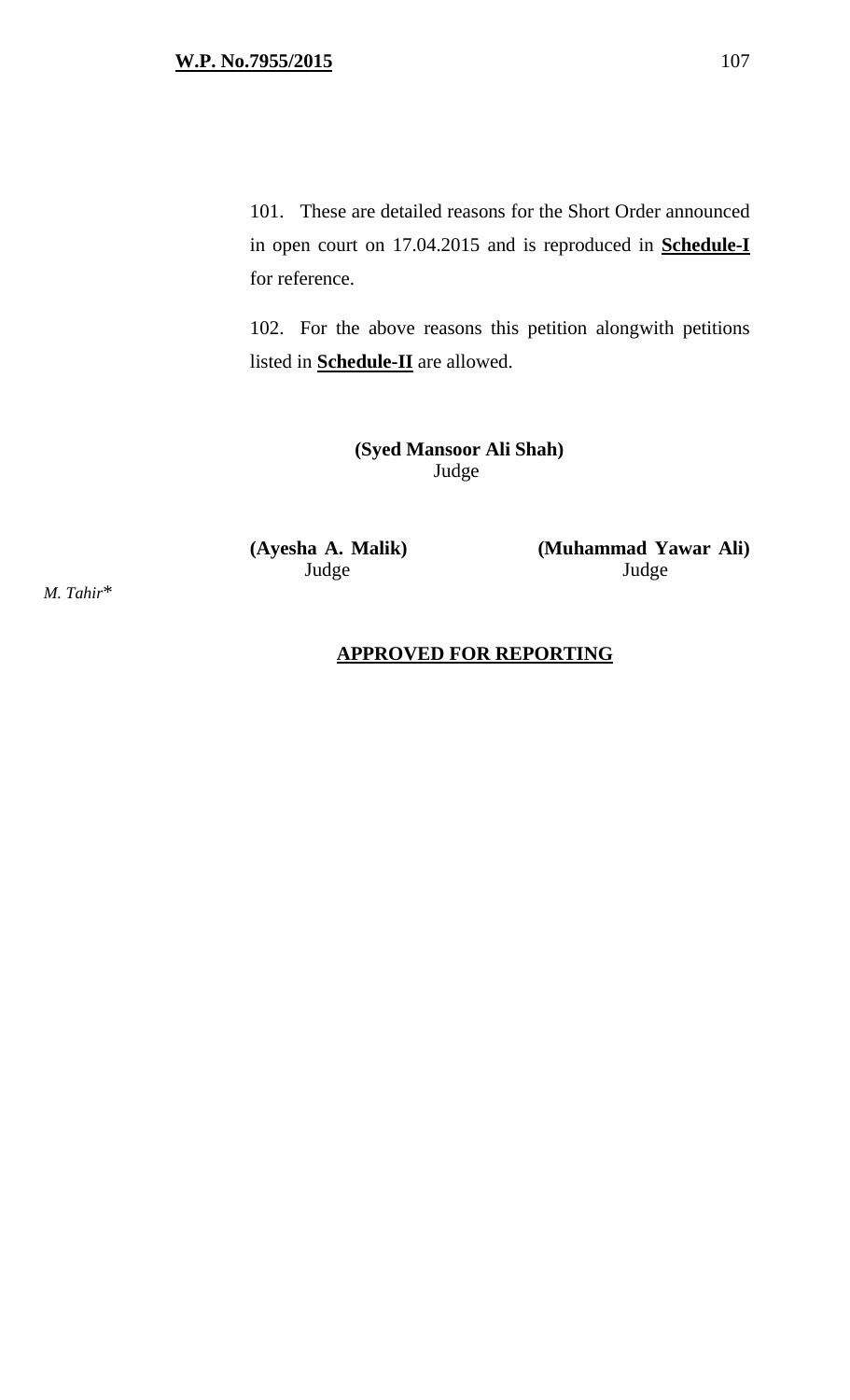#### **SCHEDULE-I**

"Subject to the main judgment to be released later, we are issuing the following short order. It is qualified that this short order in no manner limits the scope of the main judgment which may discuss other aspects of the case and include directions and orders which are not reflected in this short order:

- i. The Local Government System has been fully recognized as the third tier of Government by the Constitution under Article 140A of the Constitution of the Islamic Republic of Pakistan, 1973. Elected Local Government System at the grass root level is pivotal for a strong and robust democracy and actualizes the constitutional vision.
- ii. The constitutional mandate of an elected Local Government System cannot be diluted or encroached upon. Therefore, the provisions of Lahore Development Authority Act, 1975 (to be spelled out in detail in the main judgment) to the extent that they are in conflict with the powers and functions assigned to the Local Government System or in any manner assume powers and function devolved to the Local Government, in this case, Lahore Metropolitan Corporation, under the Punjab Local Government Act, 2013 are declared to be unconstitutional and *ultra vires* Article 140A and the concomitant fundamental rights of the people.
- iii. As a consequence thereof, the powers and functions of LDA shall always remain subject to Article 140A and Punjab Local Government Act, 2013.
- iv. Till such time that the Local Government elections are held, which are scheduled for September, 2015, LDA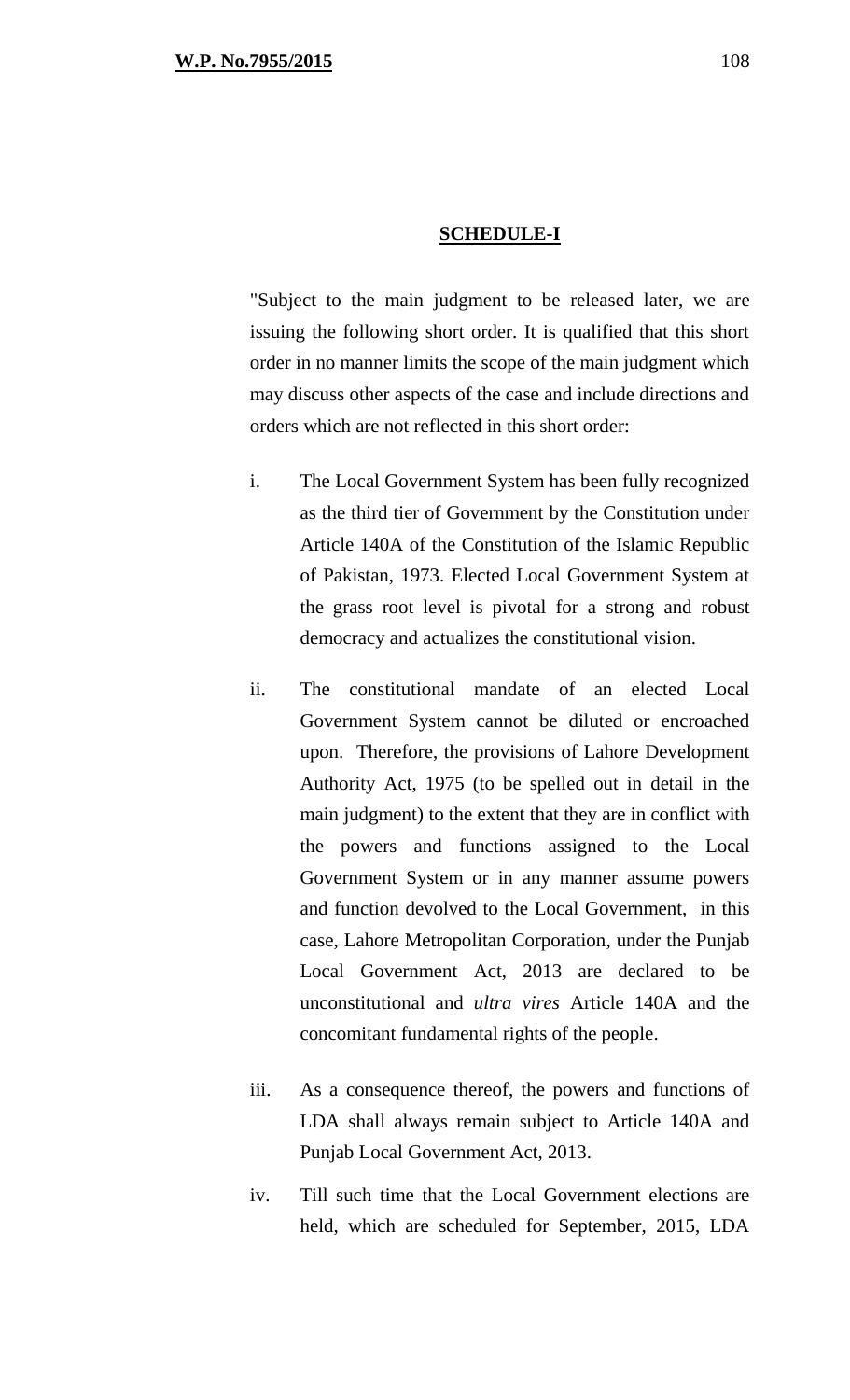will only attend to its existing on-going projects and the day-to-day work regarding repair and maintenance but shall not embark upon any new project which encroaches upon the powers of an elected Local Government System under the Punjab Local Government Act, 2013.

- v. The approval of Environmental Impact Assessment **("EIA")** for the construction phase of the *Signal Free Corridor Project* **("Project")** granted by the Director General, Environmental Protection Agency **("EPA")**, Punjab dated 19.03.2015 is declared to be without lawful authority.
- vi. Considering that the Project has not commenced in terms of Section 12 of Punjab Environmental Protection Act, 1997, the said Project, if at all, can only be initiated after seeking permission/approval from the concerned elected Local Government System, as and when it is formed.
- vii. LDA and its contractor are directed to remove all the construction equipment and construction works from the site of the Project forthwith and restore the roads to its original position in the best possible manner.
- viii. The concerned Officers of LDA and the EPA/EPD shall be held personally accountable for allowing the Project to be mobilized on the site, causing traffic disturbance to the public, without first obtaining the approval of the EIA as mandated under section 12 of PEPA.

**(Syed Mansoor Ali Shah)** Judge

**(Ayesha A. Malik) (Muhammad Yawar Ali)**  Judge Judge